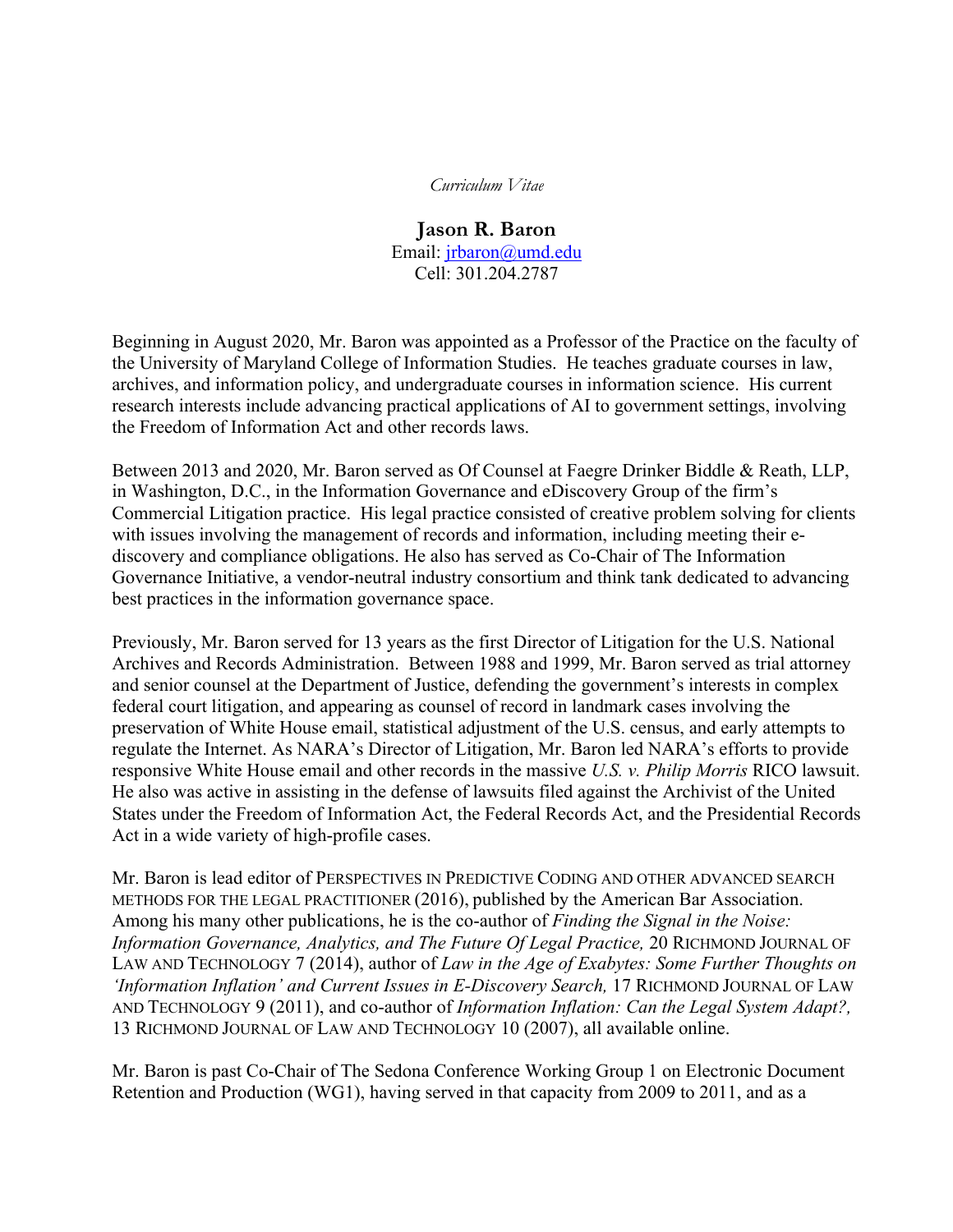member of the Steering Committee from 2008 to 2012. His contributions to The Sedona Conference include serving as an Editor-in-Chief of *The Sedona Conference Best Practices Commentary on the Use of Search and Information Retrieval Methods in E-Discovery* (2007 & 2013 eds.)*,* of *The Sedona Conference Commentary on Achieving Quality in the E-Discovery Process* (2009 & 2013 eds.), and of *The Sedona Conference Commentary on Finding the Hidden ROI in Information Assets* (2011). He also was an editor on the drafting team for *The Sedona Conference Commentary on Information Governance* (2013).

Mr. Baron was a founding co-coordinator of the National Institute of Standards and Technology TREC Legal Track, a multiyear international information retrieval project devoted to evaluating search issues in a legal context, and served as track coordinator for the first four years of the track (2006-2009). See http://trec-legal.umiacs.umd.edu for overview papers and research conducted. Mr. Baron also has co-organized a series of workshop bringing together scientists, academics and lawyers to discuss e-discovery issues relating to search and information retrieval. See "DESI" Workshop series (Discovery of Electronically Stored Information), Palo Alto (2007), London (2008), Barcelona (2009), and Pittsburgh (2011), Rome (2013), San Diego (2015), and London (2017), all but one held in conjunction with ICAIL 2007 through ICAIL 2017 (the Eleventh through Sixteenth International Artificial Law and Intelligence Conferences). For links to all DESI workshops, see http://www.umiacs.umd.edu/~oard/desi7/. He has co-organized additional international AI and e-discovery workshops in Montreal at ICAIL 2019, and at SIGIR 2011 in Beijing. In December 2018, Mr. Baron chaired the first e-discovery conference held in India, at the National Law School of India University in Bangalore.

During his prior ten years as an adjunct faculty member at the University of Maryland's College of Information Studies, Mr. Baron co-taught the first e-discovery graduate course for Ph.D. and Masters candidates in information studies in the United States. In the Spring of 2017 he co-taught an e-discovery course at the Washington College of Law, American University. He also has been a Visiting Scholar at the University of British Columbia, where he taught a course on cyberspace law, and has taught a summer course on electronic evidence at the University of Albany. He has participated in the drafting of reports for InterPARES, an international research project in archival science on the subject of the long-term preservation of electronic records.

Mr. Baron was appointed to a two-year term on the 2018-2020 FOIA Advisory Committee to the Archivist of the United States. Since 2004, Mr. Baron has served on the Advisory Board to the Georgetown University Law Center Advanced E-Discovery Institute. He also currently serves on the advisory board of the Cardozo Data Law Initiative. He has served as Chair of the D.C. Bar Litigation Section's E-discovery and Information Governance Committee, on the Educational Advisory Board for Legaltech, as an Outside Director on the Board of Directors of ARMA International, and on the ARMA Information Governance Practitioner Certification Board. He also has served on the faculty of the Georgetown E-discovery Training Academy, and has participated in a variety of ABA activities, including speaking at past ALI-ABA e-discovery conferences and at national conferences hosted by the ABA Litigation Section and the ABA Science and Technology Division. Additionally, Mr. Baron has covered information governance topics of interest in the "Signal and Noise" column in *Legaltech News* (formerly *Law Technology News*).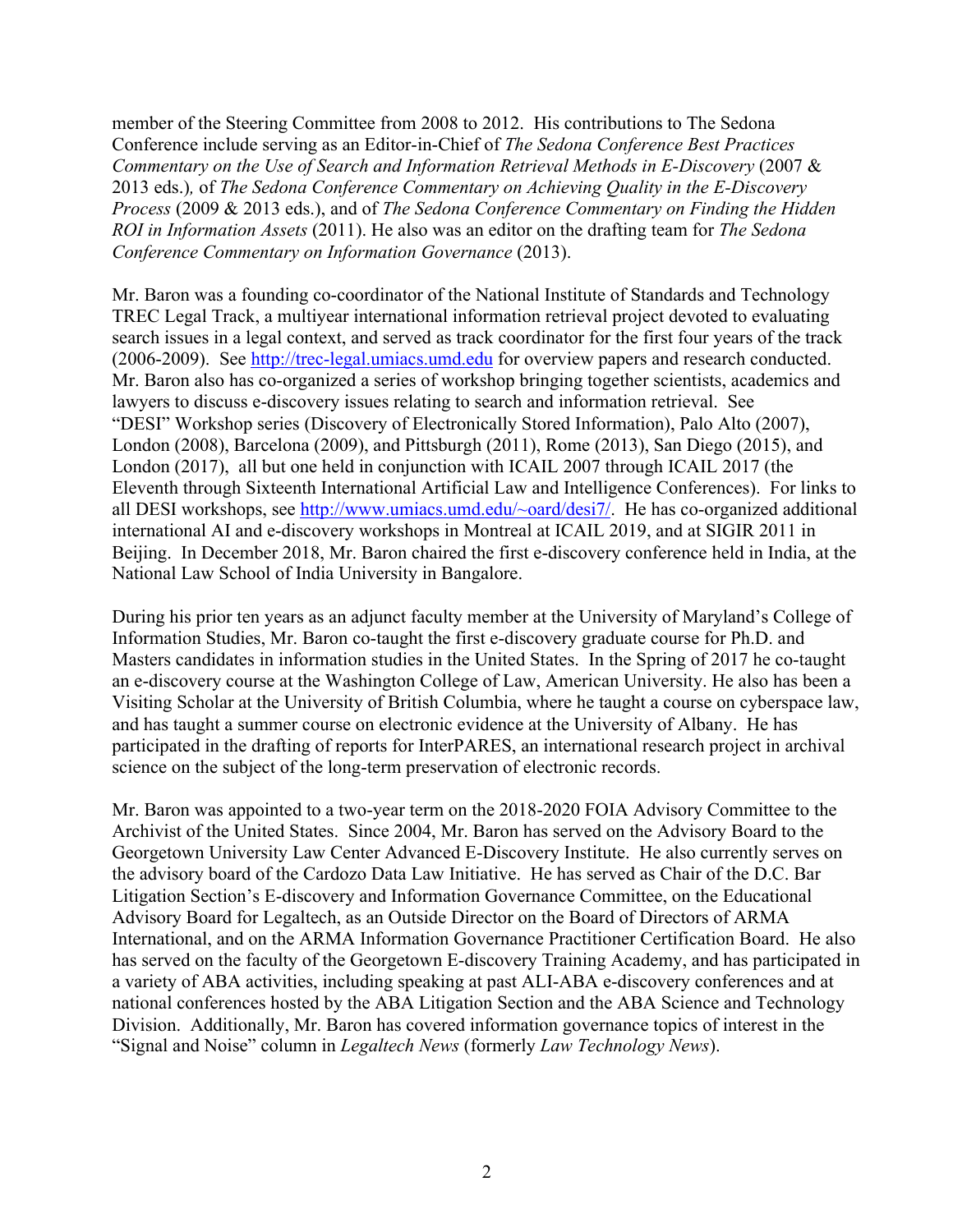During the course of his career Mr. Baron has given presentations on preservation and access issues involving electronic records in over 600 forums, including both throughout the U.S. and Canada, and as an international keynote or invited speaker at conferences held in Australia, Austria, Belgium, the Czech Republic, Germany, Greece, India, Italy, Nepal, The Netherlands, South Africa, Switzerland, and the United Kingdom. He has chaired e-discovery conferences, workshops, and all-day CLE forums; moderated "mini-Sedona" sessions at annual meetings of ARMA and the Society of American Archivists; moderated panel sessions during at conferences sponsored by The Sedona Conference as well as by the Georgetown Advanced E-Discovery Institute; facilitated "information governance bootcamps" sponsored by the Information Governance Initiative; and has guest lectured at many law schools and graduate schools. He has given dozens of targeted briefings to federal audiences, including government lawyers, IT staff and records managers, on the subject of electronic recordkeeping under U.S. records laws. He had the honor of serving as a co-panelist with Associate Justice Stephen Breyer at an e-discovery forum held at Georgetown Law School in March 2007. In May 2010, he was invited to present as a panelist at the Duke Law School Civil Litigation Reform Conference, and in September 2011 was invited to participate in a miniconference on preservation and sanctions held by the Discovery Subcommittee of the Advisory Committee on Civil Rules. In 2013 he co-chaired the Georgetown Advanced E-Discovery Institute's inaugural conference on e-discovery for government practitioners. In 2019, he was invited to speak at the first AI and the Rule of Law multi-stakeholder roundtable held in Athens, Greece, under the auspices of The Future Society and IEEE.

Mr. Baron received recognition in the 2015 through 2020 editions of *Chambers USA* for the category "Litigation: E-Discovery (Nationwide)," where he has been described as "a leader in the area for years," "an absolute asset to the practice," and one who "gives comprehensive, useable advice from a position of deep experience, strength and a lot of confidence in what he does." *The American Lawyer* magazine named Mr. Baron as one of the six "most important e-discovery trailblazers" in its 2013 issue devoted to the "Top 50 Big Law Innovators of the Last 50 Years," citing in particular his work with the TREC Legal Track. Mr. Baron was the 2011 recipient of the Emmett Leahy Award, bestowed by an international committee for outstanding contributions to the records and information management profession. See http://www.emmettleahyaward.org/. He was also the 2013 recipient of the Justice Tom C. Clark Outstanding Government Lawyer award, given by the D.C. Chapter of the Federal Bar Association, recognizing his career contributions during three decades in the federal civil service. During his time in government, Mr. Baron received numerous additional awards and commendations for excellence, including eight awards from the Justice Department, five from the Archivist of the United States and NARA, as well as from the National Security Council, the Department of Health and Human Services, and the Social Security Administration. He was named a recipient of the 2008 Fed 100 Award, sponsored by *Federal Computer Week*, for his e-discovery related advocacy. He also has been honored as the 2012 recipient of the D.C. Alumni Public Service Award by his law school alma mater.

Mr. Baron appeared in the documentary *The Decade of Discovery* (2014), which in part concerns his career as a government attorney on a quest to find a better way to search White House e-mail. See http://www.10thmountainfilms.com; https://www.amazon.com/Decade-Discovery-Esq-Jason-Baron/dp/B01FT5I9I0. The documentary has been screened at dozens of law schools, e-discovery conferences, and at other special events, including in Amsterdam, Bangalore, London, Paris, Prague, and Zurich. In connection with past recordkeeping controversies, Mr. Baron has been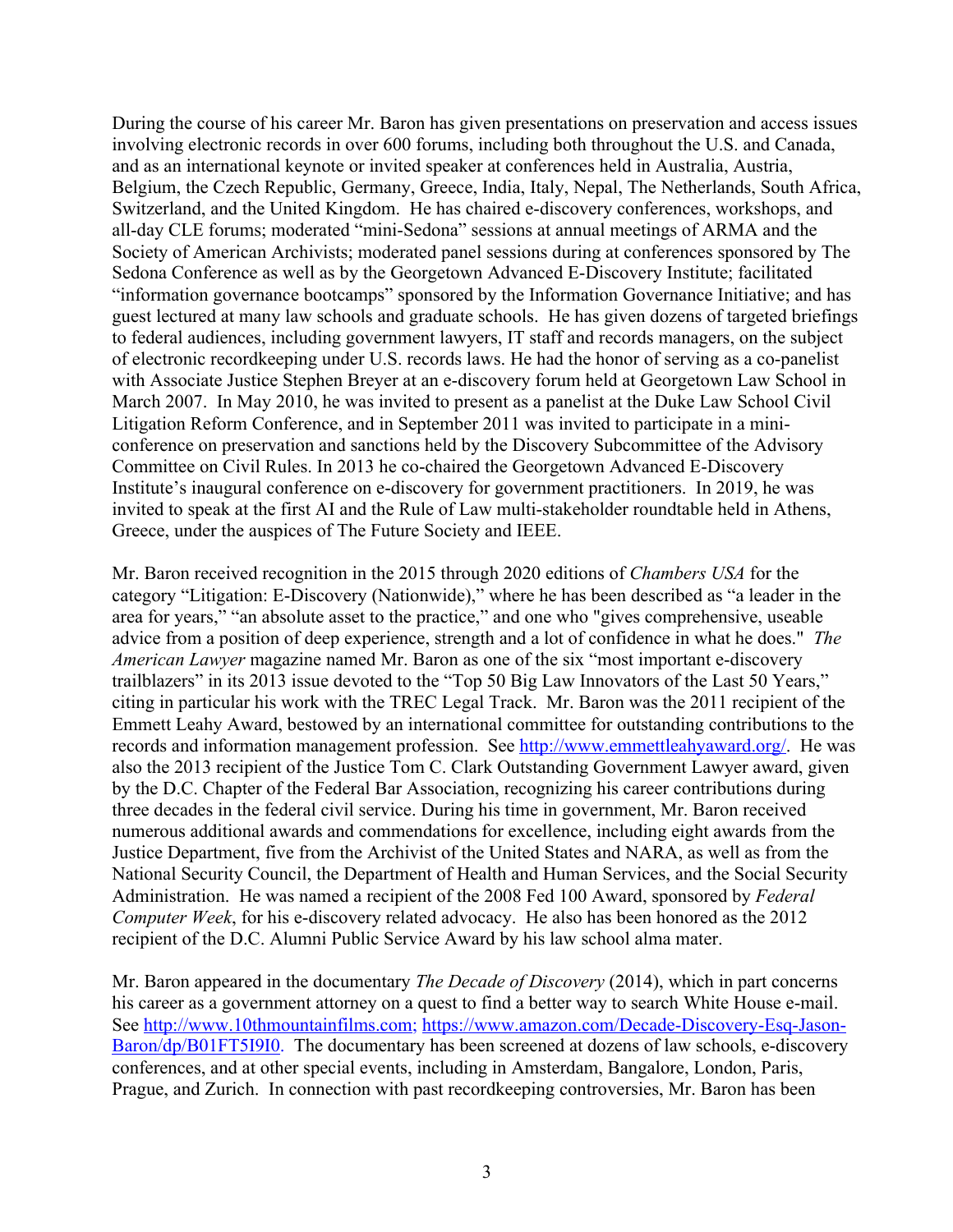invited to appear on *NBC Nightly News, Good Morning America, MSNBC's "The Last Word with Lawrence O'Donnell," CNN's "Smerconish," NPR's All Things Considered, and WAMU's Kojo Nnamdi Show*, and has been quoted in *The New York Times, The Washington Post, Time Magazine*, *CBS News, The Wall Street Journal Washington Wire, Politico, Factcheck.org,* and numerous other media outlets.

Mr. Baron received his B.A., *magna cum laude,* with honors in government, from Wesleyan University, and his J.D. from the Boston University School of Law, where he was a member of the law school's National Moot Court Team.

### **EMPLOYMENT**

| 2020-Present | Professor of the Practice, University of Maryland College of Information Studies,<br>College Park, Maryland                                                                                                  |
|--------------|--------------------------------------------------------------------------------------------------------------------------------------------------------------------------------------------------------------|
| 2013-2020    | Of Counsel, Information Governance and eDiscovery Group, Faegre Drinker<br>Biddle & Reath LLP, Washington, D.C.                                                                                              |
| 2017         | Adjunct Faculty, Washington College of Law, American University, Washington, D.C.                                                                                                                            |
| 2004-2015    | Adjunct Faculty, University of Maryland College of Information Studies, College<br>Park, Maryland                                                                                                            |
| 2000-2013    | Director of Litigation, Office of the General Counsel, National Archives and<br>Records Administration, College Park, Maryland                                                                               |
| 2000         | Visiting Scholar, School of Library, Archival and Information Science, University of<br>British Columbia, Vancouver, B.C., Canada                                                                            |
| 1988-1999    | Senior Counsel (1999) and Trial Attorney (1988–1999), Federal Programs Branch,<br>Civil Division, U.S. Department of Justice, Washington, D.C.                                                               |
| 1981-1988    | Supervisory Trial Attorney (1986–1988), Trial Attorney (1983–1986), and<br>Attorney-Adviser (1981-1983), Office of the General Counsel, U.S. Department<br>of Health and Human Services, Baltimore, Maryland |
| 1981         | Budget Examiner Office Intern, Office of Management and Budget, Washington, D.C.<br>(on detail from HHS)                                                                                                     |
| 1980-1981    | Policy Analyst, Office of Legislative and Regulatory Policy, Social Security<br>Administration, Baltimore, Maryland                                                                                          |

### **EDUCATION**

1980 J.D., Boston University School of Law, Boston, Massachusetts Member, National Moot Court Team, 1979–1980 Senior Editor, B.U. School of Law Legislative Services Program (clinical program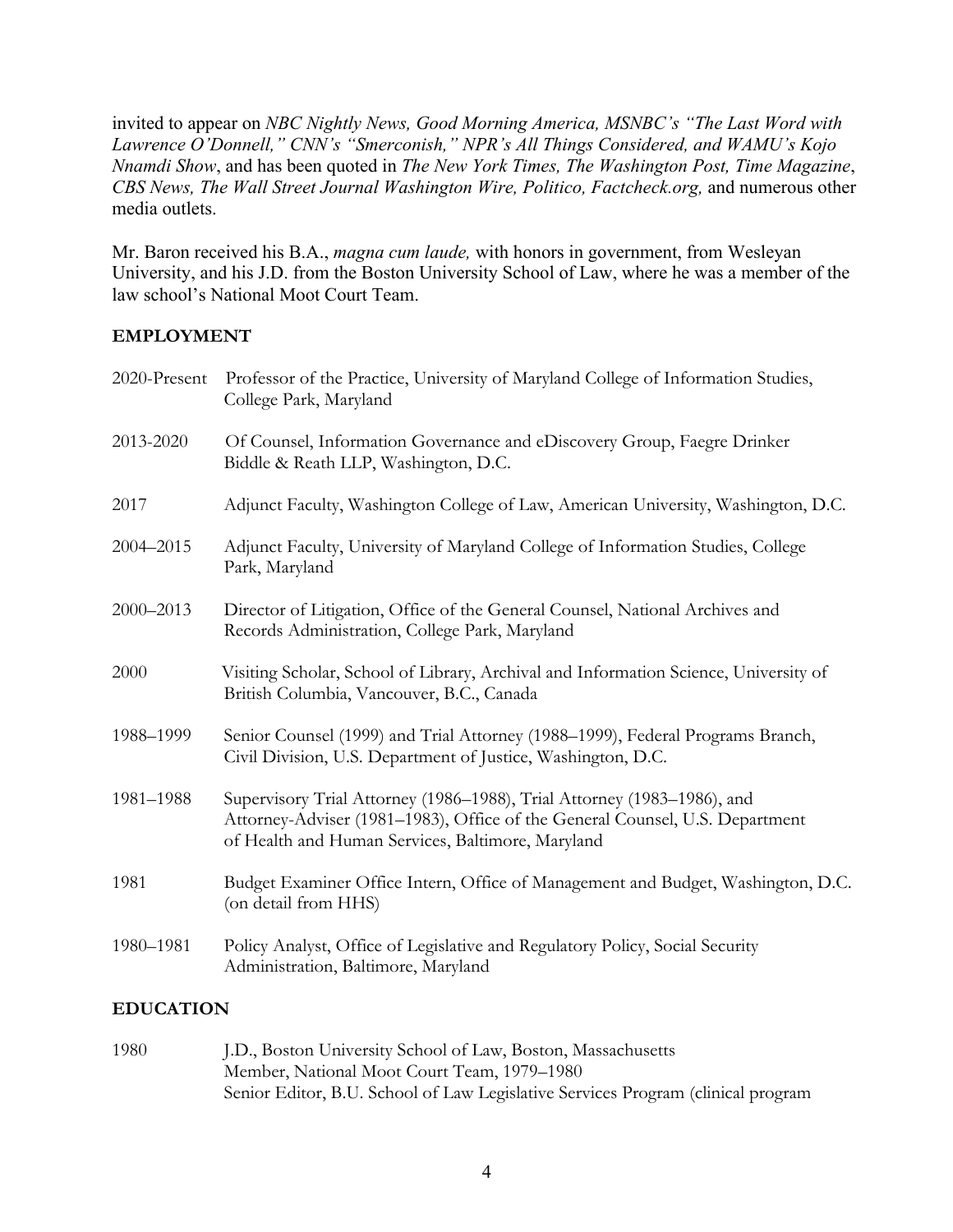involving the drafting of legislation)

1977 Wesleyan University, Middletown, Connecticut B.A. *magna cum laude* with honors in government Majors: English and government Honors thesis: *"Interpol and the U.S.: The Danger of Privacy Infringement"*

## **BAR MEMBERSHIPS**

U.S. Supreme Court (1986); District of Columbia (1982); Massachusetts (1980). Also admitted to practice before the First, Fourth, Fifth, Sixth, Ninth and Tenth U.S. Circuit Courts.

## **COUNSEL OF RECORD IN REPORTED DECISIONS** (Selected cases litigated while at DOJ, 1988–1999)

*Armstrong v. Executive Office of the President*, 810 F. Supp. 335 (D.D.C. 1993), *aff'd* 1 F.3d 1274 (D.C. Cir. 1993), *later opinion,* 877 F. Supp. 690, 715 (D.D.C. 1995) (the "PROFS case")

*Public Citizen v. Carlin*, 2 F. Supp. 2d 1 (D.D.C. 1997), *rev'd* 184 F.3d 900 (D.C. Cir. 1999), *cert. denied*, 529 U.S. 1003 (2000) (the "General Records Schedule 20 case")

*ACLU v. Reno,* 929 F. Supp. 824 (E.D. Pa. 1996), *aff'd sub nom. Reno v. ACLU*, 521 U.S. 844 (1997) (Communication Decency Act)

*Ashcroft v. ACLU,* 31 F. Supp.2d 473 (E.D. Pa. 1999) (Child Online Protection Act)

*City of New York v. Dep't of Commerce,* 822 F. Supp. 906 (E.D.N.Y. 1992), *aff'd sub nom. Wisconsin v. City of New York,* 517 U.S. 1 (1996) (3-week trial on statistical adjustment 1990 census)

*Meyerhoff v. EPA*, 728 F. Supp. 613 (N.D. Cal), *aff'd* 958 F.2d 1498 (9<sup>th</sup> Cir. 1992) (FOIA case on confidential disclosure forms used by EPA scientists)

*Public Citizen v. Dep't of State* 782 F. Supp. 144 (D.D.C. 1992), *aff'd* 11 F.3d 198 (D.C. Cir. 1993) (FOIA case involving U.S. Ambassador to Kuwait's diplomatic cables)

*Rush v. Dep't of State*, 716 F. Supp. 598 (S.D. Fla. 1989) (FOIA case involving Presidential envoy's documents re: Berlin)

# **HONORS, AWARDS & COMMENDATIONS**

2015-2020 Ranking in *Chambers USA*, Leader in Litigation: E-Discovery (Nationwide) 2018-2019 Who's Who Legal: Litigation (E-discovery) 2016, 2018 Recognition in *Chambers Global* (Litigation, E-discovery)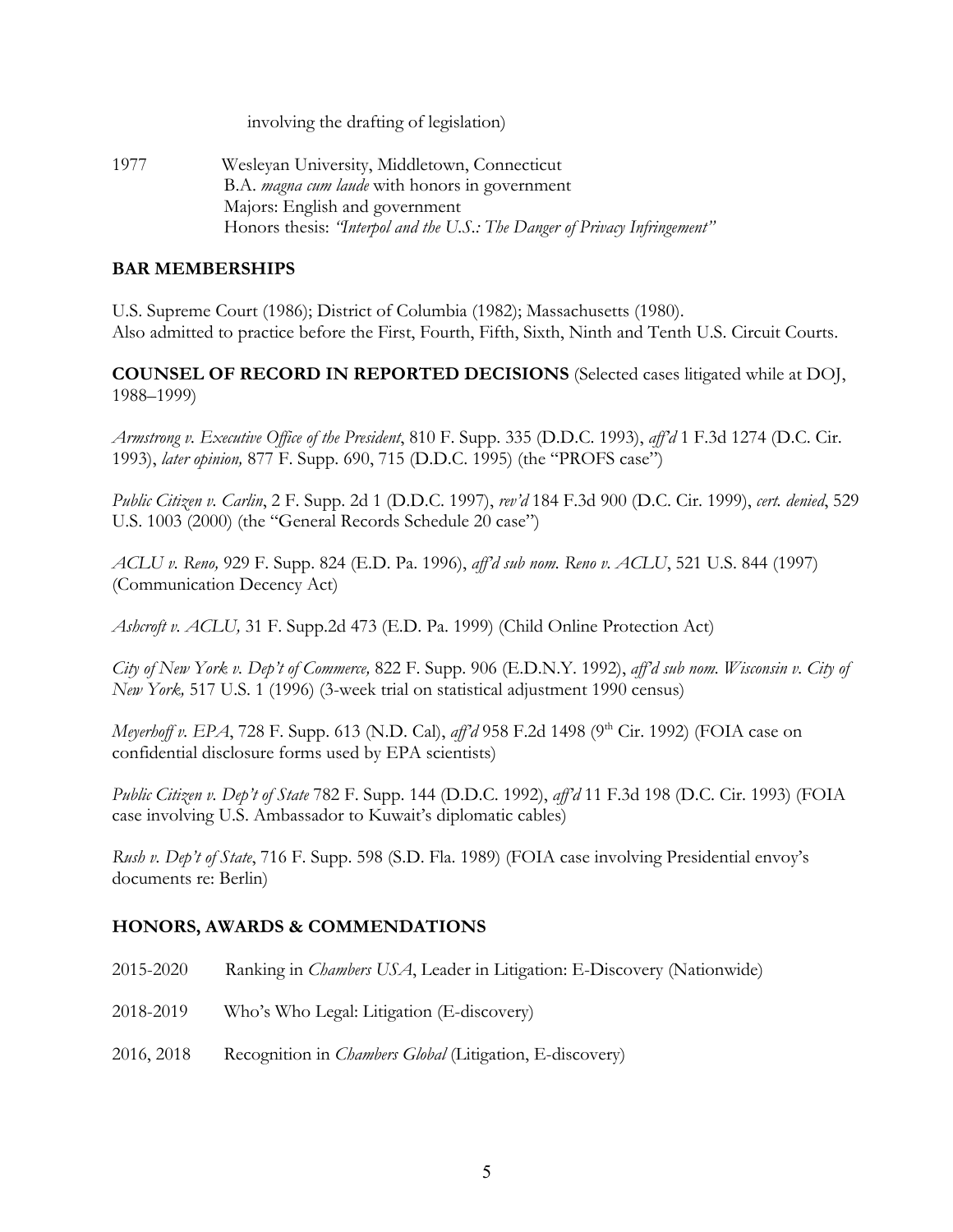| 2017                      | Emerald Literati Network Award for Excellence (for scholarly article in the Records<br>Management Journal)                                                                                                                |
|---------------------------|---------------------------------------------------------------------------------------------------------------------------------------------------------------------------------------------------------------------------|
| 2014                      | 2013 Justice Tom C. Clark Outstanding Government Lawyer Award, Federal Bar<br>Association, D.C. Chapter                                                                                                                   |
| 2013                      | Recognized by The American Lawyer magazine (Aug. 2013) as an e-discovery<br>"trailblazer," in "The Top 50 Big Law Innovators of the Last 50 Years"                                                                        |
| 2013                      | Archivist's Special Achievement Award, "For developing the landmark Presidential<br>Memorandum on Managing Government Records and the Managing Government<br>Records Directive"                                           |
| 2012                      | Boston University School of Law D.C. Alumni Public Service Award                                                                                                                                                          |
| 2011                      | Emmett Leahy Award (career achievement award given by an international committee<br>for "Outstanding contributions and accomplishments that have a major impact on the<br>records and information management profession") |
| 2009                      | Archivist's Special Achievement Award, "For bringing the electronic records of the<br>George W. Bush administration into NARA's custody"                                                                                  |
| 2008                      | Fed 100 Award Recipient (for contributions to e-discovery advocacy, sponsored by<br>Federal Computer Week)                                                                                                                |
| 2005                      | Archivist's Special Achievement Award, "For extraordinary services to the White<br>House, the Senate, the public, and the press in providing access to records pertaining to<br>John Roberts"                             |
| 2002                      | Archivist's Special Achievement Award, "For extraordinary efforts in reviewing<br>Presidential email records and assisting the Justice Department in U.S. v. Philip Morris"                                               |
| 2000                      | Certificate of Commendation, National Security Council, "For indispensable<br>legal advice to the NSC, which upheld the President's national security prerogatives<br>as well as the public's right to know"              |
| 1989<br>1991-1996<br>1999 | DOJ Special Achievement & Meritorious Service awards, in appreciation of<br>meritorious acts or service in behalf of DOJ                                                                                                  |
| 1995                      | NARA Achievement Award, "in recognition of contributing significantly to the<br>management of Federal records by the development of effective e-mail regulations"                                                         |
| 1987                      | HHS General Counsel's Excellence in Legal Services Award, "for demonstration of<br>extraordinary ability, initiative and accomplishment in the performance of duties"                                                     |
| 1983                      | SSA Commissioner's Citation, "For exceptional leadership in reducing the Social                                                                                                                                           |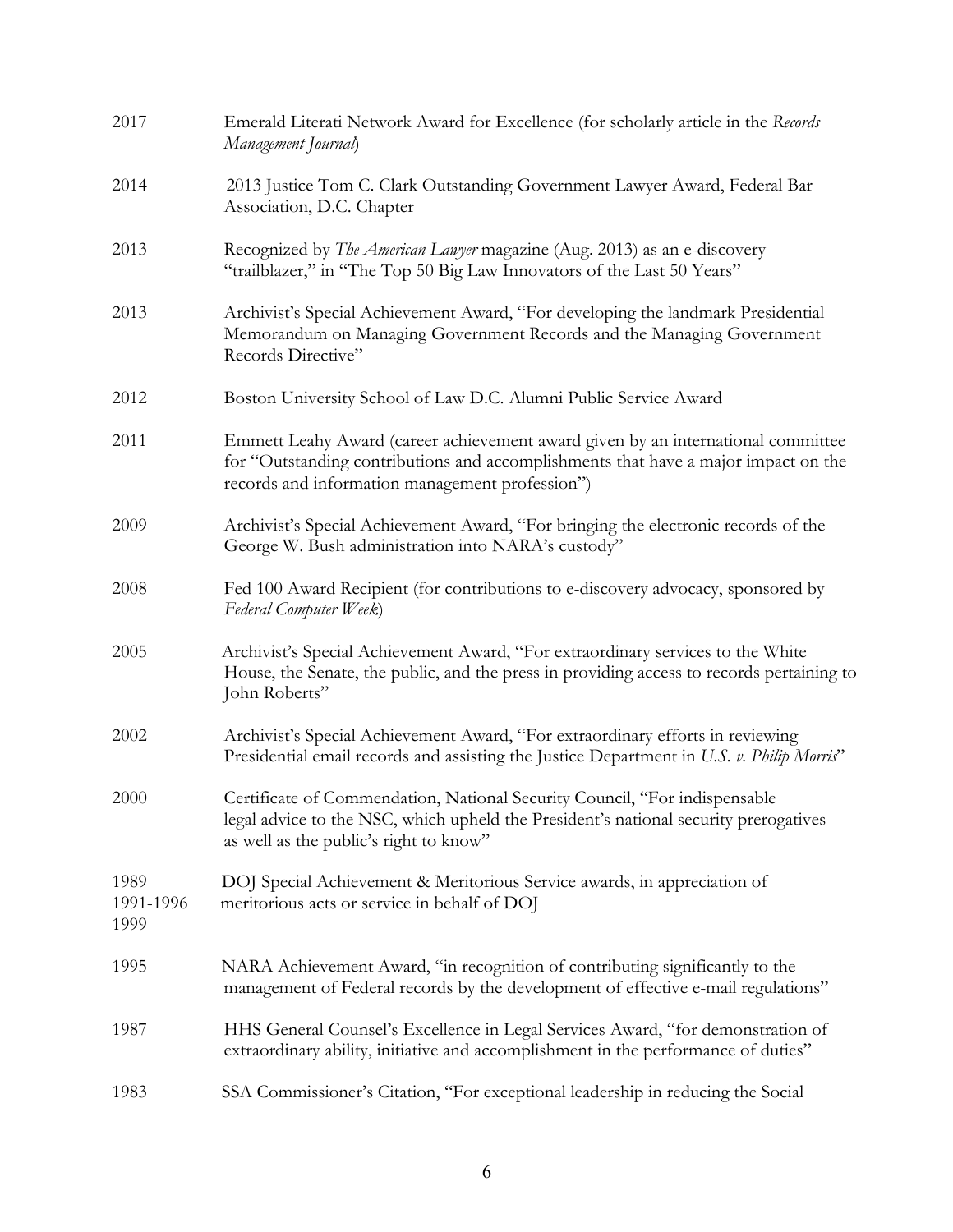Security Administration's present and future records holdings and for contributions in improving the records management program"

# **PUBLICATIONS**

## *Book*

Jason R. Baron, Ralph C. Losey, Michael D. Berman, eds., PERSPECTIVES ON PREDICTIVE CODING --AND OTHER ADVANCED SEARCH TECHNIQUES FOR THE LEGAL PRACTITIONER (American Bar Ass'n) (2016)

## *Book Chapters*

Jason R. Baron & Katherine E. Armstrong, "The Algorithm in the C-Suite: Applying Lessons Learned and Information Governance Best Practices to Achieve Greater Post-GDPR Algorithmic Accountability," chapter in THE GDPR CHALLENGE: PRIVACY, TECHNOLOGY, AND COMPLIANCE IN AN ERA OF ACCELERATING CHANGE (A. Taal, et al., eds.; CRC Press, Taylor & Francis Group) (forthcoming)

Jason R. Baron, Bennett B. Borden, Barclay T. Blair, "What is Information Governance and Why is it Needed?," chap. 28 in eDISCOVERY FOR CORPORATE COUNSEL (M. Mack, C. Basri, eds.; Thomson Reuters) (2020) (available on Westlaw)

Tracy D. Drynan & Jason R. Baron, "The Path to Predictive Coding," chap. 1 in PERSPECTIVES ON PREDICTIVE CODING AND OTHER ADVANCED SEARCH TECHNIQUES FOR THE LEGAL PRACTITIONER (J.R. Baron, R. Losey, M. Berman, eds.; ABA Press) (2016)

Jason R. Baron & Michael D. Berman, "Designing A 'Reasonable' E-Discovery Search: A Guide For The Perplexed," chapter 21 in MANAGING E-DISCOVERY AND ESI: FROM PRE-LITIGATION THROUGH TRIAL (M. Berman, C. Barton, P. Grimm, eds.; ABA Press) (2011)

Jason R. Baron, "DESI, Sedona, and Barcelona," chapter 42, ELECTRONIC DISCOVERY: NEW IDEAS, CASE LAW, TRENDS AND PRACTICES (Ralph C. Losey, author) (2010)

Named Contributor, ELECTRONIC DISCOVERY AND DIGITAL EVIDENCE: CASES AND MATERIALS (West American Casebook Series) (S. Scheindlin, D.J. Capra, and The Sedona Conference®, authors) (2009)

Jason R. Baron, "The PROFS Decade: NARA, E-mail and the Courts," in THIRTY YEARS OF ELECTRONIC RECORDS*,* Chapter 6 (Bruce I. Ambacher, ed.; Lanham, MD: Scarecrow Press) (2003

### *Law Reviews, Articles, Reports and Commentaries*

Final Draft Committee Editor, "The 2018-2020 FOIA Advisory Committee to the Archivist Final Report" (July 9, 2020), https://www.archives.gov/files/ogis/assets/foiaac-final-report-and-recs-2020- 07-09.pdf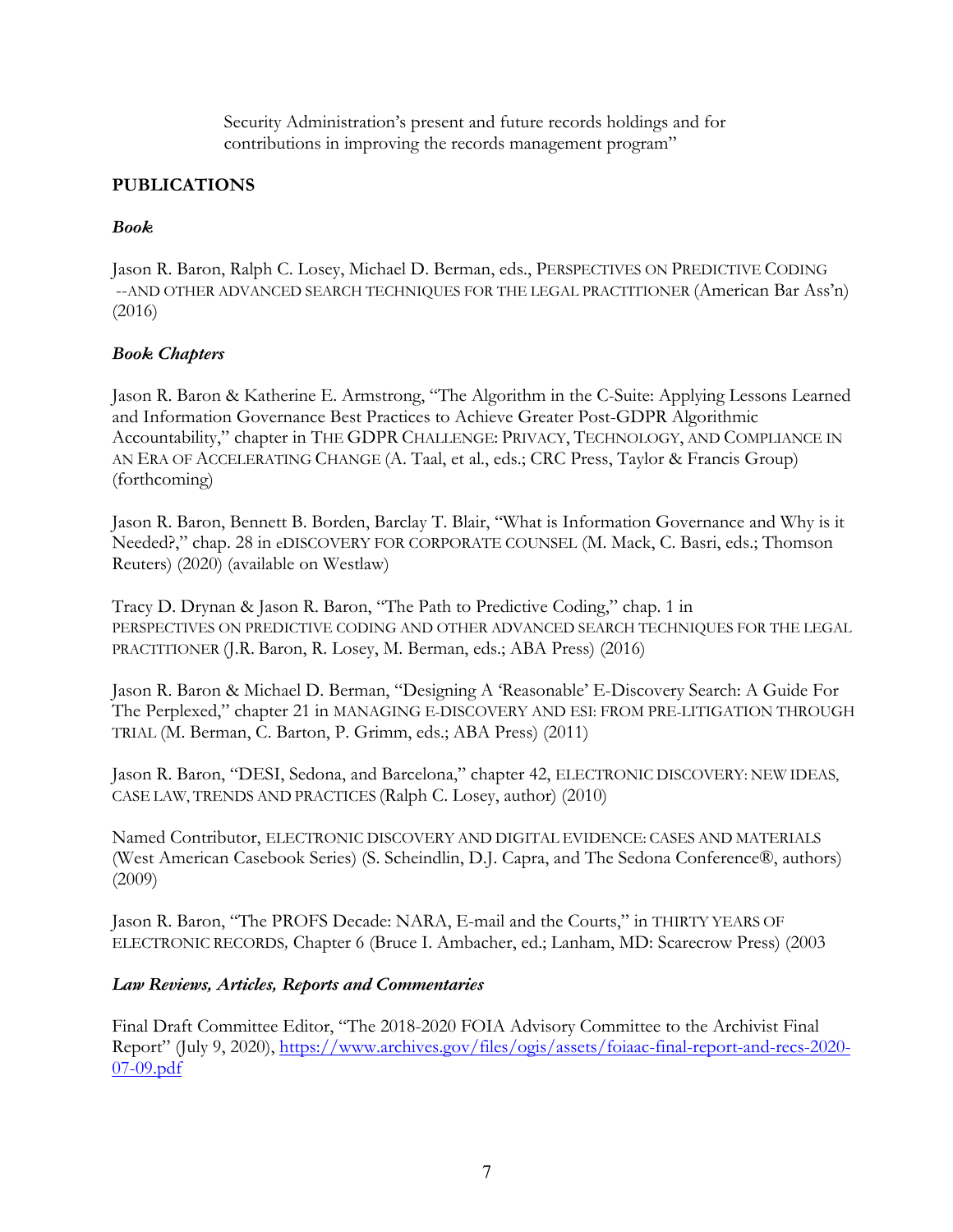Priya Keshav & Jason R. Baron, "The Internet of Things and Information Governance: What You Need to Know To Manage Data Streaming From Everywhere," *Bloomberg News Insight* (June 7, 2018)

Jason R. Baron, "Presidential Tweets & Self-Destructing Messages Under the Records Laws: The New Normal," 17 DIGITAL DISCOVERY & E-EVIDENCE 342 (July 20, 2017)

Jason R. Baron & Anne Thurston, "What Lessons Can Be Learned From the US Archivist's Digital Mandate For 2019 And Is There Potential For Applying Them in Lower Resource Countries," 26 RECORDS MANAGEMENT JOURNAL, NO. 2 (2016), http://www.emeraldinsight.com/toc/rmj/26/2 (recipient of 2017 Emerald Literati Network Awards for Excellence, Highly Commended Paper)

Jason R. Baron & Amy R. Marcos, "Information Governance: Establishing A Program and Executing Initial Projects," PRACTICAL LAW: THE JOURNAL (Oct./Nov. 2015), pp. 24-33

Jason R. Baron, entry on "Documentary evidence," ENCYCLOPEDIA OF ARCHIVAL SCIENCE (Luciana Duranti, Patricia C. Franks, eds.; Rowman & Littlefield) (2015)

Bennett B. Borden & Jason R. Baron, "Finding The Signal in the Noise: Information Governance, Analytics, and The Future of Legal Practice," 20 RICHMOND JOURNAL OF LAW AND TECHNOLOGY 7 (2014), *available at* http://jolt.richmond.edu/v20i2/article7.pdf (republished with post-script in PERSPECTIVES ON PREDICTIVE CODING AND OTHER ADVANCED SEARCH TECHNIQUES FOR THE LEGAL PRACTITIONER, (J.R. Baron, R.Losey, M.Berman, eds.; ABA Press)(2016)

Co-Editor-in-Chief, "The Sedona Conference® Best Practices Commentary on the Use of Search and Information Retrieval Methods in E-Discovery (revised version)," 15 THE SEDONA CONFERENCE JOURNAL 217 (2014), *available at* http:/www.thesedonaconference.org/publications

Co-Editor-in-Chief, The Sedona Conference® Commentary on Achieving Quality in the E-Discovery Process (revised version), 15 THE SEDONA CONFERENCE JOURNAL 265 (2014), *available at*  www.thesedonaconference.org/publications

Drafting Team Editor, The Sedona Conference® Commentary on Information Governance, THE SEDONA CONFERENCE JOURNAL (2013), *available at* http://www/thesedonaconference.org/publications

William Webber & Jason R. Baron, "Sampling and estimation in US e-discovery practice: a brief history," 16 THE INTERNET LAW BULLETIN, No. 11 (November 2013)

Thomas Y. Allman, Jason R. Baron, and Maura R. Grossman, "Preservation, Search Technology, and Rulemaking, 30 THE COMPUTER AND INTERNET LAWYER, No. 2 (February 2013)

Victoria L. Lemieux & Jason R. Baron, "Overcoming the digital tsunami in e-discovery: is visual analysis the answer?," CANADIAN JOURNAL OF LAW AND TECHNOLOGY (Spring 2011)

Editor-in-Chief, "The Sedona Conference® Commentary on Finding the Hidden ROI In Information Assets" (2011), 13 THE SEDONA CONFERENCE JOURNAL 267 (2012), *available at* http://www.thesedonaconference.org/publications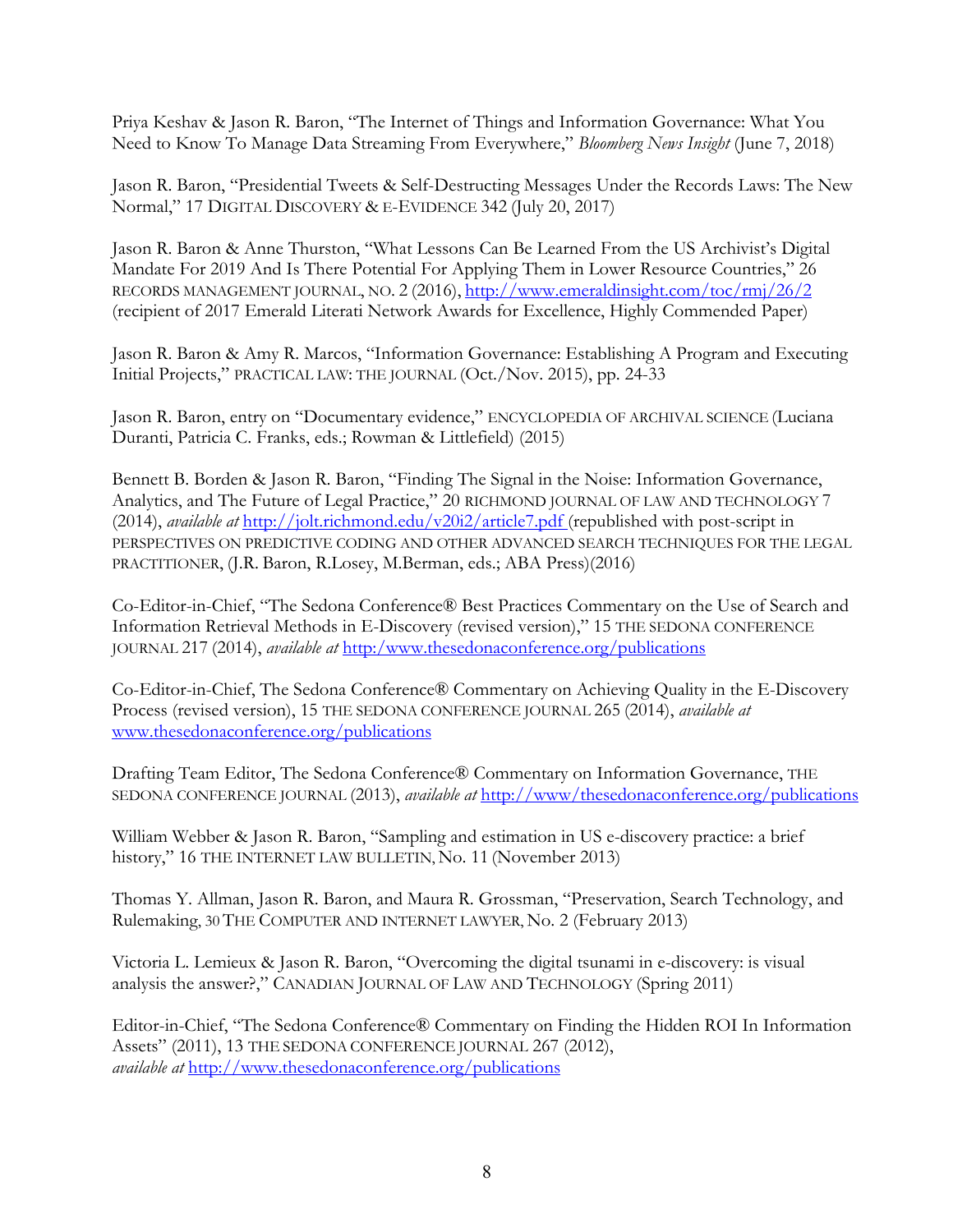Jason R. Baron, "Law in the Age of Exabytes: Some Further Thoughts on 'Information Inflation' and Current Issues in E-Discovery Search," 17 RICHMOND JOURNAL OF LAW AND TECHNOLOGY 9 (2011), *available at* http://jolt.richmond.edu/v17i3/article9.pdf

Douglas W. Oard, Jason R. Baron, Bruce Hedin, David D. Lewis, and Stephen Tomlinson, "Evaluation of Information Retrieval in E-Discovery," 18 ARTIFICIAL INTELLIGENCE AND LAW JOURNAL 347 (SPECIAL ISSUE ON E-DISCOVERY) (2010)

Jason R. Baron & Edward C. Wolfe, "A Nutshell on Negotiating Search Protocols," 11 THE SEDONA CONFERENCE JOURNAL 229 (2010)

Co-Editor-in-Chief, The Sedona Conference® Commentary on Achieving Quality in the E-Discovery Process (Public Comment Version 2009), 10 THE SEDONA CONFERENCE JOURNAL 299 (2009) *available at* www.thesedonaconference.org/publications

Jason R. Baron, "E-Discovery and The Problem of Asymmetric Knowledge," Symposium: Ethics and Professionalism in the Digital Age, 60 MERCER LAW REVIEW 863 (2009)

Jason R. Baron, "Toward a new jurisprudence of information retrieval: What constitutes 'reasonable' search for digital evidence when using keywords," 5 DIGITAL EVIDENCE AND ELECTRONIC SIGNATURE LAW REVIEW 173 (2008)

George L. Paul & Jason R. Baron, "Information Inflation: Can The Legal System Adapt?," 13 RICHMOND JOURNAL OF LAW AND TECHNOLOGY 10 (2007), *available at*  https://scholarship.richmond.edu/jolt/vol13/iss3/3/

Editor-in-Chief, "The Sedona Conference® Best Practices Commentary on the Use of Search and Information Retrieval Methods in E-Discovery," 8 THE SEDONA CONFERENCE JOURNAL 189 (Public Comment Version 2007) *available at* http://www.thesedonaconference.org/publications

Jason R. Baron, "The TREC Legal Track: Origins and Reflections on the First Year," 8 THE SEDONA CONFERENCE JOURNAL 251 (2007)

Jason R. Baron, "Toward a Federal Benchmarking Standard For Evaluating Information Retrieval Products Used In E-Discovery," 6 THE SEDONA CONFERENCE JOURNAL 237 (2005)

### *Conference, Workshop and Research Papers*

Jason R. Baron, Mahmoud F. Sayed, Douglas W. Oard, Providing More Efficient Access to Government Records: A Use Case Involving Application of Machine Learning to Improve FOIA Review for the Deliberative Process Privilege, https://arxiv.org/abs/2011.07203 (pre-print)

Miles Vaughn & Jason R. Baron, "The GDPR's Impact on Blockchains: Thoughts on How New Technology Should Not Be Forced To Square The Circle," 2018 Georgetown Advanced Ediscovery Institute, Washington, D.C.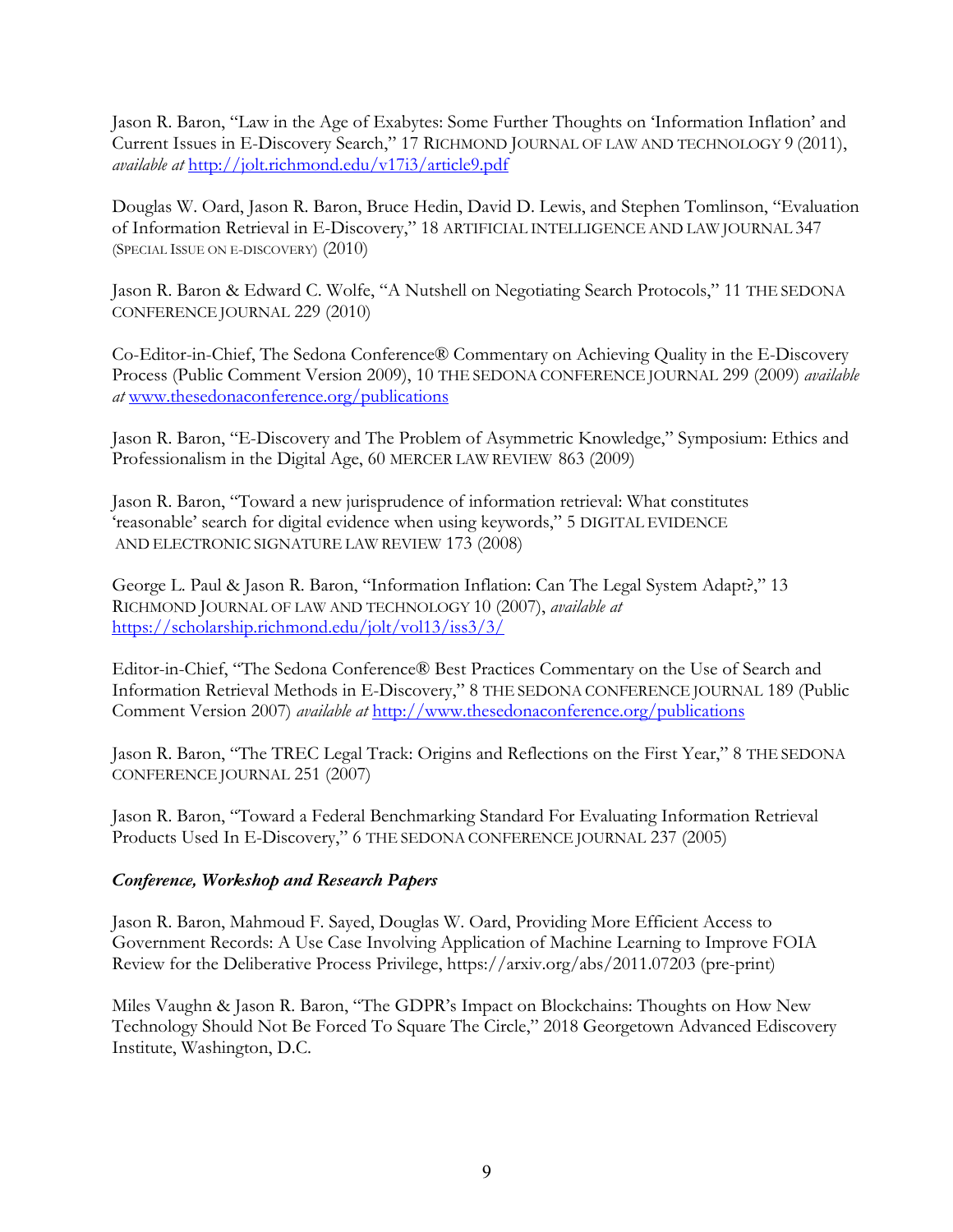Nathaniel Payne & Jason R. Baron, "Auto-Categorization Methods for Digital Archives," IEEE Big Data Conference (Dec. 2017), Workshop on Computational Archival Science, Boston, MA

Miles Vaughn & Jason R. Baron, "Private and Secure Records: Distributed Ledger Technology as a Record Keeping Mechanism by the SEC," 2017 Georgetown Advanced Ediscovery Institute, Washington, D.C. (revised and reprinted by Bloomberg BNA).

Jason R. Baron & Nathaniel Payne, "Dark Archives and eDemocracy: Strategies for Overcoming Access Barriers To the Public Record Archives of the Future," Proceedings of the 7th International Conference for E-Democracy and Open Government" (CeDEM 17), Danube University, Krems, Austria (2017) (Best Paper Nominee)

Jason R. Baron, "Records Hiding in Broad Daylight: Problems of Accountability and Access Posed by the Digital Archives of the Future," KVAN 150<sup>th</sup> Jubilee Conference of Netherlands Archivists, Haarlem, The Netherlands (2016), published in Hildo Van Egan, ed., VALUES IN TRANSITION: PERSPECTIVES ON THE PAST, PRESENT AND FUTURE OF THE ARCHIVAL PROFESSION (2017)

Jason R. Baron, "Opening Up Dark Digital Archives Through the Use of Analytics To Identify Sensitive Content," IEEE Big Data Conference (Dec. 2016), Workshop on Computational Archival Science: digital records in the age of big data," Washington, D.C., http://ieeexplore.ieee.org/document/7840978/

Jason R. Baron, "What Lessons Can Be Learned from the US Archivist's Digital Mandate for 2019 and is There Potential for Applying them in Lower Resource Countries?," 2014 Girona Archives & Cultural Industries, combining 2<sup>nd</sup> ICA Annual Conference and 9<sup>th</sup> European Conference on Archives (2014), *available at* http://www.girona.cat/web/ica2014/ponents/textos/id126.pdf.

Jason R. Baron & Jesse D. Freeman, "Cooperation, Transparency, and the Rise of Support Vector Machines in E-Discovery: Issues Raised by the Need to Classify Documents as Either Responsive or Nonresponsive," *DESI V Workshop, Standards for Using Predictive Coding, Machine Learning, and other Advanced Search and Review Methods in E-Discovery,* ICAIL 2013, Rome, Italy (2013), *available at*  http://www.umiacs.umd.edu/~oard/desi5/; republished with an editor's introduction by Ralph Losey, http://e-discoveryteam.com/2013/06/03/guest-blog-quick-peek-at-the-math-behind-the-black-boxof-predictive-coding/

Jason R. Baron & Simon J. Attfield, "Where Light in Darkness Lies: Preservation, Sensemaking, and Access Strategies for the Modern Digital Archive," *UNESCO Memory of the World in the Digital Age Conference: Conference Proceedings,* 580-595*,* Vancouver, B.C. (2012), *available at*  http://www.ciscra.org/docs/UNESCO\_MOW2012\_Proceedings\_FINAL\_ENG\_Compressed.pdf.

Jason R. Baron, "Reflections on Information Governance: Three Lessons Learned From the Federal Sector," *9th Annual Georgetown Advanced eDiscovery Institute: Process, Paradigms, and Pragmatism* (2012)

Thomas Y. Allman, Jason R. Baron & Maura R. Grossman, "Preservation, Search Technology & Rulemaking," *Civil Rules Discovery Sub-Committee Mini-Conference,* Dallas, TX (2011)*, available at*  http://www.eddupdate.com/2011/10/thomas-allman-offers-a-summary-of-a-recent-meeting-of-thediscovery-subcommittee-of-the-committee-on-rules-and-practice-a.html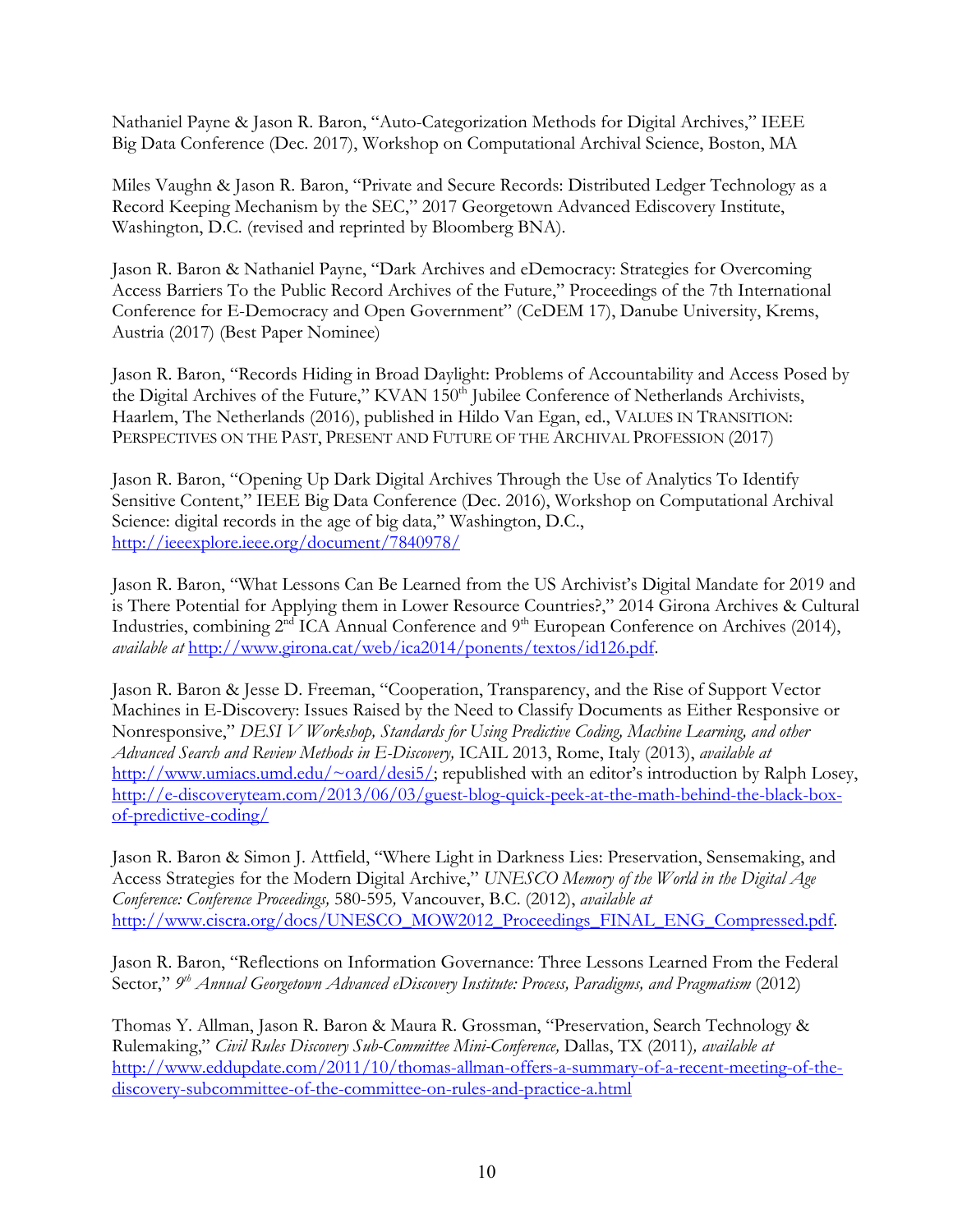Bruce Hedin, Stephen Tomlinson, Jason R. Baron, Douglas W. Oard, "Overview of the TREC 2009 Legal Track," *The Eighteenth Text Retrieval Conference, TREC 2009* (2010)

Jason R. Baron, "Controlling for 'Discovery Excess' in the Age of ESI: Some Thoughts on the Legal Profession Embracing Search Analytics, Process Quality, and Structured Cooperation," *Duke 2010 Civil Litigation Conference*

Jason R. Baron, "Cloud Computing: A Brief Outline," *The Sedona Conference Working Group 1 Annual Meeting,* Atlanta, GA (2009)

Feng C. Zhao, Douglas W. Oard, and Jason R. Baron, "Improving Search Effectiveness in the Legal E-Discovery Process Using Relevance Feedback," *DESI III Global E-Discovery/E-Disclosure Workshop* at *ICAIL 2009*, Barcelona, Spain (2009), *available at* https://web.archive.org/web/20130626064604/http://www.law.pitt.edu/DESI3\_Workshop/Papers/ DESI\_III.Zhao\_Oard\_Baron.pdf

Marissa L.P. Caylor & Jason R. Baron, "Searching for ESI in the EU: Some Rules of the Road for the European Union Data Controller," *DESI III Global E-Discovery/E-Disclosure Workshop at ICAIL 2009,* Barcelona, Spain (2009), *available at*  https://web.archive.org/web/20130701202950/http://www.law.pitt.edu/DESI3\_Workshop/Papers/ DESI\_III.Caylor\_Baron.pdf

Douglas W. Oard, Bruce Hedin, Stephen Tomlinson, and Jason R. Baron, "TREC 2008 Legal Track Overview," *The Seventeenth Text Retrieval Conference, TREC 2008, available at* http://trec.nist.gov/pubs/trec17/t17\_proceedings.html

Stephen Tomlinson, Douglas W. Oard, Jason R. Baron, and Paul Thompson, "TREC 2007 Legal Track Overview," *The Sixteenth Text Retrieval Conference, TREC 2007*, *available at*  http://trec.nist.gov/pubs/trec16/t16\_proceedings.html

Jason R. Baron, "The Lawyer's Nose in the Archivist's Tent: Appraisal Under Attack in the Age of Lawsuits, Search Engines, and the Quest for Total E-Record Archiving," proceedings of the *DELOS 2007 Rome Conference*

Jason R. Baron & Paul Thompson, "The Search Problem Posed By Large Heterogeneous Data Sets in Litigation: Possible Future Approaches to Research" (2007), *Eleventh International Conference on Artificial Intelligence and Law*, Palo Alto, CA, *available at* http://www.umiacs.umd.edu/~oard/desi-ws/

Jason R. Baron, Douglas W. Oard and David D. Lewis, "TREC 2006 Legal Track Overview," *The Fifteenth Text Retrieval Conference*, TREC 2006, NIST Special Publication 500-272, *available at* http://trec.nist.gov/pubs/trec15/t15\_proceedings.html

Jason R. Baron, "Through A Lawyer's Lens: Measuring Performance in Conducting Large Scale Searches Against Heterogeneous Data Sets In Satisfaction of Litigation Requirements*," Information Integration Workshop*, Philadelphia, PA, *available at*  http://db.cis.upenn.edu/iiworkshop/postworkshop/positionPapers/119.pdf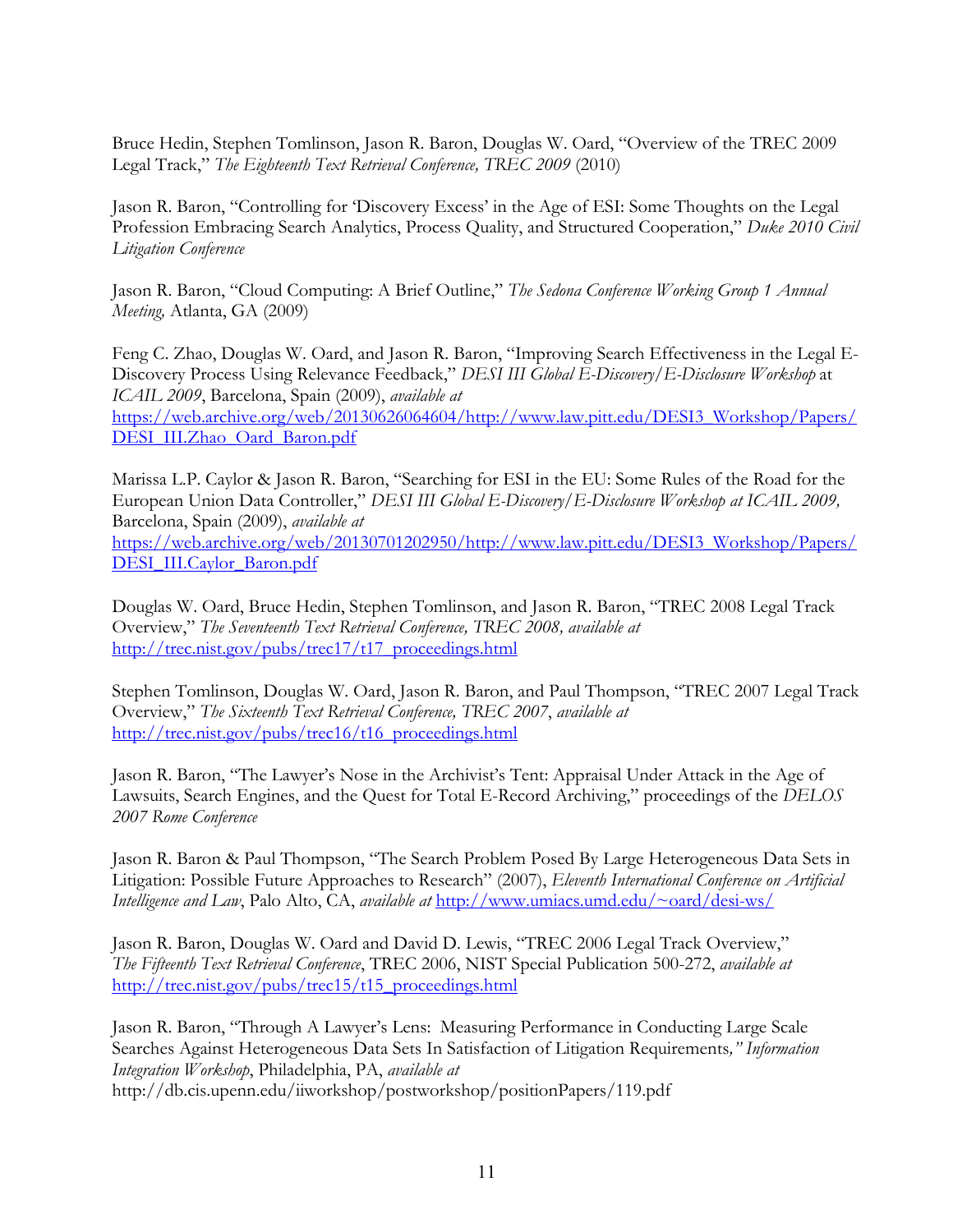Co-author, "Findings on the Preservation of Authentic Electronic Records, Appx. C: Survey of Applicable U.S. Law," U.S.-InterPARES Project Final Report, Sept. 2002, *available at* http://www.imaginar.org/taller/dppd/DPPD/126%20pp%20InterPARES.pdf

Jason R. Baron, "E-mail Litigation Wars: The U.S. National Archivist Strikes Back," Proceedings from an International Symposium: Authentic Records in the Electronic Age," Feb. 2000 (InterPARES Project and Istituto Italiano di Cultura, Vancouver, B.C.), *available at* http://interpares.org/documents/interpares\_symposium\_2000.pdf (pp. 140-151)

Jason R. Baron, "E-mail Metadata in a Post-Armstrong World," paper in the Proceedings of the 3rd *IEEE Computer Society Metadata Conference*, April 1999, *available at*  http://worldcat.org/arcviewer/1/OCC/2007/08/08/0000070513/viewer/file621.pdf

# *"Signal and Noise" Authored Column in Legaltech News / Law Technology News (reprinted in Legal Tech News/Law Technology News Magazine)*

"Hidden Bias in the Black Box: Info Gov as a Key Check to Algorithmic Bias," *Legaltech News* (June 9, 2017), *available at* http://www.legaltechnews.com/home/id=120278905www0548/Hidden-Bias-in-the-Black-Box-Info-Gov-as-a-Key-Check-to-Algorithmic-Bias?mcode=1202617074729&curindex=0

"A Blockchain Future?: The need to ensure our digital heritage remains trustworthy, increases with time," *Legal Tech News* (March/April 2016), *available at*  http://www.legaltechnews.com/id=1202753737799/Blockchains-The-Future-of-Recordkeeping?slreturn=20160329105023

"Proportional Discovery: Amended FRCP 26 ups the ante for practicing smart information governance," *Legaltech News* (January 2016)

"IG and the New Rules: How do the new FRCP amendments affect info gov best practices," *Legal Tech News* (December 7, 2015), *available at* http://www.legaltechnews.com/id=1202744155359/IG-And-The-New-FRCP-Rules?cmp=share\_twitter&slreturn=20151109101259

"Why You Need to Institute Your Own Kaizen Info Gov Program," *Legaltech News* (September 29, 2015), *available at* http://www.legaltechnews.com/all-columns/id=1202738507740/Why-You-Need-to-Institute-Your-Own-Kaizen-Info-Gov-Program?mcode=1202619314879&curindex=0

"Identity Crisis: The ability to de-anonymize personal information raises issues for corporations," *Legaltech News* (August 5, 2015), *available at* http://www.legaltechnews.com/id=1202733877545/Signaland-Noise-Identity-Crisis-?slreturn=20150725142550

"Shedding A Light on Shadow IT," *Legaltech News* (June 1, 2015), *available at*  http://www.legaltechnews.com/id=1202727938133/Shedding-a-Light-on-Shadow-IT?slreturn=20150505194415#ixzz3bqObaYvW

"Reducing Data Collection With Information Governance Tools," *Legaltech News* (March 31, 2015)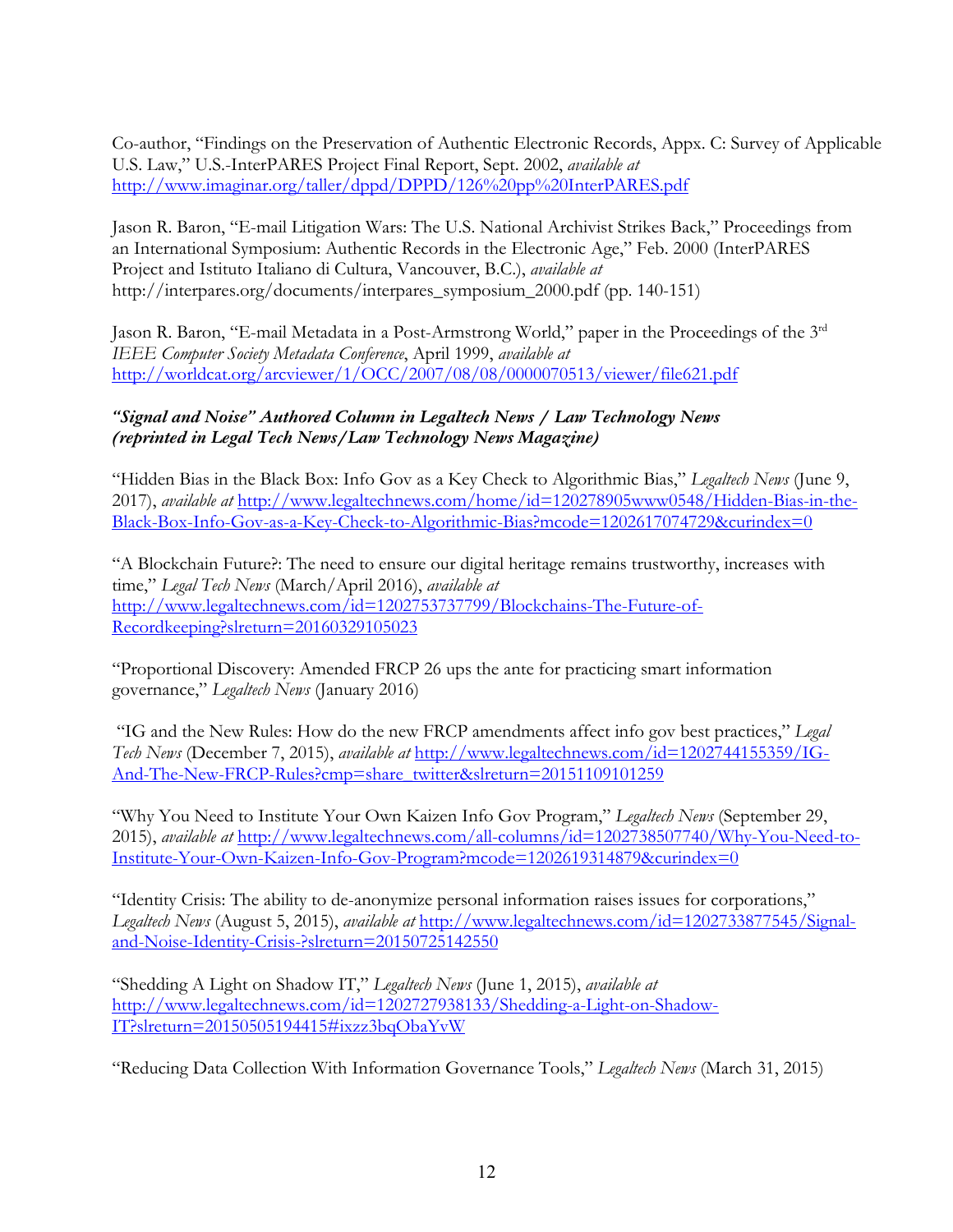"Does Big Brother Follow Big Data?," *Law Technology News* (Feb. 4, 2015), *available at*  http://www.lawtechnologynews.com/id=1202716937485/Does-Big-Brother-Follow-Big-Data

"How Not to Drown in Data: 10 predictions on how legal professionals, with evolving technology, will try to manage 2015's ocean of data," *Law Technology News* (Nov. 25, 2014), *available at*  http://www.lawtechnologynews.com/id=1202677241990/How-to-Not-Drown-in-Data?mcode=1202615564567&slreturn=20141126122838

"Black Swans: The case of information governance no longer requires disasters," *Law Technology News*  (Sept. 18, 2014), *available at* http://www.lawtechnologynews.com/id=1202670432054/Black-Swans?cmp=share\_twitter

"Information Governance Balancing Act: -- Measurement of risk must factor in the time-value sensitivity of the information" (July 17, 2014), *available at*  http://www.lawtechnologynews.com/id=1202663610098/Information-Governance-Balancing-Act- ?cmp=share\_twitter, reprinted in *Law Technology News,* August 2014, under "Balancing Act: An effective information governance plan must address three crucial questions")

"InfoGov Leaders Need More Respect," *Law Technology News* (May 27, 2014), *available at*  http://www.lawtechnologynews.com/id=1202656556597/InfoGov-Leaders-Need-More-Respect- ?slreturn=20140524183827 (reprinted in *Law Technology News Magazine,* June 2014)

"Don't Get Discouraged: You Absolutely Can Grasp Information Governance," *Law Technology News*  (March 31, 2014), *available at* http://www.lawtechnologynews.com/id=1202649026993/Don't-Get-Discouraged,-You-Absolutely-Can-Grasp-Information-Governance (reprinted in *Law Technology News Magazine,* April 2014)

"Escape from The Island of E-Discovery," *Law Technology News* (February 4, 2014), *available at*  http://www.lawtechnologynews.com/id=1202641293927?slreturn=20140109233507 (reprinted in *Law Technology News Magazine*, February 2014)

# *"DBR on Data" Blog Entries*

"An Update on Federal Policy Regarding Chief Data Officers and Data Governance: New OMB Memo" (July 23, 2019), *available at* https://www.faegredrinkerondata.com/2019/an-update-on-federalpolicy-regarding-chief-data-officers-and-data-governance-new-omb-memo/

"Second Circuit Holds That Blocking Users' Access To Presidential Twitter Account Violates First Amendment," (July 15, 2019), *available at* http://dbrondata.com/2019/second-circuit-holds-thatblocking-users-access-to-presidential-twitter-account-violates-first-amendment/

"The Sedona Conference Publishes Its Final, April 2019 Version of A Commentary on Information Governance, Second Edition" (April 19, 2019), *available at* http://dbrondata.com/2019/the-sedonaconference-publishes-its-final-april-2019-version-of-a-commentary-on-information-governancesecond-edition/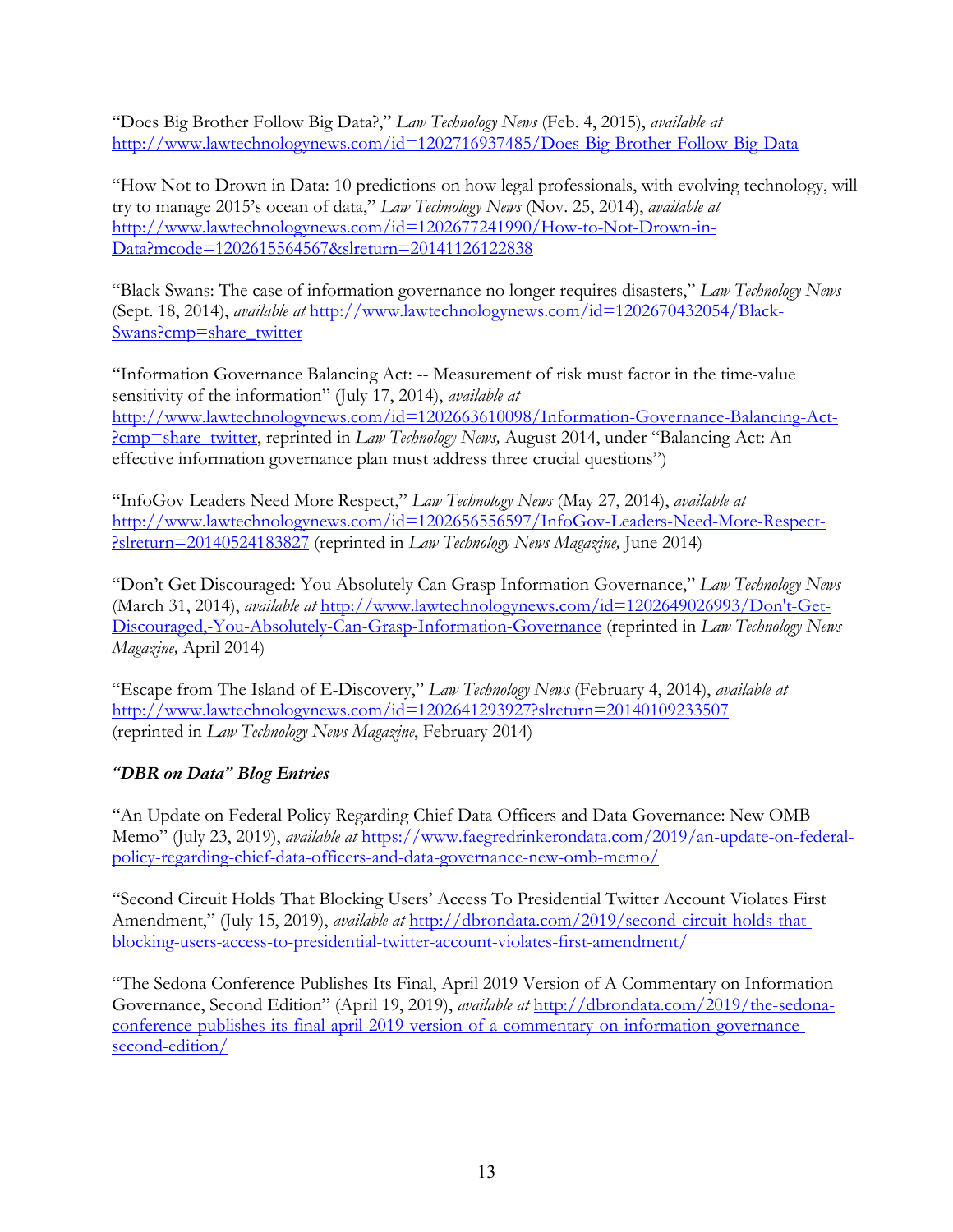"The Emerging Importance of Chief Data Officers: Recent Legislation & Other Initiatives" (March 4 2019), *available at* http://dbrondata.com/2019/the-emerging-importance-of-chief-data-officers-recentlegislation-other-initiatives/

"New Executive Order on Maintaining American Leadership in Artificial Intelligence (Feb. 13, 2019), *available at* http://dbrondata.com/2019/new-executive-order-on-maintaining-american-leadership-inartificial-intelligence/

"Smart Uses of Data Analytics for In-House Counsel," *DBR on Data* (May 7, 2018), with Yodi Hailemariam, *available at* http://dbrondata.com/2018/smart-uses-data-analytics-house-counsel/

"Drafting an Information Governance Program Charter," *DBR on Data* (Feb. 14, 2018), with Amy R. Marcos, *available at* http://dbrondata.com/2018/drafting-information-governance-program-charter/

"Partnership for Public Service Releases White Paper on Using Artificial Intelligence to Transform Government," *DBR on Data* (January 29, 2018), *available at* http://dbrondata.com/2018/partnershippublic-service-releases-white-paper-using-artificial-intelligence-transform-government/

"Recordkeeping Corner: All About Those Presidential Tweets & Self-Destructing Messages," *DBR on Data* (Aug. 21, 2017), *available at* http://dbrondata.com/2017/recordkeeping-corner-presidentialtweets-self-destructing-messages/#more-128

## *Miscellaneous Shorter Pieces*

Jason R. Baron, "Capstone update: A success story for long-term digital preservation of the US Government's email records," *Preservica Blog,* (October 17, 2019), *available at*  https://preservica.com/blog/capstone-update-a-success-story-for-long-term-digital-preservation-ofthe-us-governments-e-mail-records

Jason R. Baron, "Rapidly approaching US Federal Government recordkeeping deadlines," *Preservica Blog*  (September 26, 2019), *available at* https://preservica.com/blog/rapidly-approaching-us-federalgovernment-recordkeeping-deadlines

Jason R. Baron, "Mission Impossible? How to Save Records Management from the Threat Posed By Self-Destructing Messages," *Info Gov World* (Spring 2019)

Thomas J. Kelly & Jason R. Baron, "The Rise of Ephemeral Messaging Apps in the Business World," *DBR Client Alert* (April 23, 2019), *available at*  https://www.drinkerbiddle.com/insights/publications/2019/04/ephemeral-messaging-apps-in-thebusiness-world

Jason R. Baron, "A looming challenge for corporate governance," *Ethical Boardroom* (Winter 2019), *available at* https://ethicalboardroom.com/a-looming-challenge-for-corporate-governance/

Jason R. Baron, "Information governance oversight: questions for board members to ask," *Ethical Boardroom* (Winter 2017), *available at* https://ethicalboardroom.com/information-governance-oversightquestions-for-board-members-to-ask/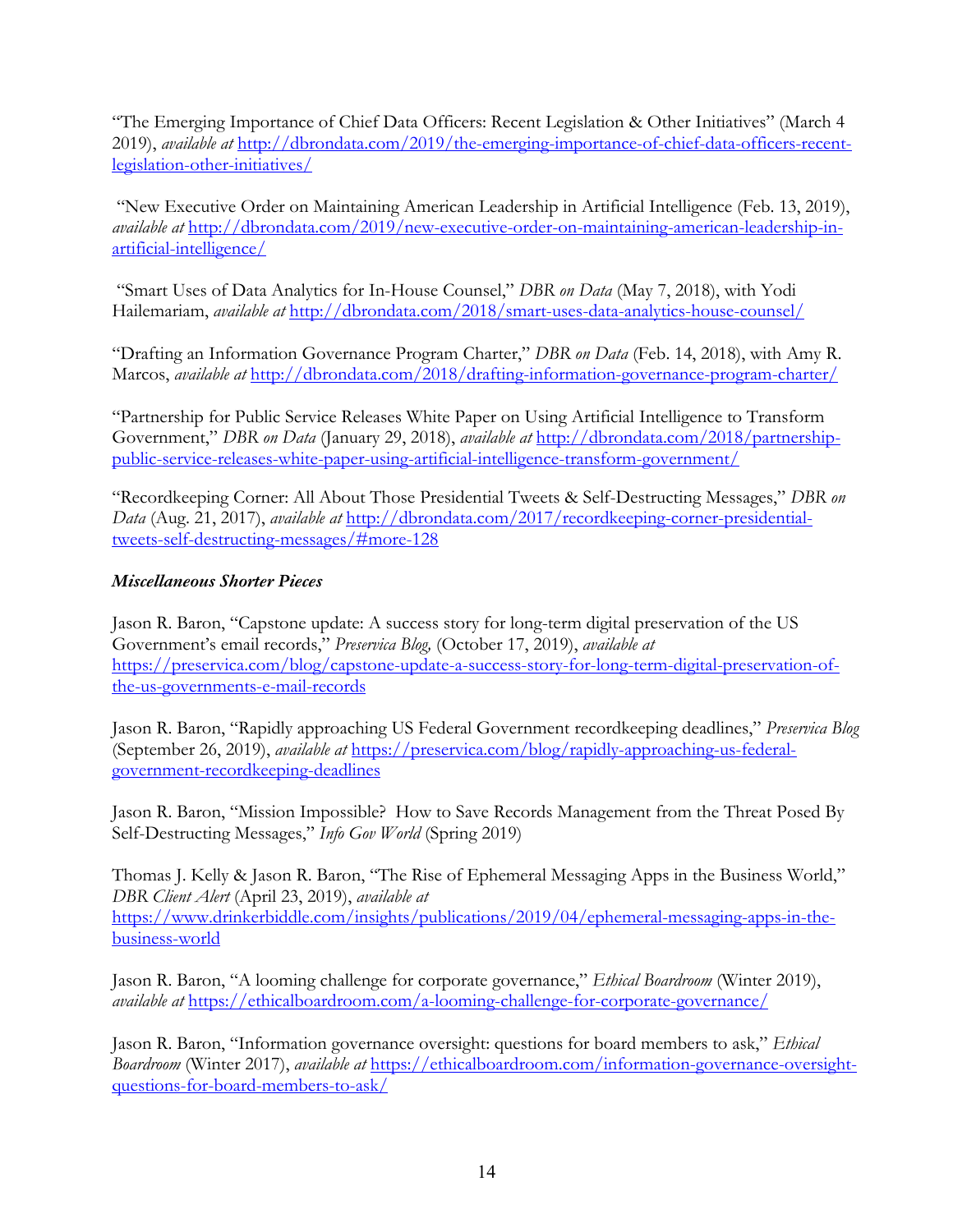Jason R. Baron & Yodi Hailemariam, "Top Ten Uses of Data Analytics for In-House Counsel," *Association of Corp. Counsel Legal Resources* (July 7, 2016)

Jason R. Baron, "Commentary: Solving the email management crisis: What the US government is doing right on the subject of governing its billions of email records," *Ethical Boardroom* (Spring 2016) Jason R. Baron, Foreword to "Ensuring Long-Term Availability, Usability, and Trustworthiness of Digital Information (Charles M. Dollar & Lori J. Ashley, authors), 16 THE SEDONA CONFERENCE JOURNAL 175 (Fall 2015)

Jason R. Baron & Amy Ramsey Marcos, "Beyond BYOD: What Lies in the Shadows?," *Ethical Boardroom Magazine* (Summer 2015), *available at* http://ethicalboardroom.com/technology/beyondbyod-what-lies-in-the-shadows/

Jason R. Baron, "President Signs Law Modernizing Federal Information Management Practices," *ARMA International Washington Policy Brief* (Dec. 10, 2014)

Jason R. Baron, "Information Governance To Take Centre Stage," *Ethical Boardroom Magazine* (Winter 2014)

Jason R. Baron, "Remembering Richard Braman," *Information Governance Initiative Blog* (August 18, 2014), *available at* http://iginitiative.com/remembering-richard-g-braman-3*/*

Jason R. Baron, "Using Analytics to Add Value to Your Legal Practice," *The Legal Intelligencer* (Feb. 18, 2014), *available at* http://www.thelegalintelligencer.com/id=1202643336742/Using-Analytics-to-Add-Value-to-Your-Legal-Practice?slreturn=20140403231853

Jason R. Baron, "Predictive Coding, Pizza, and Presentations at the DESI V Workshop – A Report on How I Spent My Roman Holiday (July 14, 2013), *available at* http://ediscoveryteam.com/2013/07/14/guest-blog-predictive-coding-pizza-and-presentations-at-the-desi-vworkshop-a-report-on-how-i-spent-my-roman-holiday/

Jason R. Baron, "Boldly Going Where Few Judges Have Gone Before: The Emerging Caselaw on Software-Assisted Document Review And Our Next 5 Year Mission," speech transcribed as guest blog for "E-Discovery Team") (June 17, 2012), *available at* http://e-discoveryteam.com/2012/06/17/jasonbarons-keynote-speech-boldly-going-where-few-judges-have-gone-before-the-emerging-case-law-onsoftware-assisted-document-review-and-our-next-5-year-mission/

Jason R. Baron, "In Search of Quality . . . Is it Time for E-Discovery Search Process Quality Standards?, guest blog for "E-Discovery Team" (March 13, 2011), available at http://ediscoveryteam.com/2011/03/13/in-search-of-quality-is-it-time-for-e-discovery-search-process-qualitystandards/

Douglas W. Oard, Jason R. Baron, and David D. Lewis, "Some Lessons Learned To Date From The TREC Legal Track, 2006-2009" (February 2010)

Jason R. Baron, Jeffery Hartley, and Ezequiel Berdichevsky, "I Wish to Acknowledge . . .: Extraordinary Tributes to NARA's Archivists in Selected Nonfiction Works," *Prologue,* vol. 43:3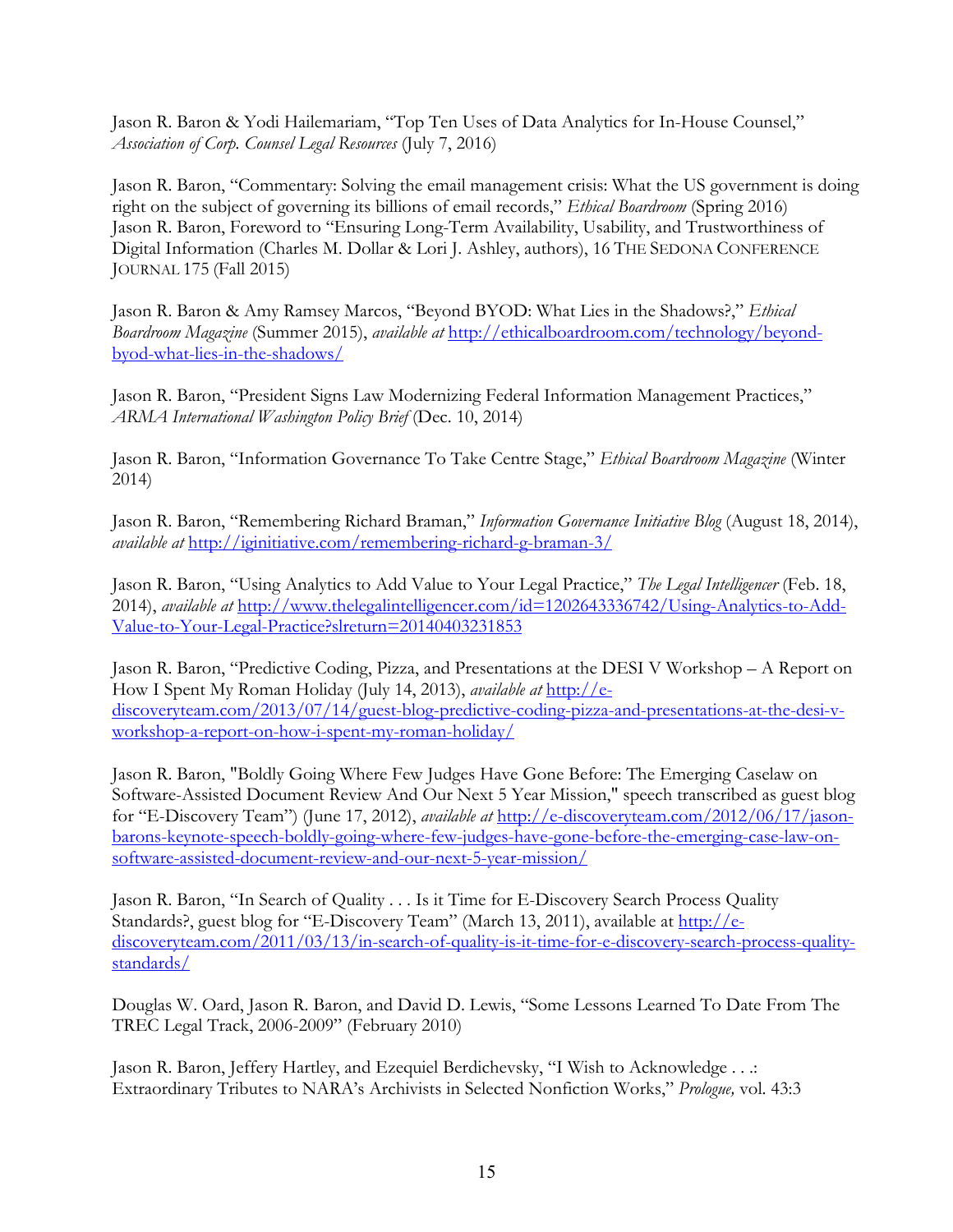(pp. 26-34) (Fall 2009), *available at*  http://www.archives.gov/publications/prologue/2009/fall/acknowledge.html

Jason R. Baron, "E-discovery, Transparency, and Culture Change," *GSA Intergovernmental Solutions Newsletter* (Spring 2009)

Ronni D. Solomon & Jason R. Baron, "Bake Offs, Demos, and Kicking The Tires: A Practical Litigator's Brief Guide To Evaluating Early Case Assessment Software and Search and Review Tools," *The Sedona Conference Institute: 3rd Annual Getting Ahead of the e-Discovery Curve* (2009)

Jason R. Baron, "A Tale of Two ESI Forums," guest blog for "E-Discovery Team," July 6, 2008, reprinted in Ralph C. Losey, INTRODUCTION TO E-DISCOVERY: NEW CASES, IDEAS, AND TECHNIQUES (ABA 2009)

Jason R. Baron, "Discovery Overload," *Law Technology News* (Jan. 2008), *reprinted at*  http://commonscold.typepad.com/eddupdate/2008/01/edd-showcase-di.html#more

Jason R. Baron & Daniel Macdonald, "E-discovery and The New Federal Rules of Civil Procedure: What Agencies Need to Know," *Rocky Mountain Record, Special Edition* (Summer 2007)

Jason R. Baron, "Recordkeeping in the 21<sup>st</sup> Century," *Info. Management Quarterly*, Vol. 33, #3 (July 1999)

### *Multimedia Presentation*

Jason R. Baron and Ralph C. Losey, "e-Discovery: Did you know?" (2010), *available at*  www.youtube.com and http://e-discoveryteam.com/2010/02/04/baron-and-loseys-new-movie-ediscovery-did-you-know/

# **TEACHING EXPERIENCE**

### *Courses*

| Fall 2020                                  | Government Information (Graduate Seminar), University of Maryland, College of<br>Information Studies, College Park MD (INST 607), 3 credits (6 students)                                        |
|--------------------------------------------|-------------------------------------------------------------------------------------------------------------------------------------------------------------------------------------------------|
| <b>Fall 2020</b>                           | Privacy, Security, and Ethics for Big Data, University of Maryland, College of<br>Information Studies (Undergraduate concentration in cybersecurity) (INST 366), 3<br>credits (101 students)    |
| Spring 2017                                | Litigating in the Digital Age: E-Discovery and Electronically Stored Information,<br>Washington College of Law, American University, Washington, D.C.<br>(LAW-994-001), 2 credits (12 students) |
| Spring 2014,<br>Spring 2012<br>Spring 2009 | Graduate Seminar on E-discovery, University of Maryland College of<br>Information Studies, College Park, MD (LBSC 708X/INFM 718X, 3 credits<br>$(\sim 12$ students each year)                   |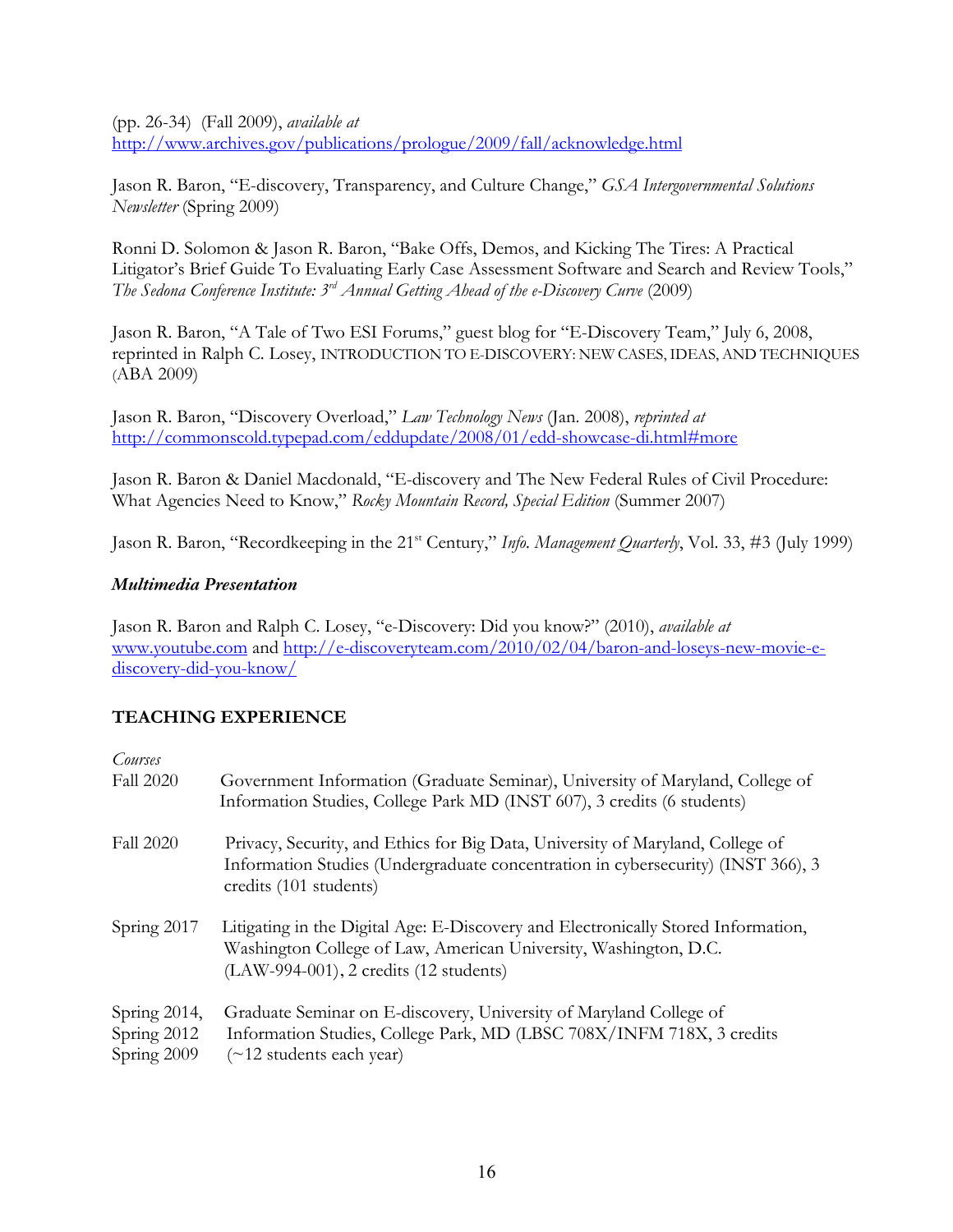| Fall 2004        | Graduate Seminar: Legal Issues in Managing Information, University of Maryland<br>College of Information Studies, College Park, MD (LBSC 735, 3 credits) (50 students)                                                                                                                                                                                                                                                                                                                                                                                                                                                                                                                                                                                                                                                                                                                                                                                                                                                                                                                                                                                                                                                                                                                                                                                                                                                                                                                                                                                                                                                                                                                                                                                                                                                                                                                                                                                                                                        |
|------------------|---------------------------------------------------------------------------------------------------------------------------------------------------------------------------------------------------------------------------------------------------------------------------------------------------------------------------------------------------------------------------------------------------------------------------------------------------------------------------------------------------------------------------------------------------------------------------------------------------------------------------------------------------------------------------------------------------------------------------------------------------------------------------------------------------------------------------------------------------------------------------------------------------------------------------------------------------------------------------------------------------------------------------------------------------------------------------------------------------------------------------------------------------------------------------------------------------------------------------------------------------------------------------------------------------------------------------------------------------------------------------------------------------------------------------------------------------------------------------------------------------------------------------------------------------------------------------------------------------------------------------------------------------------------------------------------------------------------------------------------------------------------------------------------------------------------------------------------------------------------------------------------------------------------------------------------------------------------------------------------------------------------|
| <b>July 2004</b> | Graduate Seminar: Current Topics In Information Law, School of Information<br>Science and Policy, University at Albany, State Univ. of New York (ISP 623,<br>1 credit) (15 students)                                                                                                                                                                                                                                                                                                                                                                                                                                                                                                                                                                                                                                                                                                                                                                                                                                                                                                                                                                                                                                                                                                                                                                                                                                                                                                                                                                                                                                                                                                                                                                                                                                                                                                                                                                                                                          |
| Winter 2000      | Graduate Seminar: Issues in Cyberspace Law, School of Library, Archival, and<br>Information Science, University of British Columbia (ARST 593E, 3 credits) (15 students)                                                                                                                                                                                                                                                                                                                                                                                                                                                                                                                                                                                                                                                                                                                                                                                                                                                                                                                                                                                                                                                                                                                                                                                                                                                                                                                                                                                                                                                                                                                                                                                                                                                                                                                                                                                                                                      |
| 2009-2011        | Professional and Extension Education<br>Georgetown Law E-Certification Training Academy (search and information<br>retrieval module, co-taught on four occasions) (75+ lawyers)                                                                                                                                                                                                                                                                                                                                                                                                                                                                                                                                                                                                                                                                                                                                                                                                                                                                                                                                                                                                                                                                                                                                                                                                                                                                                                                                                                                                                                                                                                                                                                                                                                                                                                                                                                                                                               |
| 2005-2013        | NARA course: The Case for Records Management: Issues for<br>Federal Agency Counsel (three-hour course taught multiple times per year) (on average<br>50 lawyers)                                                                                                                                                                                                                                                                                                                                                                                                                                                                                                                                                                                                                                                                                                                                                                                                                                                                                                                                                                                                                                                                                                                                                                                                                                                                                                                                                                                                                                                                                                                                                                                                                                                                                                                                                                                                                                              |
|                  | Other Teaching Activities: Guest Lectures (topics in e-discovery & information governance)<br>American University, Washington College of Law, February 9, 2011, February 8, 2012,<br>February 12, 2013, February 11, 2014, February 15, 2017, February 13, 2018<br>Brooklyn Law School, March 2, 2016<br>Cardozo Law School, November 9, 2015, October 29, 2018, February 14, 2019, March 28, 2019,<br>April 18, 2019<br>Clayton State U. School of Info. and Mathematical Sciences (Morrow, GA), October 18, 2010<br>George Washington University Law School, January 7, 2015, January 6, 2016, January 10, 2017,<br>August 30, 2017, August 29, 2018<br>Hofstra Law School, February 24, 2016<br>Kathmandu School of Law (Nepal), December 4, 2018<br>Loyola-L.A. Law School, November 11, 2008<br>Marymount University, February 7, 2019<br>MIT Computational Law Course, January 16, 2018<br>National Law School (Kathmandu, Nepal), December 3, 2018<br>St. Mary's School of Law (San Antonio), September 5, 2017<br>University of Baltimore School of Law, February 22, 2010, March 15, 2012, February 21, 2013,<br>February 17, 2014<br>University of British Columbia School of Library, Archival and Information Science,<br>February 12, 2009, February 15, 2018<br>University of Calgary Faculty of Law, November 16, 2015, November 21, 2016<br>University of California, Los Angeles (UCLA), School of Information Studies, October 23, 2018<br>University of Colorado Law School (Boulder), August 26, 2008<br>University of Florida Levin College of Law (Gainesville), February 20, 2009, October 14, 2009,<br>January 27, 2014<br>University of Liverpool, October 21, 2009<br>University of Maryland College of Information Studies (multiple occasions 2004-present)<br>University of Maryland Law School, December 3, 2008, October 12, 2009, October 28, 2010,<br>February 16, 2011, October 13, 2011, September 13, 2016<br>University of Michigan, School of Information Studies, 2004 |
|                  |                                                                                                                                                                                                                                                                                                                                                                                                                                                                                                                                                                                                                                                                                                                                                                                                                                                                                                                                                                                                                                                                                                                                                                                                                                                                                                                                                                                                                                                                                                                                                                                                                                                                                                                                                                                                                                                                                                                                                                                                               |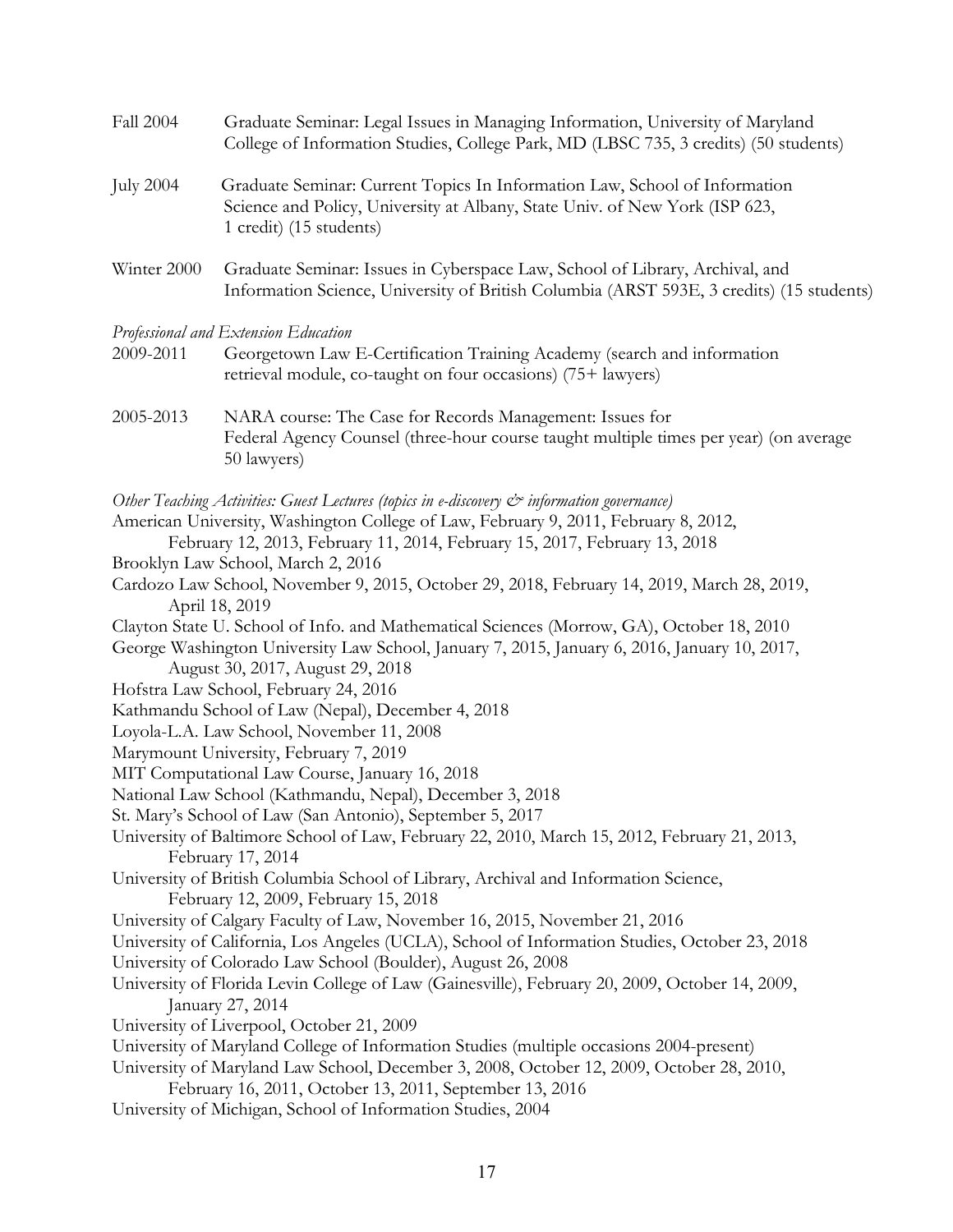University of St. Thomas School of Law (Minneapolis), November 24, 2014 Virginia Commonwealth University (Richmond), March 11, 2010 Widener University School of Law (Wilmington, DE), April 11, 2011 (Inns of Court)

### **SERVICE**

#### *Standing Appointments*

Emmett Leahy Award Committee, 2015–2021; Chair, 2016-2020

Advisory Board Member, Georgetown Law School Advisory Committee re: Advanced E-discovery Institute, 2004-present; Planning Committee, 2014 & 2017; Publications Committee, 2018 Advisory Board Member, Cardozo Law School Data Law Initiative, 2014–present

#### *Government Advisory Committee Appointment*

Representative Member, 2018-2020 FOIA Advisory Committee to the Archivist of the United States; Co-chair, Records Management Subcommittee to the FOIA Advisory Committee

### *Service to the Bar*

Chair, D.C. Bar Litigation Section, E-Discovery & Information Governance Committee (2015–2016); Vice-Chair (2014–2015)

#### *Service to The Sedona Conference®*

The Sedona Conference, Working Group 1 on Electronic Document Retention and Production Co-Chair, WG1 Steering Committee, 2009–2011 Member, WG1 Steering Committee, 2008–2012 Co-Chair, Search and Retrieval Sciences Special Project Team, 2004–2007 NARA's representative to The Sedona Conference, 2003–2013 Drafting Team Editor, *Commentary on Information Governance* (2013) Editor-in-Chief, *Commentary on Finding the Hidden ROI in Information Assets* (2011) Co-Editor-in-Chief, *Commentary on Achieving Quality in E-Discovery* (2009 & 2013 Versions) Editor-in-Chief & Co-Editor-in-Chief, *Best Practice Commentary on the Use of Search and Information Retrieval Methods in E-Discovery* (2007 & 2013 Versions) The Sedona Conference, Working Group 11 on Data Security and Privacy Liability

Member, Drafting Team for Commentary on AI Transparency

#### *Service to ARMA International*

Outside Director, ARMA International Board of Directors, 2012–2013 Member, Information Governance Practitioner (IGP) Certification Board, 2013–2015

#### *Research Projects and Academic Workshops*

Founder & yearly track Co-coordinator, TREC Legal Track, 2006–2009, see http://trec-legal.umiacs.umd.edu/ (Text REtrieval Conference sponsored by the National Institute of Standards and Technology, U.S. Department of Commerce, see http://trec.nist.gov)

- Founder & Continuing Co-organizer, DESI International Workshops (Discovery of Electronically Stored Information)
	- -- 1<sup>st</sup> Workshop held in conjunction with Eleventh International Artificial Intelligence and Law Conference (ICAIL 2007), Palo Alto, CA, June 4, 2007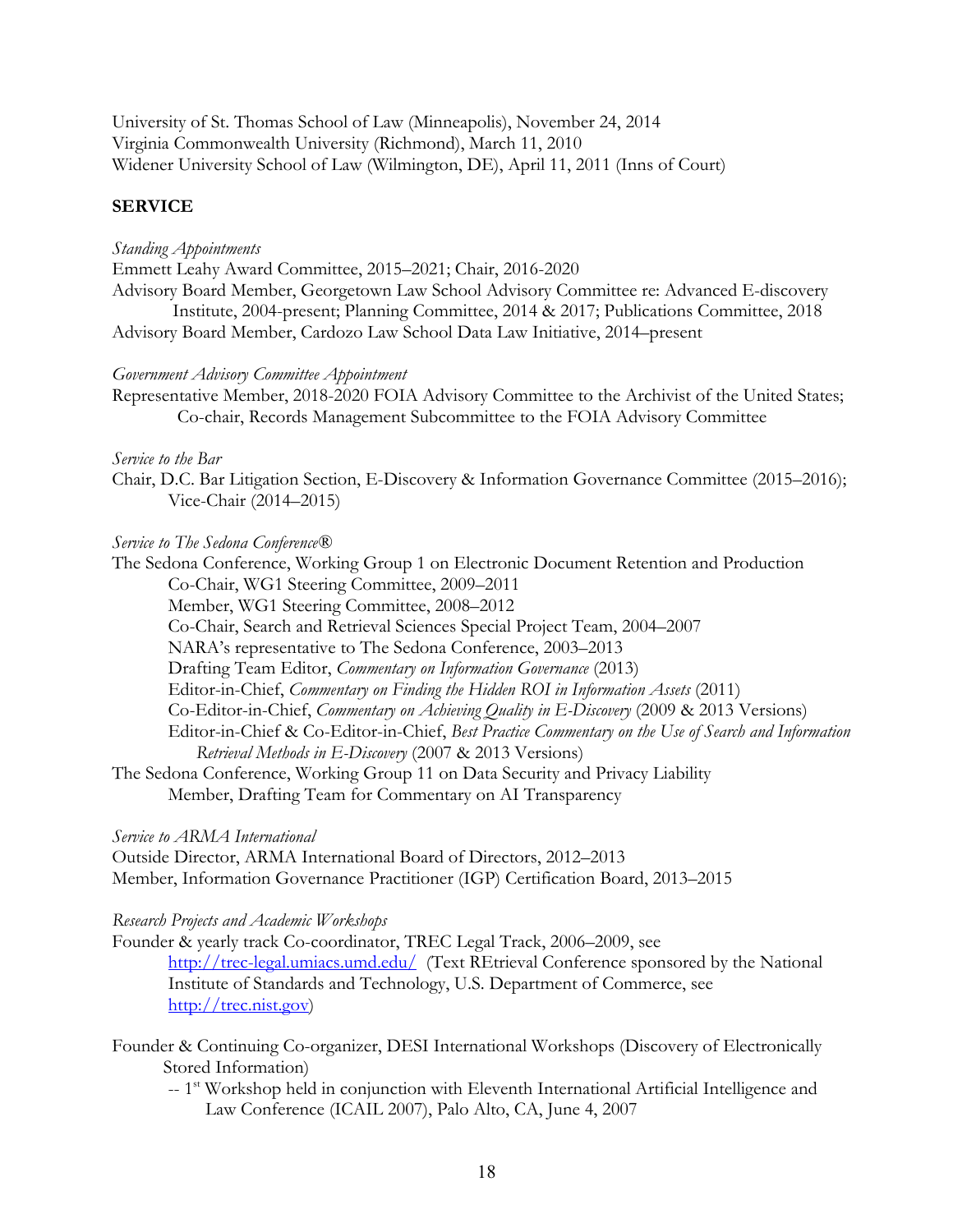- -- 2nd Workshop (Search and Sensemaking), held at University College London, London U.K. June 25, 2008
- $-3^{rd}$  Workshop (Global EDiscovery/EDisclosure), held in conjunction with the Twelfth International Artificial Intelligence and Law Conference (ICAIL 2009), Barcelona, Spain, June 8, 2009
- --4<sup>th</sup> Workshop (Standards setting in E-discovery), held in conjunction with the Thirteenth International Artificial Intelligence and Law Conference (ICAIL 2011), Pittsburgh, June 6, 2011
- --5<sup>th</sup> Workshop (Standards for Using Predictive Coding, Machine Learning, and other Advanced Search and Review Methods in E-Discovery), held in conjunction with the Fourteenth International Artificial Intelligence and Law Conference (ICAIL 2013), Rome, Italy, June 14, 2013
- --6<sup>th</sup> Workshop (Using Machine Learning and Other Advanced Techniques to Address Legal Problems in E-Discovery and Information Governance), held in conjunction with the Fifteenth International Artificial Intelligence and Law Conference (ICAIL 2015), San Diego, CA, June 8, 2015
- $-7<sup>th</sup>$  Workshop (Using Advanced Data Analysis in E-Discovery & Related Disciplines To Identify and Protect Sensitive Information in Large Collections), held in conjunction with the Sixteenth International Artificial Intelligence and Law Conference (ICAIL 2017), London, U.K., June 12, 2017
- Co-organizer, 1st International Workshop on AI and Intelligent Assistance for Legal Professionals in the Digital Workplace (LegalAIIA), held in conjunction with the Seventeenth International Conference on Artificial Intelligence and Law (ICAIL 2019), Montreal, Canada, June 17, 2019
- Organizer & Chair, E-Discovery Conference, National Law School of India University, Bangalore, India, December 1, 2018

Co-Organizer, Information Retrieval for E-Discovery (SIRE) Workshop, SIGIR 2011, Beijing, China, July 28, 2011

*Other Miscellaneous Positions* 

Co-Chair, The Information Governance Initiative, 2014–2020

Listed contributor to Law chapter, IEEE Report, "Ethically Aligned Design" (1st ed. 2019)

- Educational Advisory Board, Legaltech, 2013–2016
- Program Committee, Alliance for Permanent Access (APA) Conference on Digital Preservation and Development of Trusted Repositories, New Delhi, India, February 5-6, 2014
- Co-chair, "EDiscovery for the Government Practitioner," inaugural Georgetown Law Center Program, June 26, 2013
- Co-Chair, Subcommittee on Records Management and FOIA, Federal Cloud Compliance Committee, 2011–2013 (contributing editor to "Creating Effective Cloud Computing Contracts for the Federal Government: Best Practices for Acquiring IT As a Service")

Guest Editor, Special "e-Discovery" Issue of *Artificial Intelligence and Law*, Vol. 18, No. 4 (Dec. 2010) Faculty, Georgetown E-Certification Training Academy, 2008–2011

- Advisory Board Member, NSF IIS Program Project # 1065250, "Development and Evaluation of Search Technology for Discovery of Evidence in Civil Litigation," 2011–2016
- Member, ABA Science and Technology Division, E-Discovery and Digital Evidence Committee

Advisory Committee Member, Digital Government Institute's E-Discovery, Records & Information Management Conference, 2010-2013

Advisory Board Member, FOSE (Future of Software Engineering), 2007–2009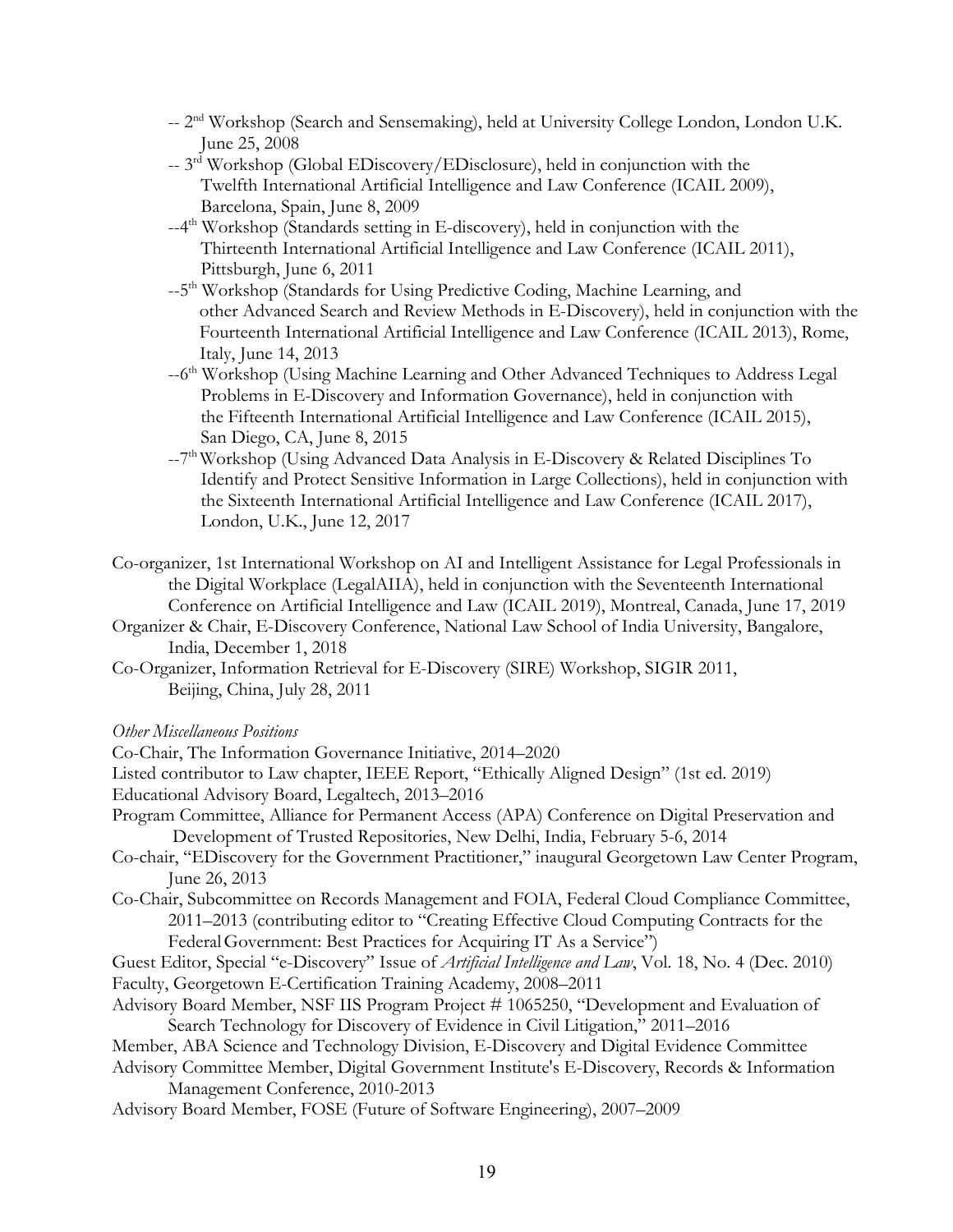### Advisory Board Member, 1105 Group Open Government Conference, 2009

*Selected Presentations (Professional Conferences, Seminars, Webinars, Workshops & Briefings)*

- 2021 **Moderator**, Managing Electronic Records Immersion Seminar, Live Case Study: Autoclassification in Action, January 27<sup>th</sup>
- 2020 **Moderator**, "Wandering Off the Beaten Path: Data Analytics for COVID-19 and Beyond," 2020 Global Advanced eDiscovery Institute, Georgetown Law, Washington, D.C., November  $12<sup>th</sup>$

**Speaker**, "Data Governance, Federal Recordkeeping, and FOIA: Making Round Pegs Fit Into Square Holes," FEDSpace: A New Decade for Federal Data Governance," Washington, D.C., July 22<sup>nd</sup>

**Panelist**, "Discussion of 2018-2020 Freedom of Information Act Advisory Committee Final Report and Recommendation," NARA Office of Government Services Forum, Washington, D.C., July  $20<sup>th</sup>$ 

**Speaker**, "Corporate Governance, AI, and the 'Scored' Society – Are We Headed for a Social Ratings-filled 'Black Mirror' Future"; **Panelist**, "Transition to Electronic Government – Strategies for Federal Records Transfer and Preservation," Managing Electronic Records Conference, Chicago, IL, May  $4<sup>th</sup>$  &  $5<sup>th</sup>$ 

**Speaker**, "Lifecycle of a Record: Disposition/Preservation Phase," NAGARA 2020 Spring Online Forum," April 24<sup>th</sup>

**Speaker**, "Looking to 2022: Federal Recordkeeping Policies In An Era of Transition," Council of State Archivists Webinar Series, March 26<sup>th</sup>

**Speaker**, "Vanishing Acts: How Ephemeral and Self-Destructing Messaging Apps Pose a Threat to Recordkeeping As We Know It," ARMA Northern Virginia Chapter webinar, January 22<sup>nd</sup>

2019 **Panelist**, "Mission (Im)Possible: 'This Message Will Self-Destruct in Five Seconds,'" 2019 Georgetown Advanced E-Discovery Institute, Washington, D.C., November 22<sup>nd</sup>

> **Panelist**, "Information Governance and Social Rating Scores: What Can We Do Prevent A 'Black Mirror' Future?," The Masters Conference, Washington, D.C., October 29<sup>th</sup>

**Speaker**, "FOIA In a Nutshell: What Commercial Clients Need to Know," Drinker Biddle CLE Webinar, October 24<sup>th</sup>

**Speaker**, "A 2020 Vision of Recordkeeping in Vermont: Digital Communications, Social Media & The Law," Waterbury, VT, October 18<sup>th</sup>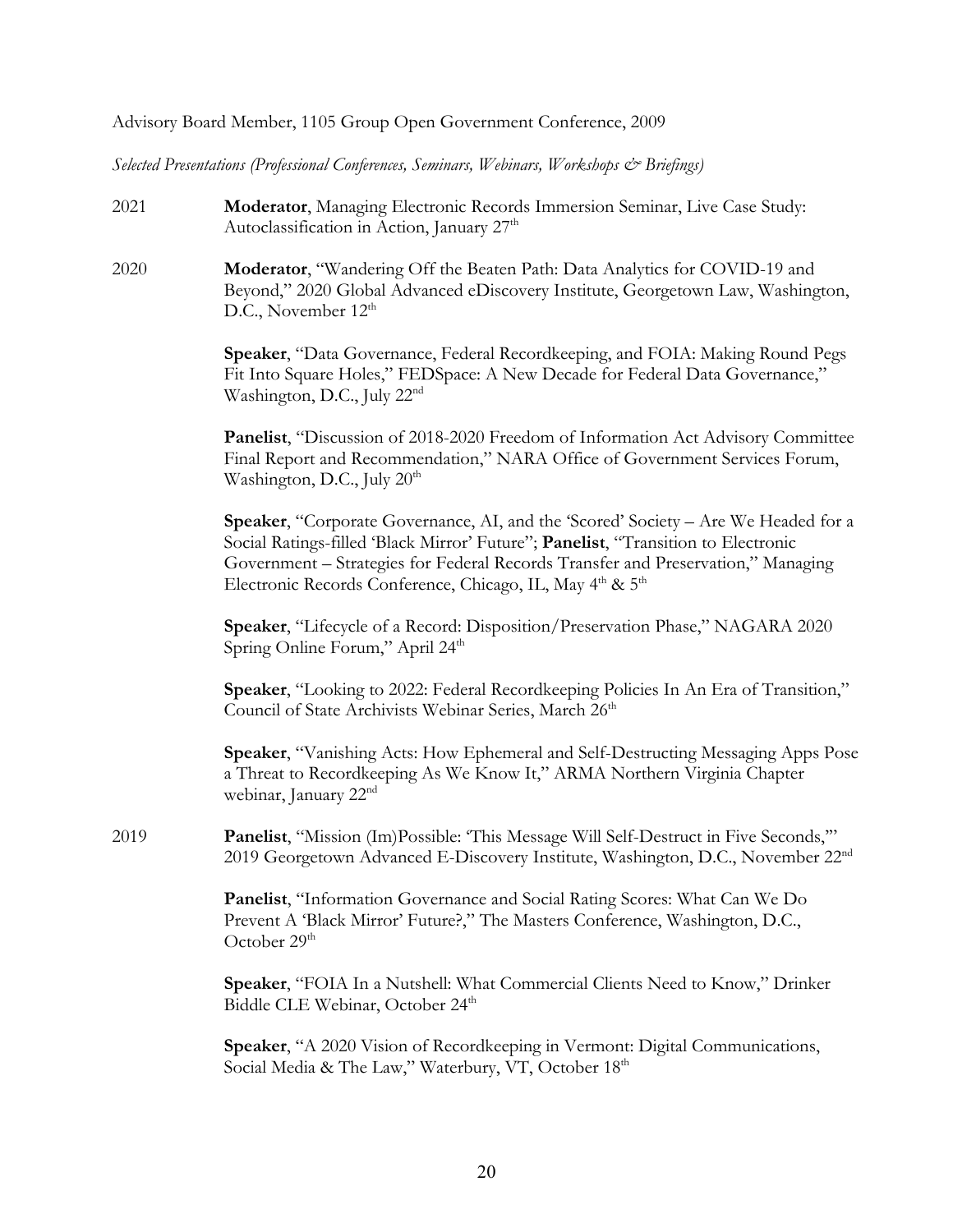**Speaker**, "The TREC Legal Track's Impact from an AI Perspective," Artificial Intelligence and the Rule of Law -- A multi-stakeholder roundtable, IEEE Law Committee & The Future Society, Athens, Greece, September 21<sup>st</sup>

**Panelist**, "AI Transparency Commentary," The Sedona Conference Working Group 11 (Data Security & Privacy Liability) Mid-Year Meeting, Montreal, Canada, September 19<sup>th</sup>

**Speaker**, "Transition to Electronic Government: Practical Advice from the Field," webinar hosted by Preservica & Deloitte, September  $10<sup>th</sup>$ 

**Keynote**, "Records Management Vanishing Act: How Ephemeral & Self-Destructing Messaging Apps Are A Game Changer," 930 gov conference, Washington, D.C., August  $20<sup>th</sup>$ 

**Panelist**, "Europeans in Mind: GDPR and the Right to be Forgotten in North America," Joint Annual Meeting of the Council of State Archivists and the Society of American Archivists, Austin, TX, August 3rd

**Keynote**, "Do You Have Perfect FOIA 2020 Vision? What Are the New and Emerging Government Recordkeeping and Access Issues Likely to Arise Over the Next Decade?," American Society of Access Professionals 2019 National Training Conference, Washington, D.C., July 22nd

**Panelist**, "Promising Strategies for Preserving & Making Available The Public Record of Email Archives," 2019 Annual Conference of the National Association of Government Archives and Records Administrators (NAGARA), St. Paul, MN, July 19th

**Keynote**, "My How Records Come and Go Around Here! Ephemeral and Self-Destructing Records in the Emerald City & Beyond," ARMA Tri-Cities Annual Conference, Seattle, WA, June  $7<sup>th</sup>$ 

**Keynote**, "Mission Impossible? How To Save Records Management As We Know It From the Existential Threat Posed by Self-Destructing and Ephemeral Messages;" **Speaker**, "IoT and Information Governance," Managing Electronic Records 2019 Conference, Chicago, IL, May  $20^{th}$  &  $21^{st}$ 

**Keynote**, "What Does Data Minimization Mean For My Federal Agency?," DCLive, Modernize: The Federal Records Conference, Washington, D.C., April 24<sup>th</sup>

**Panelist**, "Artificial Intelligence and the Future of Records Management," Office of the Director of National Intelligence (ODNI) Records and Information Management Month Conference, Bethesda, MD, April 23rd

**Speaker**, seminar on "Data and Privacy Risk Management: Best Practices to Protect Your Organization," hosted at McCarthy & Tetrault, Toronto, Canada, April 3rd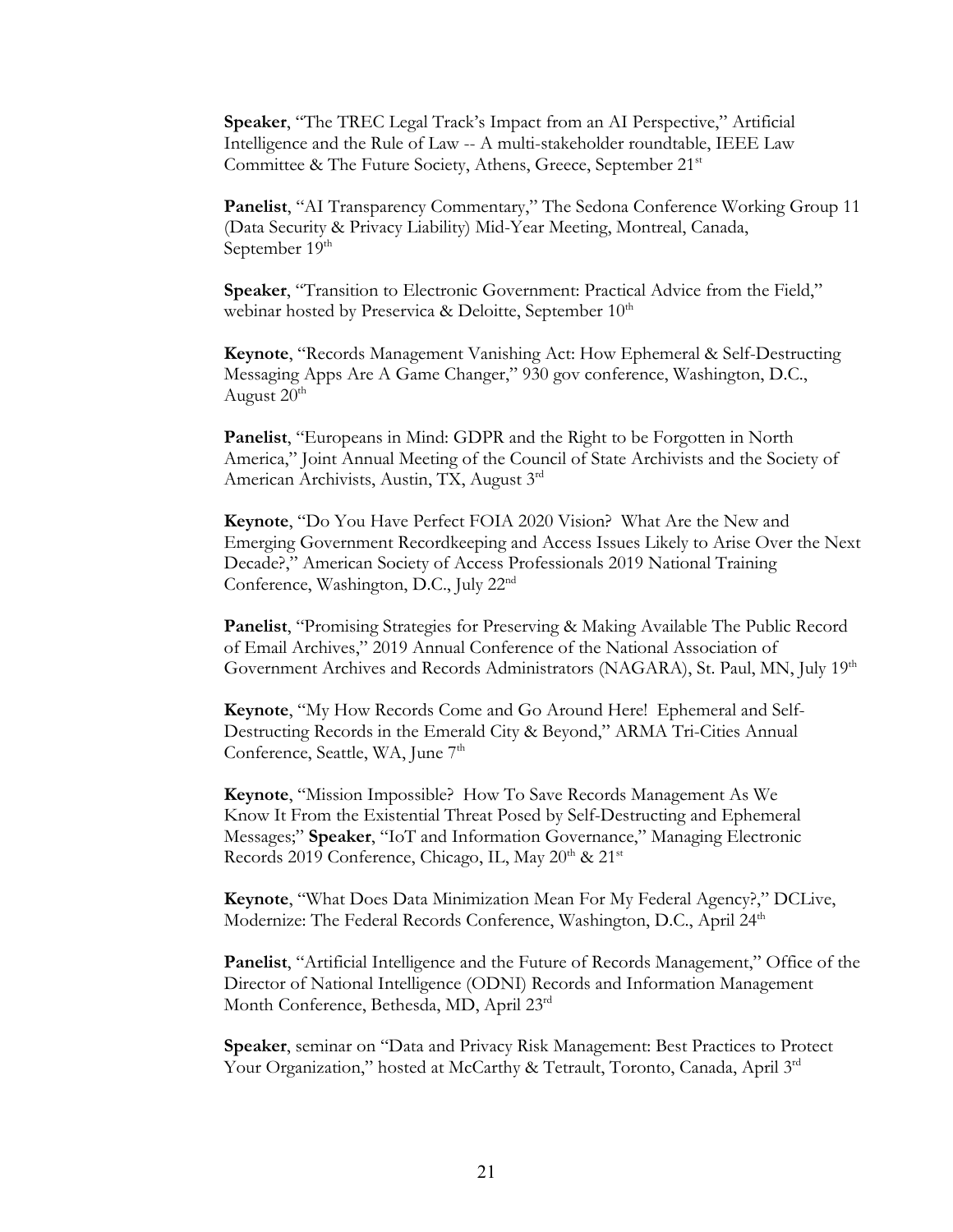**Moderator**, "Looking into the Crystal Ball: How Will Electronic Recordkeeping in Government Agencies Change Over the Next 10 Years," Sunshine Week 2019, National Archives Office of Government Information Services, Washington, D.C., March  $11^{\text{th}}$ 

**Speaker**, "Shining A Light Into the Black Box of E-Discovery: Tools & Techniques Every Antitrust Lawyer Should Know," New York City Bar, Antitrust & Trade Regulation Committee, New York City, NY, February 14th

**Panelist**, "The Promise of Predictive Coding Tools for Archives and Records Management," NAGARA Webinar, February 12<sup>th</sup>

2018 **Speaker**, "Open Government, Freedom of Information, and Privacy in the Digital Age," Internet Society Nepal & Center for Media Research Nepal, Kathmandu, Nepal, December 5<sup>th</sup>

> **Chair & Speaker**, E-discovery Conference, National Law School of India University, Bangalore, India, December 1**st**

**Moderator**, "The Blockchain Revolution," 15th Annual Georgetown Advanced Ediscovery Institute, Washington, D.C., November 16<sup>th</sup>

**Speaker**, "Corporate Governance & Compliance in a 'Black Mirror' World," Monthly Speaker Series, J.P. Morgan Chase, Brooklyn, NY, November 8<sup>th</sup>

**Speaker**, "Are We Already Living in A Blockchain World? A Conversation About AI, Law and Corporate Ethics," Cardozo Law School Data Law Initiative Symposium, New York City, N.Y., October 29<sup>th</sup>

**Speaker**, "The Internet of Things: What You Need To Know," ARMA Annual Conference, Anaheim, CA, October 24<sup>th</sup>

**Co-Chair**, program on "Data in the Wild," hosted by Today's General Counsel, San Francisco, CA, October  $16<sup>th</sup>$ &  $17<sup>th</sup>$ 

**Speaker**, "The Importance of Being Efficient in Searching Electronic Archives, As Ripped from the Headlines," Digital Curation Innovation Center Computational Archives Science Speaker Series, University of Maryland College of Information Studies, September  $27<sup>th</sup>$ 

**Speaker**, "Corporate Governance & Compliance in a 'Black Mirror' World," Digital Disruption Summit, New York City, NY, June 19th

**Keynote**, "Where Truth Is Hid: Can We Provide Better Access to Digital Archives?," conference on "Truths, Trust, and Technology," Association of Canadian Archivists Annual Conference, Edmonton, Alberta, June 8<sup>th</sup>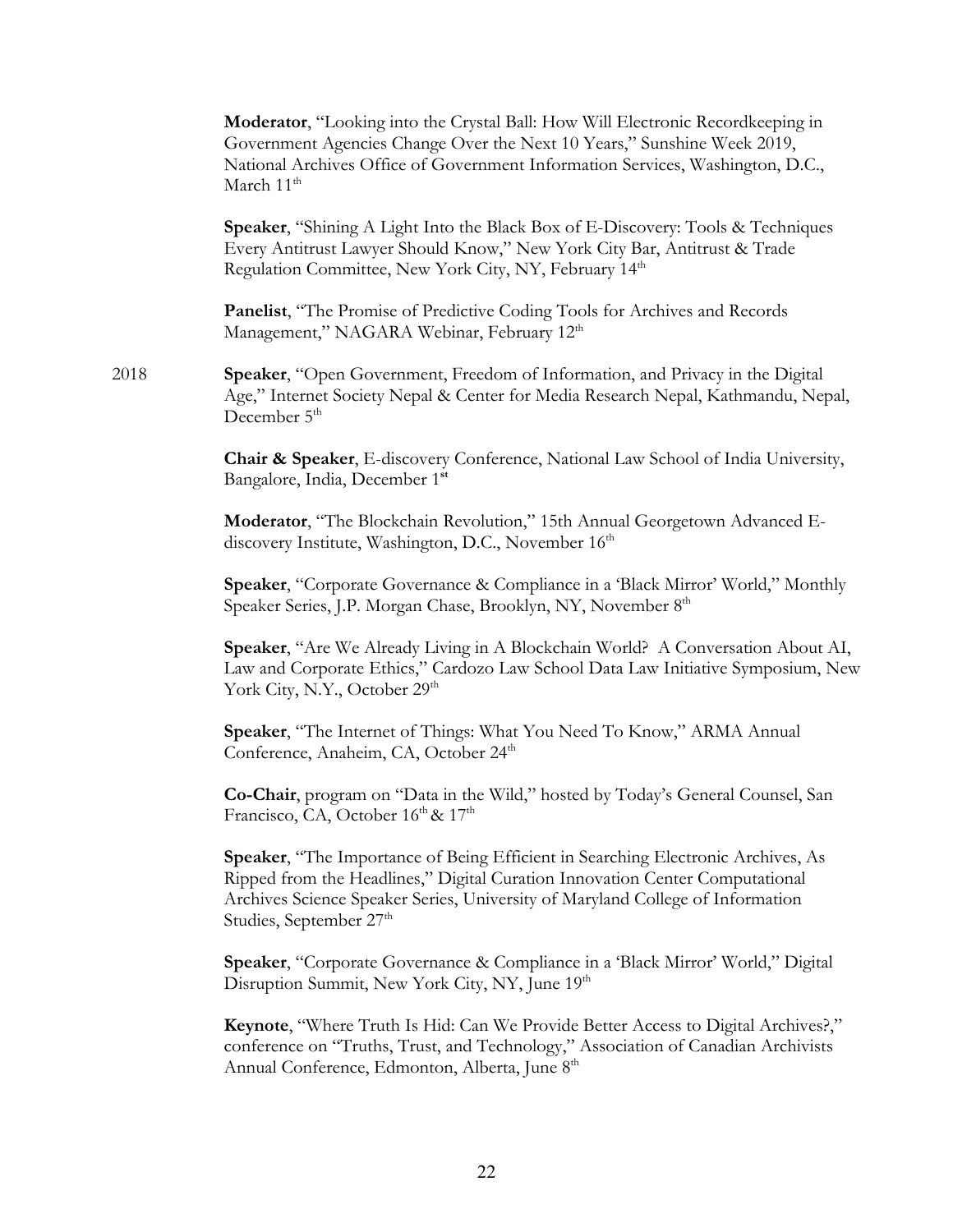**Speaker**, "Presidential Tweets, Self-destructing messages and the use of Shadow IT as the 'new normal': The need for Information Governance more than ever," Information Governance ANZ, Sydney & Melbourne, Australia, May 24<sup>th</sup> & May 30<sup>th</sup>

**Moderator**, "The Future of Blockchain: A Panel Discussion," Managing Electronic Records Conference, Chicago, IL, May 7<sup>th</sup>

**Speaker**, "Some Thoughts on Blockchain as a Disruptive Technology," dinner forum at the American Association for the Advancement of Science, National Conference of Lawyers and Scientists, Washington, D.C, April 27<sup>th</sup>

**Speaker**, "The NARA Mandate: How Did We Get Here And Where Do We Go From Here?," ARMA Northern Virginia Seminar, Washington, D.C., April 18<sup>th</sup>

**Speaker**, "Corporate Governance & Compliance in a 'Black Mirror' World," The Symposium 10.0, Counsel on Call, Nashville, TN, April 17<sup>th</sup>

**Speaker/Facilitator**, "The Truth About Ediscovery: a candid conversation with the Hon. Xavier Rodriguez," AIIM Conference 2018, San Antonio, TX, April 11<sup>th</sup>

**Speaker**, "Best Practices in Information Governance: Lessons for the Federal Sector," Deloitte Forum, Arlington, VA, March 13<sup>th</sup>

**Speaker**, "The Looming Barrier: Strategies for Isolating Sensitive Content in Digital Archives To Enable Greater Access To The Historical Record," Tenth Annual UBC International Seminar and Symposium: "Unresolved: Balancing Access and Privacy in a Digital Age," Vancouver, B.C., February 16<sup>th</sup>

**Panelist**, "The 'Internet of Things' and Other Emerging Data Sources: Where Privacy, Proportionality, and Technology Intersect," Legaltech, New York City, NY, January  $30<sup>th</sup>$ 

**Speaker**, "The Future of Email Archiving: Four Propositions" (via Skype), Digital Preservation Coalition Briefing Day, Middlesex University, London, U.K., January 24<sup>th</sup>

2017 **Keynote Speaker**, "Capstone & Beyond: How the US Archivist Has Transformed Email Recordkeeping and What Lies Ahead," InterPARES International Trust Seminar, Capetown, South Africa, December 7<sup>th</sup>

> **Keynote**, "Life on the Outside: Information Governance in 2018 and Beyond," Federal E-Discovery Working Group, Arlington, VA, November 29<sup>th</sup>

**Moderator**, "Blockchain 101: What Every E-discovery Lawyer Needs to Know," 14th Annual Georgetown Advanced E-discovery Institute, Washington, D.C., November  $16^{th}$ 

**Co-Facilitator & Moderator**, The Exchange Information Governance Forum, Today's General Counsel, Atlanta, GA, November 1<sup>st</sup>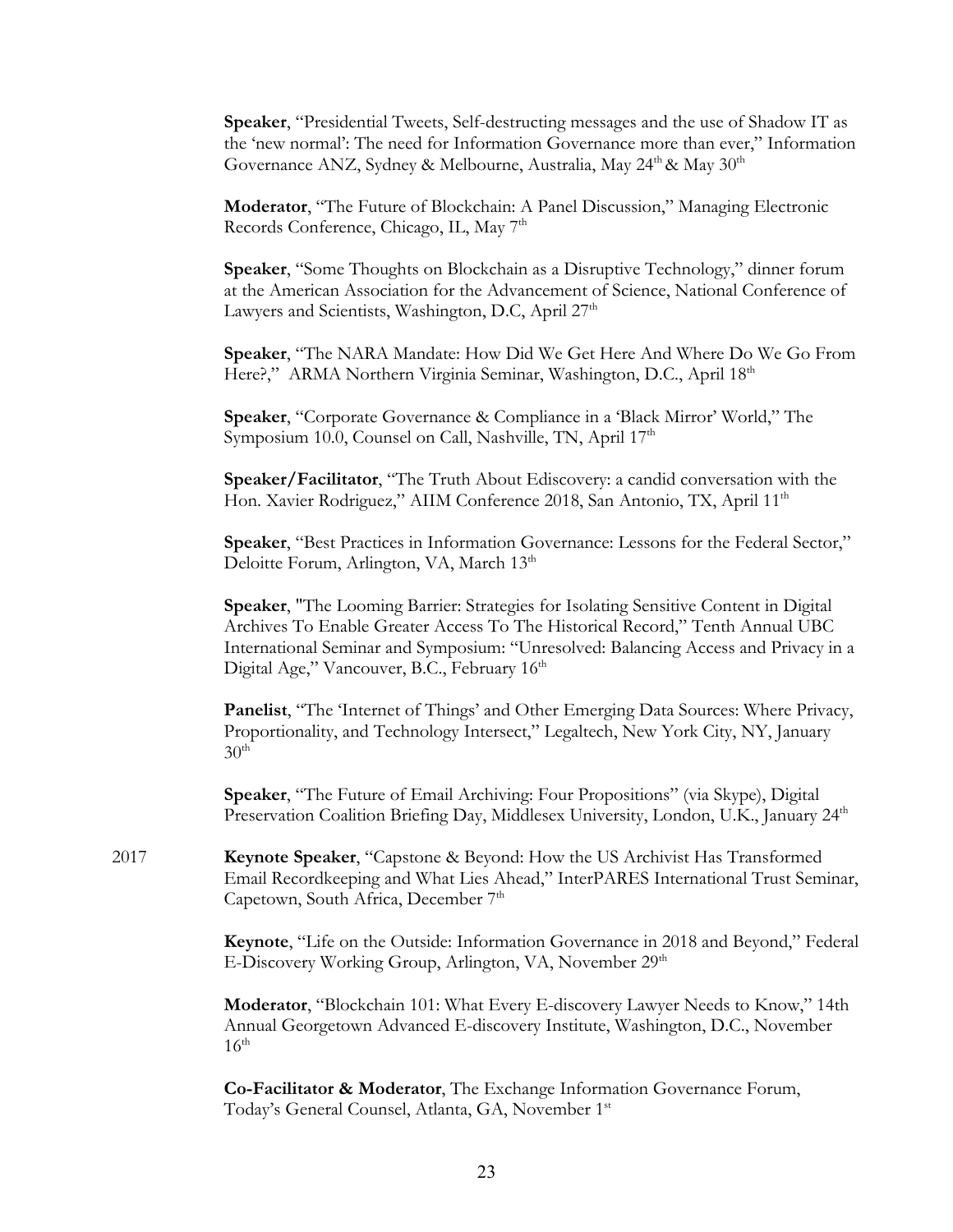**Speaker**, "Auto-Categorization and Future Access to Digital Archives," World Bank Group Enrichment Session, Washington, D.C., October 19<sup>th</sup>

**Speaker**, "The Impact of NARA's Emaill Capstone Policy & Other Recent Initiatives on FOIA Access," Federal Freedom of Information Act Advisory Committee Public Meeting, National Archives, Washington, D.C., October 19<sup>th</sup>

**Speaker**, "How Capstone Changes Everything: New Developments in Federal Recordkeeping Policies That Will Affect FOIA Access Forever," American Society of Access Professionals (ASAP) National Training Conference, July 26<sup>th</sup>

**Speaker**, "Algorithms & Accessibility: A Strategy for Overcoming Barriers To Opening the World's Public Record Archives in Digital Form," World Bank Group Enrichment Session, Washington, D.C., July 12<sup>th</sup>

**Speaker**, "The U.S. Adopts Total Email Archiving (In Theory): How Should We Measure The Success of the 'Capstone' Approach to Email Recordkeeping," Archival Education and Research Institute (AERI) 2017, Toronto, CA, July 11<sup>th</sup>

**Speaker**, "Best Practices in Information Governance: Lessons for the Federal Sector," Federal Bar Association & myLawCLE webinar, June 6<sup>th</sup>

**Speaker**, "Dark Archives and eDemocracy: Strategies for Overcoming Access Barriers to the Public Record Archives of the Future," 2017 International Conference for E-Democracy and Open Government (CeDEM), Danube University, Krems, Austria, May  $18<sup>th</sup>$ 

**Speaker**, "Information Governance in the C-Suite and in the Corporate Boardroom," Doxis Seminar, Rotterdam, The Netherlands, May 16<sup>th</sup>

**Interviewee**, College Tour Interview on Information Governance topics of interest, (conducted by Michael Voss), and The Hague, The Netherlands, May 15<sup>th</sup>

**Moderator**, "IG in the Boardroom," CIGO Summit, Chicago, IL, May 11<sup>th</sup>

**Panelist**, "Information Governance, Privacy, Cyber Security and Data Analytics Briefing, PricewaterhouseCoopers & Sandpiper Partners LLC, May 4<sup>th</sup>

**Speaker**, Screening of "The Decade of Discovery," EDI West, San Diego, CA, April 28th

**Keynote**, "Information Governance and the 2016 Election: What Lessons Did We Learn?," & **Facilitator**, IG Workshop: Developing and Maturing an Information Governance Program," AIIM/ARMA Richmond Chapter, Richmond, VA, April 5th

**Speaker**, "The Path to Predictive Coding: E-Discovery Search in the Era of Big Data," MIT Computational Law Speaker Series, MIT Media Lab, Cambridge, MA, February 7<sup>th</sup>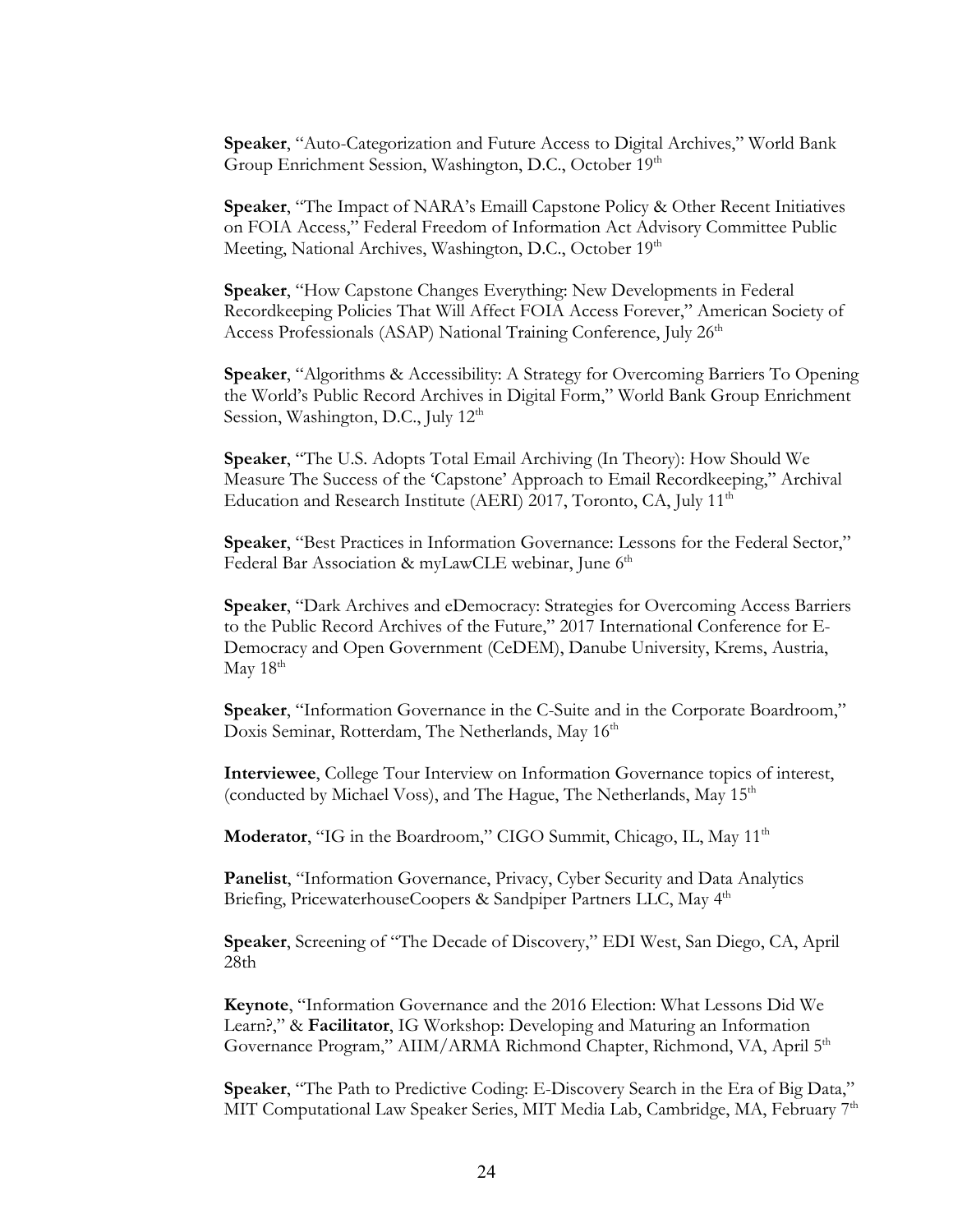2016 **Speaker**, "Opening Up Dark Digital Archives Through the Use of Analytics To Identify Sensitive Content," IEEE Big Data 2016, Workshop on Computational Archival Science: digital records in the age of big data," Washington, D.C., December 8<sup>th</sup> **Speaker**, "The Future of Access to Federal Records: How Should We Approach the Question of Providing Meaningful Public Access to a Vast and Growing Number of Federal Records in Digital Form?," Advanced Information Governance Symposium & Training, ASAP Conference, Washington, D.C., December 6<sup>th</sup>

**Speaker**, "Presidential transitions," ARMA NOVA Chapter, Mclean, VA, January 18<sup>th</sup>

**Speaker**, "The TREC Legal Track Revisited: Quantifying E-discovery," National Institute of Standards and Technology, Gaithersburg, MD, November 15<sup>th</sup>

**Speaker**, invited "eD Talk": "How Not to be a Cheerleader for the Orwellian State," 13th Annual Georgetown Advanced E-discovery Institute, Washington, D.C., November  $10<sup>th</sup>$ 

**Speaker**, "'The Exchange' Information Governance Forum, Today's General Counsel, Atlanta, GA, November 3rd

**Speaker**, "The Decade of Discovery," panel discussion, Arizona Summit Law School, Phoenix, AZ, November 1<sup>st</sup>

**Moderator**, "The Emerging Law of Data Ethics: IG Perspectives," Association of Corporate Counsel Annual Meeting, San Francisco, CA, October 25<sup>th</sup>

**Panelist**, "Protecting Your Electronic Data Blindside: Why an 'Information Governance' Offense is the Best 'eDiscovery' Defense," Driven Inc. Webinar, August 24<sup>th</sup>

**Moderator**, "Presidential Transitions and Exit Procedures for Departing Officials," Records Management Conference  $\omega$ 930 gov, Washington, D.C., August 24<sup>th</sup>

**Speaker**, "Records Hiding in Broad Daylight: Problems of Accountability & Access Posed By the Digital Public Archives of the Future," Jubilee Conference  $-125<sup>th</sup>$ Anniversary of The Royal Society of Archivists, Haarlem, The Netherlands, June 16<sup>th</sup>

**Panelist**, "The Dangers of Short-Term Thinking on Digital Information," IGI and Preservica Webinar, June 8<sup>th</sup>

**Speaker**, "The Presidential Directive on Managing Electronic Records: Is Your Agency 'On the Train,' 'On the Platform,' or 'Not Even At the Station,'" Cohasset Managing Electronic Records Conference 2016, Chicago, IL, May 24<sup>th</sup>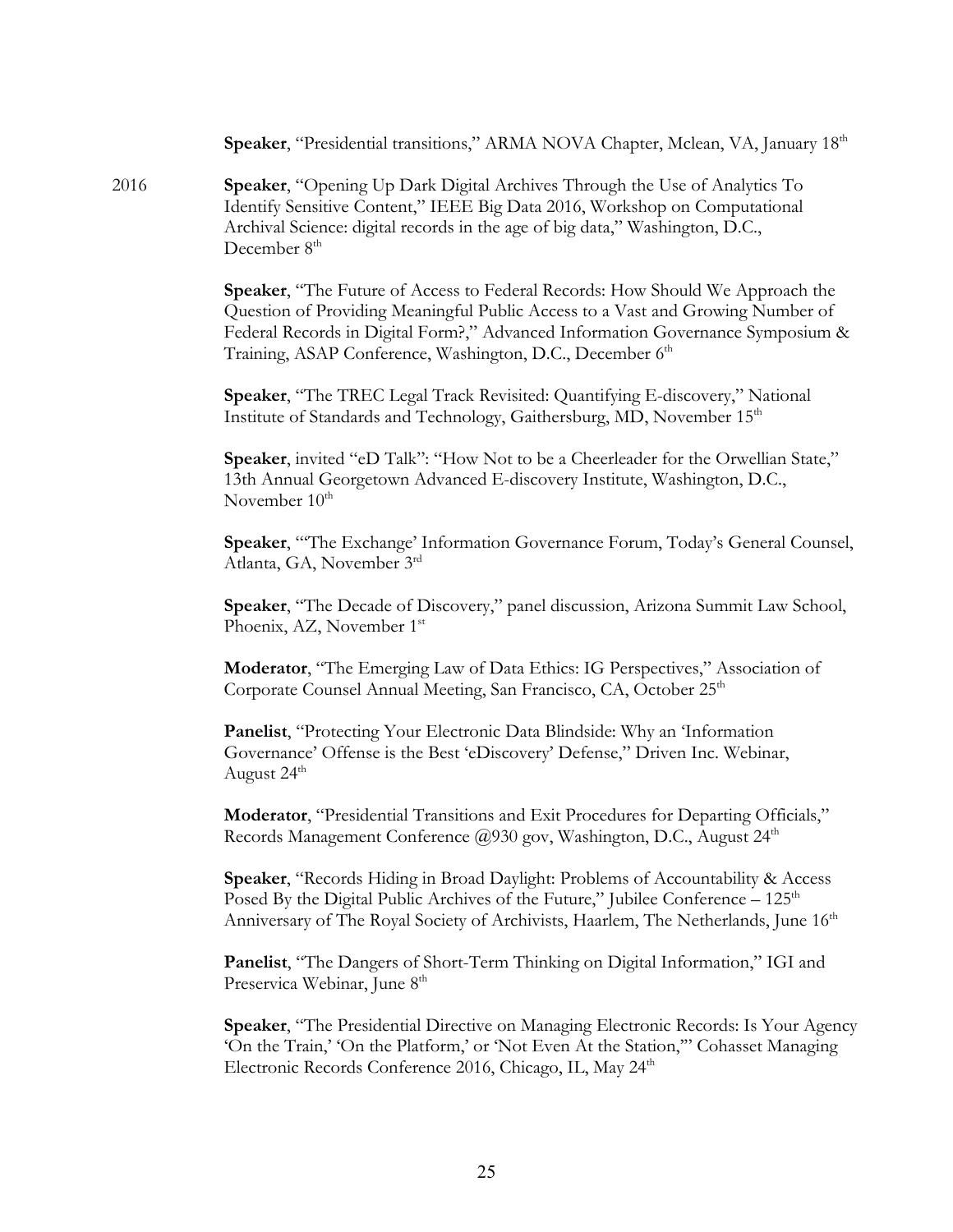**Moderator**, panel on "e-Government," Code X Conference, Stanford Law, Palo Alto,  $CA, May 20<sup>th</sup>$ 

**Speaker**, "The Decade of Discovery: A Film Screening and Panel Discussion," Drexel University College of Computing & Informatics, Philadelphia, PA, May 11<sup>th</sup>

**Speaker**, "Information Governance in Light of the 2015 FRCP Amendments: What Should We Be Advising Our Clients?," Women in E-discovery Chapter Meeting, Philadelphia, PA, May 11<sup>th</sup>

**Speaker**, "Salmon Running Upstream: The Challenge of Information Governance in an Increasingly Complex IT World," ARMA Great Northwest Regional Conference, Portland, OR, April  $27<sup>th</sup>$ 

**Speaker**, "What's New in Information Governance for 2016?," ARMA Triangle Symposium, Durham, NC, April 7<sup>th</sup>

**Moderator**, "The Business Case for the Managing Government Records Directive," Digital Government Institute, Washington, D.C., March 17<sup>th</sup>

**Moderator**, "Information Governance Workshop," and **Speaker**, "The Business Case for Information Governance and What It Means to eDiscovery Lawyers," 5th Annual ASU-Arkfeld eDiscovery and Digital Evidence Conference, Tempe, Arizona, March 9-  $11<sup>th</sup>$ 

**Speaker**, "Getting to Success in 2016: Observations on The Executive Branch Meeting the Archivist's December 2016 for Deadline for Electronically Managing Its E-mail," Potomac Forum Managing Government Records Training Workshop X, Washington, D.C., February  $25<sup>th</sup>$ 

**Keynote Panelist**, "Private Network Servers, Deleted Emails & Texts and Other Controversies in the News," Legaltech 2016 Day 3, New York City, NY, February  $4<sup>th</sup>$ 

**Panelist**, Ricoh Corporation Screening of "The Decade of Discovery," Londoner Hotel, New York, February 1st

**Panelist**, "What It Means to be an Attorney in a Data Driven World," Seton Hall U. School of Law, Newark, N.J., January  $20<sup>th</sup>$ 

2015 **Panelist**, "eDiscovery Best Practices for Government Practitioners," Half Day eDiscovery Government Workshop at the National Press Club, The Cowen Group, Washington, D.C., December  $10^{th}$ 

> **Speaker**, "What's Next: Strategies for Shining A Light on Dark Digital Archives," A Presentation to the Information Management Liaison Group (via taped prerecording), The National Archives (U.K.), Kew, London, November 26<sup>th</sup>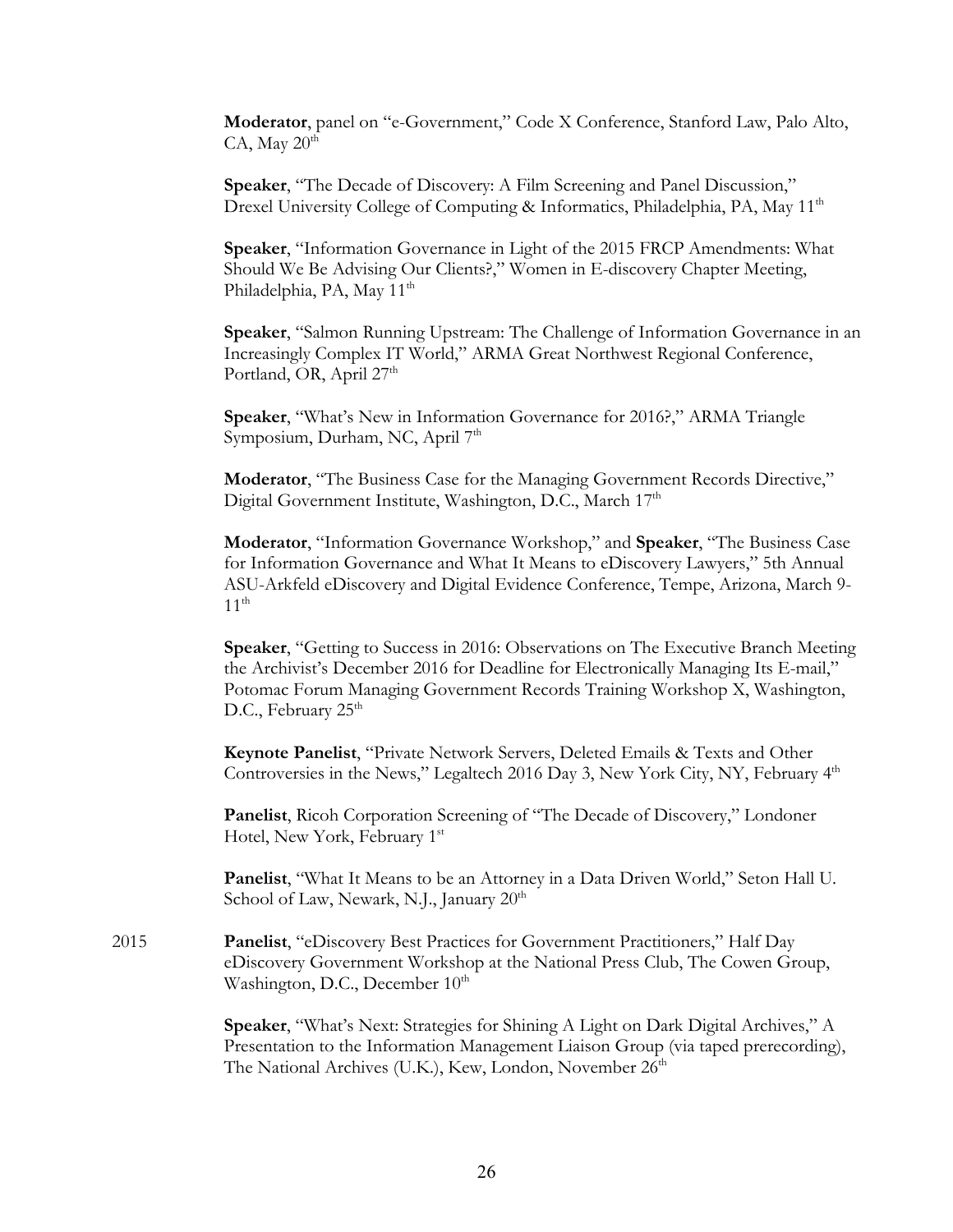**Panelist**, "Search 2020," 12th Annual Georgetown Advanced E-discovery Institute, Washington, D.C., November 19<sup>th</sup>

**Speaker**, "Shadow IT & Info Gov," Electronic Discovery Institute (EDI) Litigation Support Professionals Meeting," Washington, D.C., November 17<sup>th</sup>

**Speaker**, "Information Governance," Cardozo Data Law Initiative Speaker Series, New York City, NY, November 9<sup>th</sup>

**Panelist**, Screening of "The Decade of Discovery," Washburn U. Law School, Topeka, KS, October 22nd

**Panelist**, Screening of "The Decade of Discovery," Kansas University School of Law, Lawrence, KS, October 22nd

**Panelist**, Screening of "The Decade of Discovery," University of Missouri Kansas City Law School, Kansas City, MO, October 21<sup>st</sup>

**Moderator**, "The Illusive Pursuit of 'Perfection' in eDiscovery & InfoGov: How Good Should We Expect To Be?," 2015 Electronic Discovery Institute (EDI) Leadership Summit," New Orleans, LA, October 16<sup>th</sup>

**Plenary Speaker**, "Point-Counterpoint: Government Recordkeeping Controversies Ripped from the Headlines," ARMA Annual Meeting, Washington, D.C., October 6<sup>th</sup>

**Panelist**, Screening of "The Decade of Discovery," ARMA Annual Meeting, Washington, D.C., October 5<sup>th</sup>

**Speaker**, "Archives in the Electronic Age, Part II," Archivists Round Table of Metropolitan New York, Inc., co-sponsored with the Cardozo Data Law Initiative and The Sedona Conference, New York City, NY, October 1st

**Moderator**, "Long-Term Digital Asset Continuity: What is Good Enough?," Information Governance Conference (Infogovcon) 2015, Hartford CT, September 30<sup>th</sup>

**Moderator**, "The CIGO Playbook in Practice – How is the role of the CIGO shaping up?," Information Governance Conference (Infogovcon) 2015, Hartford, CT, September  $30<sup>th</sup>$ 

**Speaker**, "Lessons From Hillary: The Challenge of Ensuring A Complete Public Record of the Activities of Government (And Access To It) in the Digital Era," 3rd International Council of Archivists (ICA) Annual Conference, "Archives: Evidence, Security & Civil Rights: Ensuring trustworthy information," Reykjavik, Iceland, September 29<sup>th</sup>

**Speaker**, "Federal Records, Private Networks, and the Government's Shadow IT Problem: What Constitutes Best Practices in Conformance With Federal Law?, Potomac Forum Managing Government Records Training Workshop IX,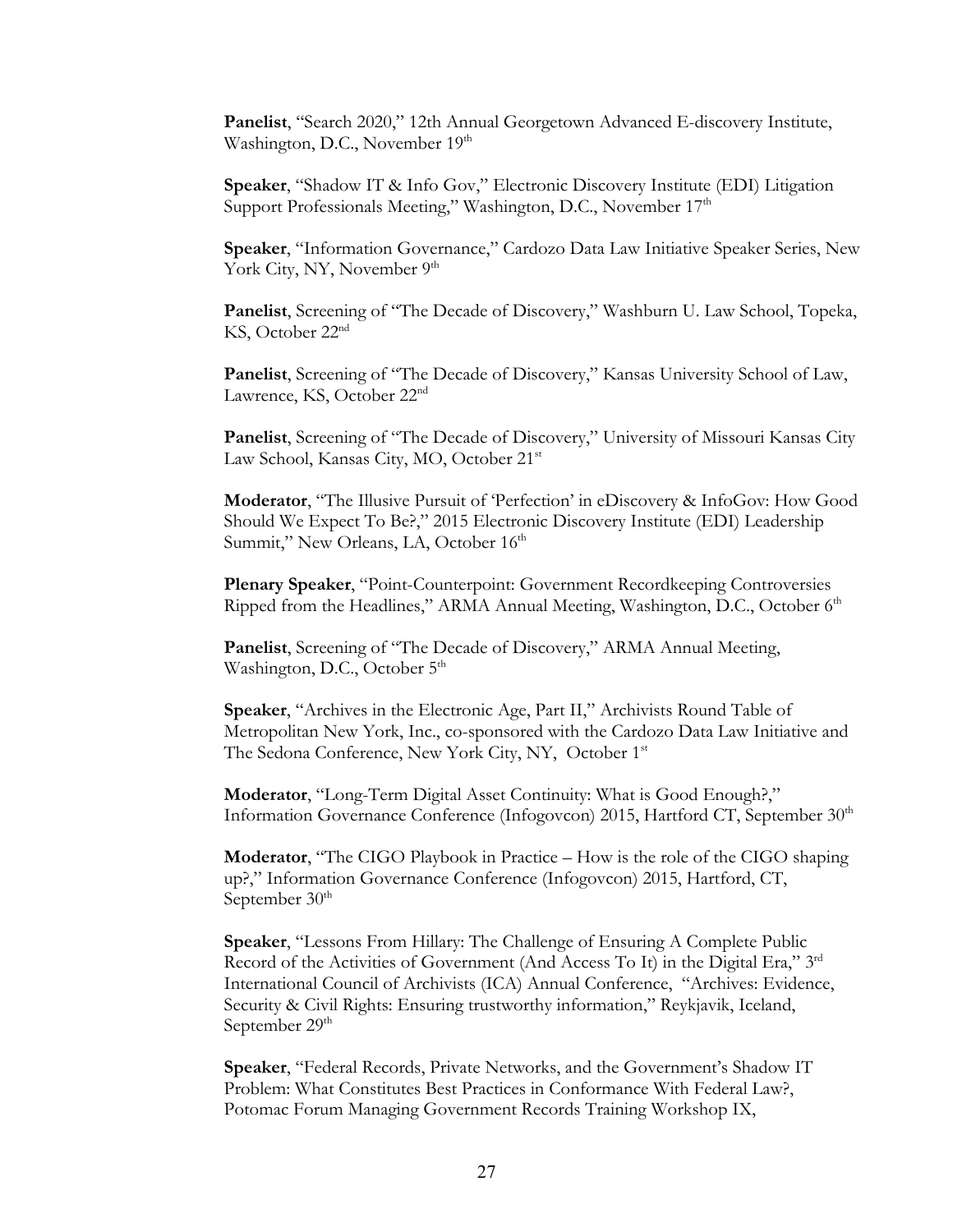Washington, D.C., September 24<sup>th</sup>

**Speaker**, "eDiscovery Best Practices for Government Records Management," Nuix Webinar, September 21<sup>st</sup>

**Speaker**, Screening of "The Decade of Discovery," ESI Roundtable, New York City, NY, September  $17<sup>th</sup>$ 

**Workshop Facilitator**, "Executives Share Strategies of How To Capture, Protect and Monetize Data," The CFO Alliance, Chicago, Ill. (September 9<sup>th</sup>), Philadelphia, PA (September  $10^{th}$ ), Bethesda, MD (September  $17^{th}$ ), and New York City,  $NY$  (September  $22<sup>nd</sup>$ )

**Moderator**, "C-Suite Meets Information Governance," 930gov End-of-Year Intelligence Conference, Washington, D.C., August  $26<sup>th</sup>$ 

**Panelist**, Screening of "The Decade of Discovery," John Marshall Law School, Atlanta, GA, August 21<sup>st</sup>

**Panelist**, "Governing the Government: The Growing and Evolving Impact of Information Governance on E-Discovery Best Practices," Federal E-Discovery Think Tank Webinar, The Cowen Group, August 19<sup>th</sup>

**Plenary Speaker**, "7 Lessons in Information Governance Ripped from the Headlines," Nuclear Information and Records Management Association (NIRMA) Conference, Las Vegas, NV, August  $10<sup>th</sup>$ 

**Keynote Speaker**, "Public Records on Private Networks: Issues and Controversies," Joint Annual Meeting of NAGARA and the Council of State Archivists (COSA), Austin, TX, July 23rd

**Speaker**, Pre-Conference Workshop on E-Discovery, Joint Annual Meeting of NAGARA & COSA, Austin, TX, July 22<sup>nd</sup>

**Closing Keynote Interviewer**, "A Conversation with the Hon. Shira A. Scheindlin," Bloomberg Big Law Business Summit, New York City, NY, July 15<sup>th</sup>

**Keynote**, "Clouds, Sunshine, and Public Sector Information Governance: A Legal Perspective, Cloud Computing Forum & Workshop VIII, National Institute of Standards and Technology (NIST), Gaithersburg, MD, July 9<sup>th</sup>

**Speaker,** "eDiscovery Proof Your Email Archive," Zylab Webinar, June 30<sup>th</sup>

**Panelist**, "Archives in the Electronic Age: Case Study," Archivists Round Table of Metropolitan New York, Inc., co-sponsored with the Cardozo Data Law Initiative and The Sedona Conference, New York City, NY, June 24<sup>th</sup>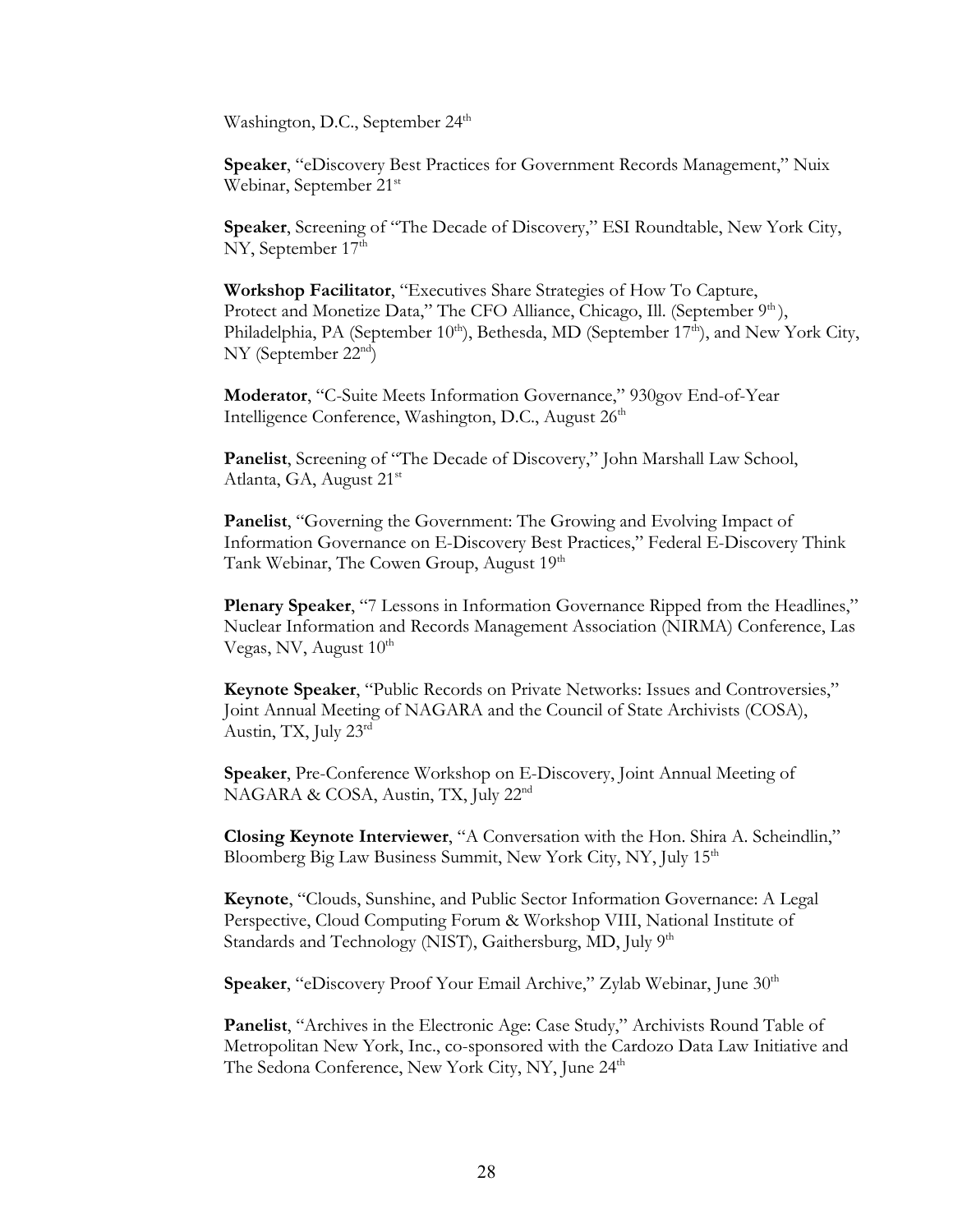**Speaker**, Screening of "The Decade of Discovery," ARMA Northern Virginia (NOVA) Chapter Meeting, June 3rd

**Keynote**, "In Pursuit of Information Governance: Seven Self-Evident Truths," University of Virginia Information Security, Policy and Records Office 2015 Conference, Charlottesville, VA, June 1<sup>st</sup>

**Co-Facilitator & Moderator**, The IGI Chief Information Governance Officer Summit, Chicago, IL, May 21<sup>st</sup>

**Moderator**, "Technology-Assisted Review Meets Information Governance: Using Predictive Analytics To Accomplish Data Remediation and Other Worthy Goals," National Managing Electronic Records Conference (MER) 2015, Chicago, IL, May 19<sup>th</sup>

**Lunch Speaker**, "Lessons From Hillary: Information Goverance and E-Discovery Challenges Ripped From the Headlines," The Masters Conference, Chicago, IL, May 19th

**Speaker**, "It's 2015: Do We Have An Information Governance Strategy For Our Clients That Works?, Council of Risk Executives (CORE), Chicago, IL, May 19<sup>th</sup>

**Keynote Speaker**, "Information Governance: Here Today, Gone Tomorrow?," IQPC 10<sup>th</sup> Annual Information Governance and eDiscovery Conference, London, U.K., May  $13<sup>th</sup>$ 

**Panelist**, Screening of "The Decade of Discovery," Middlesex University, London, U.K., May  $13<sup>th</sup>$ 

**Panelist**, Screening of "The Decade of Discovery," Charlotte Street Hotel, hosted by Swiss Re and Consilio, London, U.K., May 12<sup>th</sup>

**Speaker**, "7 Lessons in Information Governance," hosted by Active Navigation at the Churchill War Rooms, London, U.K., May 11<sup>th</sup>

**Panelist**, Screening of "The Decade of Discovery," hosted by Consilio at Swiss Re headquarters, Zurich, Switzerland, May 7<sup>th</sup>

**Speaker**, "Information Governance Trends," ARMA Madison Chapter Spring Seminar, Madison, WI, April 29<sup>th</sup>

**Speaker**, Screening of "The Decade of Discovery," Amsterdam University of Applied Sciences, Amsterdam, The Netherlands, April 23rd

**Speaker**, Screening of "The Decade of Discovery," hosted by Zylab at the Pathe Tuschinski Theatre, Amsterdam, The Netherlands, April 22nd

**Speaker**, Screening of "The Decade of Discovery," hosted by eTera Consulting at the Palais Brongniart Theatre, Paris, France, April 20<sup>th</sup>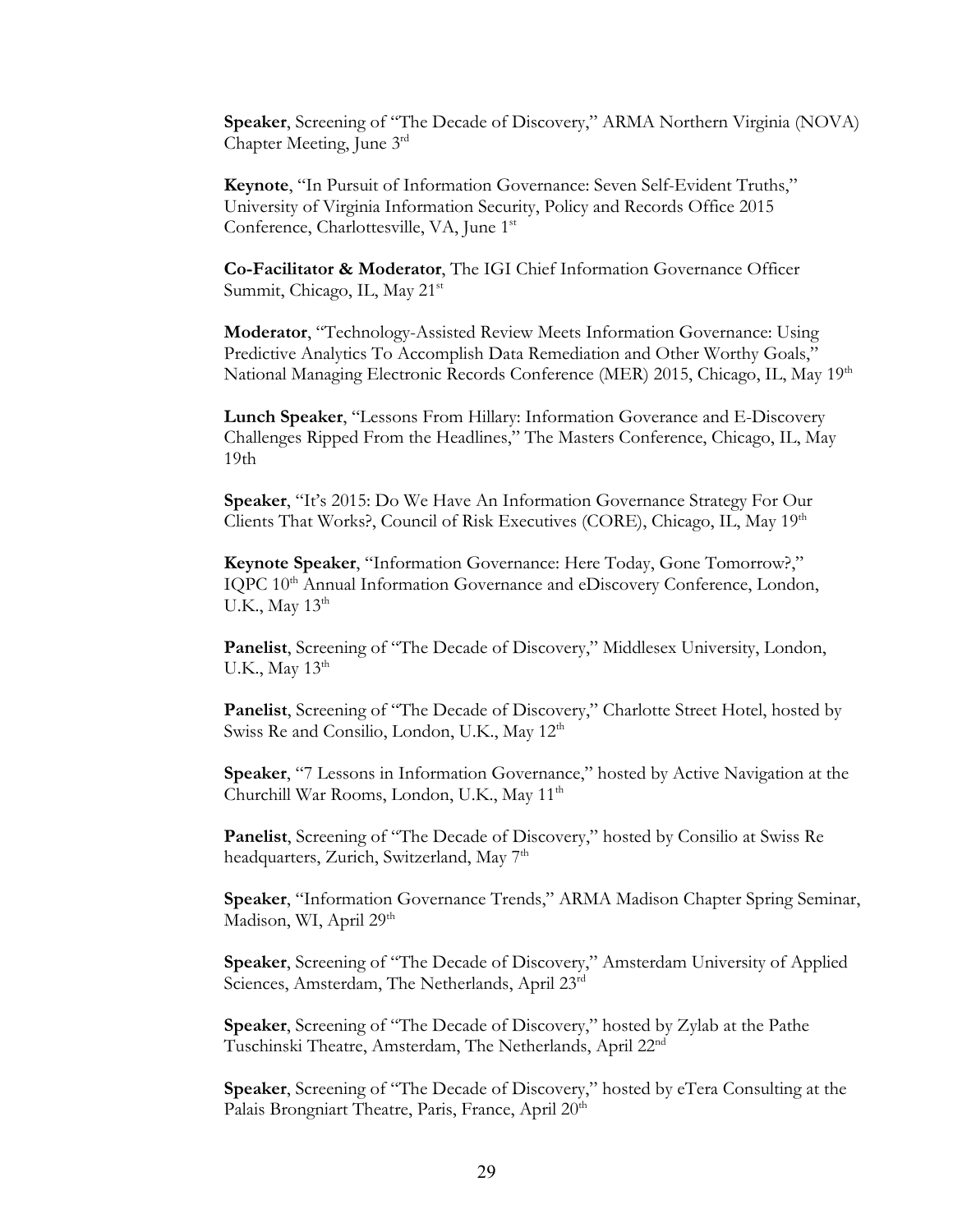**Speaker**, Screening of "The Decade of Discovery," hosted by Nightowl Discovery at the Minneapolis-St. Paul International Film Festival, Minneapolis, MN, April 16<sup>th</sup>

**Panelist**, Screening of "The Decade of Discovery," Seventh Circuit Pilot Program on Electronic Discovery, Dirksen Court House, Chicago, IL, May 15<sup>th</sup>

**Speaker**, "Hillary & History: What Lessons About Improvising Open Government Under the Records Laws Can Be Drawn From The Recent Media Firestorm Over Secretary Clinton's Email Records," National Press Club Newsmakers Forum, Washington, D.C., April 9<sup>th</sup> (covered live on C-Span, http://www.cspan.org/search/?searchtype=Videos&personid[]=96562&bioid[]=692467)

**Panelist**, Screening of "The Decade of Discovery," U. Pittsburgh School of Law, Pittsburgh, PA, April 2<sup>nd</sup>

**Keynote**, "20 Days To Transfer Official Email Records From A Private Server & Other Esoteric Provisions of the 20914 Amendments to the Federal Records Act," ARMA Northern Virginia Chapter Meeting, McLean, VA, April 1st

**Speaker**, "Cloud Privacy and Information Governance from Both Sides Now: Emerging Trends in Law and Public Policy Out of the Private and Public Sectors," Cloud Standards Customer Council (CSCC) Cloud Privacy Summit, Reston, VA, March  $26<sup>th</sup>$ 

**Speaker**, "How The Legal Profession is Embracing Algorithms and Predictive Analytics to Advance the Law," National Press Club Newsmakers Forum, Washington, D.C., March  $24<sup>th</sup>$ 

**Speaker**, "The Information Governance Ship is Sailing: What Is Your Strategy?," Symantec Speakers Forum, Bethesda, MD, March 24<sup>th</sup>

**Moderator**, "What's New in 2015?," Digital Government Institute E-Discovery, Records and Information Management Forum, Washington, D.C., March 19th

**Speaker**, "Is Big Data Making Information Governance Impossible and Irrelevant, Or More Necessary and Relevant Than Ever," AIIM/ARMA Spring 2015 Big Data Seminar, Richmond, VA, March 11<sup>th</sup>

**Speaker**, Introduction and Screening of "The Decade of Discovery," Deloitte CLE Seminar, Arlington, VA, March 10<sup>th</sup>

**Speaker**, "Learning from Capstone To Solve Your Email Headaches," Open Text Webinar, March 3rd

**Panelist**, Screening of "The Decade of Discovery," Boston U. School of Law, Boston, MA, March 3rd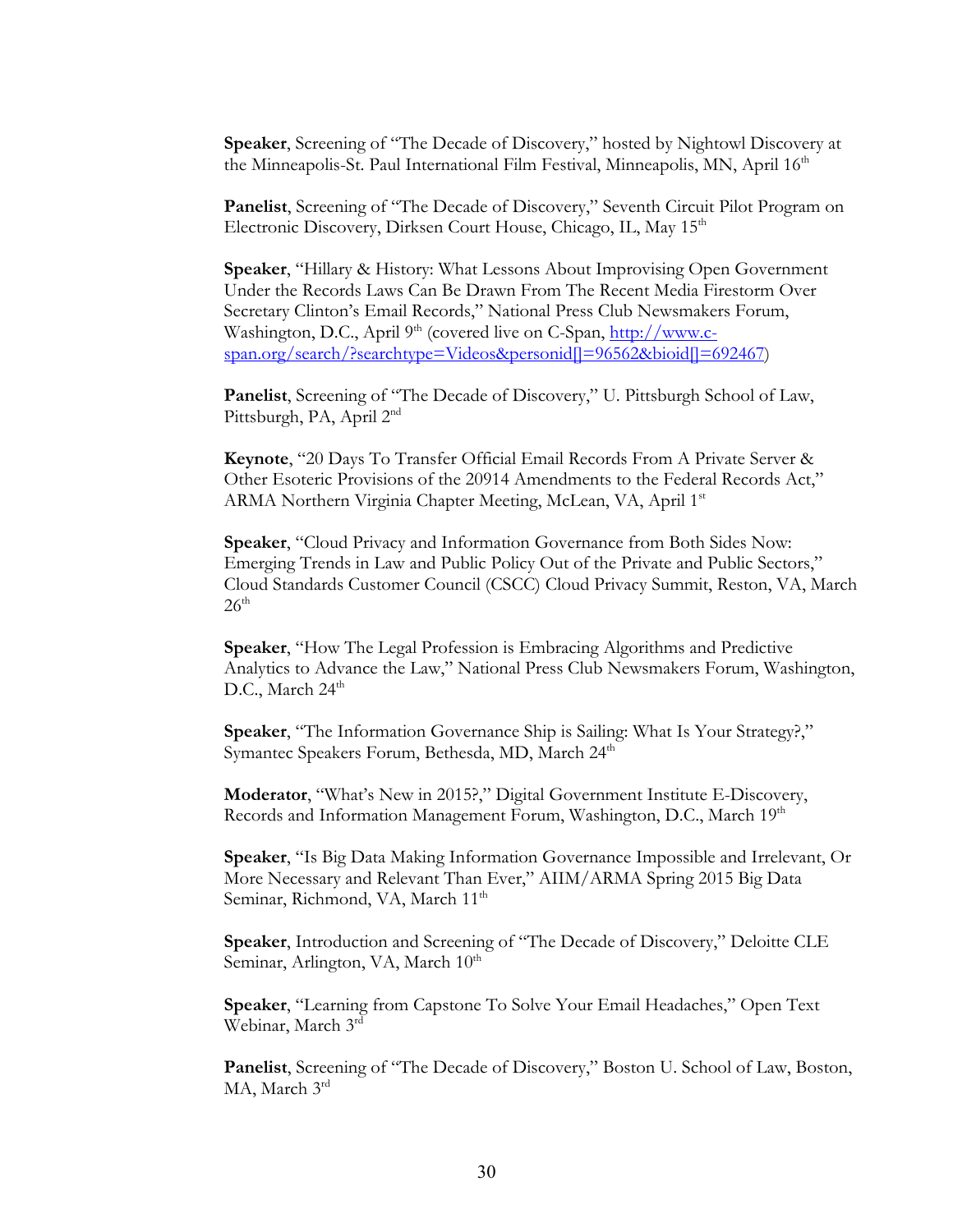**Panelist**, Screening of "The Decade of Discovery," Salmon P. Chase College of Law, Northern Kentucky University, Highland Heights, KY, February 26<sup>th</sup>

**Keynote***,* "Seven Lessons Learned From The White House E-mail Litigation: How We Can Be Smarter Now About Information Governance," ARMA Northern Virginia Chapter Seminar, Arlington, VA, February 23rd

**Moderator**, "How To 'Sell' Information Governance," ARMA Northern Virginia Chapter Seminar, Arlington, VA, February 23rd

**Panelist**, Screening of "The Decade of Discovery," University of Denver Sturm College of Law, Denver, CO, February 19<sup>th</sup>

**Speaker**, "7 Lessons Learned From Litigation Over White House E-mail: How We Can Be Smarter Now About Information Governance," ARMA Mile High Chapter, Denver, CO, February 19<sup>th</sup>

**Moderator**, "Protecting Employee and Customer Privacy in an Era of 'Big Data' Monitoring," Xerox Panel, Legaltech, New York City, NY, February 5<sup>th</sup>

**Panelist**, "Counsel's Secret Weapon in the Information Wars: Governance Strategies and Tactics, HP Panel, Legaltech, New York City, NY, February 3rd

**Panelist**, "Big Data Overview," Symposium on 'Big Data' and its Legal Impacts, Cardozo Data Law Initiative, New York City, NY, February 2nd

**Co-Facilitator**, IGI Bootcamp at Cardozo Law, New York City, NY, February 2nd

**Panelist**, Screening of "The Decade of Discovery," ARMA Northern New Jersey Chapter, Morristown, NJ, January 28<sup>th</sup>

**Moderator**, Screening of "The Decade of Discovery," Public Lecture Series, McGowan Theatre, National Archives and Records Administration, Washington, D.C., January  $27<sup>th</sup>$ 

**Panelist**, Screening of "The Decade of Discovery," University of Florida Levin School of Law, Gainesville, FL, January 20<sup>th</sup>

2014 **Panelist**, BNA Bloomberg Event, "The Decade of Discovery," East Village Cinema, New York City, NY, December  $11<sup>th</sup>$ 

> **Panelist**, BNA Bloomberg Event, "The Decade of Discovery," San Francisco Jazz Center, San Francisco, CA, December 4<sup>th</sup>

Panelist, Screening of "The Decade of Discovery," Google headquarters, Mountain View, CA, December 3rd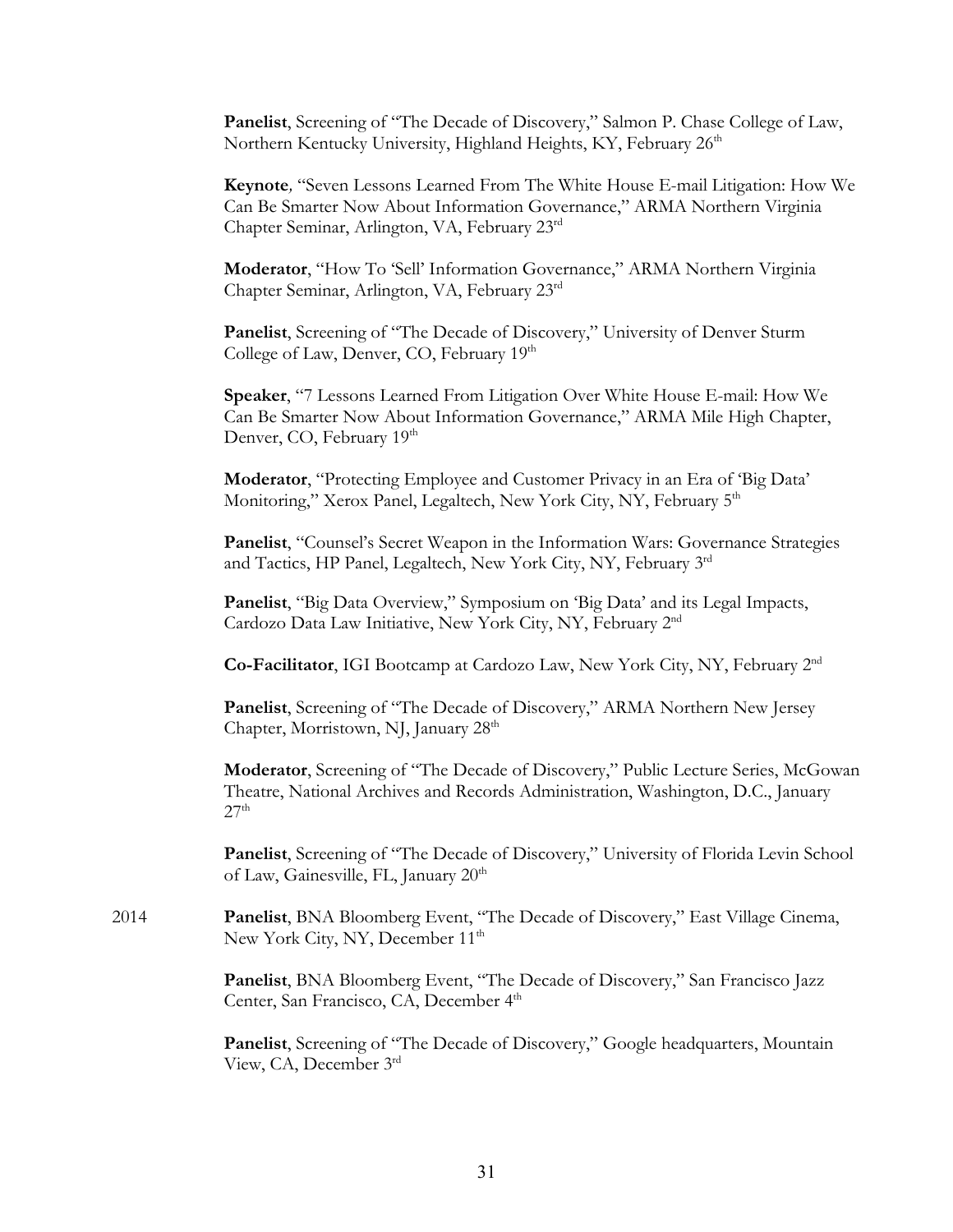**Panelist**, BNA Bloomberg Event, "The Decade of Discovery," Majestic Maestro Theatre, Houston, TX, December 2<sup>nd</sup>

**Panelist**, "Information Governance in a Big Data World," Georgetown Advanced Ediscovery Institute, McLean VA, November 21<sup>st</sup>

**Panelist**, BNA Bloomberg Event, "The Decade of Discovery," Tysons Convene Center, McLean, VA, November 19<sup>th</sup>

**Panelist**, BNA Bloomberg Event, "The Decade of Discovery," Gene Siskel Theatre, Chicago, IL, November 12<sup>th</sup>

**Panelist**, Screening of "The Decade of Discovery," Cardozo Law School Tech Talk Series, New York City, N.Y., November 11<sup>th</sup>

**Panelist**, Information Governance, The Sedona Conference Institute at the Sedona Conference "All Voices" Meeting, New Orleans, LA, November 6th

**Panelist**, Screening of "The Decade of Discovery," University of South Carolina School of Law, Columbia, SC, November 3rd

**Panelist**, Sedona Town Hall on Information Governance, ARMA International Annual Meeting, San Diego, CA, October 27<sup>th</sup>

**Moderator**, "The Information Governance Initiative," ARMA International Annual Meeting, San Diego, CA, October 27<sup>th</sup>

**Panelist**, BNA Bloomberg Event, "The Decade of Discovery," Clarion Congress Hotel, Prague, The Czech Republic, October  $20<sup>th</sup>$ 

**Panelist**, "Developing Efficiencies in Information Governance and Electronic Archiving," Lawtech Europe Congress 2014, Prague, The Czech Republic, October  $20<sup>th</sup>$ 

**Keynote Speaker**, "The Challenge of Cross-Border Information Governance in a Big Data World," Lawtech Europe Congress 2014, Prague, The Czech Republic, October  $20<sup>th</sup>$ 

**Speaker**, Screening of "The Decade of Discovery," Digital Transformations Symposium, University of Montreal, Montreal, Canada, October 16<sup>th</sup>

**Co-Facilitator**, IGI Information Governance Bootcamp, at kCura Relativityfest, Chicago, IL, October  $14<sup>th</sup>$ 

**Speaker**, "The Archivist's Directive & Email Management: How You Can Avoid the Next Agency Scandal Over Missing Email," Region 2, Environmental Protection Agency, New York City, NY, October 1st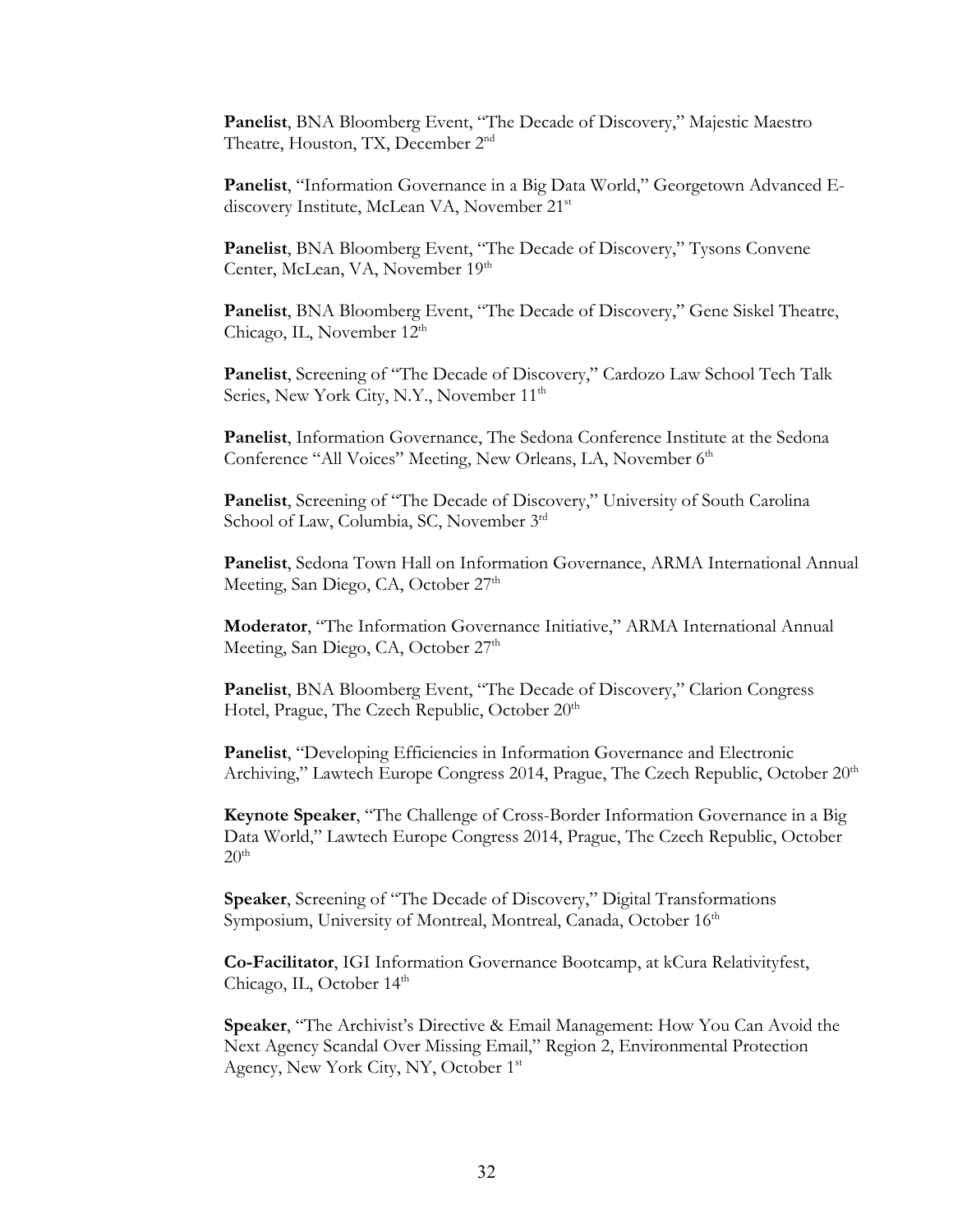**Panelist**, "Too Much Information? Effective Information Governance and the Role of the In-house Lawyer," Delaware Valley (DELVACCA) Chapter Regional Conference, Association of Corporate Counsel, Philadelphia, PA, September 23rd

**Speaker**, "The Information Governance Initiative: A Report from the Trenches," Greater Washington Chapter, ARMA International, Washington, D.C., September 17<sup>th</sup>

**Co-facilitator**, IGI Bootcamp, InfoGovCon 2014, Hartford, CT, September 9<sup>th</sup>

**Speaker**, "Looking Over the IG Horizon: The Rise of Analytics in the Practice of Law," InfoGovCon 2014, Hartford, CT, September 8<sup>th</sup>

**Speaker**, "Avoiding the Next Records Scandal: What Constitutes Best Practices in Information Governance & E-Discovery in A Big Data World," Financial Management Service, Department of Treasury, Washington, D.C., August 27<sup>th</sup>

**Speaker**, "The Archivist's Directive & Email Management: How You Can Avoid the Next Agency Scandal Over Missing E-mail," Potomac Forum Records Management in Government Training Workshop, August 21<sup>st</sup>

**Moderator**, "Predictive Analytics: Email Management Magic?," ILTA Annual Meeting, Nashville, TN, August 18th

Panel Chair, "25<sup>th</sup> Anniversary of the PROFS Case: Lessons Learned," Society of American Archivists, Washington, D.C., August 15<sup>th</sup>

**Speaker**, "What Does It Mean to be Technically Competent in E-Discovery in 2014?," Electronic Discovery Seminar, Washington State Association for Justice, Seattle, WA, June 27th

**Keynote Speaker**, "Escape from the Island of E-Discovery: How Smart Analytics is Transforming Information Governance," 8<sup>th</sup> Annual Chilli IQ Information Governance and E-Discovery Conference, Sydney, Australia, June 17<sup>th</sup>

**Panelist**, "Why Information Governance is Key for eDiscovery roundtable," Nuix, Sydney, Australia, June  $16<sup>th</sup>$ 

**Speaker**, "One Lawyer's Journey: What I've Learned About Using The Best Torch To Search for and Uncover Dark Digital Data," Australian Litigation Support Managers, NSW Chapter, Sydney, Australia, June 16<sup>th</sup>

**Speaker**, "A Further Look into Machine Learning Algorithms Applied to E-Discovery: What's Under the Hood?," RMIT Seminar, Melbourne, Australia, June 12<sup>th</sup>

**Speaker**, "A Different Kind of 'Down Under': Should e-discovery lawyers care about the inner workings of machine learning software operating 'under the hood'?," Victorian Society for Computers and the Law, Melbourne, Australia, June  $12<sup>th</sup>$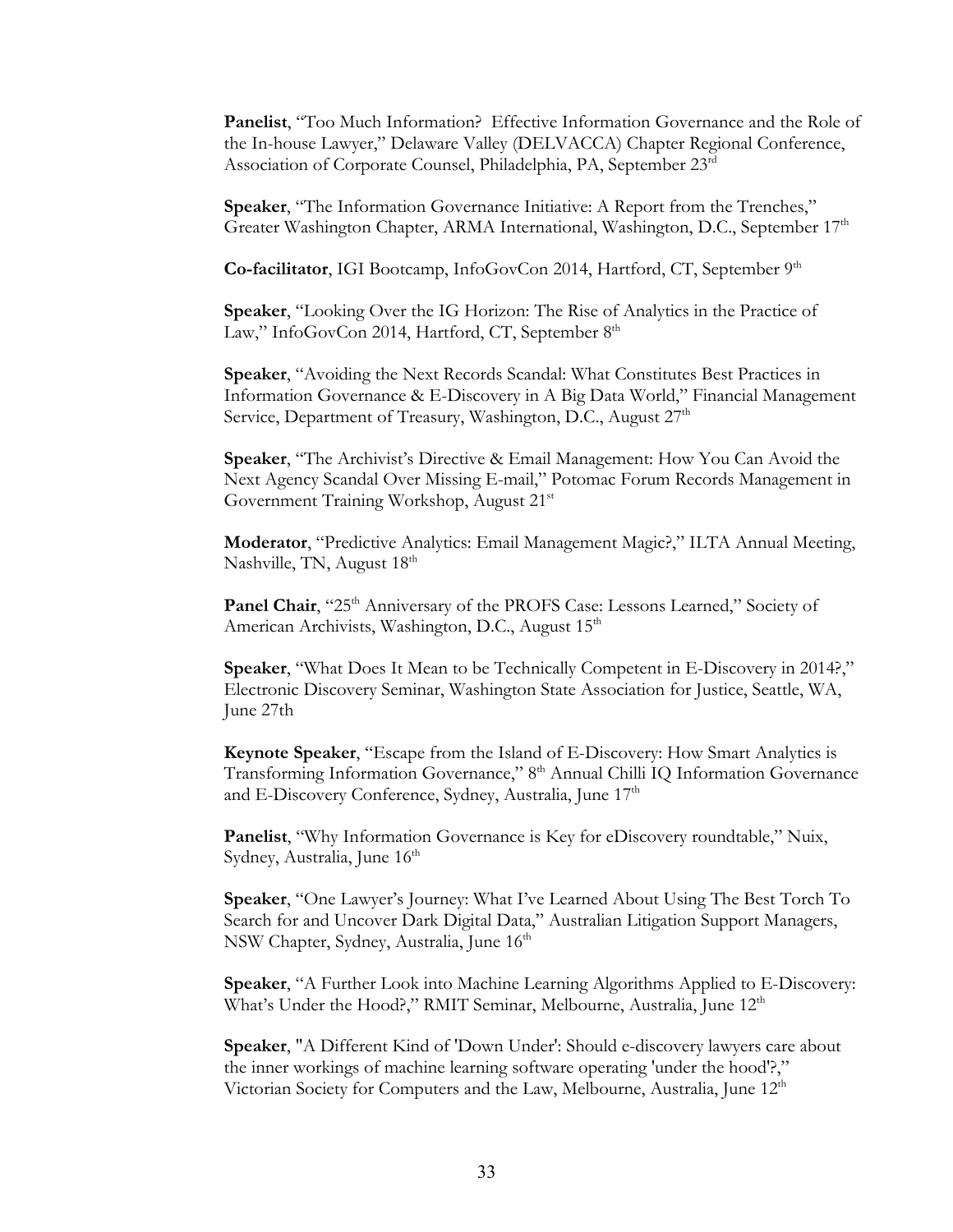**Speaker**, "The Information Governance Revolution: Defensible Destruction in the Era of Big Data," Active Navigation Boardroom Lunch, Melbourne, Australia, June  $11<sup>th</sup>$ 

**Panelist**, "The Rising Tide of Data – And How To Build Sea Walls for Governance," 26<sup>th</sup> Annual General Counsel Conference, Corporate Counsel, New York City, NY, June  $4<sup>th</sup>$ 

**Panelist**, "Records Integrity & Accessibility of Electronic Records Over the Long Term," Judicial Records Forum, The Archivists Round Table of Metropolitan New York, Inc., New York City, NY, June 4<sup>th</sup>

**Panelist**, "Use of Neutrals to Help Law Firms Adjust to the Challenges of the Evolving World of E-Discovery," JAMS Seminar, Washington, D.C., May 22nd

**Speaker**, "Information Governance and Remediation: Case Studies from the Field," Cohasset National Conference on Managing Electronic Records 2014, Chicago, IL, May 19th

**Faculty**, "Something Just Isn't Right Here: Challenging and Defending the E-Discovery Process, ABA 8<sup>th</sup> Annual National Institute on E-Discovery, New York City,  $NY, May 16<sup>th</sup>$ 

**Panelist**, "Breaking Down Information Governance: What you really need to know," Women in Ediscovery, NYC Chapter, New York City, NY, May 15<sup>th</sup>

**Speaker**, "Meeting the Archivist's 2016 and 2019 Digital Deadlines: What Your Agency Should Be Doing Right Now," Deloitte Electronic Discovery Symposium for Government Agencies," Washington, D.C., May 15<sup>th</sup>

**Speaker**, "Requirements for Long Term Preservation or Archiving," Zylab Webinar, May  $6<sup>th</sup>$ 

**Moderator**, "Information Governance as a Global Priority: Some Thoughts Based on Recent U.S eDiscovery Case Law & Practice, UBIC Signature Seminar – Crossing the Pacific: Conducting Legal Business in Japan and the Rest of Asia, New York City, NY, April  $25<sup>th</sup>$ 

**Speaker**, "What Does Information Governance Mean to an E-Discovery Lawyer?," ARMA Northern New Jersey Chapter, Florham Park, NJ, April 23<sup>rd</sup>

Faculty, The Executive Conference on Information Governance: Collaborative Strategies for Maximizing Value and Minimizing Risk, The Sedona Conference® & ARMA, **moderator**, panel on Information Governance and Technology; **panelist**, Information Governance and Government, Amelia Island, FL, April 14th-15th

**Keynote**, "Ten Keys to Information Governance," 2014 Information Governance Law Firm Symposium, Washington D.C., April 10<sup>th</sup>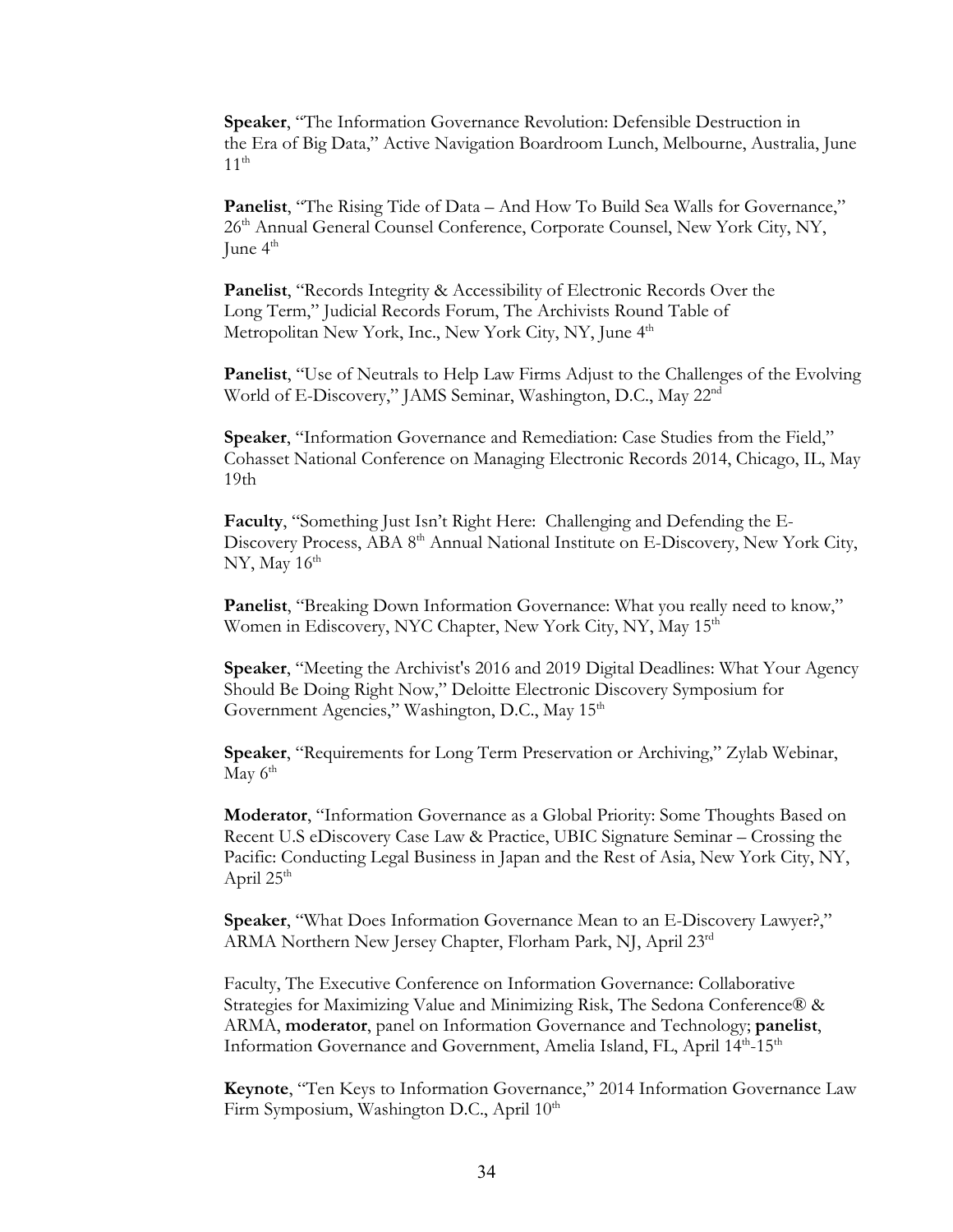**Joint Keynote**, "Cloudy with a Chance of E-Discovery: Considerations of Deploying Cloud-based Services - E-Discovery, Records and Other Compliance Considerations," 16th Annual ARMA Metro Maryland Spring Seminar, Gaithersburg, MD, April  $9<sup>th</sup>$ 

**Speaker**, "Finding the Signal in the Noise: Predictive Analytics and Information Governance," AIIM Annual Conference, Orlando, FL, April 2nd

**Speaker**, "Shedding Light on Dark Email Archives: The Digital Challenge for Cultural Institutions," Museums and the Web 2014 Deep Dive, Baltimore, MD, April 1st

**Moderator**, The Sedona Conference Commentaries on Search and Retrieval and on Achieving Quality in E-discovery, Voices of the Desert Webinar, March  $27<sup>th</sup>$ 

**Speaker**, "NARA's E-mail Capstone Project as Exemplary Information Governance," ARMA DC Event, Washington, D.C., March 26<sup>th</sup>

**Faculty**, 8<sup>th</sup> Annual The Sedona Conference® Institute: E-Discovery in a New Era: New Technologies, New Media, New Rules, **panelist**, "Professional Responsibility in Social Media and the Cloud" and **panelist**, "Technology Assisted Review," Houston, TX, March  $17<sup>th</sup>$ -18<sup>th</sup>

**Keynote**, "Thinking About the Archivist's Directive From an Information Goverannce Perspective: The View From the Private Sector," Potomac Forum Managing Government Records Workshop V, Washington, D.C., March 6<sup>th</sup>

**Moderator**, "Information Governance: Managing Defensibility, Mitigating Risks," eDiscovery Project Management 2014 Conference, Atlanta, GA, February  $27<sup>th</sup>$ 

**Moderator**, Panel on Information Governance, National Press Club, Washington, D.C., February 24<sup>th</sup>

**Keynote Speaker**, "The Three Pillars of Information Governance," ARMA Liberty Bell Chapter, Philadelphia, PA, February 19<sup>th</sup>

**Panelist**, "Rightsizing Your Program To Get Funding and Succeed," Legaltech 2014, New York City, NY, February 6<sup>th</sup>

**Panelist**, "Have We Reached A John Henry Moment in Evidentiary Search?," Legaltech 2014, New York City, NY, February 5<sup>th</sup>

**Panelist**, "Is the Best Defense a Good Offense: Proactively Managing Information Governance to Control E-Discovery," Legaltech 2014, New York City, NY, February  $4<sup>th</sup>$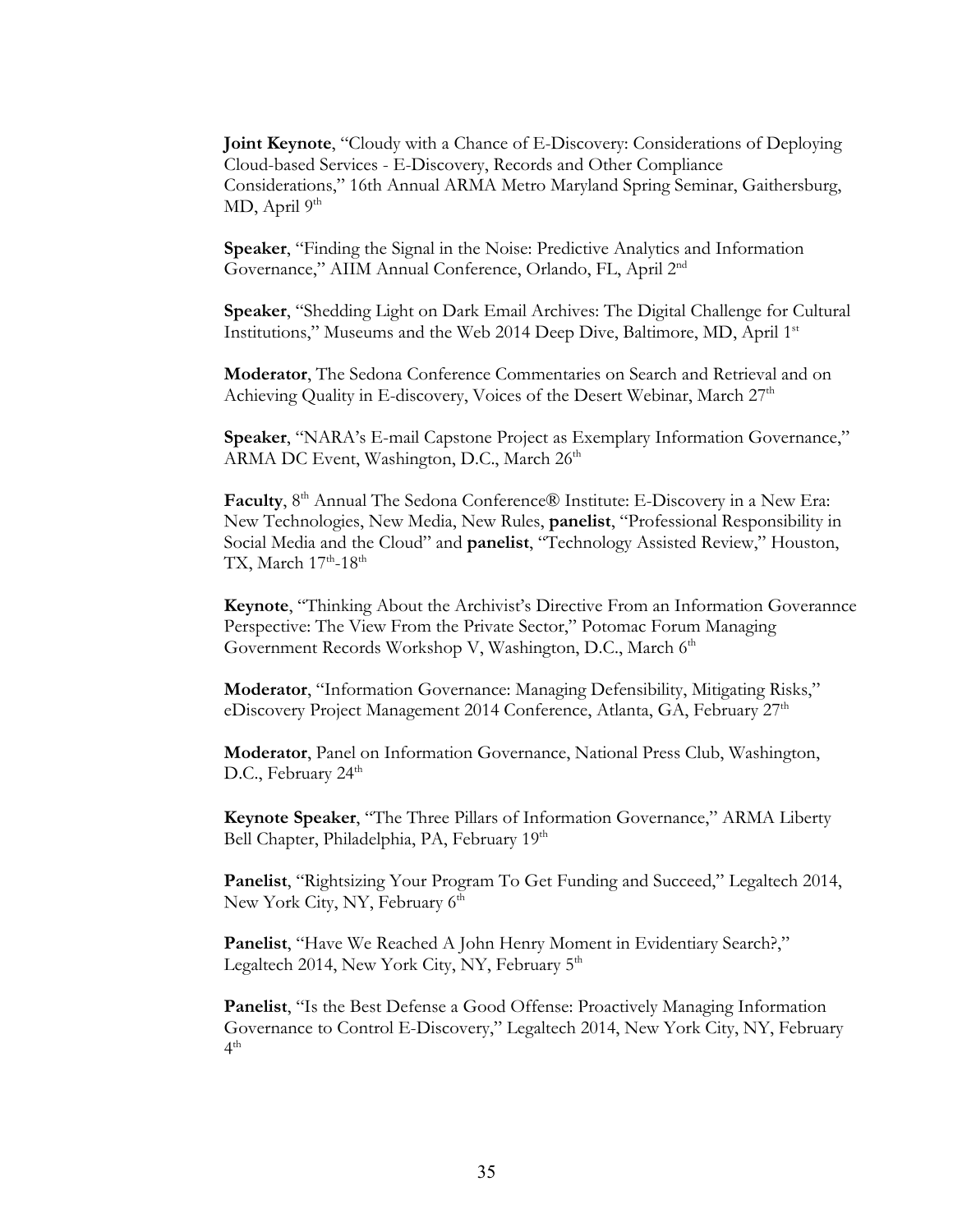**Moderator**, "Nuix Smartest Party in Town: A Debate on Machine Learning," New York Public Library, New York City, NY, February 3rd

**Speaker**, "What Does It Mean To Be Technologically Competent in E-Discovery? Some Observations From A Decade of Trekking in the Search & Document Review Wilderness," Today and Tomorrow: The Challenges of E-Discovery in Litigation, Samford University, Cumberland School of Law, Birmingham, AL, January 31<sup>st</sup>

**Moderator**, panel on Information Governance and Predictive Analytics; **speaker**, panel on "Standardizing E-Discovery: Status of and Discussion on the International Effort," ABA Second National Institute on Information Governance and E-Discovery, Tampa, FL, January  $30<sup>th</sup>$ 

**Speaker**, "Enhancing your career options: What does it mean to be technologically competent in e-discovery," E-Discovery Speaker Series, University of Florida Levin School of Law, Gainesville, FL, January 27<sup>th</sup>

2013 **Speaker**, "Requirements for Long Term Preservation or Archiving," Zylab Webinar, December 17<sup>th</sup>

> **Keynote Speaker**, "Applying TAR to Information Governance: Lessons from the E-Discovery Battlefield," UBIC Big Data and Information Governance Seminar, Washington, D.C., December  $6<sup>th</sup>$

**Speaker**, "Commentary on Information Governance," Voices from the Desert Webinar, The Sedona Conference, December 5<sup>th</sup>

**Moderator**, "Confronting the Cloudy Legal Landscape: Dealing With E-Discovery Demands While Reducing Your Organization's Legal Risk Through Better Governance," UP Cloud Conference 2013, Santa Clara, CA, December 3rd

**Panelist**, "Information Governance: Why It's Important for eDiscovery and How To Build a Business Case," 10<sup>th</sup> Annual Georgetown Advanced eDiscovery Institute: Applying Lessons from the Last Decade to Challenges in the Next," McLean, VA, November 21<sup>st</sup>

**Speaker**, "Predictive Coding Beyond eDiscovery: Automating Information Governance," Virtual LegalTech Webinar, November 14<sup>th</sup>

**Moderator**, "But I'm Not A Litigator: The Use of Data Analytics in Other Areas of the Organization," 2013 Technology in the Law Symposium: Predicting The Future, McDermott, Will & Emery LLP, Washington, D.C., November 13<sup>th</sup>

**Panelist**, Sedona Town Hall Session, and P**anelist**, "IG and Predictive Coding & Analytics? It's Not Just for eDiscovery Anymore," ARMA Annual Conference, Las Vegas, NV, October 29<sup>th</sup>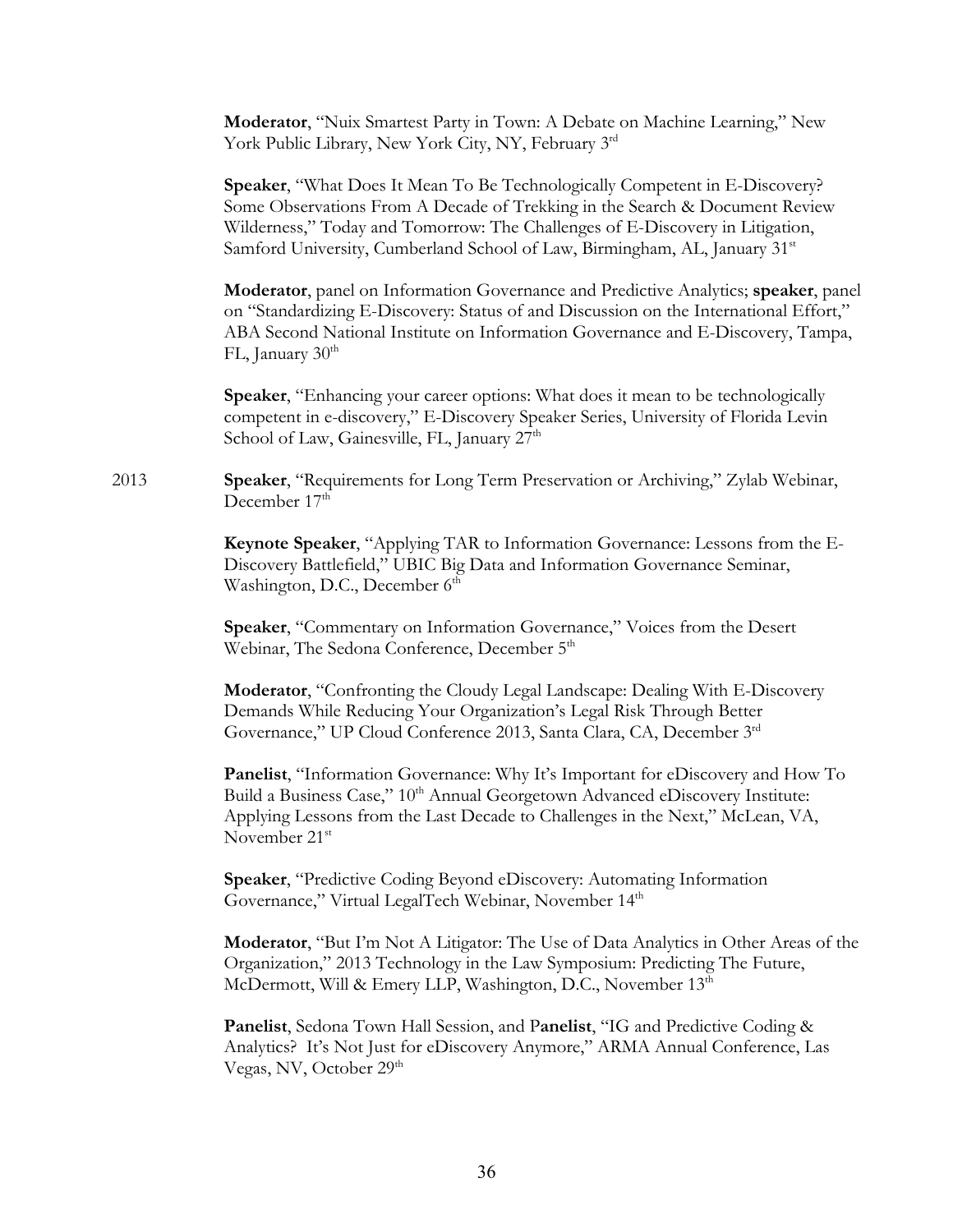**Guest Speaker**, "Freedom, Unity, and Information Governance: A Progress Report on the U.S. Archivist's Bold Managing Government Records Directive and Its Implications for Recordkeeping in the Public Sector," Vermont Archives Month Speaker Series, Montpelier, VT, October 24<sup>th</sup>

**Speaker**, panel on "The Future of Predictive Coding," IT-Lex "Innovate" Conference, Orlando, FL, October 18<sup>th</sup>

**Speaker**, "ISO 9001 and Beyond: Should Practitioners Consider New Standards in E-Discovery and Information Governance?," Electronic Discovery Institute Leadership Summit, Santa Monica, CA, October 15<sup>th</sup>

**Moderator**, "Predictive Coding," The Masters Conference, Washington, D.C., September 19<sup>th</sup>

**Keynote Speaker**, "Information Governance Lessons From the E-Discovery Battlefield," Potomac Forum Managing Government Records Workshop IV, Washington, D.C., September 18<sup>th</sup>

**Panelist**, "The Archivist's Managing Government Records Directive," General Services Administration Speaker Series, Washington, D.C., September 17th

**Faculty**, panels on "Search & Production, Part I: A Technological Primer," and "Search & Production, Part II: Challenges and Defenses," Federal Judicial Center E-Discovery Seminar for Federal Judges, Philadelphia, PA, September 10<sup>th</sup>

**Commencement Speaker**, Bryan University E-Discovery Project Management Program (delivered online), August 22<sup>nd</sup>

**Speaker**, "The Archivist's Directive and the End of the Decade Digital Challenge: What Agencies Need to Know," Council of Counsels to the Inspector Generals (CCIG) Forum, Washington, D.C., July 24<sup>th</sup>

**Luncheon Speaker**, "Predictive Coding, Pizza, and Religion: A Report from the DESI V Workshop in Rome," Masters Series, Philadelphia, PA, July 23rd

**Speaker**, "How Can Lawyers Benefit in E-discovery From Using Visual Analytics?" (via webinar), Visual Analysis Summer School, Middlesex University, London, U.K., July  $18<sup>th</sup>$ 

**Opening Speaker**, "A New Day in Government Recordkeeping: Year One of The Archivist's Managing Government Records Directive," NAGARA Annual Conference, Indianapolis, IN, July  $11<sup>th</sup>$ 

**Conference Co-Chair**, Georgetown Law Institute Program on E-Discovery for the Government Practitioner, and **Moderator**, panel on "Information Governance," Washington, D.C., June  $26<sup>th</sup>$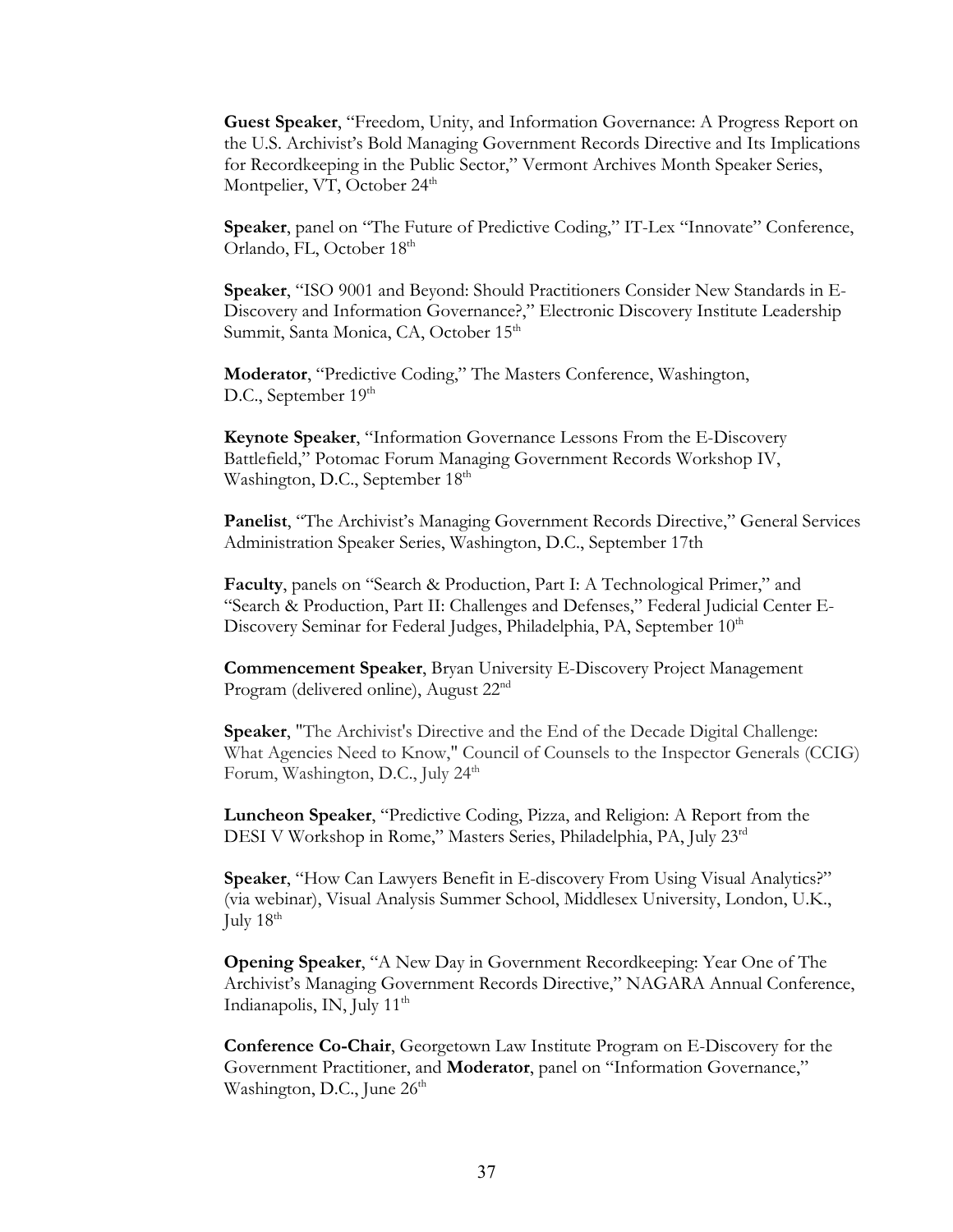**Moderator**, "Predictive Coding & Advanced Search Techniques: A Conversation with Judge Andrew Peck about Emerging Case Law"; **Panelist**, "Information Governance: How To Make Its Impact 'Real' in Your Organization; **Panelist**, "Taming the Email Gorilla in the Room – From Concept to Reality," Cohasset Managing Electronic Records Conference, Chicago, IL, May 20-22nd

**Panelist**, "Information Governance and Digital Continuity Planning: A Must-Have Strategy to Avoid 'Corporate Alzheimer's,'" pre-conference tutorial at Cohasset Managing Electronic Records Conference, Chicago, IL, May 19th

**Speaker**, "What Does The Archivist's Directive Mean for Federal Agencies?," Deloitte Electronic Discovery Symposium for Government Agencies, Washington, D.C., May 9th

**Moderator**, panel on "Issues on the Horizon," The Sedona Conference Mid-Year Meeting of the Working Group on Document Retention and Production, St. Louis,  $MO$ , April  $26<sup>th</sup>$ 

**Keynote Speaker**, "If We Can Land A Man on The Moon: Meeting The Archivist's 'Go Digital' Recordkeeping Challenge By the End of This Decade," ARMA Houston Chapter Spring Conference, Houston, TX, April 23rd

**Panelist**, "E-Discovery: Will Software Replace Lawyers, Threaten Fairness? The Impact of Cutting Edge Document Review in the Age of Predictive Analytics," National Press Club Newsmaker Program, Washington, D.C., April 15th

**Speaker**, "What Does the Archivist's Managing Government Records Directive Mean For Federal Agencies?," Department of Treasury RIM Month 2013, Washington, D.C., April  $11<sup>th</sup>$ 

**Moderator**, "A Legal Viewpoint of E-Discovery and Records Management in 2013: Conversation with The Hon. Frank Maas," E-Discovery, Records & Information Management Conference & Expo, Digital Government Institute, April  $4<sup>th</sup>$ 

**Speaker**, "Travelling Across The Digital Divide: What the Archivist's Managing Government Records Directive Means For the Department of Transportation, and Other Hot Topics," Washington, D.C., February 28<sup>th</sup>

**Speaker**, "What Does the Archivist's Directive Foretell for Autocategorization of the Government's Records? ARMA Northern Virginia Chapter Seminar: Attorneys and Algorithms -- The Case for Technology-Assisted Review and Categorization, Falls Church, VA, February  $27<sup>th</sup>$ 

**Panelist***,* "Big Data – Big Hype or Big Opportunity?" and "Does Big Data Equal Big Risk," ARMA panel sessions at LegalTech 2013, New York City, N.Y., January 31<sup>st</sup>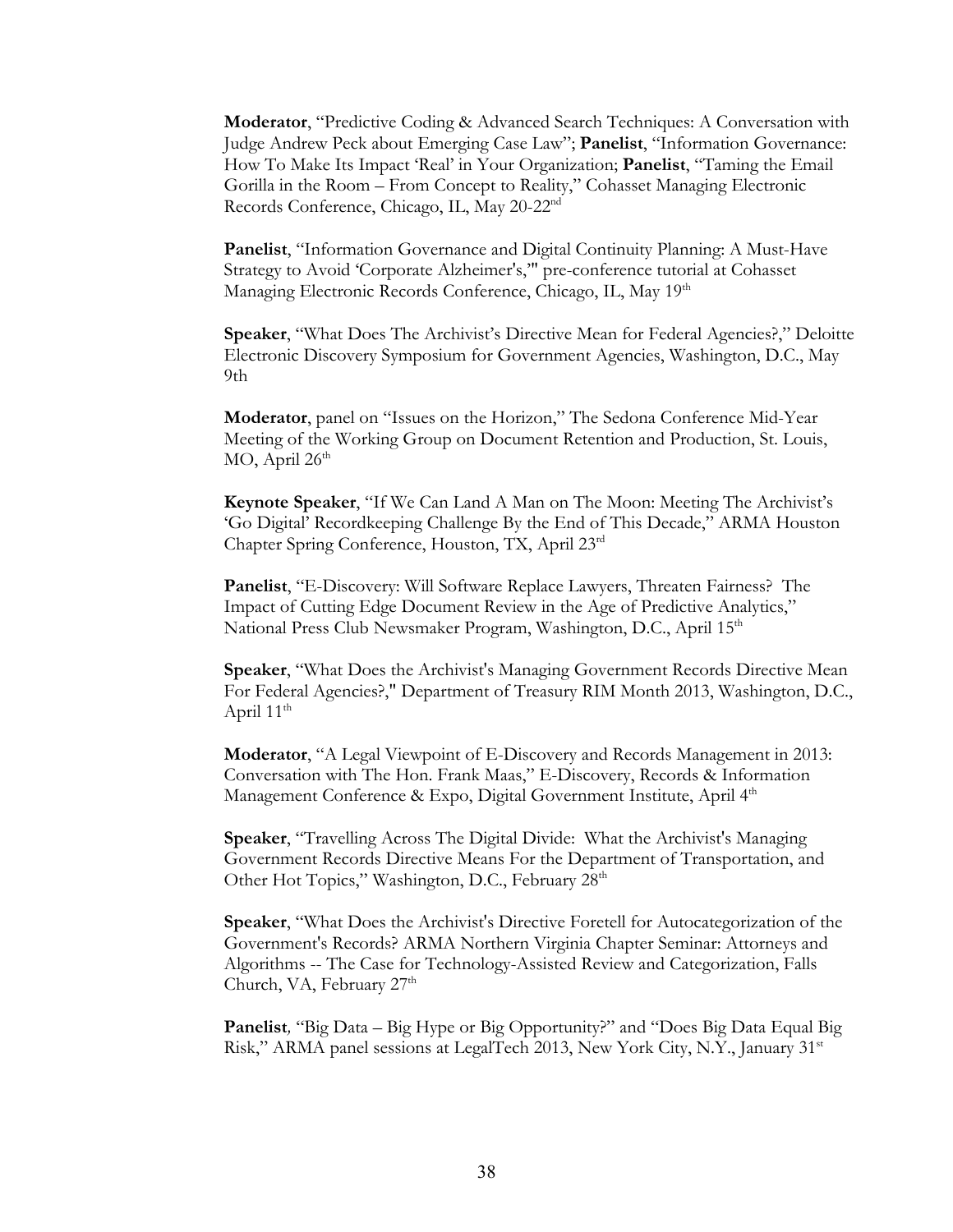**Panelist**, "A Live Simulation: TAR, CAR, IRT, Predictive Coding," Kroll Ontrack panel, LegalTech2013, New York City, N.Y., January 30<sup>th</sup>

**Panelist**, "What is a Quality eDiscovery Process and How Do You Defend It?," Daegis panel, LegalTech 2013, New York City, N.Y., January 29th

**Panelist**, "Addressing the Big Data Dilemma: Deletion, Automation and Managing Legal Risk," Autonomy panel, Legaltech2013, New York City, N.Y., January  $29<sup>th</sup>$ 

**Moderator**, panel session re "Is It Now Time for E-Discovery Quality Standards?," The 2013 E-Discovery & Information Governance National Institute, ABA Science and Technology Section, E-Discovery & Digital Evidence Committee, Tampa, FL, January  $24<sup>th</sup>$ 

**Panelist**, "Managing and Using Data," Data Analytics for Oversight and Law Enforcement Forum," U.S. Government Accountability Office, Washington, D.C., January  $16<sup>th</sup>$ 

2012 **Panelist**, "Information Governance," 9<sup>th</sup> Annual Georgetown Law Advanced eDiscovery Institute: Process, Paradigms, and Pragmatism," Tysons Corner, VA, December  $6<sup>th</sup>$ 

> **Speaker**, *"*Information Governance in the Age of Big Data: Implications of the New White House Directive on Records Management," Government Information and Analytics Summit, Washington, D.C., November 28<sup>th</sup>

> **Moderator & Speaker**, panels on the Archivist's Directive and on predictive coding, Federal Ediscovery Working Group Conference, November 20<sup>th</sup>

> **Panelist**, "Taking Predictive coding out of the black box," FTI Webinar, October 24<sup>th</sup>

**Speaker**, "Emerging Quality Standards in Electronic Discovery," and panelist, "Oracle Study Results," Electronic Discovery Institute (EDI) Leadership Summit, Ft. Lauderdale, FL, October  $18<sup>th</sup>$ -19<sup>th</sup>

**Speaker**, "The Archivist's Records Management Directive: The Future Is Now," AIIM D.C. Chapter Meeting, Washington, D.C., October 11<sup>th</sup>

**Keynote Speaker**, "Zen and the Art of E-Discovery: Is It Time to Converge on E-Discovery Quality Standards?," Masters Conference, Washington, D.C., October 8<sup>th</sup>

**Speaker**, "Where Light in Darkness Lies: Preservation, Access and Sensemaking Strategies for The Modern Digital Archive," UNESCO Conference, The Memory of the World in the Digital Age: Digitization and Preservation," Vancouver, B.C., Sept.  $28^{\text{th}}$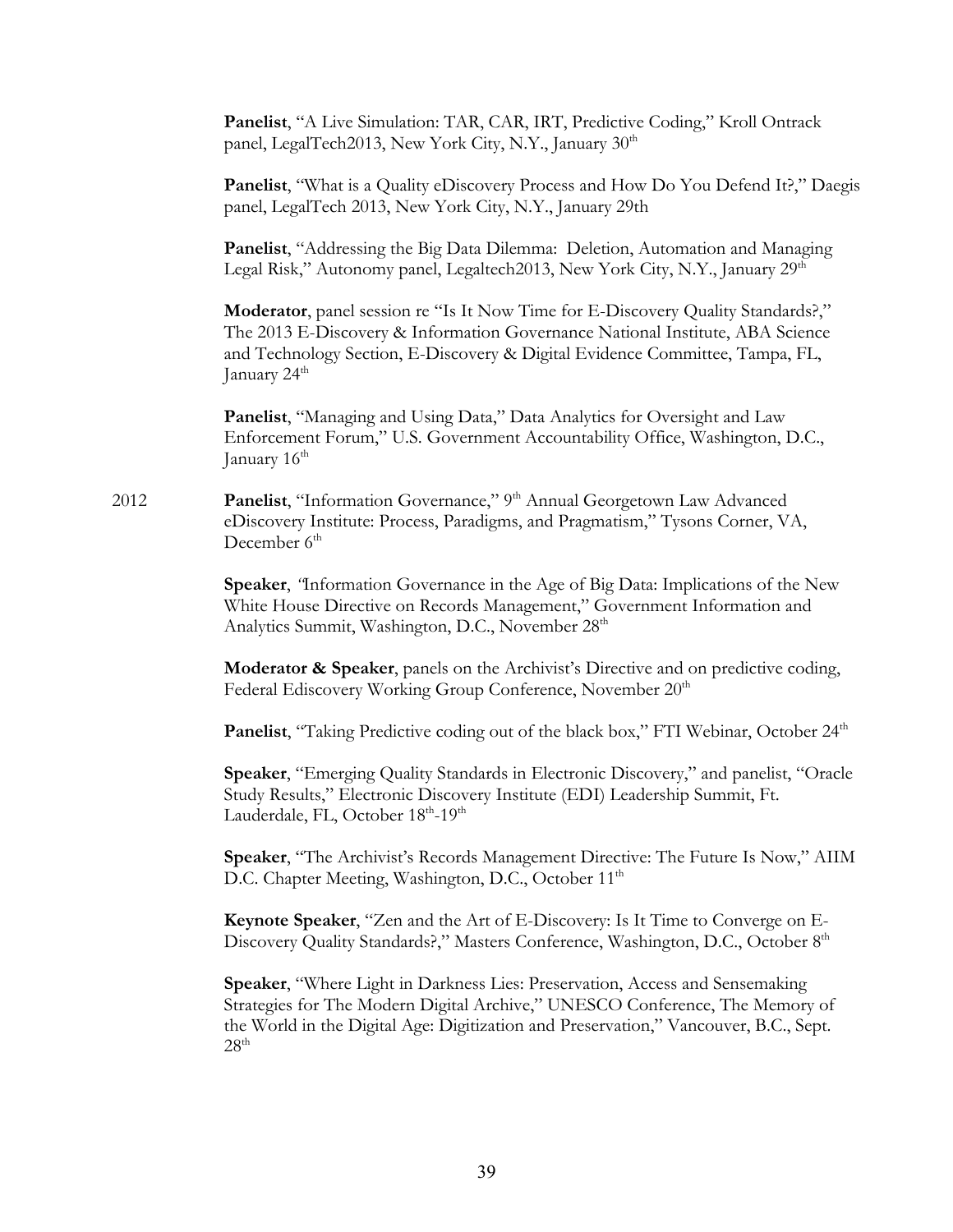**Speaker**, "Will Technology-Assisted Predictive Modeling and Auto-Classification End the Burden on 'End Users' in Records Management?," The Managing Electronic Records (MER) Experience at ARMA, Chicago, IL, September 22nd

**Panelist**, "Legal Aspects of Cloud Adoption: What You Need to Know," Government Cloud Computing and Data Center Conference & Expo, Digital Government Institute, Washington, D.C., September 20th

**Panelist**, "Legal Are From Mars, IT Are From Venus: Closing The Gap Between Legal, IT & Records Management To Ensure An Enterprise-Wide Information Governance & eDiscovery Strategy, IQPC Information Governance & eDiscovery Strategy Exchange, Washington, D.C., September  $20<sup>th</sup>$ 

**Speaker**, "E-discovery and Visual Analytics" (via webinar), Visual Analysis Summer School, Middlesex University, London, U.K., September 7<sup>th</sup>

**Moderator and Speaker**, "Darkness at Noon: Dealing with the Coming Digital Dark Age of Too Much (Archival) Information", SAA Annual Meeting, San Diego, CA, August  $11<sup>th</sup>$ 

**Speaker**, Workshop for Legacy Tobacco Document Collection Researchers, University of California (SF), San Francisco, CA, August 8<sup>th</sup>

**Speaker**, "Hot Topics in E-Recordkeeping and E-Discovery," Federal Trade Commission, Washington, D.C., July 10th

**Panelist**, "Some Cloudy Thoughts on E-Recordkeeping: Opportunities and Challenges," NARA Information Technology Day, June 21<sup>st</sup>

**Keynote Speaker**, "Boldly Going Where Few Judges Have Gone Before: The Emerging Caselaw on Software-Assisted Document Review And Our Next 5 Year Mission," Seventh Circuit Electronic Discovery Workshop on Computer-Assisted Review, Chicago, IL, June 14<sup>th</sup> (see Publications, Misc. Shorter Pieces)

**Keynote Speaker**, "Predictive Analytics and E-Discovery: The Future Has Arrived – It's Just Not Evenly Distributed," Text Analytics Summit East, Boston, MA, June 13<sup>th</sup>

**Panelist**, "Lawyers, Users and IT: The Intersection of Law and Technology in 2012," Gartner Security & Risk Management Summit, Washington, D.C., June 12<sup>th</sup>

**Speaker**, "A Brave New Day: President Obama's Memo on Managing Government Records and Its Implication for Using Auto-classification," Council for Information Auto-Classification (CIAC) Webinar, May 30<sup>th</sup>

**Luncheon Speaker**, "Guinea Pigs, Seed Sets, and Competence: The E-Discovery Bar Faces A New Day After *Da Silva Moore v. Publicus Groupe*," Masters Series, Philadelphia, PA, May 24<sup>th</sup>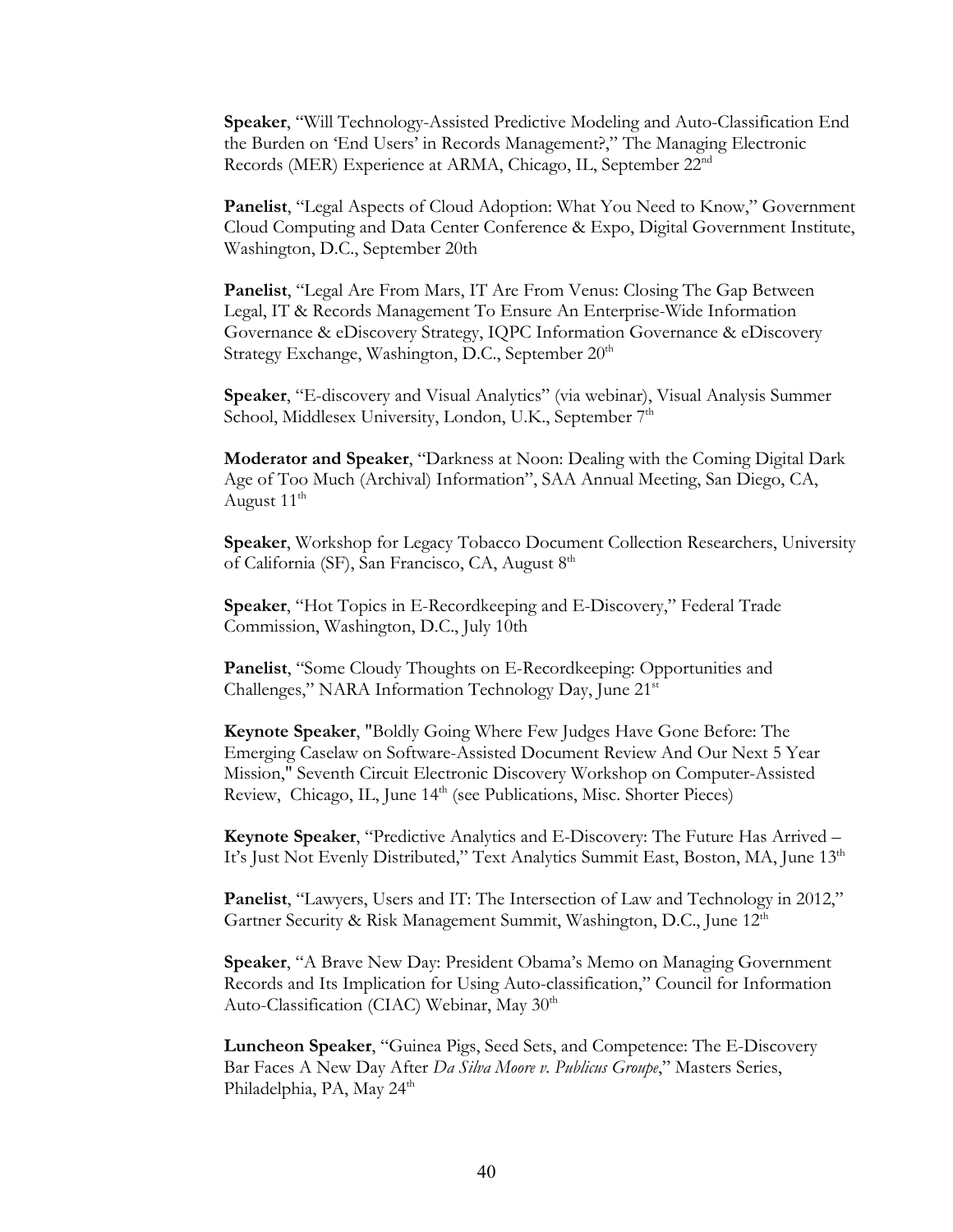**Panelist**, "Defending the Use of Technology-Assisted Review in E-Discovery: 'Watson' Meets Daubert," ABA Sixth Annual National Institute on E-Discovery, New York City, N.Y., May 18<sup>th</sup>

**Moderator & Speaker,** "Hot Topics in the Federal Sector," ieDiscovery 4<sup>th</sup> Annual Government Forum, National Press Club, Washington, D.C., May 10<sup>th</sup>

**Speaker**, "Will Technology-Assisted Predictive Modeling and Auto-Classification End the Burden on 'End Users' in Records Management?," Managing Electronic Records (MER) Conference, Chicago, IL, May 7<sup>th</sup>

**Opening Speaker**, "At the Dawn of a New Age: The President's November 2011 Memorandum on Managing Government Records and its Implications for the Future of E-Recordkeeping and E-Discovery," EDGE Summit 2012, Washington, D.C., April  $24<sup>th</sup>$ 

**Speaker**, "Dwelling on Records Management: The President's Memorandum on Managing Government Records and its Implications," Federal Housing Finance Agency, Washington, D.C., April 19th

**Principal Speaker,** "Hot Topics in E-Discovery and E-Recordkeeping," ARMA Baton Rouge/Lafayette Chapter**,** Baton Rouge, LA, March 22nd

**Opening Speaker, "A Presidential Memorandum on Managing Government Records";** panelist, "Ask the NARA Experts," ASAP National Conference, New Orleans, LA, March 21<sup>st</sup>

**Moderator**, "A Conversation With Judge Peck on the Future of E-Discovery and Information Governance," and moderator of second panel re the President's Memorandum on Managing Government Records, Digital Government Institute, Washington, D.C., March 15<sup>th</sup>

**Panelist**, "Assessing Process Maturity and Driving Improvement," CGOC Summit 2012 Information Governance Leadership Program: Improving Information Economics with Information Lifecycle Governance, Cambridge, MD, February 29<sup>th</sup>

2011 **Panelist**, "Records Management: Risk and Success Factors," ASAP Annual Symposium and Training Conference, Washington, D.C., December 7<sup>th</sup>

> **Speaker**, "Hot Topics in E-Recordkeeping and E-Discovery," Annual Conference of the US Small Business Administration, Baltimore, Maryland, December 1st

**Speaker**, "eDiscovery In The Age Of Exabytes: Using Advanced Automated Search Methods To Reduce Costs, Increase Compliance And Enhance Information Governance," IQPC Information Retention and e-discovery Exchange, Munich, Germany, November 14<sup>th</sup>

**Speaker**, "Clouds, Categories, & Rules: Is FY2012 The Beginning of the End for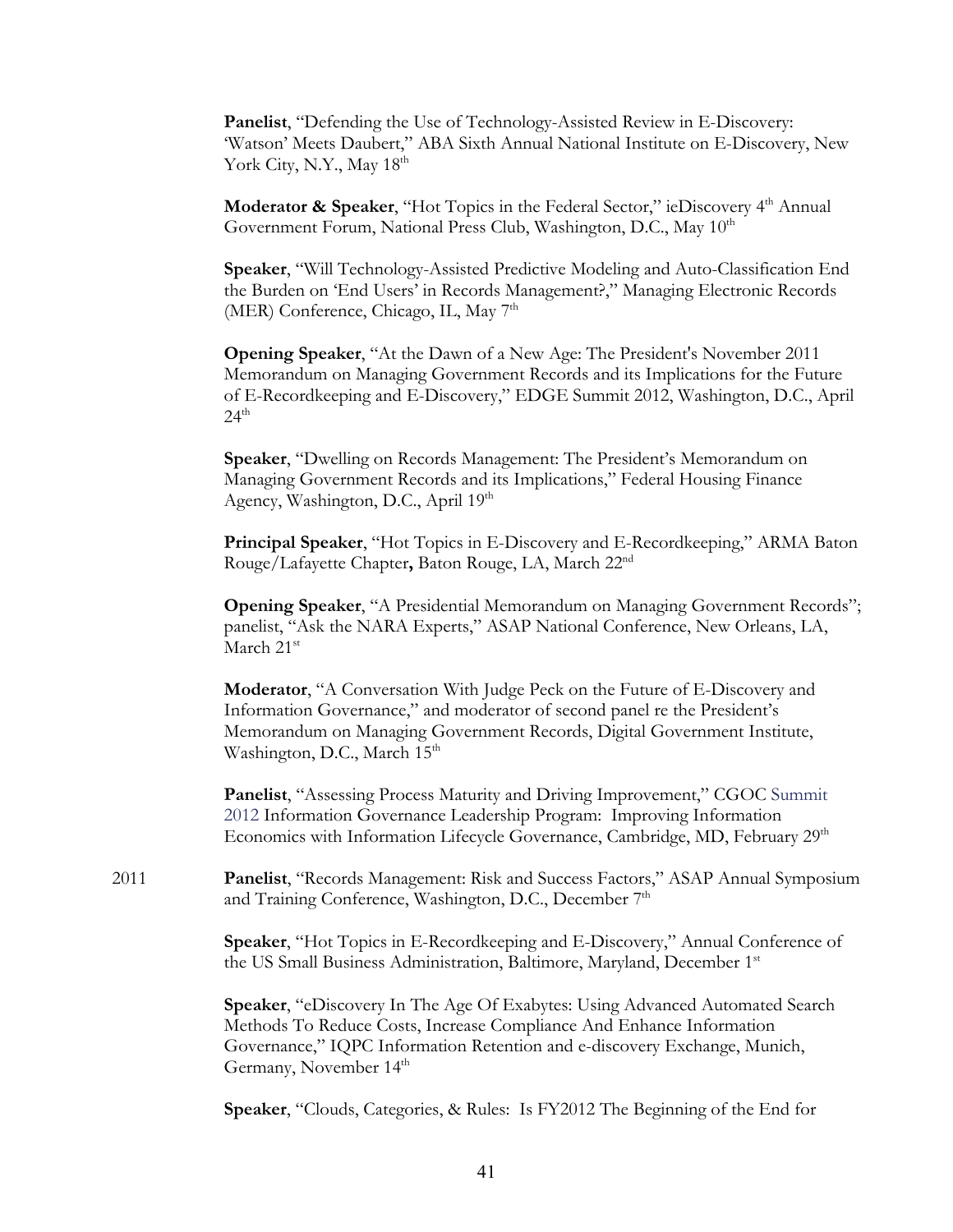User-Based ERM?, General Accountability Office Information Management Speakers' Series, Washington, D.C., October 31<sup>st</sup>

**Panelist**, "Ethics in the Modern Era," American Corporate Counsel Annual Meeting, Denver, CO, October 24<sup>th</sup>

**Dinner Speaker**, "Cutting Edge Issues in Information Governance: A Lawyer's Perspective," ARMA No. Virginia Chapter Meeting, Vienna, VA, September 21st

**Speaker**, "Industry Leader Perspectives," Discovery Managers' Roundtable, New York City, N.Y., July  $14<sup>th</sup>$ 

**Speaker**, "Recordkeeping in Cloud Forests: A Webinar Briefing for the US Forest Service," 2011 USDA Forest Service Virtual National Meeting, Washington, D.C., July  $12^{th}$ 

**Speaker**, "An Inevitable Reality: Machine-based eDiscovery Review," Masters Conference/EMC Webinar, June 22<sup>nd</sup>

**Speaker**, "The Latest in Search Trends for Litigators & In-House Counsel," ALI-ABA Webinar, June  $16<sup>th</sup>$ 

**Speaker**, "Strategies to Meet E-Discovery Obligations: Beyond the Basics," D.C. Bar CLE Program, Washington, D.C., June  $15<sup>th</sup>$ 

**Speaker**, "How To Conduct A Better Search . . .The Specifics," Federal Bar Association, Western Pennsylvania Chapter, Pittsburgh, PA, June 7<sup>th</sup>

**Opening Speaker**, Clearwell EDGE (E-Discovery in Government Educational Summit), Washington, D.C., May 25<sup>th</sup>

**Lunch Speaker**, 2011 ieDiscovery Symposium for Government Agencies, Washington, D.C., May  $19<sup>th</sup>$ 

**Moderator**, panel re "Cutting Edge Issues in Search and Document Review," ABA Section of Litigation 5<sup>th</sup> National Annual Institute on E-Discovery, Washington, D.C., May  $19<sup>th</sup>$ 

**Keynote Speaker**, "Law in the Age of Exabytes: Smarter Approaches To Information Retrieval," E-Discovery in de Nederlands Conference, Amsterdam University of Applied Sciences, Amsterdam, The Netherlands, May 11<sup>th</sup>

**Speaker**, "What Would I Do If I Were Given A Billion Emails To Declassify? Thoughts From An E-Discovery Lawyer About Problems of Information Retrieval," External Reference Working Group (ERWG), April 20th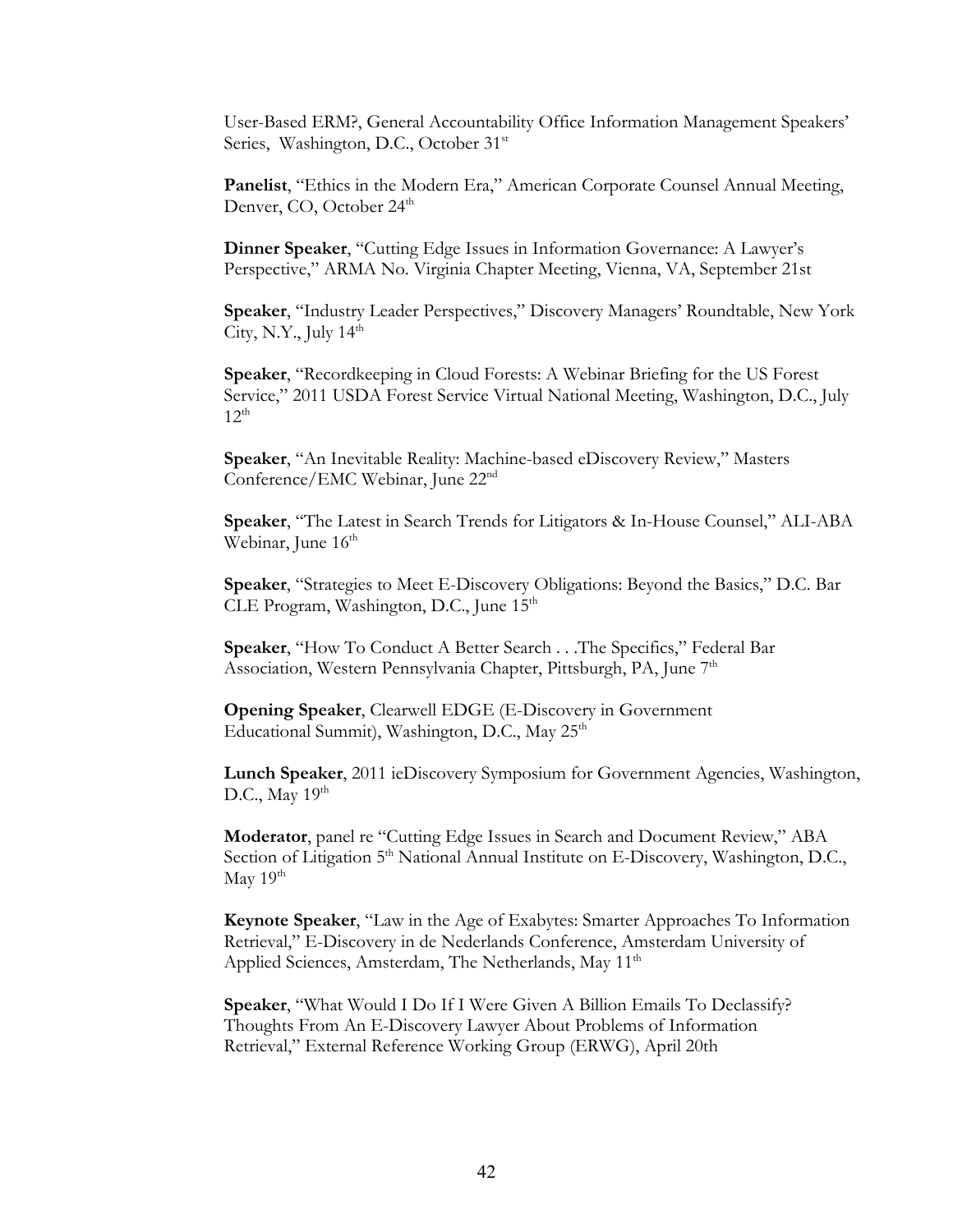**Keynote Speaker**, "Information Governance, Lawsuits & The Cloud: Hot Topics For E-Recordkeeping Mavens in the Public Sector," DIGIN 2 Conference, Albuquerque, NM, April  $13<sup>th</sup>$ 

**Facilitator**, "NARA Workshop on E-Recordkeeping ," Albuquerque, NM, April 12th

**Speaker**, "Re-thinking Custodian Based E-Discovery in a World of Automation," AIIM Annual Conference, Washington, D.C., March 23rd

Faculty & Panel Moderator re "Cloud Computing," 5<sup>th</sup> Annual Getting Ahead of the E-discovery Curve, The Sedona Conference Institute, San Diego, CA, March 17<sup>th</sup>

**Speaker**, "Three Suggested Improvements At The Nexus of E-Recordkeeping and E-Discovery," Digital Government Institute E-Discovery, Records & Information Management Conference, Washington, D.C., March 17<sup>th</sup> (via videotape), http://www.youtube.com/watch?v=XO7pMynQBbs

**Speaker**, Conference on Electronic Discovery in a World of Cloud Computing, Social Networking, and Data Hoarding, University of Richmond School of Law, Richmond, VA, March 3rd

**Panelist**, panels on "Predictive Coding," and "Smart E-Discovery," Legal Tech 2011, New York City, NY, January 31<sup>st</sup> & February 1<sup>st</sup>

**Dinner Speaker**, "Thinking Strategically About Information Governance," Joint AIIM Old Dominion Chapter & ARMA Chapter Meeting, Richmond, VA, January 26<sup>th</sup>

**Panelist**, "Impact of Electronic Revolution on the Law," Annual Meeting of the Civil Procedure Section, American Association of Law Schools, San Francisco, CA, January 8th

2010 **Panelist**, "Frontiers of E-Discovery: What you Need to Know about Predictive Coding," Virtual Legal Tech webinar, December 14<sup>th</sup>

> **Speaker**, National Oceanic and Atmospheric Administration E-Discovery Seminar, Washington, D.C., December 14th

**Panel Chair & Speaker,** "Ensuring Future Access to the History of the 21<sup>st</sup> Century," Conference on Big Data: Public Policy and the Exploding Digital Corpus, Center for Information Technology Policy, Princeton University, Princeton, N.J., November 30th

**Moderator**, "The E-Discovery Emerging Technology Forecast: Partly Cloudy, Partly Wiki, with High Probability of Scattered Information Tsunamis," 7<sup>th</sup> Annual Georgetown Advanced E-Discovery Institute, Washington, D.C., November  $19<sup>th</sup>$ 

**Speaker**, "E-Discovery Search," Enterprise Search Summit, Washington, D.C., November 17<sup>th</sup>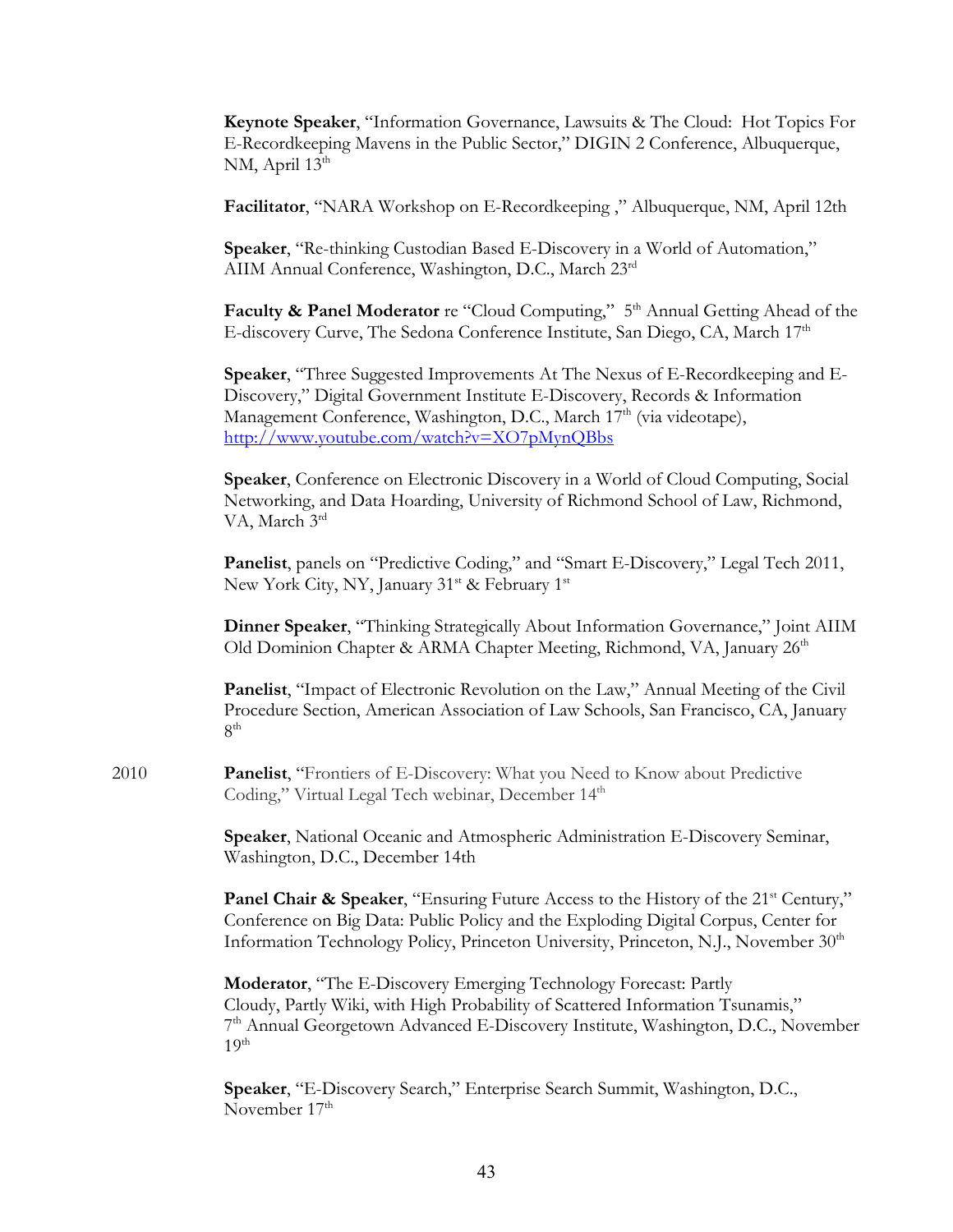**Speaker**, Federal Election Commission E-Discovery Training, Washington, D.C., November  $9<sup>th</sup>$ 

**Panelist,** "Cost Containment: Preservation Techniques for Litigation," ARMA Annual Meeting, San Francisco, CA, November 7<sup>th</sup>

**Opening Speaker**, "Finding the Hidden ROI in Information Assets: An Information Governance White Paper From The Sedona Conference®," Legal Information Technology Conference (LITCON) 2010, San Francisco, CA, November  $6<sup>th</sup>$ 

**Panelist**, "Proportionality and Search," Capitol One E-Discovery Seminar, McLean, VA, November 3rd

**Panelist**, "Custodian-Based Collection in a World of Automation," 2010 ieDiscovery Symposium for Government Agencies, Washington, D.C., October 20<sup>th</sup>

**Speaker**, "Let's Declare Victory Over E-mail: Recent Developments in E-mail Archiving and in Meeting Your Agency's General Recordkeeping Obligations," NARA Southeastern Region E-records forum, Jimmy Carter Presidential Library, Atlanta, GA, October 19<sup>th</sup>

**Panelist**, "Legal Issues in New Technology," Department of Treasury Legal Division 2010 Legal Conference, Washington, D.C., September 29<sup>th</sup>

**Speaker**, "It's 2010: Do You Know Where Your E-mails Are?," ARMA Baltimore Chapter Meeting, Hanover, MD, September 13<sup>th</sup>

**Panelist**, "Visual Analytics for business, finance, and legal applications," Visual Analytics Center Consortium 2010, University of Maryland, College Park, MD, August  $31<sup>st</sup>$ 

**Speaker**, "It's 2010: What Kind of Searches Are Your IT People Performing For Relevant ESI, How Good Are Those Searches, and How Do You Know?," Financial Services Technology Consortium Webinar, August 18<sup>th</sup>

**Moderator**, "E-Discovery and Records Professionals: Overcoming the Digital Tsunami," Society of American Archivists 2010 Annual Meeting, Washington, D.C., August  $12<sup>th</sup>$ 

**Co-Presenter**, "Making Sense of the Modern Email Archive: Recordkeeping Strategies and Technological Challenges," with Simon Attfield, I-CHORA 5: 5<sup>th</sup> International Conference on the History of Records and Archives: Records, archives and technology: interdependence over time, London, U.K., July 2nd

**Speaker**, Workshop re "Controlling Costs & Establishing Efficiency in e-Discovery," Gartner Security & Risk Management Summit 2010, Washington, D.C., June 23rd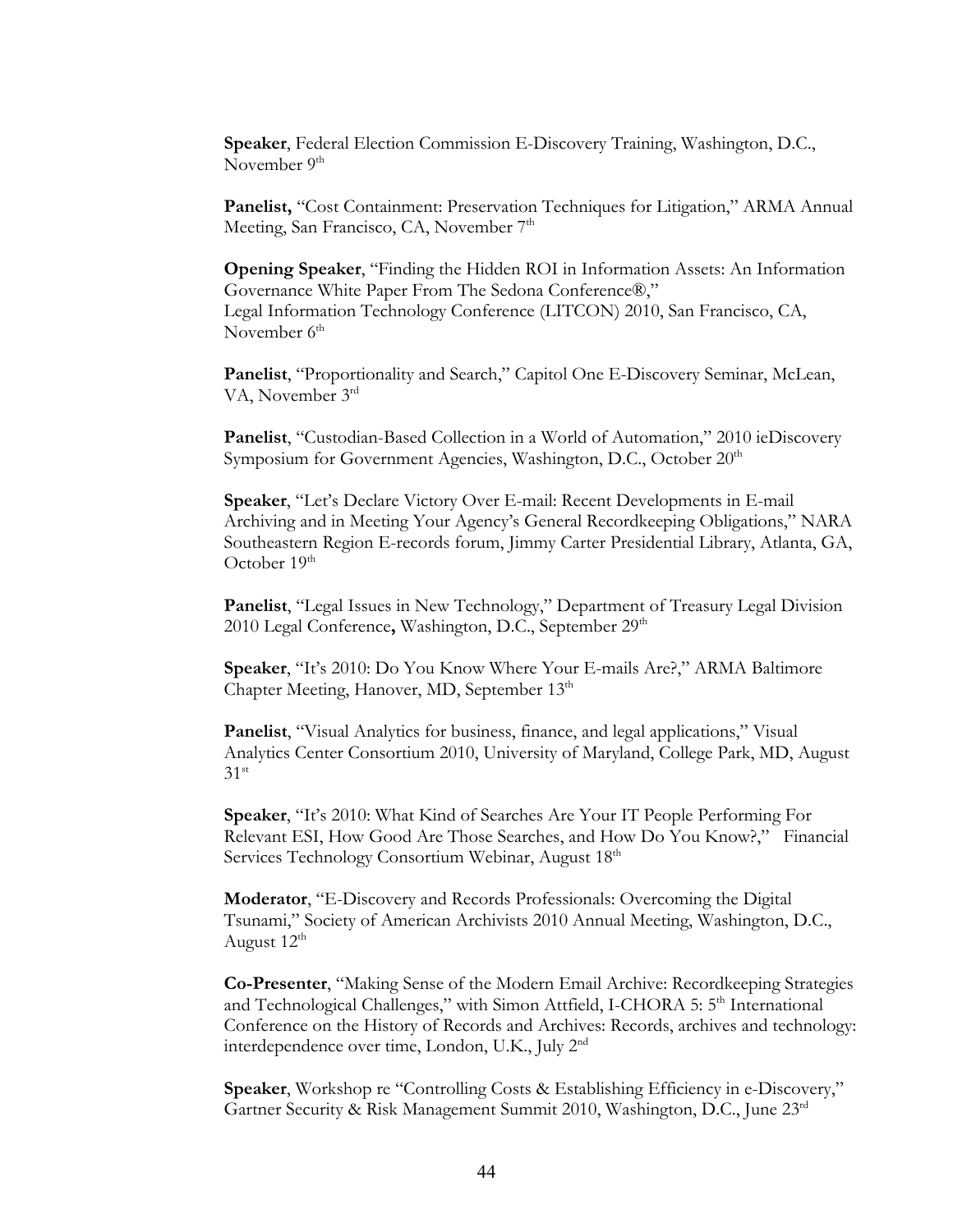**Speaker,** "The Federal Records Act in the 21<sup>st</sup> Century," eDiscovery Readiness Conference, Worldwide Business Research, Arlington, VA, June 8<sup>th</sup>

**Speaker**, "Information Retrieval in E-Discovery: Lessons learned from the TREC Legal Track research project" (via remote video link), 3<sup>rd</sup> IRF Symposium: Benchmarking Relevance, Vienna, Austria, June 3rd

**Speaker**, "Breakthroughs in Search Technology: Have We Finally Found The Holy Grail?," ABA Section of Litigation 4<sup>th</sup> National Annual Institute on E-Discovery, Washington, D.C., May  $27<sup>th</sup>$ 

**Speaker**, "What do I do with a Billion Emails? The Future of E-discovery Text Analytics," 6<sup>th</sup> Annual Text Analytics Summit, Boston, MA, May 25<sup>th</sup>

Day 2 Chairperson & Speaker, 7<sup>th</sup> Annual Marcus Evans E-Discovery and Records Management Conference, Chicago, IL, May 21<sup>st</sup>

**Moderator & Speaker**, "Hot Topics in Search and Retrieval," ABA Section of Science & Technology Law, e-Discovery and Digital Evidence Committee Practitioner's Forum, Chicago, IL, May  $20<sup>th</sup>$ 

**Closing Keynote Panelist**, Cohasset Managing Electronic Records Conference 2010, Chicago, IL, May  $20<sup>th</sup>$ 

**Speaker**, "The Future of E-mail Preservation," NARA RACO 2010: Managing the Records of an Open Government, Washington, D.C., May 12<sup>th</sup>

**Panelist**, "Issues With the Current State of Discovery: Is There Really Excessive Discovery, and if so, What are the Possible Solutions?," 2010 Conference on Civil Litigation, Duke Law School, Durham, N.C., May 9<sup>th</sup>-10<sup>th</sup> (see Conference Papers)

**Opening Speaker**, "Introduction to E-Discovery in the Government (From a NARA Lawyer's Perspective)," Clearwell Government Ediscovery Summit, Washington, D.C., May  $6<sup>th</sup>$ 

**Keynote Address**, "Shedding Light on the Coming Digital Dark Age: A Lawyer's Perspective on Managing, Preserving, and Accessing Electronically Stored Information," 8th European Conference on Digital Archiving, Geneva, Switzerland, April  $29<sup>th</sup>$ 

**Speaker**, "Where Has All The E-Mail Gone? Some 'Cloudy' Thoughts About The Future of Agency Recordkeeping In A New Era of Transparency and Openness (and Lawsuits)," NARA E-Records Forum 2010, Austin, TX, April  $19<sup>th</sup>$ 

**Moderator & Speaker**, Law Review Symposium: "What It Means To Be A Lawyer in the Digital Age," Northern Illinois University College of Law, DeKalb, IL, April 16<sup>th</sup>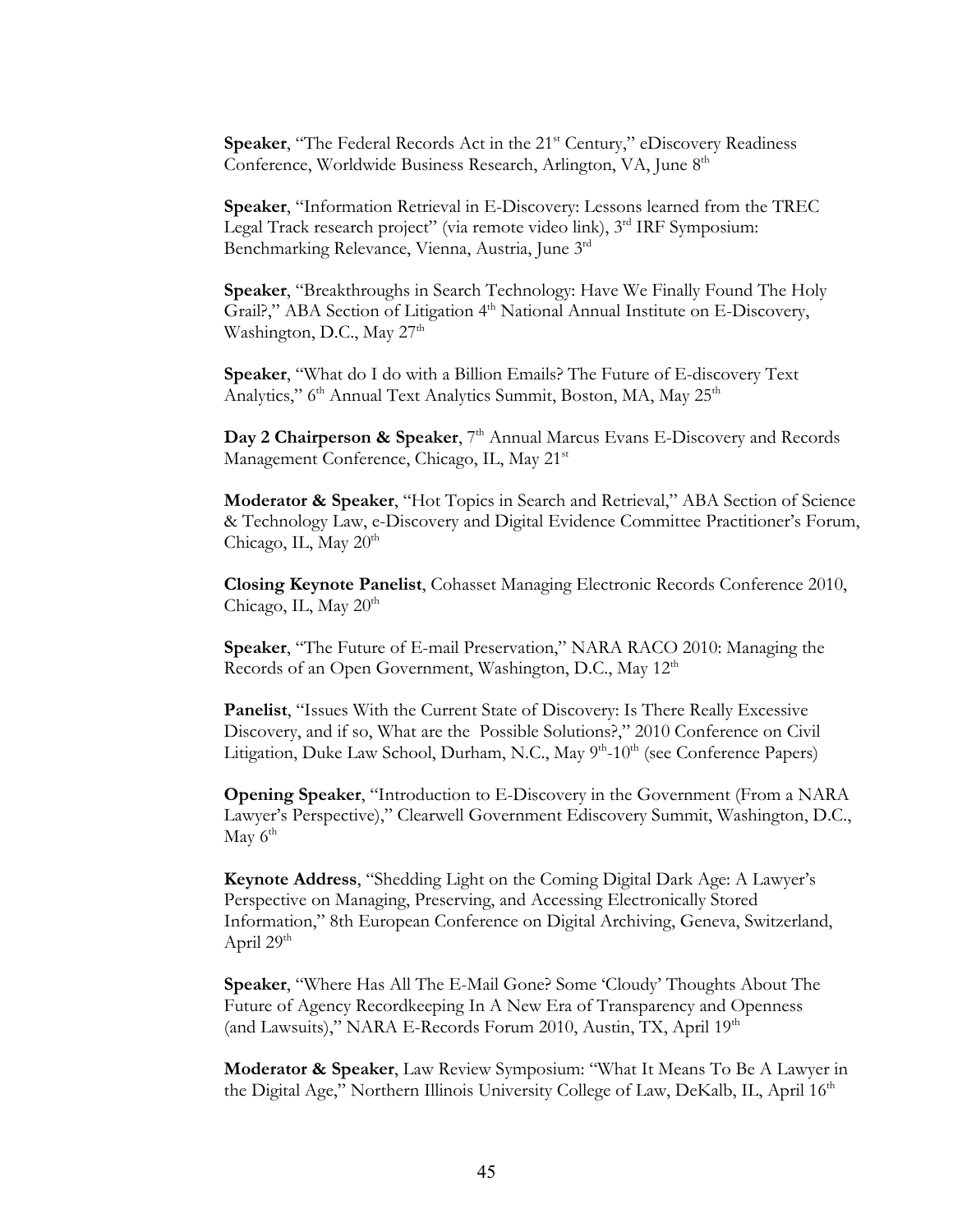**Speaker,** "It's 2010: Do You Know Where Your Email Is (And What You Should Be Doing With It)? Some Thoughts on Your E-Recordkeeping and E-Discovery Obligations," Council of Federal Executive Secretariats Meeting, Washington, D.C., April  $6<sup>th</sup>$ 

**Faculty & Panel Moderator** re "Maximizing Cooperation: Negotiating Search Protocols, 4th Annual Getting Ahead of the E-discovery Curve, The Sedona Conference Institute, Philadelphia, PA, March 25-26<sup>th</sup>

**Speaker**, "Achieving Good Health in E-Recordkeeping: Hot Topics and Best Practices Under the Federal Records Act and the New E-Discovery Rules," DoD/TRICARE Privacy Office 2010 Contractor Training, Arlington, VA, March 23rd

**Speaker**, "Successfully Navigating Your E-Discovery Obligations in the Brave New World of Electronic Records," 2d Annual Navy OGC/OJAG FOIA Conference, Washington, D.C., March 17<sup>th</sup>

**Town Hall Speaker**, "Avoiding E-Discovery Meltdown: Hot Topics and Best Practices in Meeting DOE's Litigation Obligations (From A Recordkeeping Perspective)," Department of Energy 2010 Information Management Conference, San Antonio, TX, March 3rd

**Moderator**, panel discussion re "From the Bleeding Edge of ESI Search: A Discussion of the Latest Findings from the TREC Legal Track, and Where Do We Go From Here?," ABA Section of Science & Technology Law, e-Discovery and Digital Evidence Committee Meeting, San Francisco, CA, February 27<sup>th</sup>

**Session Co-Chair**, "Let's Have A Debate: The Hottest Topics in Search and Retrieval Today," Legaltech2010, New York City, NY, February 3rd

**Panelist**, Cloud Computing Panel, Legaltech2010, New York City, February 2d

**Speaker**, "It's 2010: Do You Know Where Your Email Is? Litigation Risk & Coping Strategies in the Brave New World of ESI, Web 2.0, and Cloud Computing," AIIM Chapter Meeting, Richmond, VA, January 19<sup>th</sup>

2009 **Speaker**, Social Media Policy Summit Executive Breakfast, Potomac Forum Ltd., Washington, D.C., December 9<sup>th</sup>

> **Speaker**, "Social Networking Forecast for Government: Partly Sunny, Partly Cloudy -- A Discussion About Recordkeeping, Litigation Risk and Culture Change in a Web 2.0 World," Department of Treasury, Washington, D.C., December 8<sup>th</sup>

**Moderator & Speaker**, "E-Archiving, Litigation Risk, and Compliance with The Recordkeeping Laws: The Road Ahead for Federal Agencies," Federal Ediscovery Working Group Training Conference, Arlington, VA, December 7<sup>th</sup>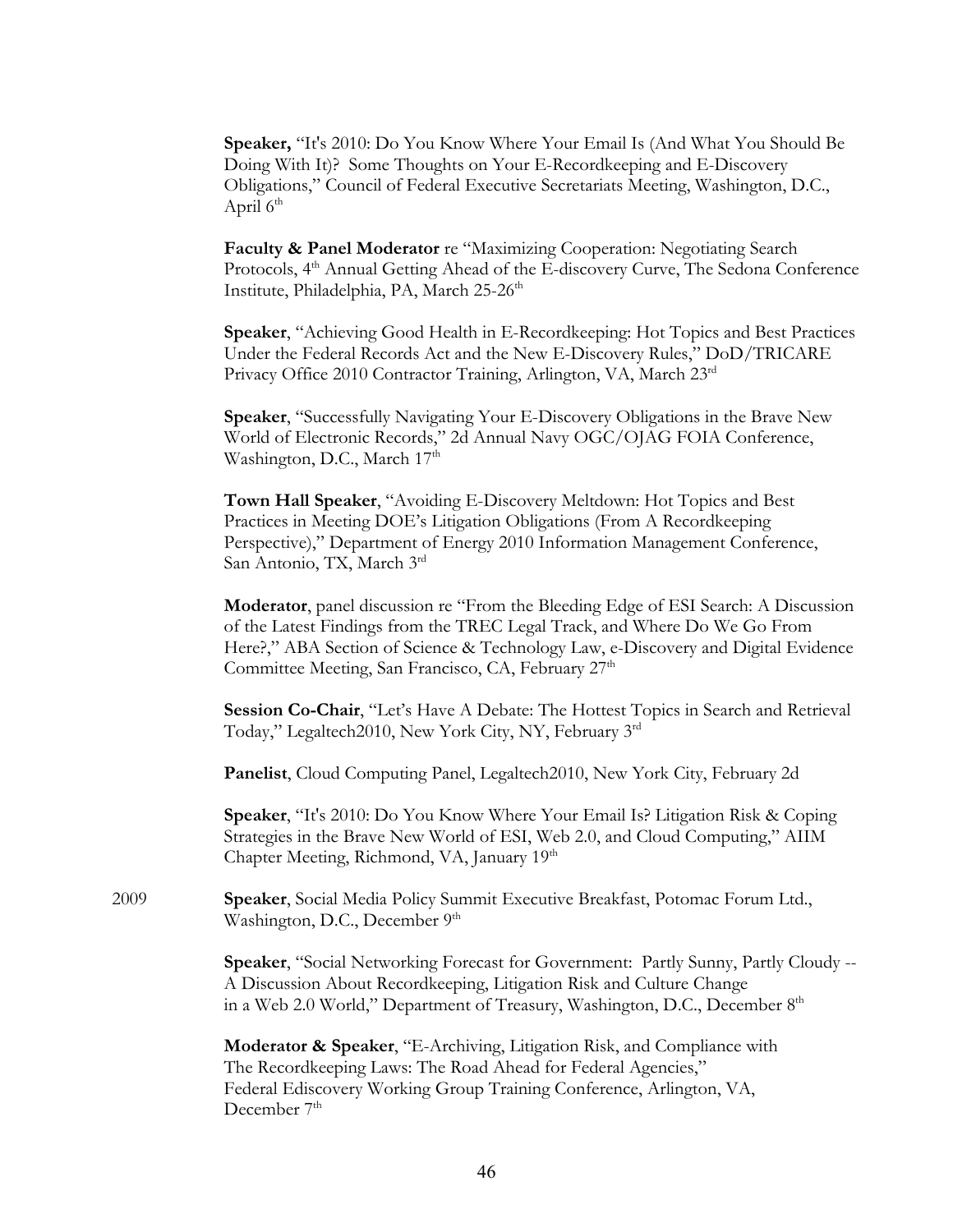**Speaker**, Briefing for Department of Transportation, Surface Mining Board, Washington, D.C., December 2<sup>nd</sup>

**Faculty**, Department of Justice National Advocacy Center, Electronic Discovery and Evidence in Civil Litigation Seminar (taught sessions on "The Case for Records Management – Issues for Federal Agency Counsel," and "Beyond Keywords: Designing A Defensible Search in Civil Litigation," Columbia, S.C., November 18<sup>th</sup>

Moderator, "Cutting Edge Search Technologies," 6<sup>th</sup> Annual Georgetown Advanced E-Discovery Institute Conference, Washington, D.C., November 13<sup>th</sup>

**Co-Chair, Moderator & Speaker**, Capital One Seminar, "E-Discovery: The Future of Search," McLean, VA, November  $10<sup>th</sup>$ 

**Speaker**, "Government Information Forecast: Partly Sunny, Partly Cloudy -- A NARA Lawyer's Perspective," MITRE Corporation Seminar on Cloud Computing, November 9th

**Panelist**, Web 2.0 Technologies and Participatory Democracy: The Fifth Annual William G. McGowan Forum on Communications, Technology, and Government: Washington, D.C., November 5<sup>th</sup>

**Speaker**, "E-Discovery, Transparency, and Culture Change: The Road Ahead for Federal Agencies in a Web 2.0 World," National Defense University, Washington, D.C., November  $4<sup>th</sup>$ 

**Keynote Speaker**, "The Tale of the Needle, The Haystack, and The Relevant Search," Electronic Evidence and E-Discovery Forum 2009, London, U.K., October 20<sup>th</sup>

**Speaker**, "The Shock of the New: E-mail, Social Media/Web 2.0 Technologies, and Beyond – How Are Federal Lawyers Coping With All These 21st Century Forms of Records?," FedDay 2009, ARMA Annual Conference, Orlando, FL, October 16<sup>th</sup>

**Moderator**, "The Sedona Conference: ROI for Asset Management," ARMA 2009 Annual Conference, Orlando, FL, October 16<sup>th</sup>

**Speaker**, "Achieving E-Discovery Liftoff to Avoid Mission Failure: Hot Topics and Current Trends, And What You Need To Know About Managing Electronic Records -- A NASA Briefing," NASA, Washington, D.C., October 8<sup>th</sup>

**Guest Speaker**, "My Search Problem and Yours: A Conversation with Jason R. Baron," D.C. Bar Litigation Section E-Discovery Committee Meeting**,** Washington, D.C., October 8<sup>th</sup>

**Keynote**, "The Shock of the New: Email, Web 2.0 Technologies, and Beyond – How Are Lawyers Coping With All These 21<sup>st</sup> Century Forms of Records?," NARA-Smithsonian Annual History Day Archives Fair, Washington, D.C. October 7<sup>th</sup>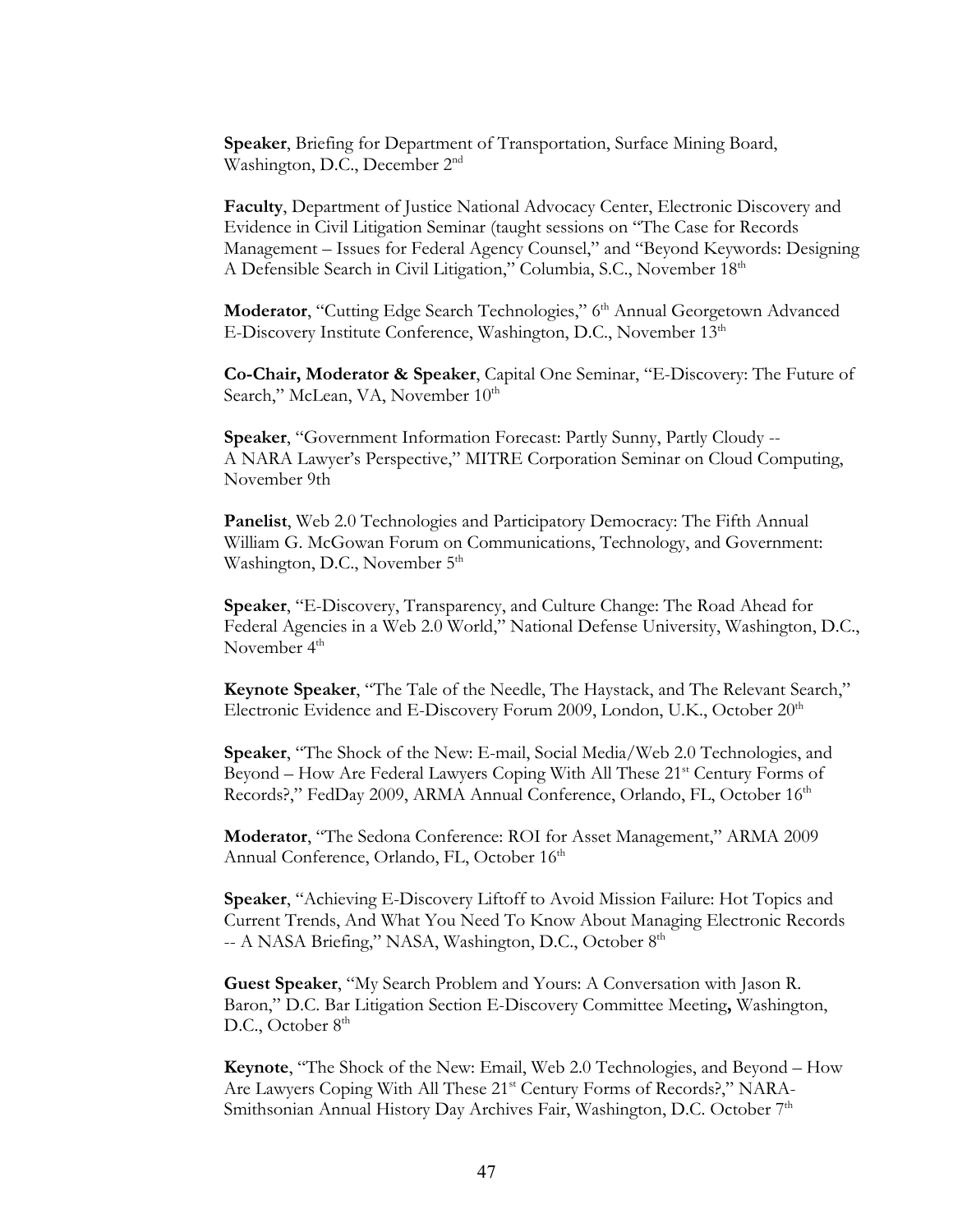**Keynote Speaker**, "E-Discovery, Transparency & Culture Change: The Road Ahead For Federal Agencies In An Increasingly Sunny But Partly 'Cloudy' World," 2d Annual ieDiscovery Government Symposium, Washington, D.C., October  $6<sup>th</sup>$ 

**Speaker**, "Smarter Negotiations Over Search Strategies," Women in E-Discovery Monthly Forum, Atlanta, GA, September 29<sup>th</sup>

**Speaker**, "A Brave New World of E-Discovery and Records Management Best Practices," ASAP 2009 FOIA/Privacy Act Workshop, Chicago, IL, September 23rd

**Moderator & Speaker**, American Conference Institute's 7<sup>th</sup> Annual Advanced Forum on E-Discovery & Document Management: Proven Strategies and Expert Insights for Reducing Litigation Costs and Streamlining Data Management Philadelphia, PA, September 22nd

**Speaker**, Briefing on E-Recordkeeping/E-Discovery, Court Supervision and Offender Services Agency, Washington, D.C., August 17<sup>th</sup>

**Keynote Speaker**, "How To Mitigate Future Litigation Risk In the Age of E-Discovery," 2009 NIRMA Conference, Las Vegas, NV, August 12<sup>th</sup>

**Keynote Speaker**, "Document Management & Litigation Risk in the Age of E-Discovery: Cautionary Tales & The Road Ahead," TAWPI Forum & Expo (Association for Work Process Improvement), Washington, D.C., August 4th

**Speaker**, "A Hard Reign of E-Discovery Is A-Gonna Fall: Some Thoughts on Cloud Computing From A NARA Lawyer's Perspective," Google D.C. Security Cloud Camp, Washington, D.C., July 28<sup>th</sup>

**Speaker, HHS Records Management Forum, Washington, D.C., July 21<sup>st</sup>** 

**Moderator**, E-Discovery Track (2 panel sessions), NAGARA Annual Conference, Seattle, WA, July  $16<sup>th</sup>$ 

**Speaker,** Women in E-Discovery Monthly Forum, Seattle, WA, July 15<sup>th</sup>

**Keynote Speaker**, "Seeing The E-Discovery Forest Through The Trees: E-Recordkeeping, Litigation Risk, And The Road Ahead," USDA Forest Service National Records Management Meeting, June 23rd

**Speaker**, "No Good Deed Goes Unpunished: Twenty Years of Preserving White House E-mail In the Face of Ongoing Litigation," ARMA/Greater Washington, D.C. Chapter Event, June  $17<sup>th</sup>$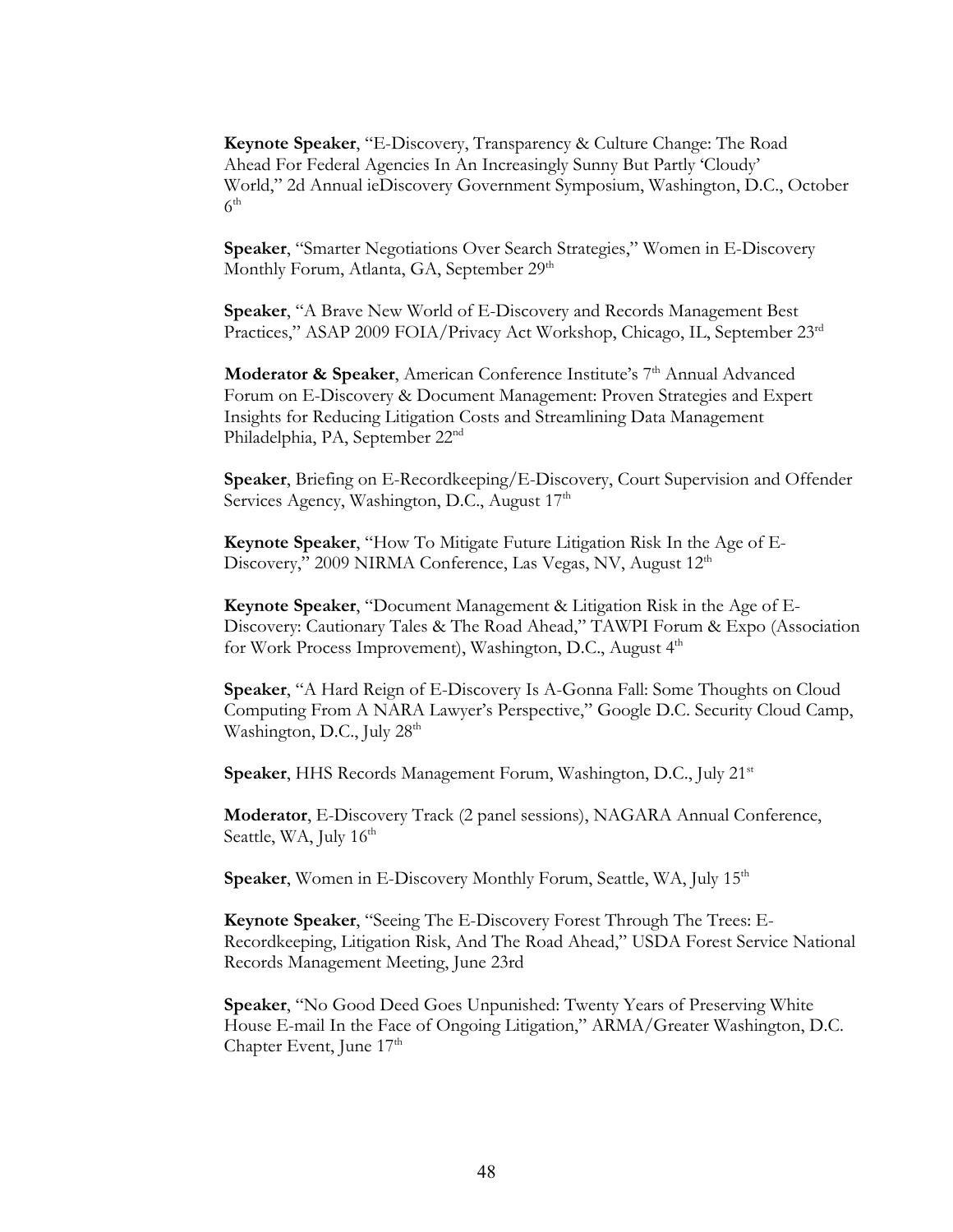**Speaker**, "My Email Problem, and Yours: Recordkeeping and Access Challenges In A New Era Government Transparency," ARMA/Gaithersburg Chapter, Gaithersburg, MD, May 21st

**Panelist**, "Search and Information Retrieval Law 101: Hot Topics and 7 Keys to Success," Cohasset Managing Electronic Records (MER) Conference, Chicago, IL, May  $19<sup>th</sup>$ 

**Panelist**, "Defensible Search and Retrieval Methods," DRI Conference, New York City, NY, May  $8<sup>th</sup>$ 

**Panelist**, "Plenary Panel: KM in the Cloud," Knowledge Management 2009 Conference and Exhibition, and Cloud Computing Summit, 1105 Government Information Group, Washington, D.C., April 29th

**Speaker**, "Investigations and Transparency in Government," Autonomy lunch at the Willard Hotel, Washington, D.C., April 7<sup>th</sup>

**Panelist** (2 panels), re: "Searching and Analysis: Are Keywords Really the Key?," and "E-mail archiving: So, What's Wrong With Saving Everything," ABA Tech Show, Chicago, IL, April  $2^{nd}$  &  $4^{th}$ 

Faculty, "Getting Ahead of the E-Discovery Curve," 3<sup>rd</sup> Annual The Sedona Conference Institute (panels on "Information Search & Retrieval"; "The Cooperation Proclamation"; and "Preparing for, and Successfully Conducting the Rule 26(f) Meet & Confer"), Philadelphia, PA, March 26th

**Keynote Speaker**, "How To Mitigate Future Litigation Risks with a Good E-Discovery 'Flight Plan,'" Federal Aviation Administration IT/ISS 2009 Partnership and Training Conference: A Window Into the Future, Dallas, TX, March 24th

**Panelist**, "Born Digital But Preserved in Hard Copy?," Second Annual Freedom of Information Day Celebration, American University Washington College of Law, Collaboration on Government Secrecy, Washington, D.C., March 16th

 **Keynote Speaker**, "Yes, We Can: Meeting The Government's E-Discovery Challenges," Digital Government Institute's E-Discovery and Records Management Conference & Expo, Washington, D.C., March 5<sup>th</sup>

**Speaker**, "E-discovery & The Case for Records Management: Hot Topics for Federal Agency Counsel, Workshop for NASA Staff, Cape Canaveral, February  $25<sup>th</sup>$  &  $26<sup>th</sup>$ 

**Speaker**, "Needles, Haystacks and Smoking Guns – Searching for Legal Evidence in the Modern Email Archive," UBC Students Chapter of the Association of Canadian Archivists presents "Our Professional Identities in a World Gone Digital" – An International Symposium, University of British Columbia, Vancouver, B.C., February  $13<sup>th</sup>$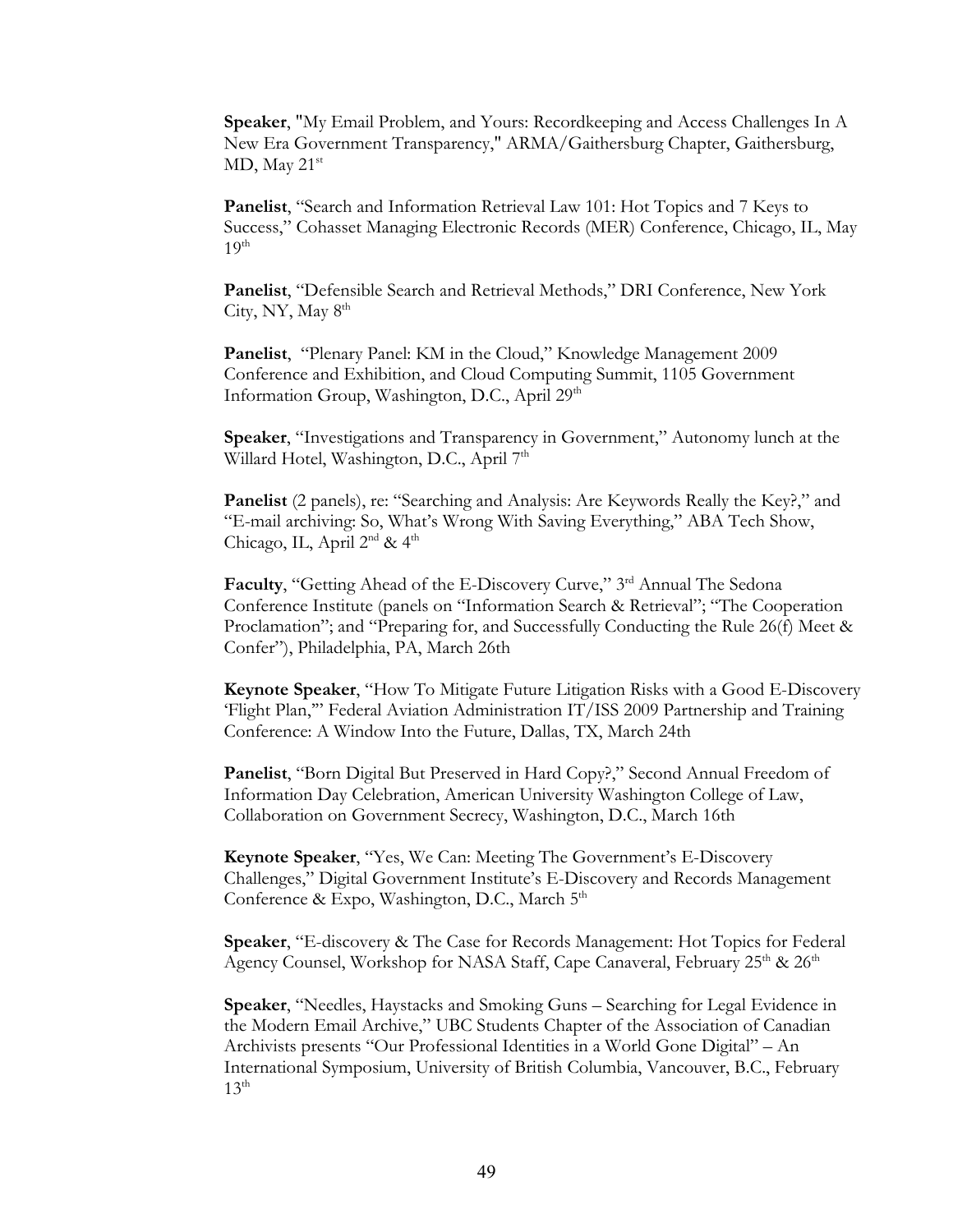**Speaker**, "What Do I Do With A Billion E-mails? The TREC Legal Track and the Future of Information Retrieval in E-Discovery," Digital Libraries and Cyberscholarship Colloquium Series, University of Pittsburgh School of Information Sciences, February 20<sup>th</sup>

**Moderator**, ZyLAB Educational Session on "E-Discovery Issues For In-House counsel," Legal Tech 2009, February 4<sup>th</sup>

**Moderator**, Kroll Ontrack Educational Session, "May it Please the Court ... Defending a Search and Production Protocol – A Trial Technology Experience," Legal Tech 2009, February 3rd

**Event Chair & Speaker**, The Knowledge Congress Webinar re "Strategic E-Discovery: Taking Steps To Avoid E-Discovery's Black Holes" January 8th

2008 **Panelist**, "Finding A Better Way To Search: Benchmarking E-Discovery Methods," H5 Webinar, December  $10^{th}$ 

> **Panelist**, "*Victor Stanley v. Creative Pipe*: Its Impact and Ethical Implications With Respect To Search and Review," IQPC 6<sup>th</sup> E-Discovery Conference: Proactive Strategies for Risk Management and Cost Containment, December 9<sup>th</sup>

> **Speaker**, "Email Archiving and Sedona Update," FDIC/FEDWG Forum re "E-Discovery Challenges for Federal Agencies," December 2<sup>nd</sup>

**Moderator**, "Cutting Edge Search Technologies," and panelist**,** "E-Discovery To and From the Government," 5<sup>th</sup> Annual Georgetown Advanced E-Discovery Institute Conference, Crystal City, VA, November 20<sup>th</sup>

**After Dinner Speaker**, "A Brief Discussion of the TREC Legal Track," sponsored by H5, Washington, D.C., November 19<sup>th</sup>

**Keynote speaker**, DELOS Conference on "Digital Appraisal in the Modern World," Rome, Italy, Nov. 16<sup>th</sup> (see publications above for conference paper)

**Speaker**, "Tough Neighborhood: Protect Your Agency With E-Discovery and Records Management Best Practices," NARA Pacific Region half-day workshop, November 12th

**Opening Speaker**, "Ethics and Professionalism in the Digital Age: The 9<sup>th</sup> Annual Georgia Symposium on Ethics and Professionalism," Walter F. George School of Law, Mercer University, Macon, GA, November 6<sup>th</sup>

**Speaker**, "Panning for Gold in E-Discovery: What Every Information Scientist Should Know About The Way In Which Lawyers Search for Electronic Evidence," CIKM (Computer Information & Knowledge Management) 2008 Annual Meeting, Napa Valley, CA, October 27<sup>th</sup>, *available at* http://videolectures.net/jason\_r\_baron/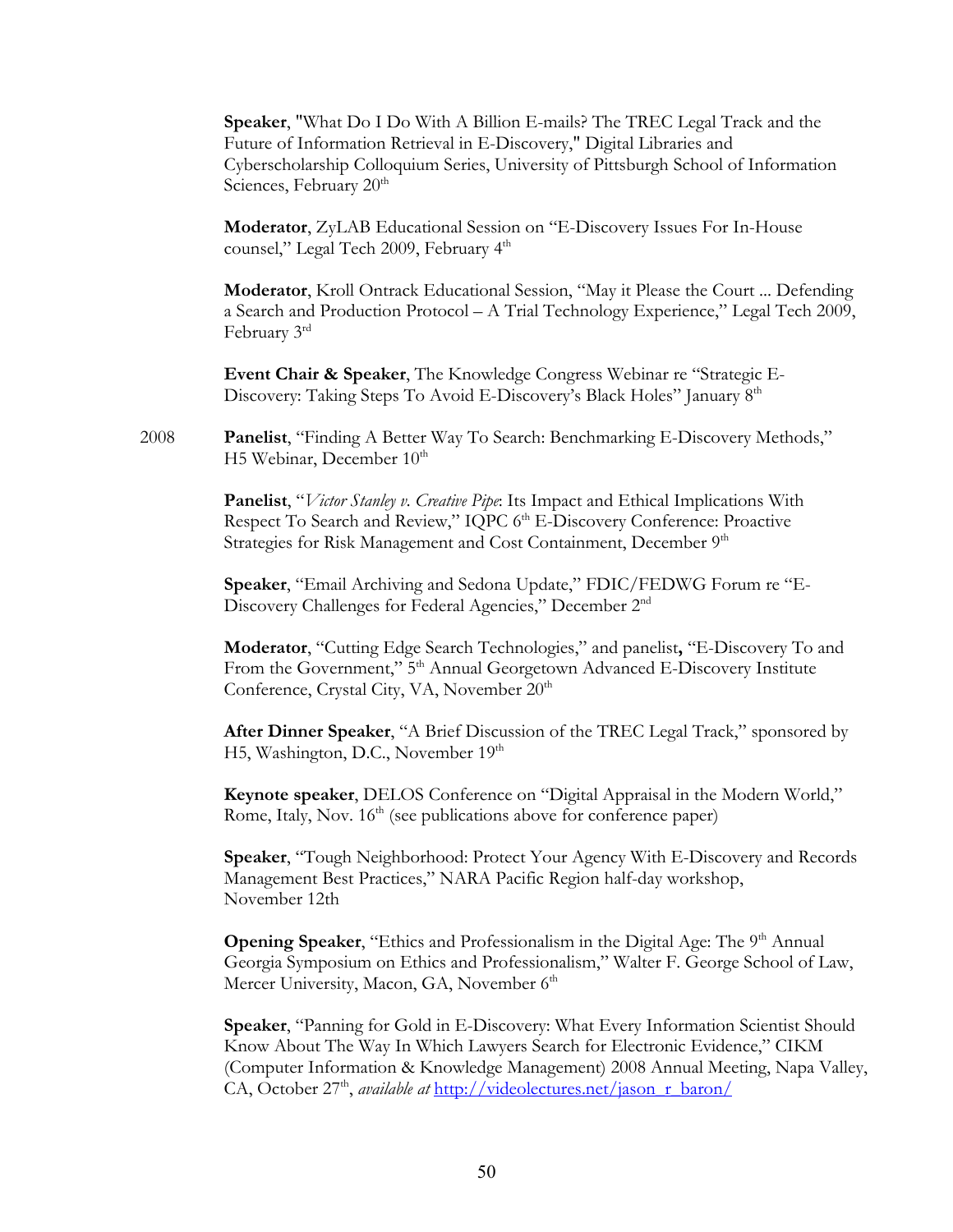**Speaker**, "What's So Special About January 20, 2009? The Top Five Records Management Mistakes To Avoid During A Time of Presidential Transition," Fed Day at ARMA, Las Vegas, NV, October 22nd

**Workshop Moderator**, "Mini-Sedona Conference" 4-hour session on e-discovery, ARMA Annual Meeting, Las Vegas, NV, October 21st

**Speaker**, "Defusing Risk, Reducing Cost and Gaining Control: Improving the Efficiency and Accuracy of eDiscovery Search, Review and Production," Legal Technology Exchange, IQPC Corporate Forum, Braselton, GA, October 5<sup>th</sup>

**Keynote speaker**, "White House E-mail, Lawsuits, and The Importance of Public Archives," CNZ Digital Preservation Conference, Prague, Czech Republic, Sept. 23rd

**Speaker**, "E-mail Archiving: Pros and Cons," ieDiscovery Symposium at the National Press Club, Washington, D.C., September 16<sup>th</sup>

**Panelist**, "Benchmarking Your E-Discovery Process," IQPC E-Discovery Forum for Pharma Industry, Philadelphia, PA, September 9<sup>th</sup>

**Keynote Speaker**, "Gone With the Wind?: Thoughts From the Archivist's Lawyer on Managing Ephemeral Electronic Records," NARA RACO South Annual Conference, Atlanta, GA, September 8<sup>th</sup>

**Moderator**, "Mini-Sedona Session" at Annual Meeting of the Society of American Archivists, San Francisco, CA, August 29<sup>th</sup>

**Workshop Facilitator**, "Riding the ESI Bronco and Surviving," ARMA/State of Wyoming all-day CLE conference on E-recordkeeping and E-Discovery, Cheyenne, Wyoming, August  $27<sup>th</sup>$ 

**Speaker**, U. Colorado School of Law, "What Do You Do With A Billion Emails? The TREC Legal Track and The Future of Information Retrieval," Boulder, Colorado, August  $26<sup>th</sup>$ 

**Speaker**, Briefing on E-Recordkeeping for Air Force Litigation Staff, Roslyn, VA, August  $19<sup>th</sup>$ 

**Speaker**, Briefing on E-mail Archiving Issues for IT Staff, General Services Administration, August 12th

**Speaker**, Industry Advisory Council Forum, Fairfax, VA, July 22nd

 **Speaker**, "Sedona Update: Understanding Defensible Search and Retrieval Methods," FIOS Webinar, July  $17<sup>th</sup>$ 

**Panelist**, West Legalworks "E-Discovery: An A to Z Workshop," Washington, D.C., July  $15-16^{\text{tth}}$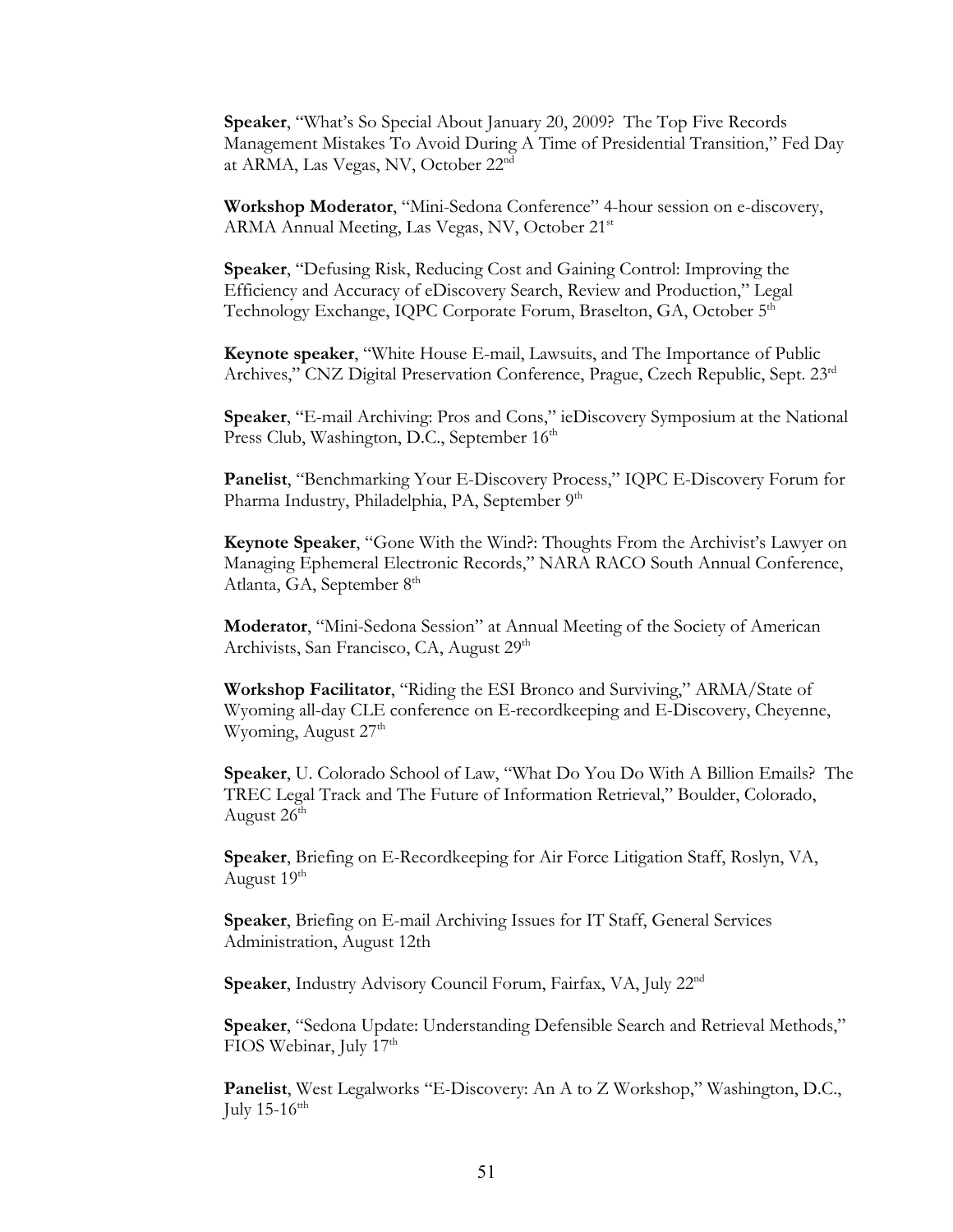**Speaker**, "Federal E-Discovery Rules," ACLI Compliance and Legal Sections Annual Meeting, Toronto, July 11<sup>th</sup>

**Speaker**, State Department ISS Speakers Bureau Forum, Washington, D.C., July 8<sup>th</sup>

**Speaker,** Breakfast forum for Chief Information Security Officers, Mayflower Hotel, Washington, D.C., July  $8<sup>th</sup>$ 

**Speaker/Panelist**, Best Practices in U.S. E-Discovery, MIS International Digital Evidence Conference, London, U.K., June 26th

**Speaker**, "Further Thoughts on The Lawyer's Nose in the Archivist's Tent: New Developments Since the DELOS 2007 Rome Conference," Colloquium at the University of Glasgow School of Information Studies, HATII Institute, Glasgow, U.K., June 23rd

**Speaker**, Briefing on E-recordkeeping & E-Discovery Issues, Federal Emergency Management Agency, June 19<sup>th</sup>

**Speaker**, E-Discovery: Success Through Collaboration: A Seminar for Legal, IT, Records and Disclosure Staff," Department of Treasury, June 19th

Speaker, H5 Webinar on Search Issues, June 18<sup>th</sup>

**Panelist,** National Association of Attorneys General (NAAG) Annual Conference, Providence, R.I., June  $17<sup>th</sup>$ 

**Speaker**, Federal Trade Commission workshop on Search protocols, June 16th

**Workshop Facilitator Day 1 & Speaker Day 2**, "Beyond Keywords: Emerging Best Practices in Search and Information Retrieval," DIG IN Digital Preservation Conference, hosted by NARA and a consortium of New Mexico state government entities, Albuquerque, NM, June  $4<sup>th</sup>$ -5<sup>th</sup>

**Moderator**, "Deep in the E-discovery Swamp," and Speaker, "The TREC Legal Track Findings" at Enterprise Search Summit, New York City, N.Y., May 20th

**Speaker**, National Association of Attorneys General E-Discovery Forum, University of Mississippi, Oxford, MS, May 14th

**All-Day Workshop Co-Facilitator**, ARMA Denver Chapter E-Privacy and Security Conference, Denver, CO, May 13<sup>th</sup>

**Moderator**, "Transition: Briefing Departing and Incoming Federal Appointees," NARA RACO 2008 panel case study, Washington, D.C., May 6th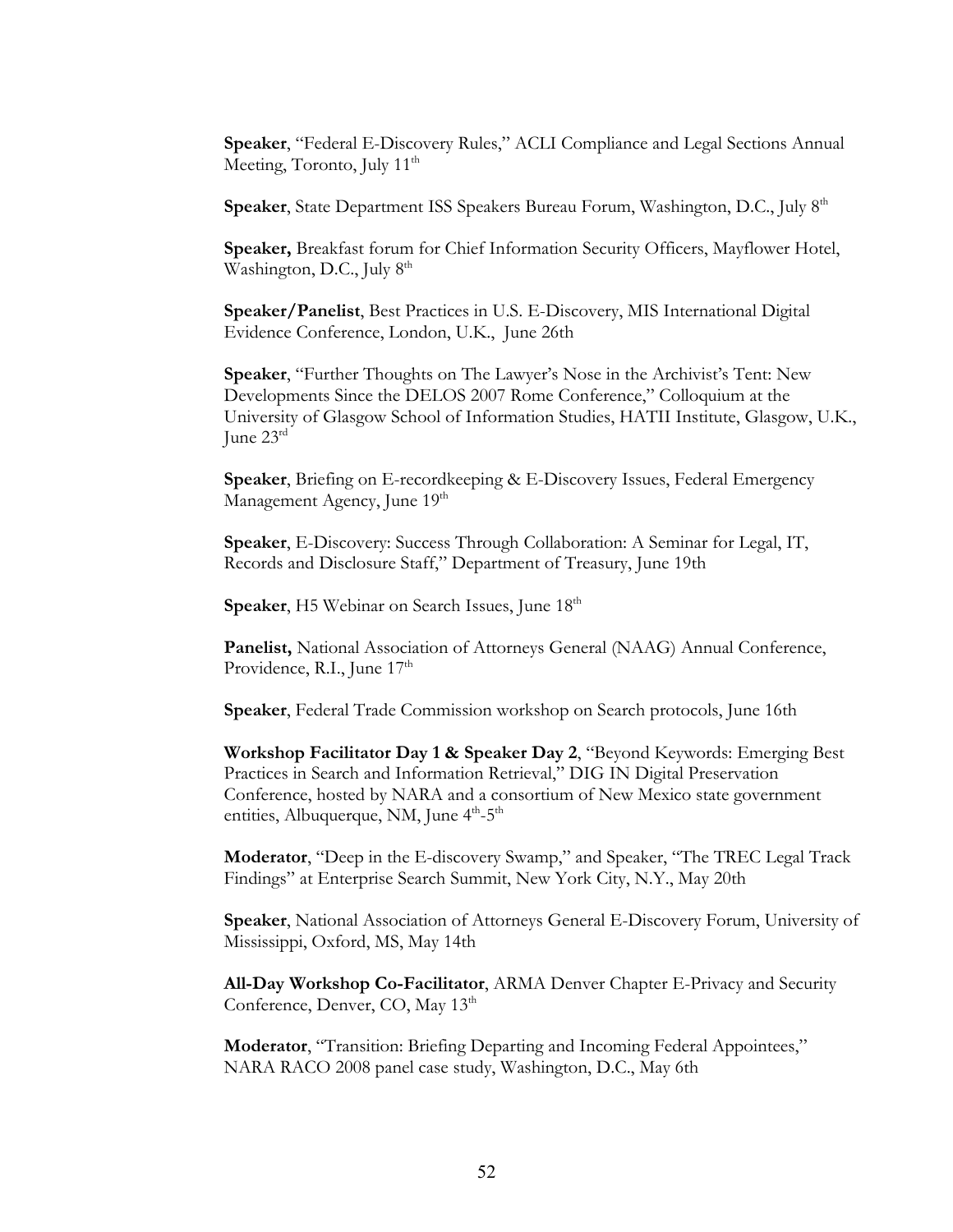**Speaker**, "If Wittgenstein Had Used Email: What Lawyers Can Learn From Philosophy, Linguistics, and Information Science In Pursuing E-Discovery," Dartmouth University Colloquium Series, Hanover, N.H., April 30<sup>th</sup>

**Day 2 Opening Talk**, "Searching for the Good Lawyer: Emerging Best Practices in the Use of Search and Information Retrieval Methods in E-Discovery, Infonortics Search Engine Meeting, Boston, MA, April 29<sup>th</sup>

**Speaker**, "Enterprise Content Management an E-Discovery," Defense Research Institute (DRI) Electronic Discovery Conference, New York City, N.Y., April 17th

**Moderator & Speaker**, "Emerging Issues in E-Discovery," Library and Archives of Canada Forum on Canadian Democracy and the Corporate Management and Government Records Sector, "New Approaches to Recordkeeping," Ottawa, Ontario, April 9<sup>th</sup>

**Participant,** "The New E-Discovery Snafu: Failures, Disputes, and Skyrocketing Costs," The Knowledge Congress Webinar, April 2d

**Panelist**, "Enterprise Search and E-Discovery," FOSE Conference session, Washington, D.C., April 2d

**Panelist**, "State Trends and Issues Update: E-Discovery," 2008 Beyond the Beltway Conference, Tysons Corner, VA, March 31<sup>st</sup>

**Lead Speaker**, "The Next Litigation Tsunami: What You Need To Know About E-Discovery and Recordkeeping," NARA E-records forum, Honolulu, Hawaii, March 26<sup>th</sup>

**Speaker**, Briefing on E-records/Ediscovery, Council of Counsels to the Inspector Generals (CCIG), Securities and Exchange Commission, Washington, D.C., March 19th

**Speaker**, Briefing on E-records/Ediscovery, DOJ Counterterrorism Section, Washington, D.C., March 18<sup>th</sup>

**Speaker**, "Government Knowledge at Risk? Managing Electronic Records in State Government," NASCIO All-States Conference Call, March 5<sup>th</sup>

**Speaker**, Briefing on Erecords/Ediscovery, Merit System Protection Board, Office of General Counsel, Washington, D.C., March 3rd

**Speaker**, Briefing on Erecords/Ediscovery, U.S. Air Force, Office of General Counsel, The Pentagon, Washington, D.C., February 20<sup>th</sup>

**Speaker**, "Beyond Keywords: Optimizing Your Search Strategy in E-Discovery," ieDiscovery Seminar, Washington, D.C., February 13<sup>th</sup>

**Moderator & Panelist**, Legal Tech 2008 Kroll Ontrack educational session on "Smart Searching, " New York City, NY, February 6<sup>th</sup>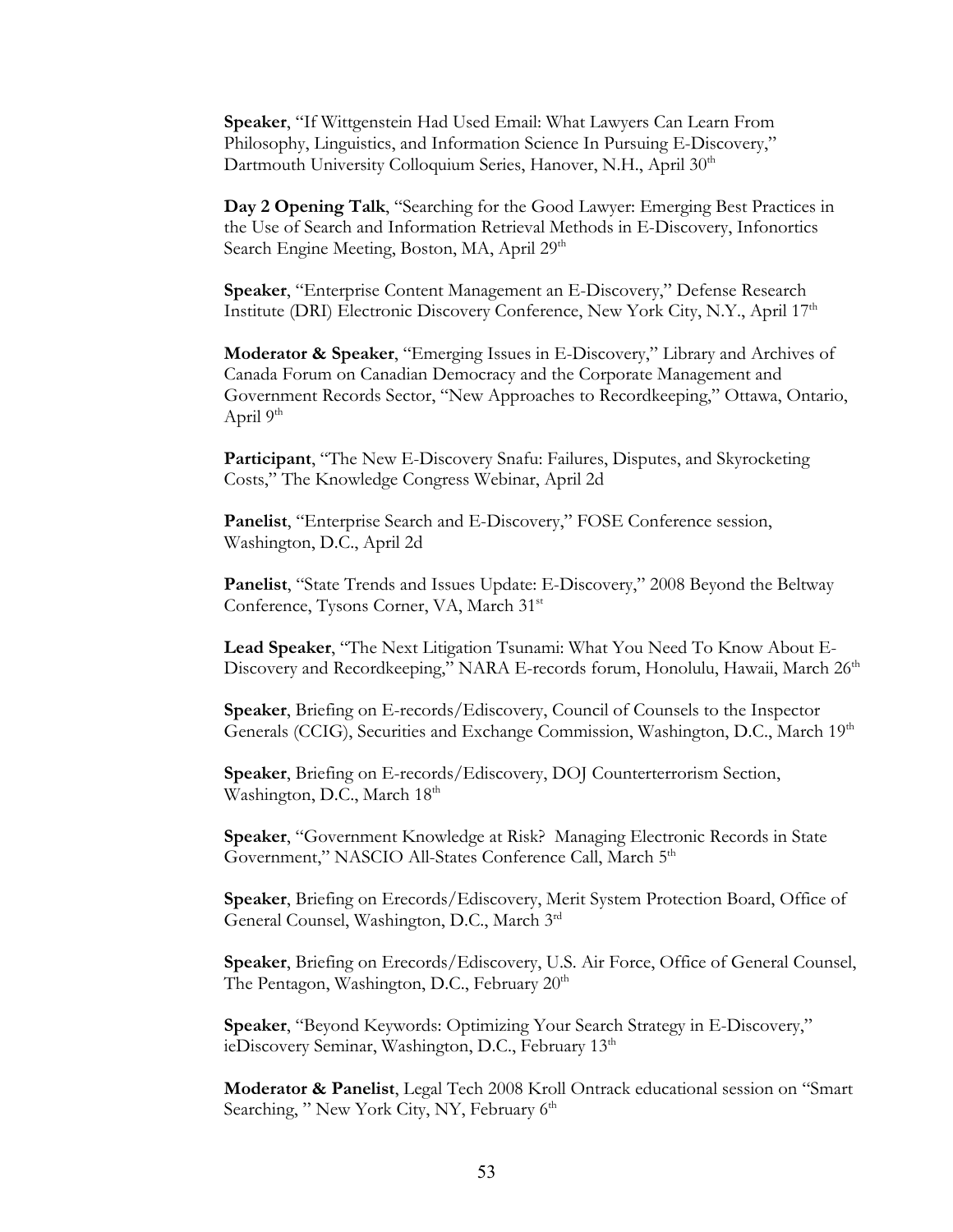**Co-chair & Speaker**, "Musings on Social Media and The Public Sector Lawyer: Challenges and Opportunities," NSF Collaborative Expeditionary Workshop # 69: Transcending Socio-Cultural Boundaries in Virtual Work Settings: Creative Collaboration Efforts At the Intersection of Law and Public Policy, Workshop co-Ballston, VA, January 2<sup>nd</sup>

**Speaker**, "Best Practices in Search and Retrieval: New Approaches and New Research," ALI- Fourth Annual ALI-ABA Course of Study re: Electronic Discovery and Records Management: New Litigation Challenges," Fordham Law School, New York City, NY, January 18<sup>th</sup>

**Moderator**, Voices from the Desert Series Webinar On "Search and Information Retrieval," The Sedona Conference, January 15<sup>th</sup>

2007 **Speaker**, "Searching for the Truth: Thinking Beyond Keywords In Responding To Access and Discovery Requests of All Kinds," American Society of Access Professionals (ASAP) Lunchtime Food For Thought Forum, Washington, D.C., December 13th

> **Workshop Facilitator**, Montana Attorney General's Office E-records CLE forum, Helena, MT, December 10-11<sup>th</sup> (moderated and presented 10 hours of briefings over two days)

**Speaker**, "The e-Discovery Search Quagmire: New Approaches to the Problem of Finding Relevant Needles in the Electronic Haystack, West LegalWorks Webinar, December 5<sup>th</sup>

**Speaker**, Briefing on Search & Information Retrieval Issues for the Advisory Committee to the NARA Electronic Records Archive Project, Washington, D.C., November 28<sup>th</sup>

**Moderator**, Georgetown Law Center 4<sup>th</sup> Annual E-discovery Institute, Advanced Technology Day, panel on Search and Retrieval issues, November 14<sup>th</sup>

**Speaker**, "New Approaches and New Research on Search & Retrieval," BNA Ediscovery Hot Issues Conference, Washington, D.C., October 25<sup>th</sup>

**Panelist**, "The Intersection of E-Records & E-Discovery Under The New Federal Rules of Civil Procedure: What You Need To Know," Board of Contract Appeals Bar Association Annual Program, Washington, D.C., October 24<sup>5h</sup>

**Speaker**, Webinar on E-records/E-discovery issues to TRICARE staff, Denver, CO, Oct.  $17<sup>th</sup>$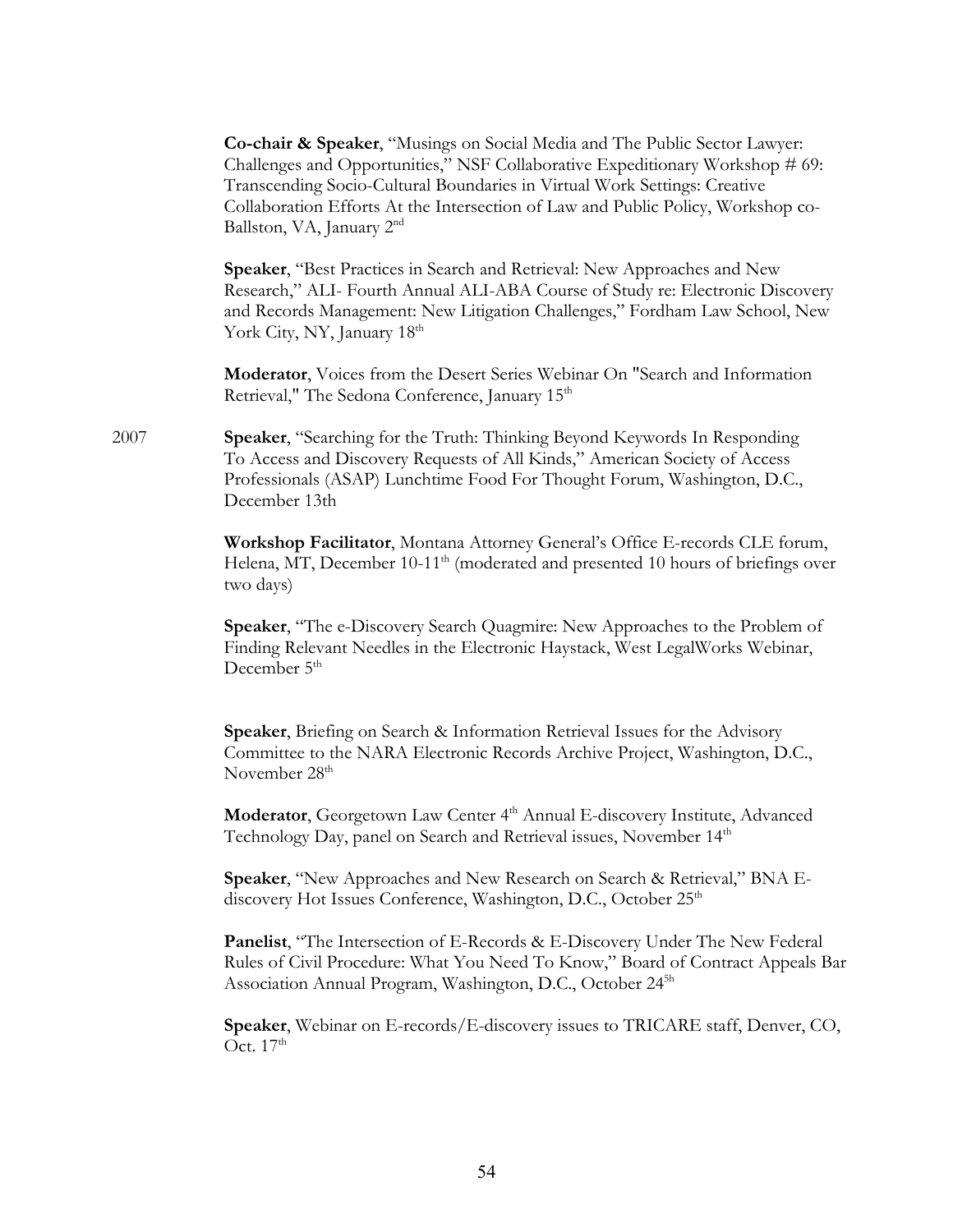**Speaker**, "Understanding E-discovery Requirements and Challenges," GTSI/FCW – Technology Leadership Series, "Meeting New E-discovery Requirements through Strategic Data Management, Washington, D.C., October 11<sup>th</sup>

**Speaker**, "Beyond Keywords: Emerging Best Practices in Search & Retrieval," ARMA Annual Conference, Baltimore, MD, October 9<sup>th</sup>

**Panelist**, Mini-Sedona workshop at ARMA Annual Conference, panelist, Baltimore, MD, October  $9<sup>th</sup>$ 

**Panelist & Speaker**, "E-Discovery Battles Won and Lost: A Federal Perspective on What CIOs Need to Know, NASCIO 2007 Annual Conference, re: The Challenge of Electronic Records in the Digital Age, including post-session workshop, Tuscon, AZ, October 2<sup>nd</sup>

**Conference Chair & Keynote Speaker**, "Exploring Search and Retrieval Methods In Compliance With Litigation and Regulatory Demands," Marcus Evans Conference: Rediscovering E-Discovery, New York City, N.Y., September 10-11th

**Speaker**, E-records briefing at the Department of Transportation, Washington, D.C., September  $6<sup>th</sup>$ 

**Speaker**, "Lawyers, Language and Legal Risk: Emerging Issues in E-Discovery," Ontolog Forum webinar presentation, August 23rd, *audio file available at*  http://ontolog.cim3.net/cgi-bin/wiki.pl?ConferenceCall\_2007\_08\_23

**Moderator & Panelist**, "Who's Afraid of E-discovery?" Everything CIOs and IT Staff Need To Know To Survive Into FY08 … and Beyond," GSA IT Quarterly Forum, Washington, D.C., Aug. 14<sup>th</sup>

**Speaker**, "Searching Across the Enterprise: Managing Knowledge While Managing Litigation Risk," speaker at KM Australia 2007: Knowledge, Discovery, Collaboration, ARK-Group, Sydney, Australia, July 23rd

**Speaker**, E-records briefing to Department of Justice, U.S. Bureau of Prisons attorneys, Martinsburg, W. VA., July  $17<sup>th</sup>$ 

**Speaker**, NARA Southeast Region E-forum at Jimmy Carter Presidential Library, Atlanta, GA, June  $19<sup>th</sup>$ 

**Speaker**, NARA Middle Atlantic Region E-forum, Philadelphia, PA, June 15<sup>th</sup>

**Panelist**, "Smart Searching: Applying Advanced Review & Retrieval Models to Ediscovery," Kroll Ontrack Electronic Evidence Thought Leadership Series, Washington, D.C., June  $14<sup>th</sup>$ 

**Workshop Founder & Speaker**, "Thinking Outside the Boolean Box: Metastrategies for Conducting Legally Defensible Searches in an Expanding ESI Universe," ICAIL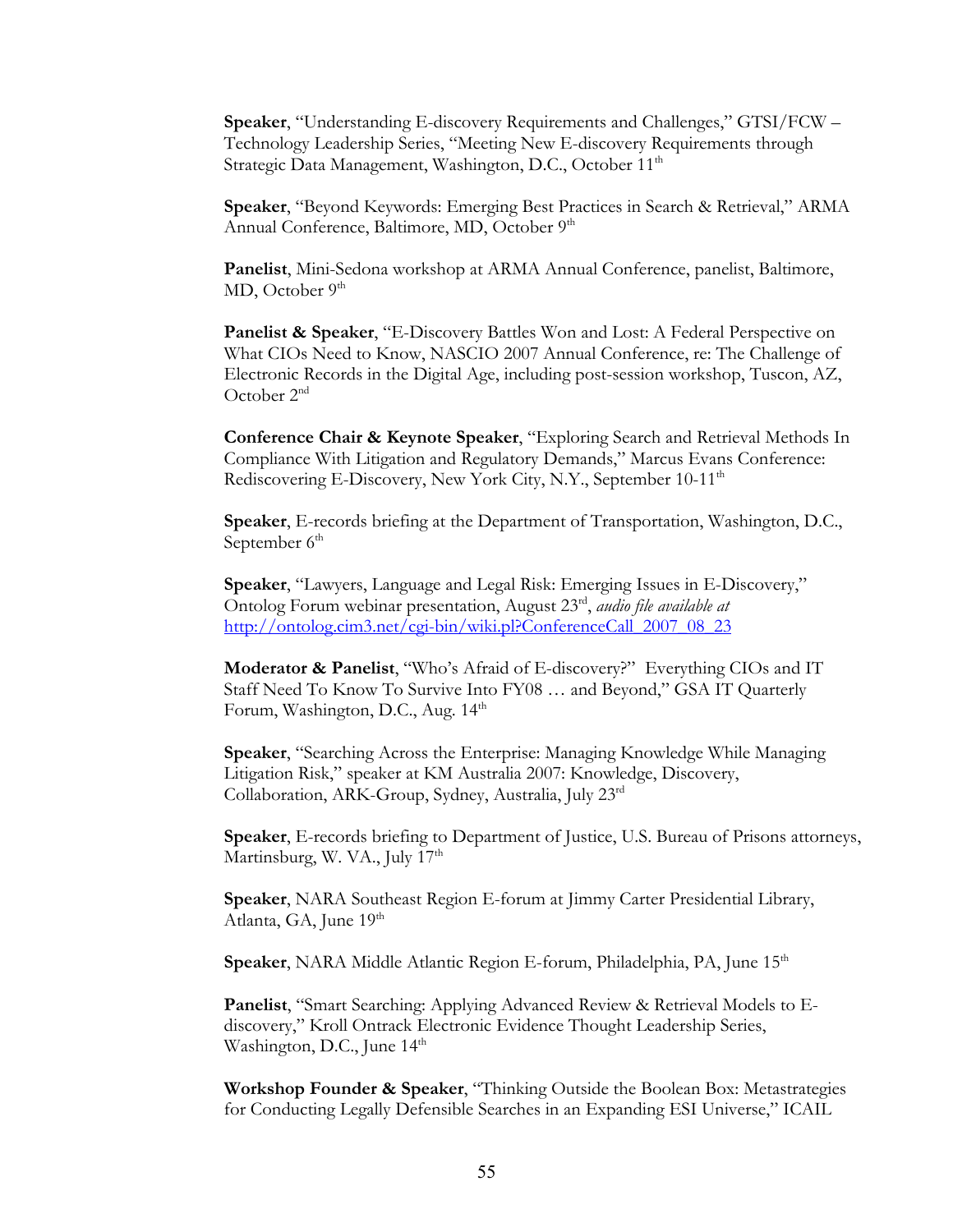2007 DESI Workshop, at the  $11<sup>th</sup>$  Annual Artificial Intelligence and the Law Conference, Palo Alto, CA, June 4<sup>th</sup>

**Speaker**, E-records briefing to DOJ Environmental & Natural Resources Division lawyers, Washington, D.C., May 31<sup>st</sup>

**Speaker**, "Search & Retrieval in the Age of ESI: New Research, New Strategies," Cohasset Managing Electronic Records Conference 2007, Chicago, IL, May 21st

**Panelist**, ALI-ABA E-discovery Conference, re "Records Management" and "Data Mining" panel segments, San Francisco, CA, May  $17<sup>th</sup>$ 

**Speaker**, ABA Section of Labor and Employment, "E-Discovery: Since The New Rules," live webcast (90 minutes) from Reuters Studio, Washington, D.C., May 16<sup>th</sup>

**Session Host**, NARA Annual Records Administration Conference (RACO) 2007, post-keynote speech dialogue withU.S. Magistrate Judge John Facciola, Ronald Reagan Building Auditorium, Washington, D.C., May 8<sup>th</sup>

**Speaker**, "ESI at IRS: The Impact of the New Federal Rules of Civil Procedure on the Management of Federal Records," Internal Revenue Service, Office of Chief Counsel, Washington, D.C., April 25<sup>th</sup>

**Speaker**, Managing Litigation Risk at the ESI Corral: A Guide to Your Agency's E-Records and E-Discovery Obligations under the New Federal Rules of Civil Procedure," NARA Southwest E-records forum, Austin, TX, April 19<sup>th</sup>

**Speaker**, "ESI at EPA: The Impact of the New Federal Rules of Civil Procedure on the Management of Federal Records," Environmental Protection Agency headquarters and regional legal staff, Washington, D.C., April 12th

**Speaker**, "ESI at HHS: The Impact of the New Federal Rules of Civil Procedure on the Management of Federal Records," Washington, D.C., March 22<sup>nd</sup>

**Speaker**, presentation to Federal Records Council on the Impact of the New Federal Rules of Civil Procedure on the Management of Federal Records, Washington, D.C., March 21<sup>st</sup>

**Panelist**, "Charting a Course Through The Data Deluge: Working Together to Understand and Address the Extent, Severity, and Opportunities of a Crisis," a "Thought Summit" hosted by Georgetown University Law Center and H5, moderated by Harvard Law Prof. Arthur R. Miller, with co-panelist Associate Justice of the U.S. Supreme Court Stephen Breyer, Washington, D.C. March  $20<sup>th</sup>$ 

**Speaker**, Briefing on E-Records/E-Discovery for U.S. Bureau of Prisons legal staff, Pensacola, Florida, March 13<sup>th</sup> (presented via videoconference link)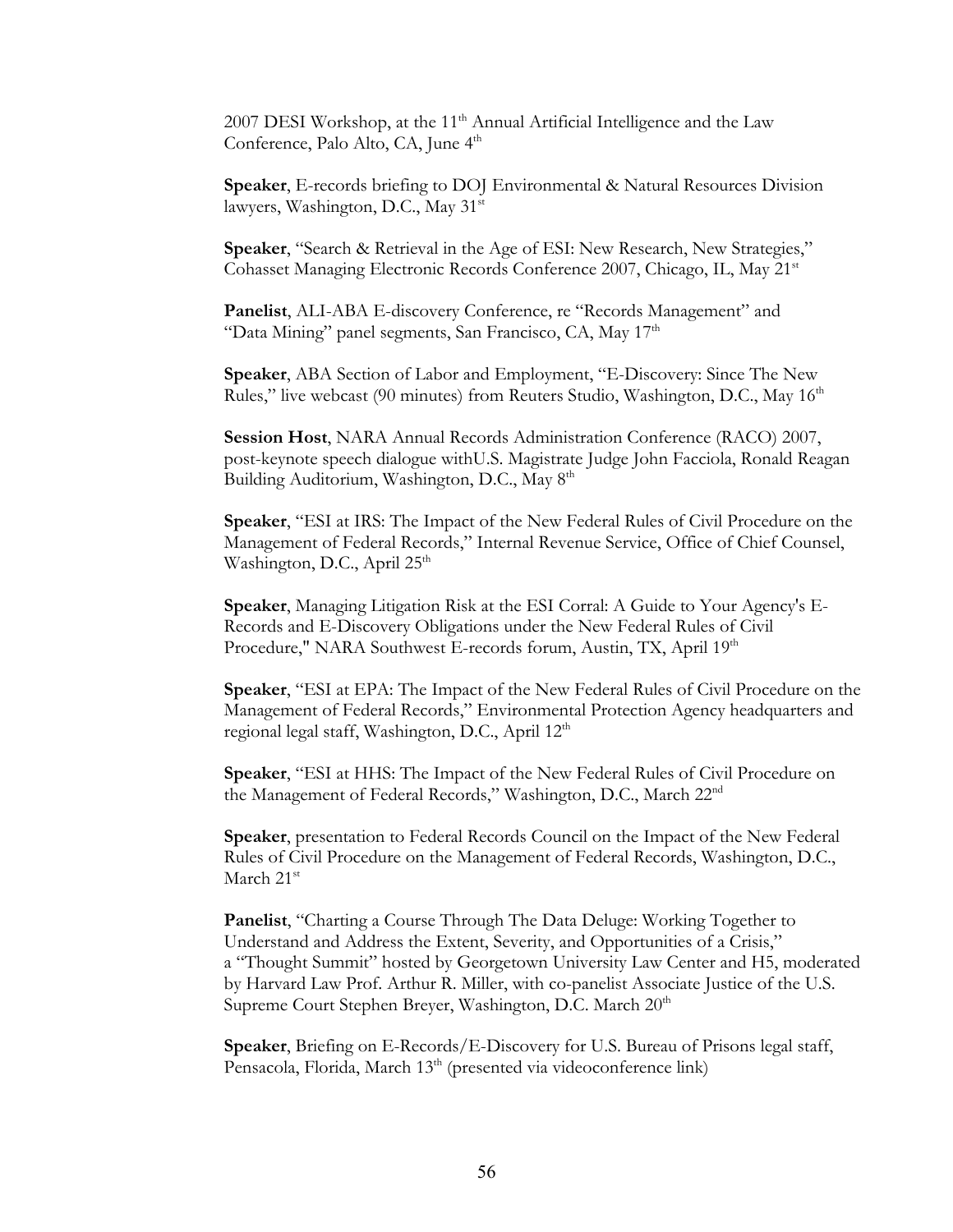**Speaker**, "Food, Agriculture, Records Management and ESI: The Impact of the December 2006 Amendments to the Federal Rules of Civil Procedure," U.S. Department of Agriculture, Washington, D.C., March 7<sup>th</sup>

**Speaker**, "E-discovery: Search Engines & The Lawyer's Role in Review," Law.com Webcast Discussion, February 28<sup>th</sup>

**Speaker**, "Federal Records Management in the Age of ESI: The Impact of the New Federal Rules," before ad hoc inter-agency group of federal counsel, FDIC Headquarters, Arlington, VA, February 23rd

**Speaker**, "A Case Study on Automating the Records of the Clinton White House," NARA-University of Maryland Colloquium, College Park, MD, February 21st

**Speaker**, "ESI: New York – The Impact of the the December 2006 Amendments to the Federal Rules of Civil Procedure on EPA," EPA Region II Office of Regional Counsel, New York City, N.Y., January 30<sup>th</sup>

**Speaker**, Briefing on Email archiving, Equal Employment Opportunity Commission, Washington, D.C., January 25<sup>th</sup>

2006 **Speaker**, Briefing on E-Records/E-Discovery Under New Federal Rules, Consumer Product Safety Commission, Bethesda, MD, December 12<sup>th</sup>

> **Panelist**, "Discovery Process Challenges and Results for Government Agencies - A Panel Discussion," IE Discovery, Inc. Conference, Washington, D.C., December 6th

**Panelist**, "Cost Effective Approaches for Locating Responsive and Relevant Data," 4<sup>th</sup> Annual Document Management and E-Discovery Conference, American Conference Institute, New York City, N.Y., November 30th<sup>th</sup>

**Speaker**, Briefing on E-records/E-discovery issues, EPA Region II Office of Regional Counsel, New York City, N.Y., November 29<sup>th</sup>

**Panelist**, "E-Discovery from the Government," Georgetown University Law Center 3d Annual Advanced E-Discovery Institute: A Practical Guide to Implementation of the New Federal Rules, Washington, D.C., November 17<sup>th</sup>

**Speaker**, "Best Practices in Effective Electronic Records Management for In-House Legal Counsel," ARK Group Conference on Best Practices: In-House Legal Counsel for the Government Sector," Washington, D.C., November 14<sup>th</sup>

**Speaker**, "A Billion Emails: Reflections on Federal Litigation Practice in the Age of ESI," Technology and Privacy CLE Forum, Cleveland Bar Association, Cleveland, OH, November  $10^{th}$ 

**Speaker**, Information Integration Workshop, University of Pennsylvania, Philadelphia, PA, October 26<sup>th</sup>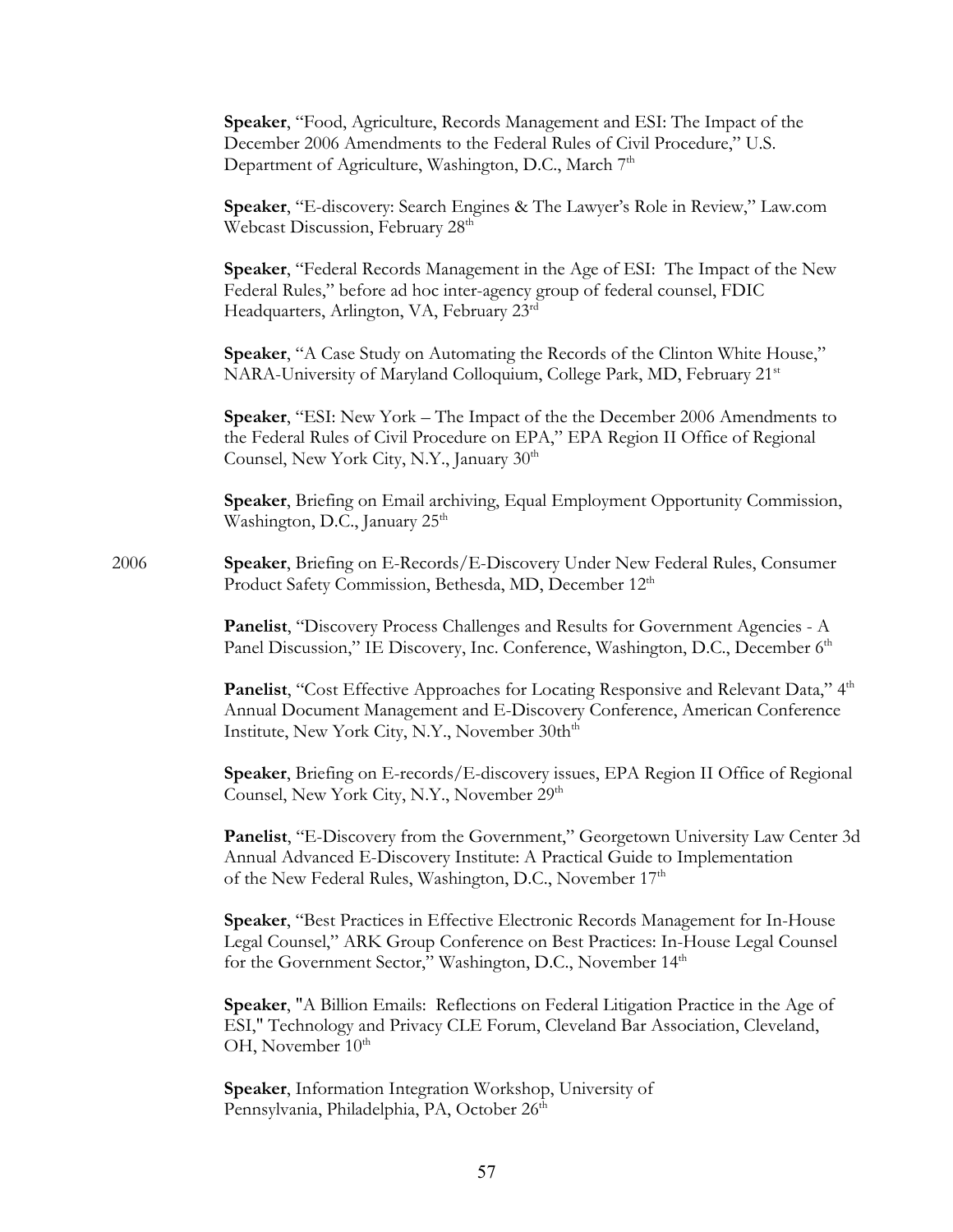**Speaker**, "Meeting Litigation, Efficiency and Risk Management Objectives for Electronic Records Management in the Public Service," Insight Conference on Electronic Records, E-Discovery and Access to Information: Public Sector Strategies, Toronto, Canada, September 29<sup>th</sup>

**Speaker**, "Out of the Desert, Into the Loop: Using The Sedona Best Practice Guidelines on E-records and E-Discovery On An Every Day Basis At Your Agency," NARA Great Lakes Region 2006 Electronic Records Conference, Chicago, IL, September 20<sup>th</sup>

**Speaker**, "Search and Retrieval Under the New Federal Rules: Are There Ways To Achieve Better Efficiency and Better Results in E-Discovery Cases?," Masters Conference for Legal Professionals, Washington, D.C., September 14<sup>th</sup>

**Speaker**, Briefing on E-Records Issues, Peace Corps, Washington, D.C. June 14<sup>th</sup>

**Speaker**, "Document Retention & Electronic Discovery: Practical Solutions and Best Practices," IQPC Conference, Toronto, Canada, May 18<sup>th</sup>

**Speaker**, "From Out of the Desert to Inside The Beltway: How Can I Apply The Sedona Guidelines To Risk Manage The E-Records On My Desktop?," American Society of Access Professionals Summer School Training Series, Washington, D.C., May 3<sup>rd</sup>

**Speaker**, "Taming the Email Beast: A Progress Report on The U.S. Federal Sector's Application of Best Practice Guidelines To The Management of Desktop E-Records," Digital Curation Centre Conference, Newcastle, U.K., April 24<sup>th</sup>

**Speaker**, "The Legal and Strategic Guide to E-Discovery: Proactively Preparing for the Challenges of Electronic Discovery," Marcus Evans Conference, re: "Best Practices and Lessons Learned in Email Management for Seamless Discovery," Toronto, Canada, March 28<sup>th</sup>

**Speaker**, Presentation to Supreme Court Fellows, Washington, D.C., March 23rd

**Speaker**, Briefings on E-records/E-discovery issues, to senior and junior staff, Pension Benefit Guarantee Corporation, Washington, D.C., March 9<sup>th</sup>

**Speaker**, Briefing on E-records for Federal Programs Branch, Civil Division, U.S. Department of Justice, Washington, D.C., February 28<sup>th</sup>

**Speaker**, "Best Practices in Electronic Records Management for In-House Legal Counsel," ARK Group Conference on Best Practices: In-House Legal Counsel for the Government Sector," Washington, D.C., February 22nd

**Speaker**, "Beyond Part 11: A NARA Lawyer's Perspective on E-Records Best Practices and Current E-Discovery Issues," 19th Annual Electronic Document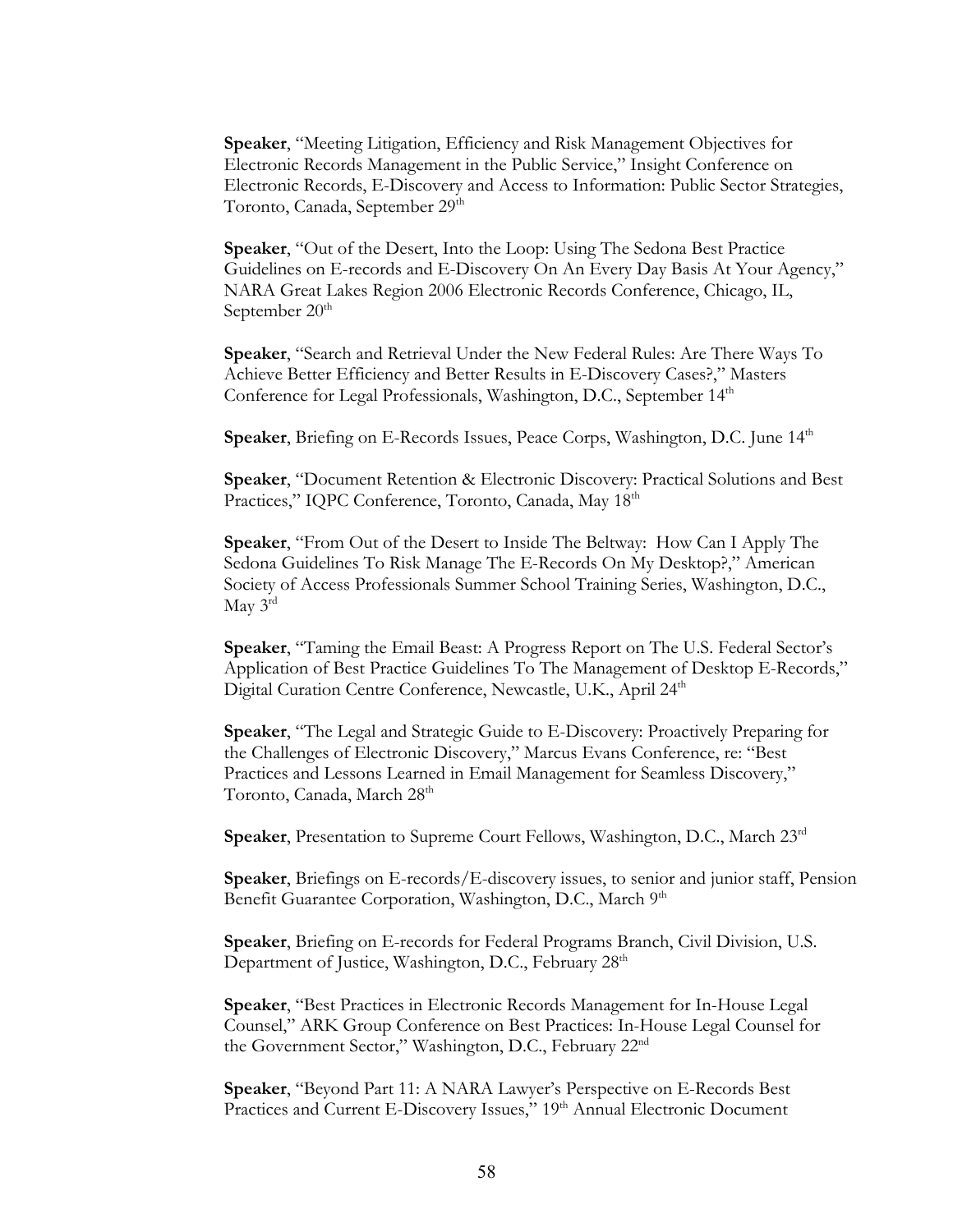Management Conference, Drug Information Association, Philadelphia, PA, February 8th

**Speaker**, Briefing on E-records/E-discovery issues, Nuclear Regulatory Commission, Rockville, MD, January 30<sup>th</sup>

2005 **Panelist**, Georgetown University Law Center 2d Annual Advanced E-Discovery Institute, "Practical Concerns, Pragmatic Advice, Emerging Trends," re: "What Matters To Responding Parties," Washington, D.C., November 17<sup>th</sup>

> **Panel Chair***,* National Science Foundation Collaborative Expedition Workshop on "Advancing Information Sharing, Access, Discovery and Assimilation of Diverse Digital Collections Governed by Heterogeneous Sensitivities," Washington, D.C., November  $8<sup>th</sup>$

**Speake**r, "The Legal and Strategic Guide to E-Discovery: Best Practices for Corporate Counsel," Marcus Evans conference, speaker re: "Sedona Update: An in-depth analysis of the Development of the Sedona Guidelines, their Limitations and Relevance," New York City, N.Y., September 27<sup>th</sup>

**Panelist**, "The Sedona Conference Special Session: Electronic Discovery Takes Center Stage," ARMA Annual Meeting, Chicago, IL, September 20<sup>th</sup>

**Speaker**, "The Future Ain't What It Used To Be: A Federal Lawyer's Perspective," Annual Meeting of the Society of American Archivists, New Orleans, LA, August  $20<sup>th</sup>$ 

**Panelist**, "Climb Every (Data) Mountain: NARA's Search for Email Smoking Guns," Email Archive Visualization Workshop, Human-Computer Interaction Laboratory 22nd Annual Symposium, University of Maryland, College Park, June 2nd

**Commentator on Keynote**, RACO (Records Administration Conference) 2005: Challenges and Changes in Electronic Records Management, Washington, D.C., May  $12^{\text{th}}$ 

**Speaker**, Briefing to Legislative Branch General Counsels & staff, Library of Congress, Washington, D.C., April 28<sup>th</sup>

**Speaker**, Briefings on E-Records/E-Discovery Issues, Navy Litigation Staff, Navy Litigation Yard, Washington, D.C. (March 22d) and to Navy General Counsel & Senior Staff in Navy's Office of General Counsel, The Pentagon, Washington, D.C., April  $20<sup>th</sup>$ 

**Speaker**, "All the President's Email: Electronic Recordkeeping Practices and Policies in the Executive Office of the President," ERPA Workshop on The Role of Audit In Digital Preservation, Antwerp, Belgium, April 15<sup>th</sup>

**Speaker**, Briefing on E-Records/E-Discovery Issues, U.S. Patent and Trade Office,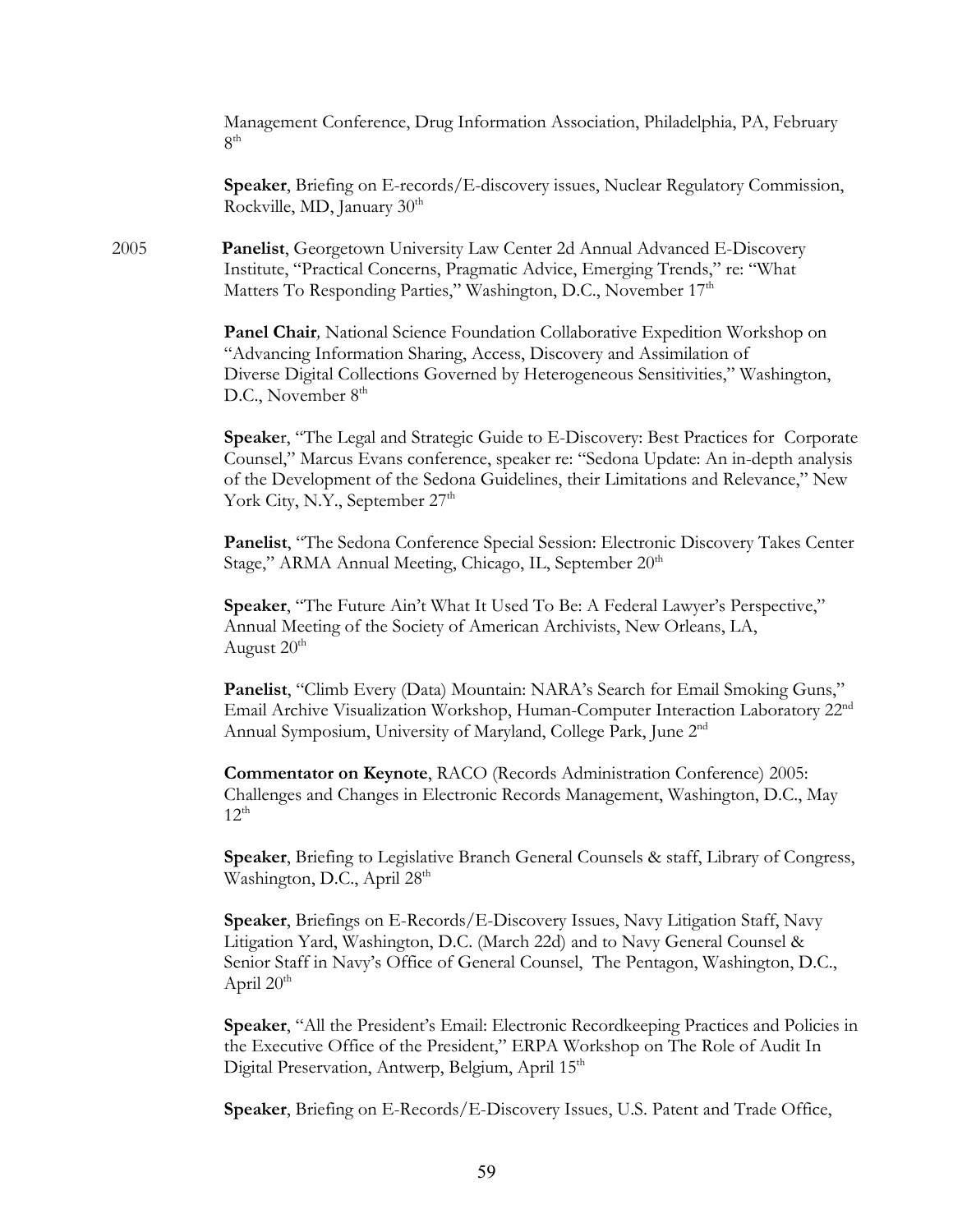Alexandria, VA, April 6<sup>th</sup>

**Speaker**, Briefing on E-Records/E-Discovery Issues, Department of Labor, Washington, D.C., March 2<sup>nd</sup>

 **Speaker**, "Being an Agency Sky Captain in the Federal E-Record World of Tomorrow," Library of Congress/Federal Library and Information Center Committee General Counsel's Forum, Washington, D.C., February 1st

**Speaker**, Briefing on E-Records/E-Discovery Issues for FDIC Legal Staff, January 27<sup>th</sup>

2004 **Panelist**, "Voices from the Desert: The Sedona Principles, the Courts, and Legal Issues Affecting Federal Agency Electronic Records Management," Federal Information and Records Managers Council 2004 Fall Forum, panelist, Washington, D.C., December 7th

> Panelist, "New Realities in E-Discovery: Lessons Learned and Practical Applications," Georgetown U. Law Center CLE Conference, panelist on "Confronting A Corporate Nightmare: How to Create and Coordinate Data Retention and E-Discovery Strategies," Washington, D.C., October 7<sup>th</sup>

**Speaker**, "Email, Laws and Backup Tapes: How Can My Agency Cope?," NARA Pacific Region E-Records Forum, Sedona, AZ, September 14<sup>th</sup>

**Speaker**, "Is Your Email The Real Thing? Some Thoughts About the Authenticity and Trustworthiness of E-Records From The Archivist's Lawyer," NARA Southeastern Region E-mail forum, Atlanta, GA, September 8<sup>th</sup>

**Speaker**, "Email, Laws, and Backup Tapes: How Can My Agency Cope?," Managing Change: People, Process and Performance, Annual Information Management Conference, U.S. Department of Energy and Environmental Protection Agency, Columbus, OH, June  $9<sup>th</sup>$ 

**Panelist**, AIIM Content Management for Government Applications Seminar, re: "How do you approach the Information Management challenge?," Washington, D.C., June  $8<sup>th</sup>$ 

**Speaker**, "Fighting Litigation Fires," U.S. Dep't of Agriculture, Forest Service Annual Records Managers' Conference, Scottsdale, AZ, May 6<sup>th</sup>

**Speaker**, Arizona 'Lectronic Records Taskforce, Phoenix, AZ, May 5<sup>th</sup>

**Speaker**, "Email, Laws, and Backup Tapes: How Can My Agency Cope?," CIA Records Management forum, Tysons Corner, VA, April 26<sup>th</sup>

**Panelist**, AIIM Advisory Trade Member Summit, re "Information Management Compliance," Washington, D.C., April 20<sup>th</sup>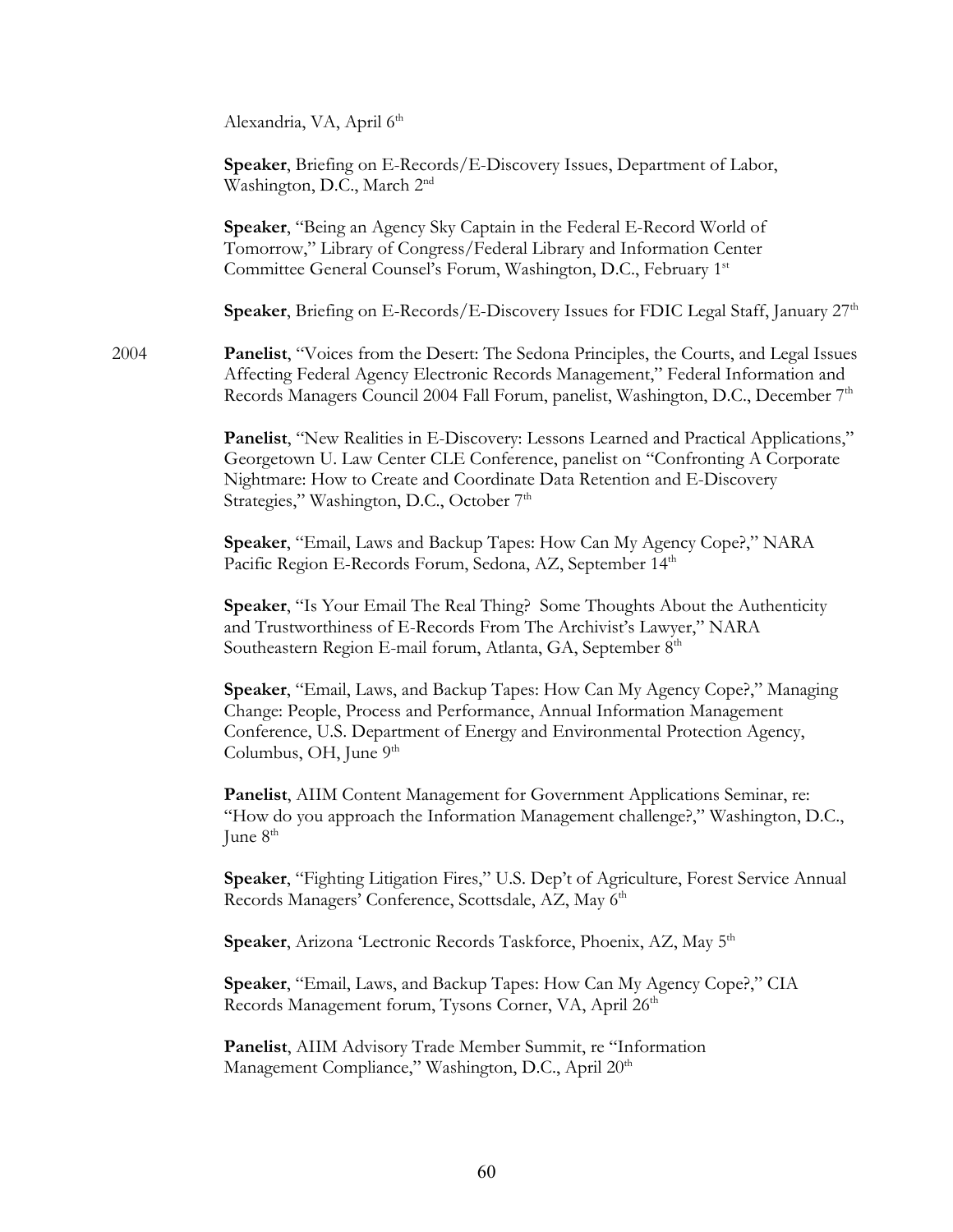|      | Speaker, "E-mail, Laws, and Backup Tapes: How Can My Agency Cope?," NARA E-<br>mail forums, Washington, D.C., March 24 <sup>th</sup> & April 26 <sup>th</sup>                                                                                                            |
|------|--------------------------------------------------------------------------------------------------------------------------------------------------------------------------------------------------------------------------------------------------------------------------|
|      | Speaker, "A Federal Lawyer's Perspective On Long-Term Data Retention: Can We<br>Move Beyond Backup Tapes?," NASA Goddard Space Flight Center Workshop on the<br>Expanding Role of Disk in Large-Scale Storage Systems, Upper Marlboro, MD,<br>February 19 <sup>th</sup>  |
| 2003 | <b>Panelist</b> , "Email: Legal Issues and Practical Conundrums," Annual Meeting of the<br>Society of American Archivists, Los Angeles, CA, August 21 <sup>st</sup>                                                                                                      |
|      | Speaker, "E-mail, Laws and Backup Tapes: Cautionary Tales from the Archivist's<br>Lawyer," NARA Northeast Region "E-Records Forums: Much Ado About E-mail,"<br>Boston & N.Y.C., March 25 <sup>th</sup>                                                                   |
|      | <b>Panelist,</b> "A Panel Discussion of the U.S. v. Philip Morris Case and Email Discovery<br>Process," National Archives Assembly, College Park, MD, March 13th                                                                                                         |
| 2002 | Panelist, "Is Metadata Billable? And Other Questions for Lawyers and Archivists<br>Confronting 21 <sup>st</sup> Century Records," Annual Meeting of the Society of American<br>Archivists, Birmingham, AL, August 23rd                                                   |
|      | <b>Speaker,</b> "Reflections on the U.S. InterPARES report," InterPARES Symposium,<br>College Park, MD, June 18 <sup>th</sup>                                                                                                                                            |
| 2001 | Speaker, "E-mail, Laws and Backups," UCLA School of Information Science<br>Colloquium, Los Angeles, CA, April 12 <sup>th</sup>                                                                                                                                           |
| 2000 | Speaker, "Issues in Cyberspace Law," Vancouver Law Library Association, Vancouver,<br>B.C., April $14th$                                                                                                                                                                 |
|      | Speaker, "Current Topics in Cyberspace Law," B.C. Office of Privacy and<br>Information, Victoria, B.C., April 7 <sup>th</sup>                                                                                                                                            |
|      | Speaker, "Sex, Libraries, and Cyberspace," UBC Students Chapter, Canadian Library<br>Association, Vancouver, B.C., March 23rd                                                                                                                                            |
|      | <b>Chair &amp; Speaker, "The PROFS Decade: Success or Failure? Reflections</b><br>on the Use of Litigation As A Means To Advance Public Policy, Including Archival<br>and Records Management Best Practices," UBC Colloquium, Vancouver, B.C.,<br>March 16 <sup>th</sup> |
|      | Speaker, "Issues in Cyberspace Law," UBC Law Faculty Legal Studies Dinner Seminar,<br>February 22 <sup>nd</sup>                                                                                                                                                          |
|      | Speaker, "E-mail Wars: The Archivist Strikes Back," International Symposium:<br>Authentic Records in the Electronic Age, Vancouver, B.C., February 19th                                                                                                                  |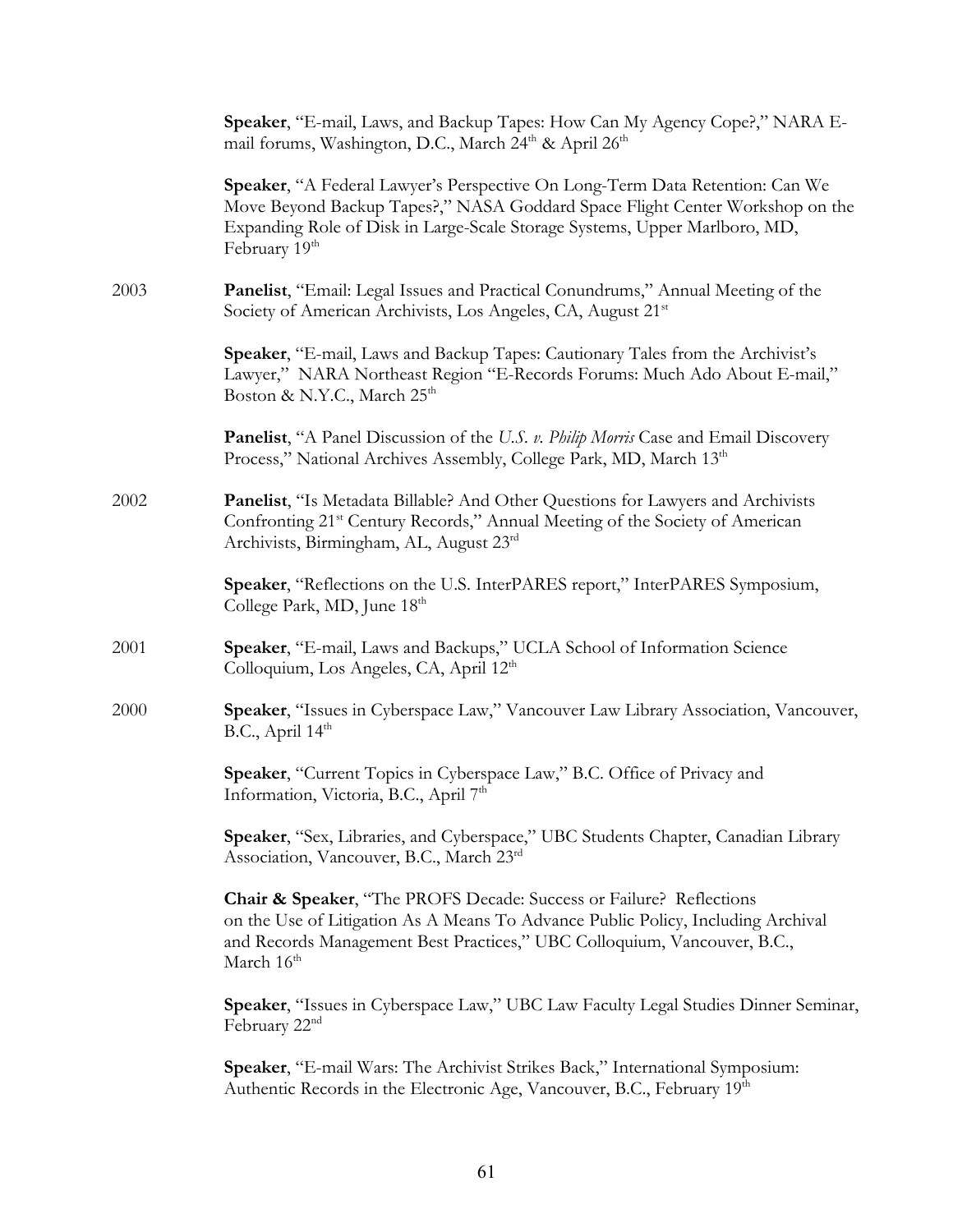| 1999 | Speaker, "An Emerging Law of Metadata?," Department of Energy 1999 Records<br>Management Conference, Anaheim, CA, keynote speaker, May 20 <sup>th</sup>                                                                                                                           |
|------|-----------------------------------------------------------------------------------------------------------------------------------------------------------------------------------------------------------------------------------------------------------------------------------|
|      | Speaker, "E-mail Metadata in a Post-Armstrong World," 3rd IEEE Computer Society<br>Metadata Conference, Bethesda, MD, April 7th                                                                                                                                                   |
| 1998 | Speaker, "An Emerging Law of Metadata?," Cohasset Associates, Managing Electronic<br>Records Conference '98, Chicago, IL, November 3rd                                                                                                                                            |
|      | Guest Lecturer, "ACLU v. Reno," American University, Washington Semester<br>Program, Washington, D.C., guest lecturer, October 27 <sup>th</sup>                                                                                                                                   |
|      | Speaker, "Facing the Challenges of Electronic Records Management," Joint<br>Conference of FedCIO (Federal Chief Information Officers Council) and 37 <sup>th</sup><br>Annua Interagency Resources Management Conference (IRMCO), Virginia Beach,<br>VA, September 2 <sup>nd</sup> |
| 1996 | Guest Lecturer, "Internet Law," George Washington University Law School,<br>Washington, D.C., October 21 <sup>st</sup>                                                                                                                                                            |
|      | Speaker, "Federal Records in Cyberspace," Federal Webmasters '96 Conference,<br>National Institute of Health, Bethesda, MD, August 9th                                                                                                                                            |
|      | Speaker, "Online Privacy," Cornell Law School, Computer Policy and Law Program,<br>Ithaca, N.Y., August $8th$                                                                                                                                                                     |
|      | Speaker, "The PROFS Case: A Cautionary Tale," NAGARA Meeting, Boston, MA,<br>April 2 <sup>nd</sup>                                                                                                                                                                                |
| 1995 | Panelist, "Armstrong v. EOP," Annual Meeting of the Society of American Archivists,<br>Government Records Section, Washington, D.C., September 1st                                                                                                                                |
|      | Speaker, "Armstrong v. EOP: A Perspective From the Litigation Trenches," U.S. Dep't<br>of Defense Conference on Managing Information as Records, Memphis, TN,<br>August 29 <sup>th</sup>                                                                                          |
|      |                                                                                                                                                                                                                                                                                   |

## *Media Contributions*

## *Documentary Feature*

2014 "The Decade of Discovery" (a film about a government attorney on a quest to find a better way to search White House e-mail, and a teacher who wants to establish civil rights on the electronic frontier) (directed by Joe Looby), http://www.10thmountainfilms.com and https://www.amazon.com/Decade-Discovery-Esq-Jason-Baron/dp/B01FT5I79G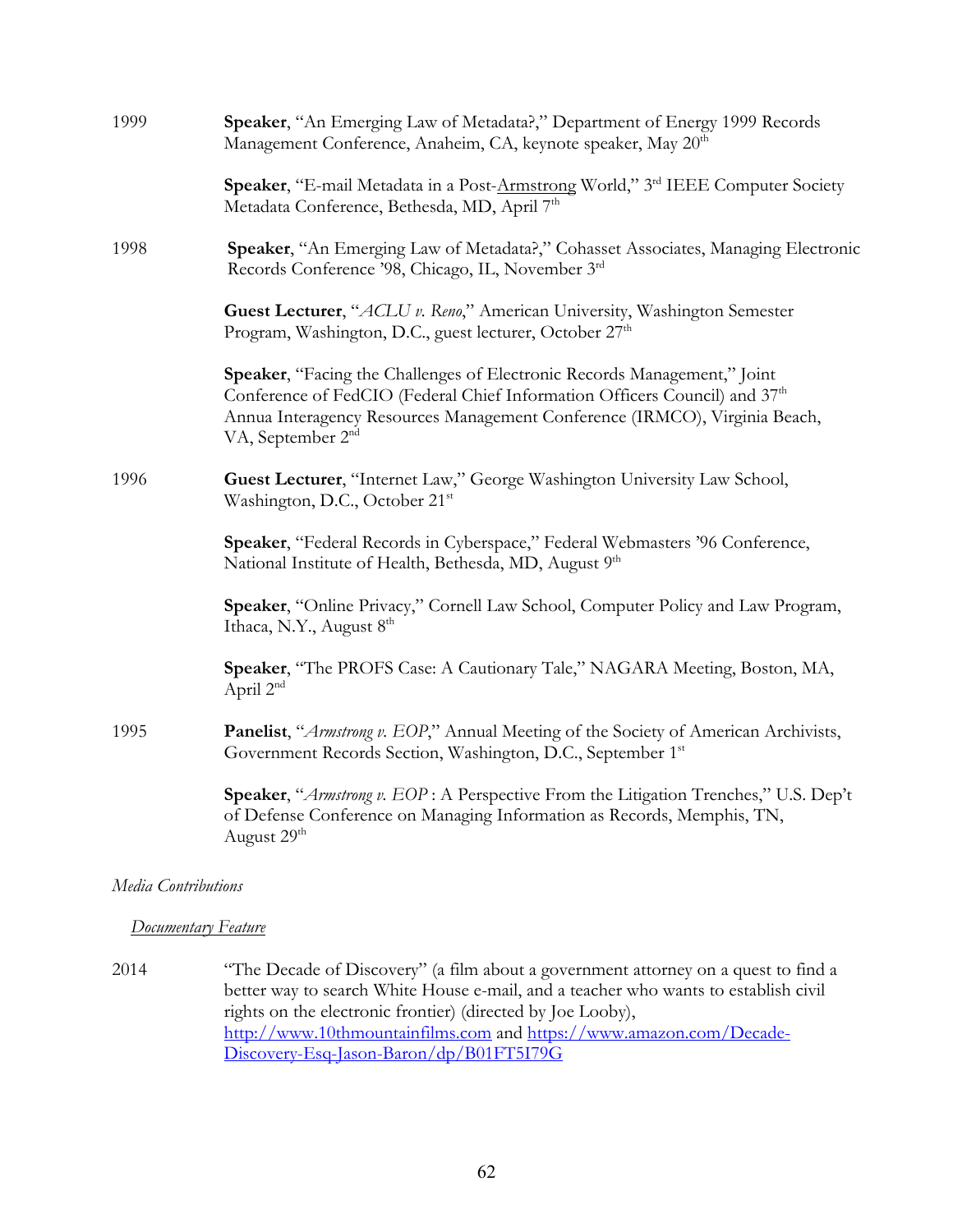*Interviews, Podcasts, Other Attributions & Appearances* 

2019 Victoria Hudgins, "Lawyers: Kushner's Screenshots Comply With Records Law, But Admissibility Questionable," *Legal Tech News* (March 22, 2019), *available at*  https://www.law.com/legaltechnews/2019/03/22/lawyers-kushners-screenshotscomply-with-records-law-but-admissibility-questionable/

> "U.S. Experts Participate As India Hosts First E-discovery Conference," *India America Today* (January 2019), *available at* https://issuu.com/india-america-today/docs/issue01 january-2019/1?ff&e=36489610/67098662 (p. 10)

Joe Dysart, "AI Removes the Drudgery from Legal Due Diligence," *ACM News*  (January 8, 2019), *available* at https://cacm.acm.org/news/233886-ai-removes-thedrudgery-from-legal-due-diligence/fulltext

2018 Jason Krause, "But Their Emails! Some of the Most Contentious Political Issues Are, at Their Root, E-Discovery Disputes," *ABA Journal* (Dec. 2018), *available at*  http://www.abajournal.com/magazine/article/political\_issues\_e-discovery\_disputes/

> "An Interview with Jason R. Baron," *Information Governance World* (September 2018), online version, "E-discovery Pioneer Jason R. Baron is Giving Back," *available at*  https://infogovworld.com/ig-topics/an-interview-with-jason-r-baron/, republished in *Info Gov World* (Fall 2018)

> Joe Bartolo, "Managing Technology With People, Process, and Planning, Part I," *Law Technology Today* (August 13, 2018), *available at*  https://www.lawtechnologytoday.org/2018/08/information-governance-practices $part-1/$

Michael Greene, "Bring Your Own Device Policies for Companies on the Way," *Bloomberg Law* (February 16, 2018), *available at* https://biglawbusiness.com/bring-yourown-device-guidance-for-companies-on-the-way/

Doug Austin, "Thoughts About Legaltech New York 2018: eDiscovery Trends," *cloudnine Discovery Daily Blog* (February 7, 2018), *available at* https://www.ediscovery.co/ediscoverydaily/electronic-discovery/thoughts-legaltechnew-york-2018-ediscovery-trends/

2017 Darren Samuelsohn, "Trump's deleted tweets present legal liabilities," *Politico*  (September 27, 2017), *available* at http://www.politico.com/story/2017/09/27/trumpdelete-tweets-legal-issues-243212

> Jessica Huseman, "Experts Say the Use of Private Email by Trump's Voter Fraud Commission Isn't Legal," *ProPublica* (September 15, 2017), *available at*  https://www.propublica.org/article/experts-say-the-use-of-private-email-by-trumpsvoter-fraud-commission-isnt-legal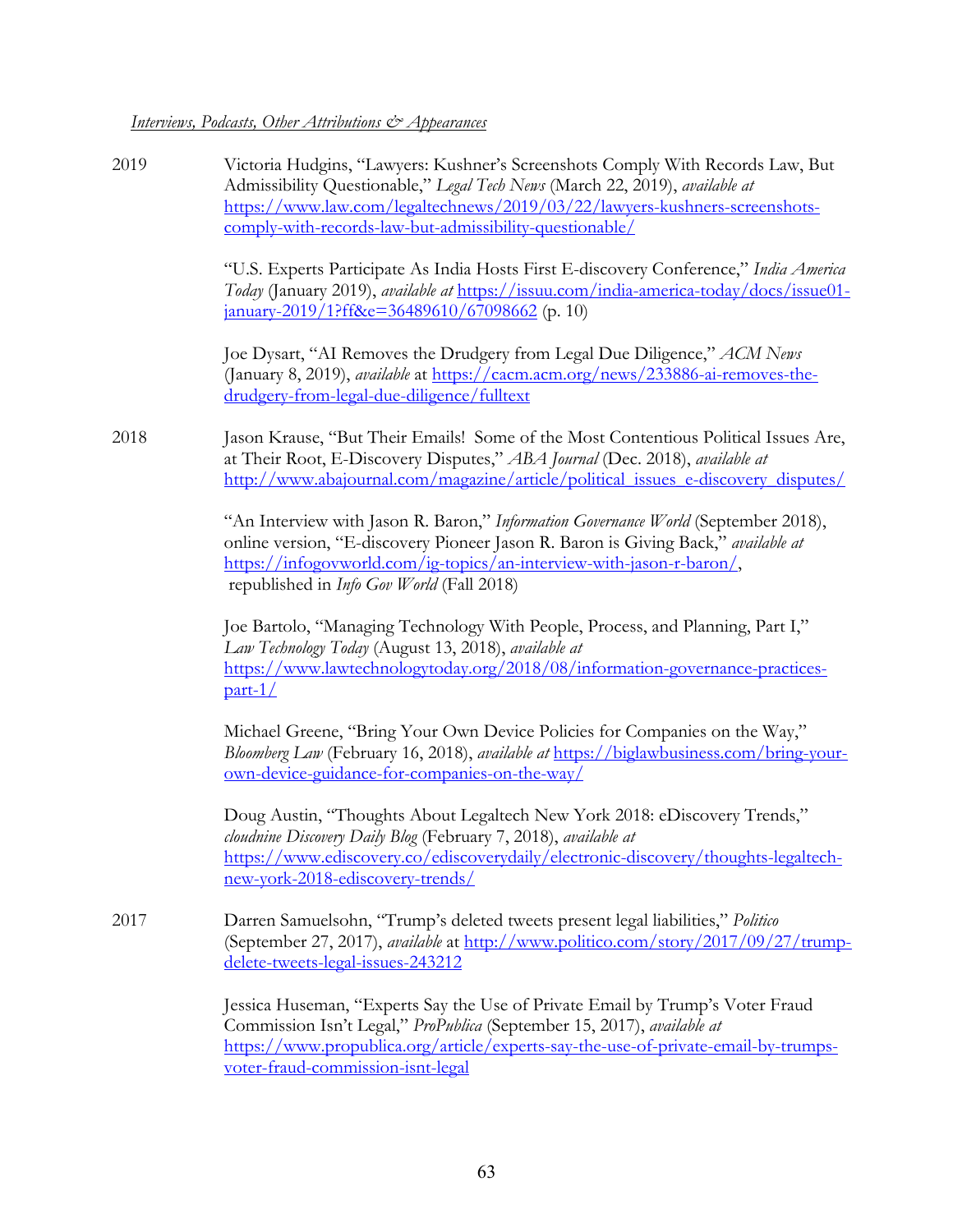Adam Mazmanian, "DoD objects to digital-only plan from NARA," *Federal Computer Week* (September 11, 2017), *available at* https://fcw.com/articles/2017/09/11/naradod-critical-nonconcur.aspx

Chase Gunter, "Trump's pick to head whistleblower office comes from group suing EPA," *Federal Computer News* (May 31, 2017), *available at*  https://fcw.com/articles/2017/05/31/osc-kerner-epa-suit-gunter.aspx

Ian Lopez, "The WannaCry Attack: A Wake-up Call for Organizational Information Governance," *National Law Journal* (May 16, 2017), *available at*  http://www.nationallawjournal.com/id=1202786382163/The-WannaCry-Attack-A-Wakeup-Call-for-Organizational-Information-Governance?mcode=1202617074964&curindex=5&curpage=1&slreturn=20170502164 318, reprinted in *Corporate Counsel,* http://www.corpcounsel.com/id=1202786382163/The-WannaCry-Attack-A-Wakeup-Call-for-Organizational-Information-Governance)

Nathan Tempey, "Did A Federal Agency Break The Law By Deleting Tweets Critical of Trump?," *Gothamist* (January 26, 2017), *available at*  http://gothamist.com/2017/01/26/deleting\_tweets\_trump\_transparency.php

2016 Nicole Ogrysko, "DoJ prompts agencies to get the ball rolling under new FOIA law," *Federal News Radio* (July 19, 2016), *available at:* http://federalnewsradio.com/agencyoversight/2016/07/doj-prompts-agencies-get-ball-rolling-new-foia-law/

> Ian Lopez, "The E-Discovery Issue with the FBI's Investigation into the Clinton Emails," *Legaltech News* (July 6, 2016), *available at:*  http://www.legaltechnews.com/id=1202761830629/The-EDiscovery-Issue-with-the-FBIs-Investigation-into-the-Clinton-Emails?cmp=share\_linkedin&slreturn=20160607105112

Michael Scherer, "FBI Says Hillary Clinton Claim on Reading Emails Was False," TIME *Magazine Online* (July 5, 2016), *available at:* http://time.com/4393705/hillaryclinton-emails-fbi-james-comey/

Ed Silverstein, "Info Gov Lessons Learned from the Clinton Email Controversy," *Legal Tech News* (May 25, 2016), *available at*  http://www.legaltechnews.com/id=1202758622052/Info-Gov-Lessons-Learned-fromthe-Clinton-Email-Controversy

Sean Lyngaas, "State IG: Clinton violated records policy," *Federal Computer Week* (May 25, 2016), *available at* https://fcw.com/articles/2016/05/25/hillary-clinton-state-emailig-report.aspx

Ed Silverstein, "Is There Too Much Enthusiasm for Blockchain Technology," *Legal Tech News* (May 20, 2016), *available at*  http://www.legaltechnews.com/id=1202758200524/Is-There-Too-Much-Enthusiasmfor-Blockchain-Technology?slreturn=20160605180506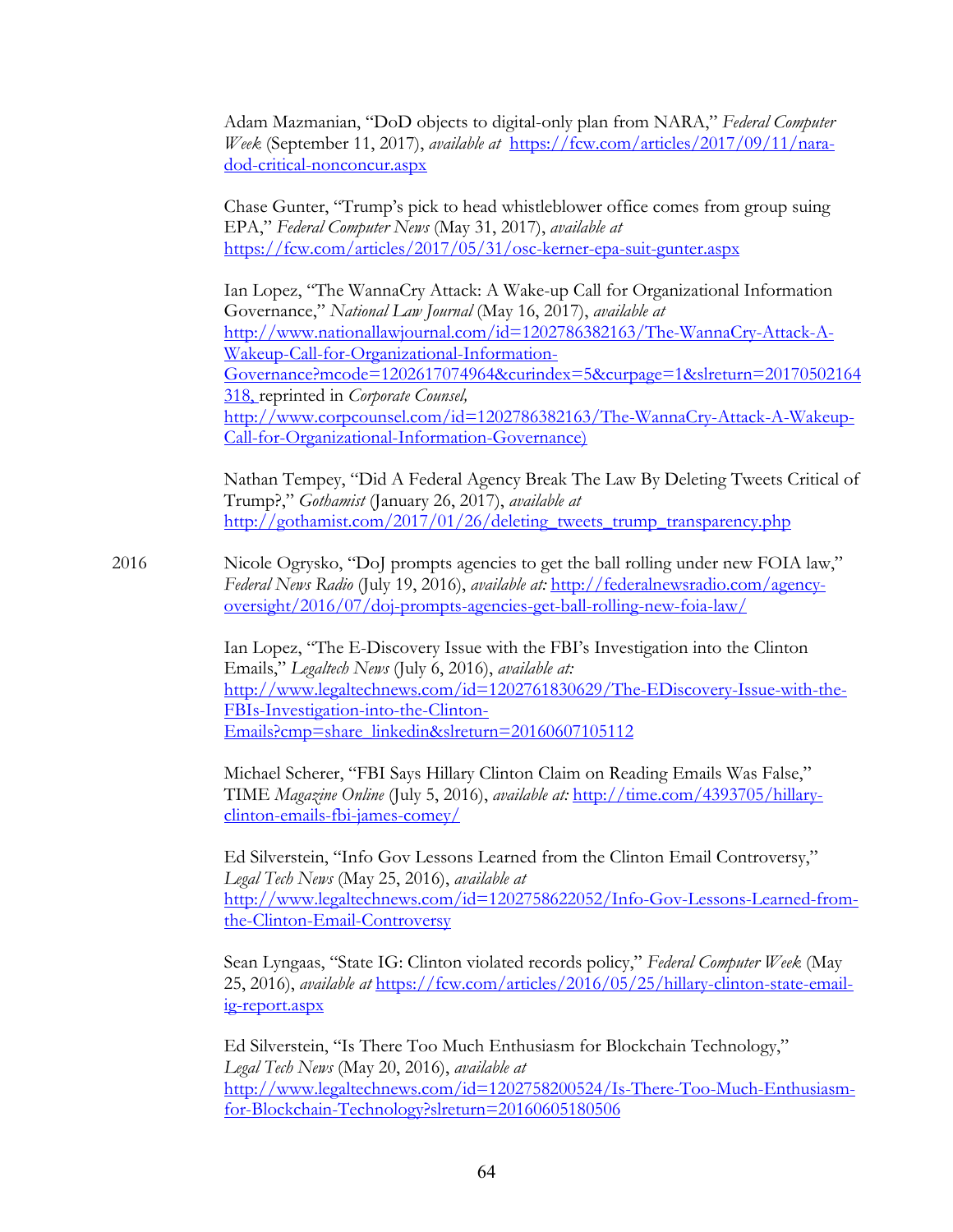Massimo Calabresi, "Why a Civil Case Over Emails Could Hurt Hillary Clinton More Than the FBI," *TIME Magazine Online* (May 17, 2016), *available at*: http://time.com/4337518/hillary-clinton-emails-judicial-watch-civil-lawsuit/

Eugene Kiely, "Clinton still spinning emails," *FactCheck.org* (May 11, 2016), *available at*  http://www.factcheck.org/2016/05/clinton-still-spinning-emails/

Robert O'Harrow, Jr., "How Clinton's email scandal took root," *The Washington Post* (March 28, 2016), at A1, *available at*  https://www.washingtonpost.com/investigations/how-clintons-email-scandal-tookroot/2016/03/27/ee301168-e162-11e5-846c-10191d1fc4ec\_story.html

Doug Austin, "eDiscovery Trends," *eDiscovery Daily* (Feb. 26, 2016), *available at*  http://www.cloudninediscovery.com/ediscoverydaily/jason-r-baron-of-drinker-biddlereath-llp-ediscovery-trends-3/ ?utm\_source=feedblitz&utm\_medium=FeedBlitzRss&utm\_campaign=ediscoverydaily

2015 Michael Schmidt, "Defense Secretary Conducted Some Official Business on a Personal Email Account," *The New York Times* (December 16, 2015), *available at*  http://www.nytimes.com/2015/12/17/us/politics/defense-secretary-ashton-carterconducted-some-official-business-on-a-personal-email-account.html? r=0

> Monica Bay, "Government E-Discovery in an Election Year: People, Process & Technology," *The Cowen Group Blog* (December 14, 2015), *available at*  http://www.cowengroup.com/government-e-discovery-in-an-election-year-peopleprocess-technology/

Josh Gerstein, "Clinton's testimony includes new inconsistencies," *Politico* (October 23, 2015), *available at* http://www.politico.com/story/2015/10/clinton-benghazitestimony-inconsistencies-215120

David Curle, "Information Governance and The Role of Lawyers" (Interview with Jason R. Baron), *Thomson Reuters Forum,* Vol. 1, Edition 2 (2015), pp. 27-29.

Byron Tau & Peter Nicholas, "Hillary Clinton Emails Had a Two-Month Gap," *The Wall Street Journal* (September 30, 2015), *available at*  http://www.wsj.com/articles/hillary-clinton-emails-had-a-two-month-gap-1443647120

Greg Bufithis, "Search Versus Information Governance – Ralph Losey and Jason Baron Put It in Perspective" (September 21, 2015)

Rachael Bade, "Meet the Clinton insider who screened Hillary's emails," *Politico*  (September 4, 2015), *available at* http://www.politico.com/story/2015/09/hillaryclinton-insider-emails-heather-samuelson-screened-2016-213350

Sharon Nelson, "Hillary Clinton's Emails and the Looming Issue of Shadow IT,"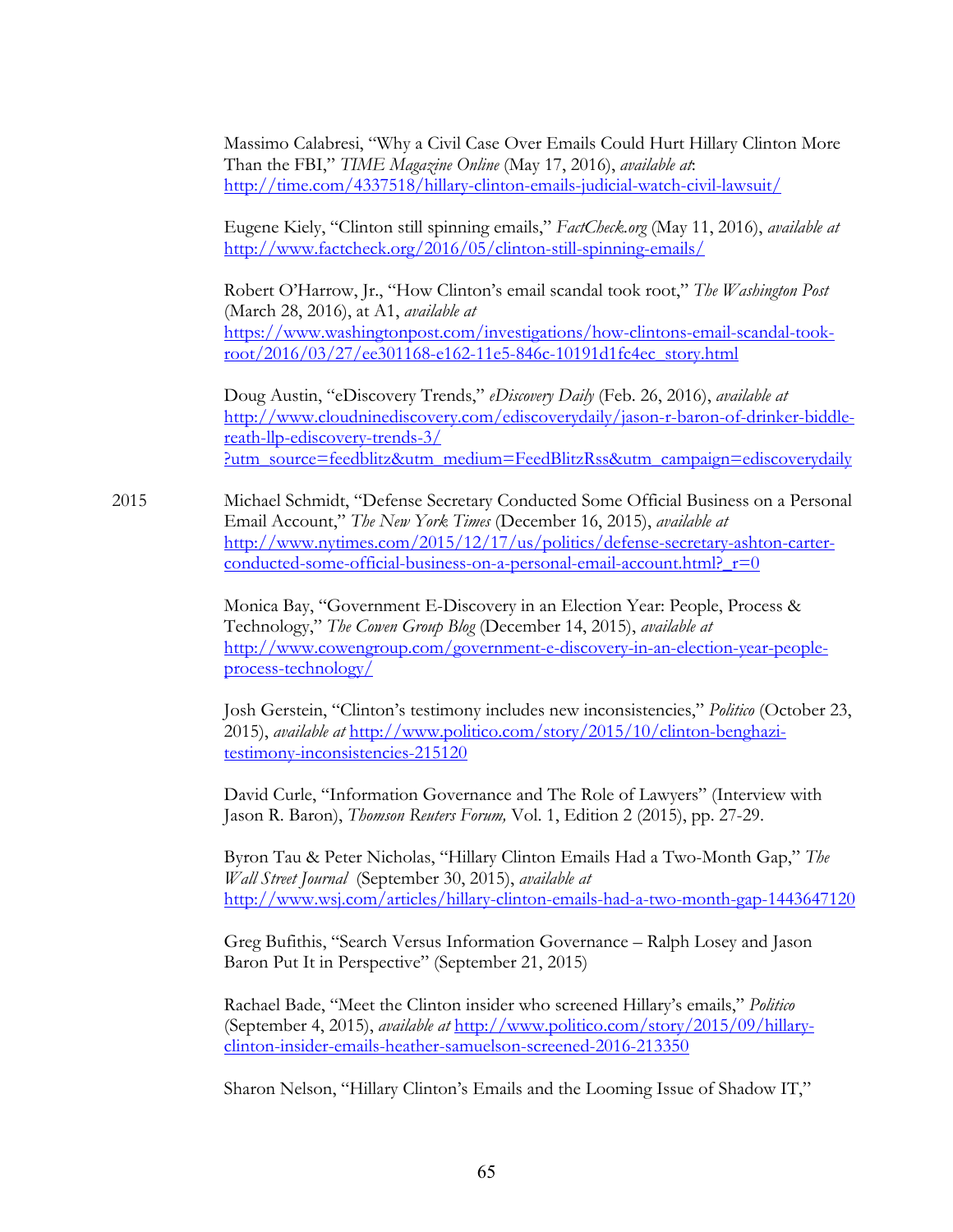*Digital Detectives Podcast* (September 3, 2015), *available at*  http://legaltalknetwork.com/podcasts/digital-detectives/2015/09/hillary-clintonsemails-looming-issue-shadow-it/

Colby Itkowitz, "1 in 3 federal government employees use personal e-mail for work, survey finds," *Washington Post Powerpost* (September 1, 2015), *available at*  http://www.washingtonpost.com/news/powerpost/wp/2015/09/01/1-in-3-federalgovernment-employees-use-personal-e-mail-for-work-survey-finds/

Francis Rose, *Federal News Radio* (August 31, 2015), "Tweets, texts, and snapchats could be government records," *available at* http://federalnewsradio.com/indepth/2015/08/jason-baron-tweets-texts-snapchats-government-records/

Monica Bay, "Governing the Government," *The Cowen Group* (August 20, 2015), a*vailable at* http://www.cowengroup.com/governing-the-government/

Jenna Adamson, "Clinton's shaky email defenses," *USA Today* (August 17, 2015), *available at* http://www.usatoday.com/story/opinion/2015/08/17/clinton-emailfactsheet-false-misleading-column/31649655/

Jeremy Hobson, "Why it Matters When Public Officials Use Private Email Accounts," *Here & Now, National Public Radio* (August 12, 2015)

Michael Scherer, "Hillary Clinton's Trustworthy Trap," *TIME Magazine* (July 9, 2015), *available at* http://time.com/3951961/hillary-clintons-cnn-interview-trustworthy/

"Clinton Spins Immigration, Emails," *Factcheck.org* (A Project of the Annenberg Public Policy Center) (July 8, 2015), *available at* http://www.factcheck.org/2015/07/clintonspins-immigration-emails/

Byron Tau, "A Fact-Check of Hillary Clinton's CNN Interview on Her Personal Email," *Wall Street Journal Washington Wire* (July 8, 2015), *available at*  http://blogs.wsj.com/washwire/2015/07/08/we-fact-check-hillary-clintons-cnninterview-on-her-personal-email/

Adam Mazmanian, "While Clinton ran private email system, State got high marks for managing records," *Federal Computer Week* (July 8, 2015), *available at*  http://fcw.com/articles/2015/07/08/clinton-state-records.aspx

James Rosen, "HRC Emails: Federal Officials voiced growing alarm over Clinton's compliance with records laws, documents show," *Fox News* (June 3, 2015)

Jon Greenberg et al., "PunditFact fact-checks the April 12 Sunday shows," *Tampa Bay Times PolitiFact.com* (April 12, 2015), *available at* http://www.politifact.com/truth-ometer/article/2015/apr/12/punditfact-fact-checks-april-12-sunday-shows/

Charles S. Clark, "State Department Agrees To Probe Missing Clinton Emails," *Government Executive* (April 10, 2015), *available at*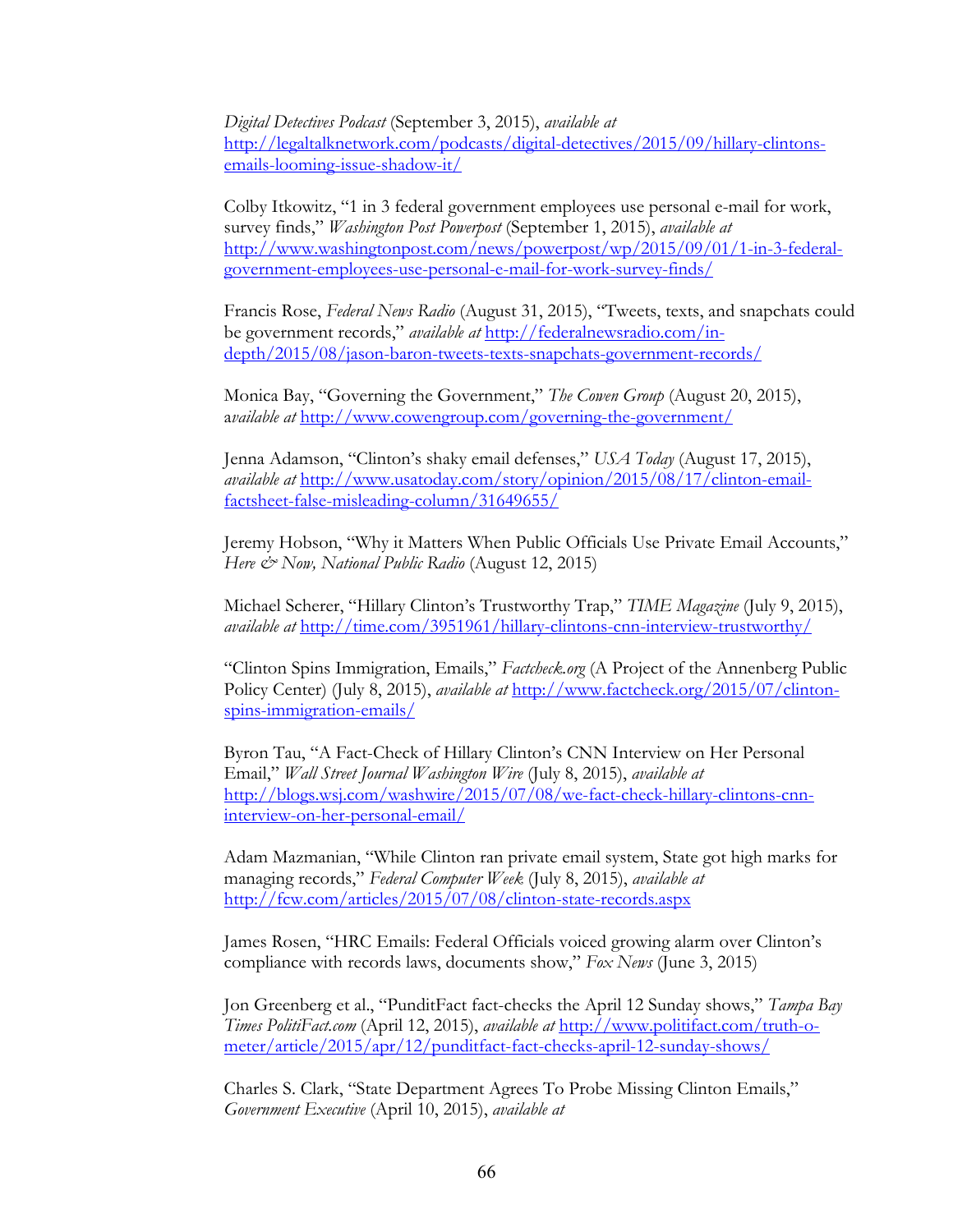http://www.govexec.com/technology/2015/04/state-department-agrees-probemissing-clinton-emails/109876/

David von Drehle, et al., *TIME Magazine*, "The Clinton Way" (cover story, March 23, 2015 print edition), *available at* http://commentators.com/the-clinton-way-time/

Adam Mazmanian, "Few levers to keep records' scofflaws in line*," Federal Computer Week* (March 19, 2015), *available at* http://fcw.com/articles/2015/03/19/recordsmanagement.aspx

Laura Meckler, "Hillary Clinton Spokesman: We Did Read Each Email," *Wall St. Journal Washington Wire*, (March 15, 2015), *available at* http://blogs.wsj.com/washwire/2015/03/15/hillary-clinton-spokesman-we-did-readeach-email/

"Clinton's Email and the Privacy Privilege," *Factcheck.org* (A Project of the Annenberg Public Policy Center) (March 12, 2015), *available at* http://www.factcheck.org/2015/03/clintons-email-and-the-privacy-privilege/

Doug Austin, "E-discovery Trends," *E-discovery Daily* (March 12, 2015)

Alex Altman & Michael Scherer, "The Problem With Hillary Clinton's Email Record Search," *TIME* (March 11, 2015), *available at* http://time.com/3740357/hillary-clintonemails-search/

Geoff Earle, "Techies Skeptical of Hillary's 'All Out' Email Search," *NY Post* (March 11, 2015), *available at* http://nypost.com/2015/03/11/techies-skeptical-of-hillarys-allout-email-search/

Kojo Nnamdi, "Archiving Government Email," *The Kojo Nnamdi Show* (March 10, 2015) *available at* http://thekojonnamdishow.org/shows/2015-03-10/archiving-governmentemail

Michael Smerconish, "Use of Personal Email Server Highly Unusual," *CNN Smerconish* (March 7, 2015), *available at* http://www.cnn.com/videos/tv/2015/03/07/smerconishnatarchive-03072015.cnn

Melissa Block, "Clinton's Use Of Personal Email Could Hamper Archiving Efforts, taped interview for *NPR's All Things Considered* (March 5, 2015), *available at* http://www.npr.org/2015/03/04/390757750/clintons-use-of-personal-email-couldhamper-archiving-efforts

Lisa Rein, "Clinton isn't first senior government leader to use personal e-mail for official business," *Washington Post* (March 4, 2015), *available at*  http://www.washingtonpost.com/politics/clintons-experience-notunique/2015/03/03/cf59747a-c1e5-11e4-9ec2-b418f57a4a99\_story.html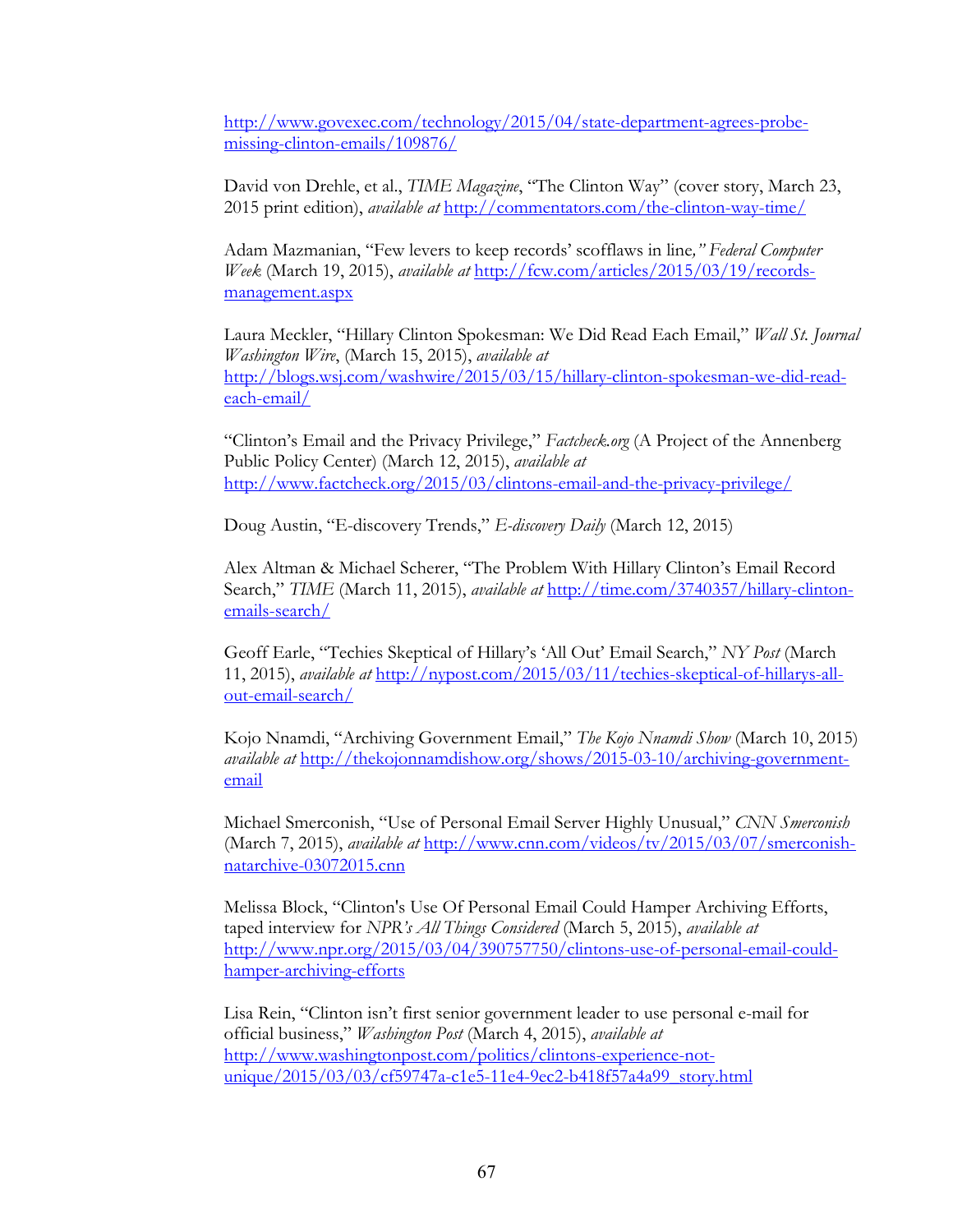Francis Rose, *Federal News Radio* (March 3, 2015)

Ruth Marcus, "Hillary Clinton Is Again Her Own Worst Enemy," *Washington Post*  (March 3, 2015), *available at* http://www.npr.org/2015/03/04/390757750/clintons-useof-personal-email-could-hamper-archiving-efforts

John Dickerson, "Hillary's Emails: Command, Control, Delete," *CBS News* (March 4, 2015), *available at* http://www.cbsnews.com/news/hillary-clintons-emails-commandcontrol-delete/

Josh Gerstein, "Hillary Clinton E-mail Flap Not Likely To End Soon," *Politico* (March 3, 2015), *available at* http://www.politico.com/story/2015/03/hillary-clinton-email-legal-115737.html

Lawrence O'Donnell, *"The Last Word," MSNBC* (March 3, 2015), *available at*  http://www.nbcnews.com/id/57063328/ns/msnbc/t/last-word-lawrence-odonnelltuesday-march-rd/#.VQ9XnEvF5hM

Michael Schmidt, Hillary Clinton Used Personal Email Account at State Dept., Possibly Breaking Rules, *New York Times* (March 3, 2015), *available at*  http://www.nytimes.com/2015/03/03/us/politics/hillary-clintons-use-of-privateemail-at-state-department-raises-flags.html?  $r=0$  (initial article breaking the story).

Roksana Slavinsky, "A Trailblazer in E-Discovery," *Bisnow* (Feb. 20, 2015), *available at* https://www.bisnow.com/washington-dc/news/washington-dc-legal/a-trailblazer-in-ediscovery-43201

Jason Krause, "Courts and judges embrace predictive coding, but is it really fixing discovery?," *ABA Journal* (Feb. 2015), http://www.abajournal.com/magazine/article/courts\_and\_judges\_embrace\_predictive coding but is it really fixing discove/

Greg Bufithis, "Conversation re: IGI, with Jason R. Baron" (Feb. 4, 2015), *available at*  https://www.youtube.com/watch?v=ffjNsEsbeWk&app=desktop

Mike Sacks, ALM, "Legaltech Day 1: Interview with Jason Baron" (Feb. 3, 2015)

2014 Meagan Crowley, "E-Discovery Trends: 2014 Year in Review," *Practical Law: The Journal*  (Nov. 15, 2014)

> Sheetal Mhatre, "Cardozo Law's Tech Talk Draws Movie Star Judges: Judges Scheindlin and Francis, along with Jason Baron, discuss Joe Looby's The Decade of Discovery," *Law Technology News* (Nov. 13, 2014), *available at*  http://www.lawtechnologynews.com/id=1202676286703/Cardozo-Laws-Tech-Talk-Draws-Movie-Star-Judges?rss=rss\_ltn&slreturn=20141013101444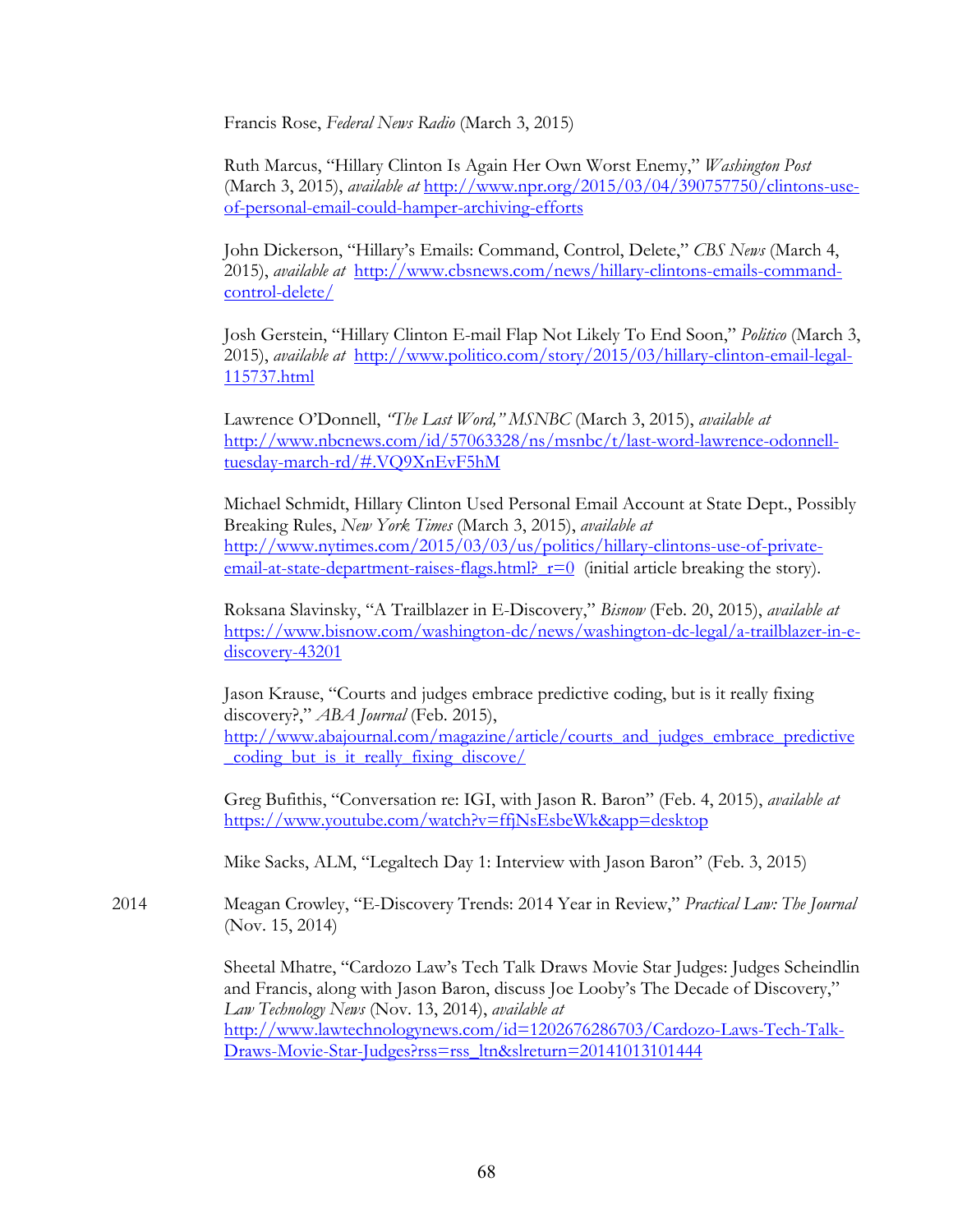Shelley Podolny, "Revisiting a decade of discovery: Q&A with Jason R. Baron," *H5 True North* (Nov. 3, 2014), *available at* http://info.h5.com/blog/bid/357351/revisting-adecade-of-discovery-qa-with-jason-rbaron?utm\_content=9387983&utm\_medium=social&utm\_source=facebook

William Hamilton, "U.S. Must Adopt Balancing Test To Protect Employee Data: Jason R. Baron's keynote at LawTech Euro Conference 2014 calls for greater data use transparency," *Law Technology News* (Oct. 20, 2014), *available at*  http://www.lawtechnologynews.com/id=1202673940183/US-Must-Adopt-Balancing-Test-to-Protect-Employee-Data-

Josh Gerstein & Rachel Blade, "The IRS' email black hole," *Politico* (June 17, 2014), *available at* http://www.politico.com/story/2014/06/irs-emails-lois-lerner-congress-107969.html

Phil Favro, "Q & A With Information Governance and E-discovery Expert Jason R. Baron," *The Core Perspective – Recommind* (April 29, 2014)

Cindy Speaker, "Thinking Smarter: Interview with Jason R. Baron," *Law Firm Marketing Magazine* (April 2014), https://www.youtube.com/watch?v=s-AauGwF1HE (video)

Ari Kaplan, "Information Governance as a Global Priority," (April 21, 2014), podcast *available at* http://www.reinventingprofessionals.com/tag/jason-r-baron/

Bloomberg BNA Insights Ediscovery Resource Center Interview, re The Sedona Conference® Commentary on Information Governance (April 2014)

Richard W. Walker, "Agencies Going Cloud First Face A Records Riddle," *Information Week* (March 25, 2014), *available at*  http://www.informationweek.com/government/cloud-computing/agencies-goingcloud-first-face-a-records-riddle/d/d-id/1127642

Doug Austin, "Thought Leader Interview: Jason R. Baron of Drinker Biddle & Reath LLP – eDiscovery trends, *eDiscovery Daily blog* (March 12, 2014)

Lorna Aldrich, "Organizations need information governance to protect against data risks, says panel," *National Press Club* (February 24, 2014), *available at*  http://press.org/news-multimedia/news/organizations-need-information-governanceprotect-against-data-risks-says-panel

Chris Dale, "Judge Facciola and Jason Baron Top the Bill at UBIC's Washington Seminar (Jan. 20, 2014), *available at* http://chrisdale.wordpress.com/2014/01/20/judgefacciola-and-jason-baron-top-the-bill-at-ubics-washington-seminar/

Sharon Nelson, "What Should Lawyers Know About Information Governance? A Conversation with Jason R. Baron," *Digital Detectives Podcast* (Jan. 7, 2014), http://legaltalknetwork.com/podcasts/digital-detectives/2014/01/lawyers-knowinformation-governance/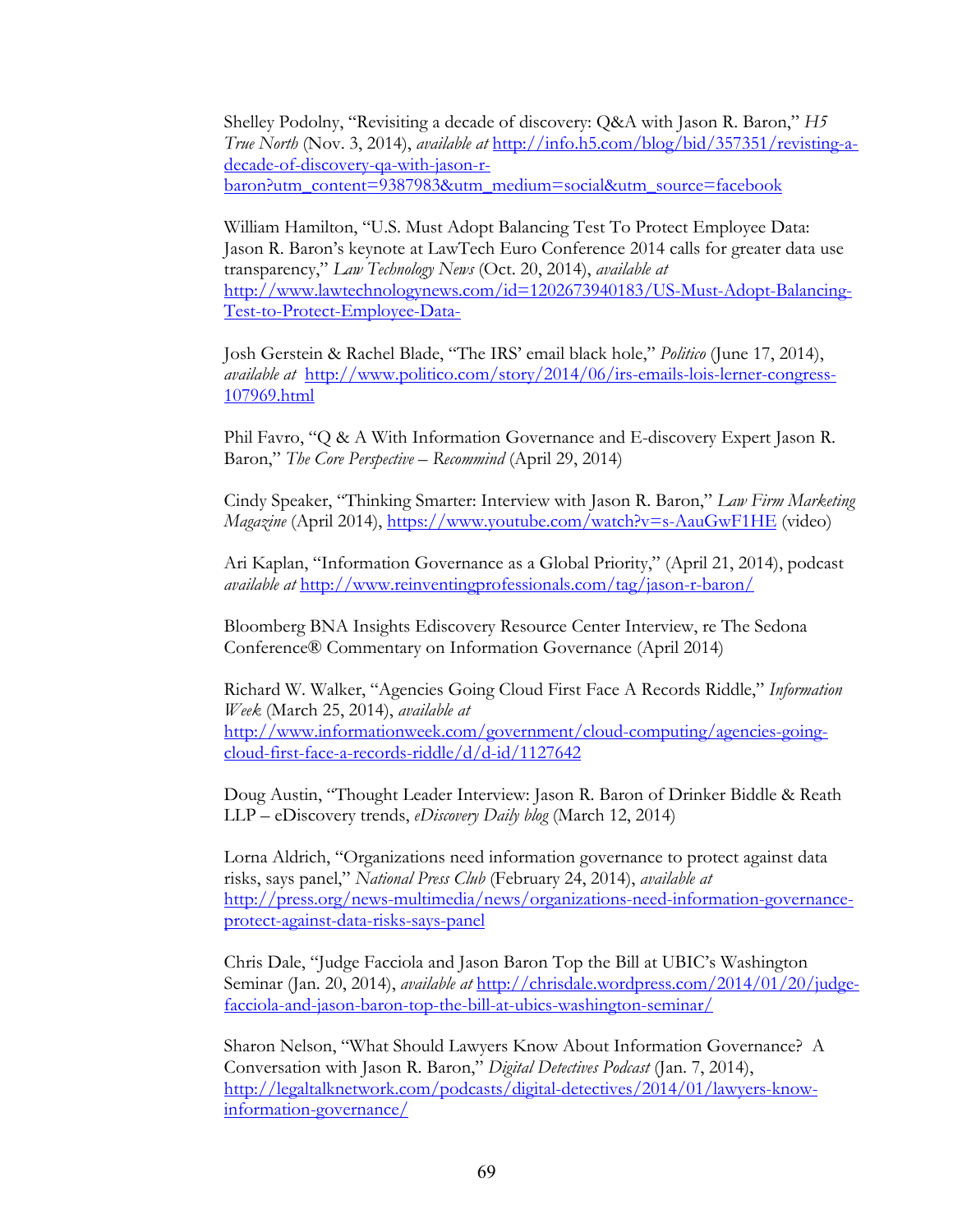2013 Richard W. Walker, "Federal Agencies Lack E-Discovery Savvy," *Information Week* (Dec. 30, 2013), *available at* http://www.informationweek.com/security/compliance/federalagencies-lack-e-discovery-savvy---/d/d-id/1113271

> UBIC Signature Seminar, "Big Data & Information Governance," Interview (Dec. 6, 2013), *available at*  http://www.ubicna.com/en/marketing/seminar/UNAWebiner/2013-12- 06\_UBIC\_D.C.\_BigData\_Video/UBIC\_1st\_Interview\_(Jason).html

Monica Bay, "Watch List: Career Changes in EDD," *Law Technology News* (Dec. 1 2013) (cover article)

Anna Giaritelli, "Baron Still Feels Same 'Clutch' He Did as an Intern," *Roll Call* (Nov. 4, 2013), *available at*  http://www.rollcall.com/news/baron\_still\_feels\_same\_clutch\_he\_did\_as\_an\_intern\_hi ll\_climbers-228846-1.html

Gregory P. Bufithis, "The take-away from the IT-Lex 'Innovate' sessions on predictive coding?," *Project Counsel* (Oct. 19, 2013)

Monica Bay, "Jason R. Baron Goes Private Sector, Joining Drinker Biddle," *Law Technology News* (Oct. 7, 2013)

Chris Dale, "Jason Baron joins the Drinker Biddle information governance and eDiscovery team" (Oct. 7 2013), *available at*  http://chrisdale.wordpress.com/2013/10/07/jason-baron-joins-the-drinker-biddleinformation-governance-and-ediscovery-team/

Barclay T. Blair, "Jason R. Baron Joins Drinker Biddle & Reath's Information Governance and eDiscovery Practice" (Oct. 7, 2013)

Gregory P. Bufithis, "A belated 'well-done' to Jason R. Baron, director oif litigation for the U.S. National Archives and Records Administration," *Project Counsel* (Sept. 15, 2013)

Gregory P. Bufithis, "From Rome, Italy: The DESI V Workshop on predictive coding, machine learning, and review in e-discovery (with video interviews)" (July 22, 2013), *Project Counsel*

Karl Scheineman, "Making Predictive Coding Pizza at the DESI V Workshop in Rome, *ESIBytes Podcast* (April 15, 2013)

Evan Koblentz, "International Committee Could Standardize E-Discovery Processes and Quality Control," *Law Technology News* (February 8, 2013)

2012 Wyatt Kash, "Predictive Technologies May Avert Potential Archiving Train Wreck," *AOL Government* (December 3, 2012)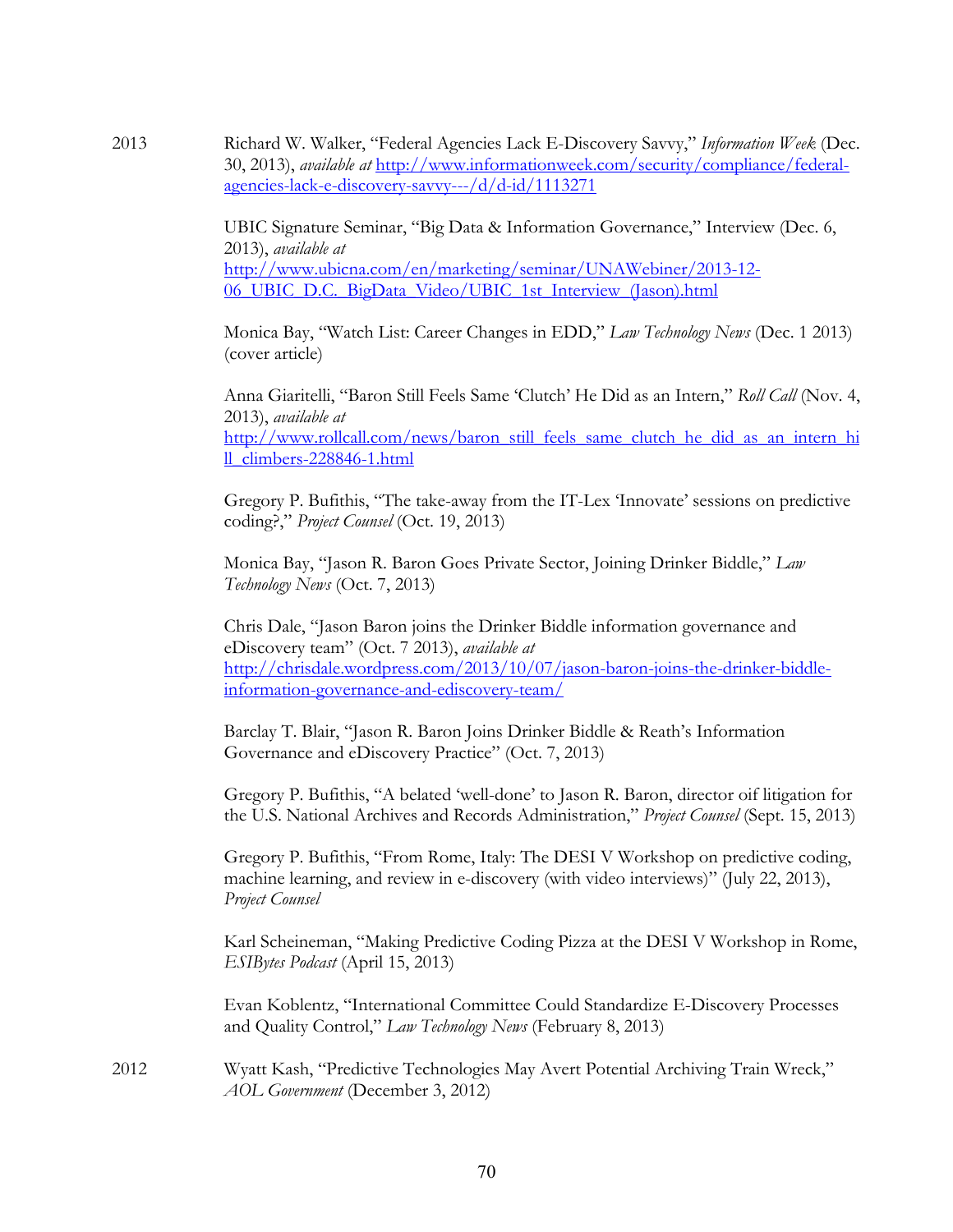Ben Smith, "Feds to cross the digital divide," *Daily Report Online* (October 22, 2012)

Tejinder Singh, "NARA Litigation Chief Jason Baron Advocates TAR in E-discovery," *India America Today* (August 29, 2012)

Evan Koblentz, "Experts Propose Defensible E-Discovery Standards," *Law Technology News* (June 21, 2012)

Judith Lamont, "Three hot issues in records management," *KM World* (April 29, 2012)

Chris Opfer, "Rise of the Machines: New Technology May Spell the End for NYC's Bottom-Rung Lawyers," *New York Magazine* (March 14, 2012)*, available at*  http://nymag.com/daily/intel/2012/03/new-technology-may-spell-doom-for-newlawyers.html

Jason Krause, "Still Searching: Computers Change the Role of Lawyers in E-Discovery," *ABA Journal* (January 1, 2012), *available at*  http://www.abajournal.com/magazine/article/still\_searching\_computers\_change\_the\_ role\_of\_lawyers\_in\_e-discovery/

2011 Jason Krause, "eDiscovery Trends: Jason R. Baron" (Dec. 14, 2011) (first in a "Holiday Thought Leader Series")

> Ralph Losey, "Judge Peck Calls Upon Lawyers To Use Artificial Intelligence and Jason Baron Warns of a Dark Future of Information Burn Out If We Don't" (Oct. 16, 2011), *available at* http://e-discoveryteam.com/2011/10/16/judge-peck-calls-upon-lawyersto-use-artificial-intelligence-and-jason-baron-warns-of-a-dark-future-of-informationburn-out-if-we-dont/

Jason Krause, "Inside Out: Government agencies look within to solve e-discovery woes,' *Law Technology News* (August 1, 2011)

Karl Scheineman, "DESI IV Recap – Standardizing E-Discovery," *ESIBytes Podcast*  (June 20, 2011)

Digital Government Institute Executive Insight Series, "Government's Recordkeeping Challenges" (February 21, 2011)

Legal TalkNetwork, "Performing Quality E-Discovery Searches: Is It Time To Set Some Standards?," Digital Detective Series (February 21, 2011), http://legaltalknetwork.com/podcasts/digital-detectives/2011/02/performing-qualitye-discovery-searches-is-it-time-to-set-some-standards/

LegalTech New York 2011: Greg Bufithis chats with Ralph Losey and Jason R. Baron,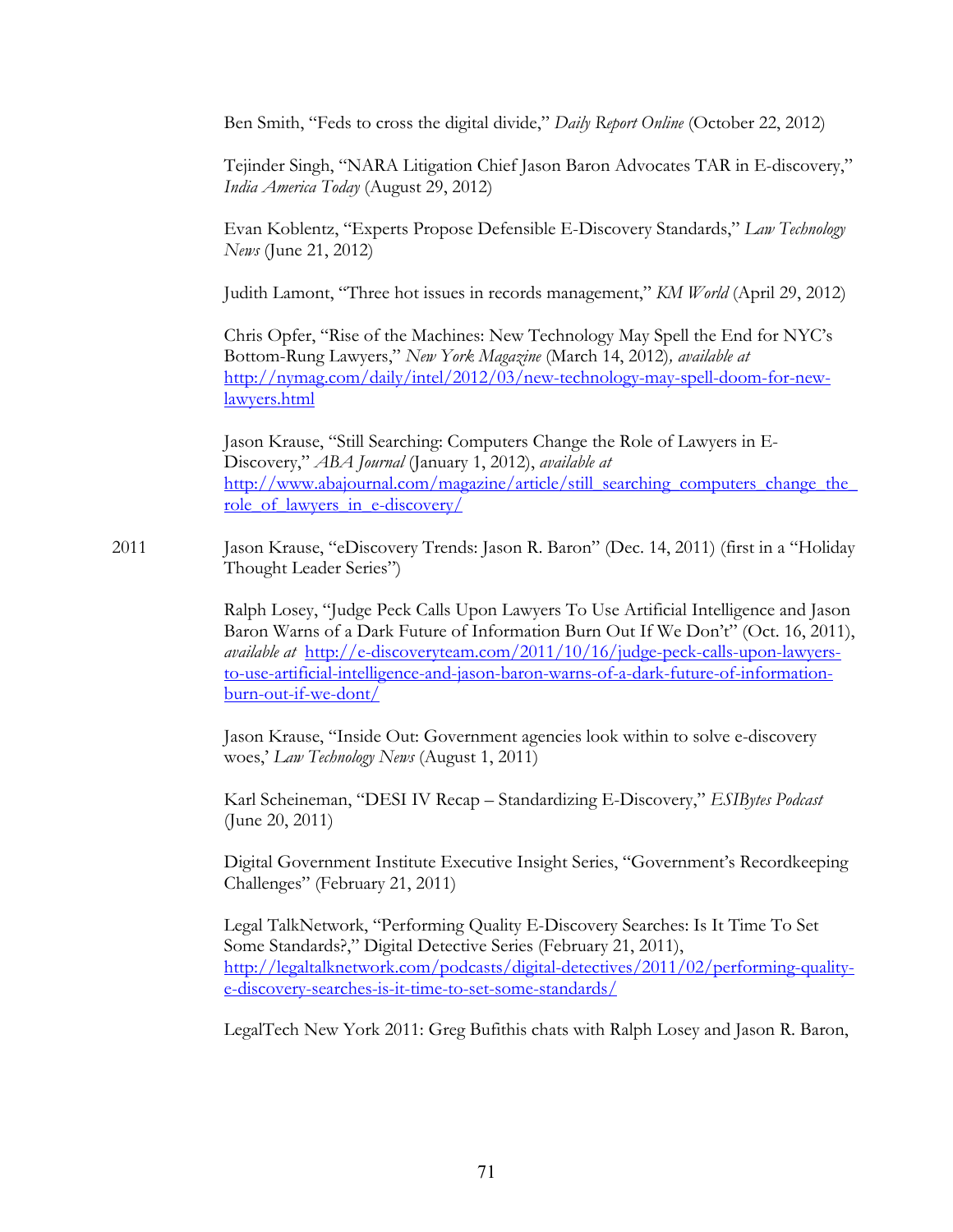| 2010 | Cindy Waxer, "Keyword searches not good enough for e-discovery," Computerworld<br>(June 12, 2010), available at http://news.idg.no/cw/art.cfm?id=BCDD84EB-1A64-<br>6A71-CE5CBE259C1B848A                                                                                                    |
|------|---------------------------------------------------------------------------------------------------------------------------------------------------------------------------------------------------------------------------------------------------------------------------------------------|
|      | Daniel Oliveira, "Interview with Jason Baron - ECA 2010," Flying Reporter at the 8 <sup>th</sup><br>European Digital Preservation Conference,<br>http://www.youtube.com/watch?v=8EhUbX1Z27I                                                                                                 |
|      | Ralph Losey, "The Multi-Modal Where's Waldo Approach and My Mock Debate With<br>Jason Baron (February 27, 2011)                                                                                                                                                                             |
|      | Greg Bufithis, "An Interview With Jason R. Baron and Ralph Losey: Putting the<br>Tsunami of E-Data in Perspective, The Posse List, available at<br>http://www.theposselist.com/2010/01/28/an-interview-with-jason-r-baron-and-ralph-<br>losey-putting-the-tsunami-of-e-data-in-perspective/ |
| 2009 | Cindy Waxer, "Evidence of a digital world: Enterprises seek to improve access to<br>electronic data for legal cases, Teradata Magazine (Dec. 2009)                                                                                                                                          |
|      | WFED Interview re McGowan Theatre seminar on Web 2.0 technologies,<br>November 5 <sup>th</sup>                                                                                                                                                                                              |
|      | Ralph Losey, "Jason R. Baron - The Movie" (Oct. 18, 2009)                                                                                                                                                                                                                                   |
|      | Judith Lamont, "Managing the Web 2.0 Lifecycle," KMW orld (August 3, 2009)                                                                                                                                                                                                                  |
|      | Jason Krause, "TREC 2008 Stresses Human Element in EDD," Law.com (May 1,<br>$2009$ )                                                                                                                                                                                                        |
|      | Karl Scheineman, "Beyond Keyword Searching In Electronic Discovery with<br>Jason R. Baron," <i>ESIBytes Podcast</i> (April 28, 2009)                                                                                                                                                        |
|      | Jason Krause, "In Search of the Perfect Search," American Bar Association Law Journal<br>(April 2009), available at<br>https://www.abajournal.com/magazine/article/in search of the perfect search                                                                                          |
|      | Ralph Losey, "Jason Baron on Search: How Do You Find Anything When You Have A<br>Billion Emails?" (March 3, 2009)                                                                                                                                                                           |
| 2008 | Ari Kaplan, "We're All in the Keyword Business," Law.com (Dec. 15, 2008), available<br>at http://www.law.com/jsp/legaltechnology/pubArticleLT.jsp?id=1202426692220                                                                                                                          |
|      | Joab Jackson, "The case for e-discovery," Government Computer News (Oct. 27, 2008),<br><i>available at</i> https://gcn.com/articles/2008/10/26/the-case-for-ediscovery.aspx                                                                                                                 |
|      | Robert Pear, "In Digital Age, Federal Files Blip Into Oblivion," New York Times (Sept.<br>12, 2008), available at http://www.nytimes.com/2008/09/13/us/13records.html                                                                                                                       |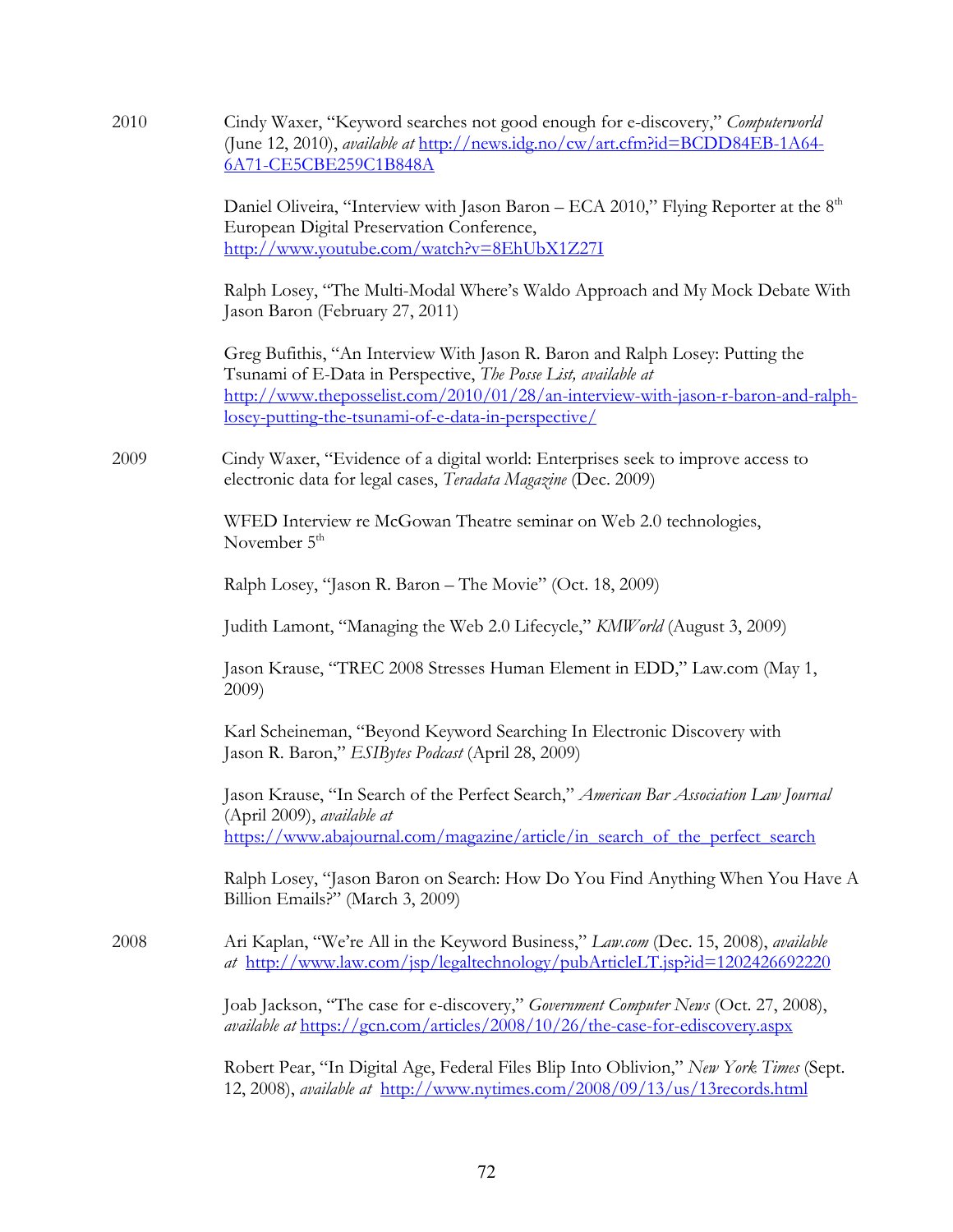|      | Ben Bain, "Old-school recordkeeping meets the Digital Age," Federal Computer<br><i>Week</i> (Aug. 18, 2008) |
|------|-------------------------------------------------------------------------------------------------------------|
|      | Michele Hope, "Get Real on Records Management," FEDTECH Magazine (May 2008)                                 |
|      | WFED Radio Interview at FOSE Annual Convention (April 2, 2008)                                              |
| 2007 | Daniel Fisher, "The Data Explosion," Forbes (Oct. 1, 2007)                                                  |
|      | Ben Bain, "Agencies Must Prepare For E-Discovery," Federal Computer Weeek (August<br>15, 2007               |
| 2005 | Scott M. Gawlicki, "Sedona Conference Develops E-Discovery Standards,"<br>Inside Counsel (November 2005)    |
| 2004 | BBC4 Radio Documentary, "Losing the Past" (aired October 13, 2004)                                          |

*Invited Attendance at Professional Conferences and Workshops*

| Artificial Intelligence and the Rule of Law -- A multi-stakeholder roundtable, IEEE Law Committee &          |  |
|--------------------------------------------------------------------------------------------------------------|--|
| The Future Society, Athens, Greece, September 2019                                                           |  |
| AI and Archives Conference, U.K. National Archives, London, U.K., September 2018                             |  |
| Open Government Partnership Global Summit, Tibilsi, Georgia, July 2018                                       |  |
| Harvard Library Computational Archival Science Unconference 2017, "Imagine! Our Archival                     |  |
| Collections as Data," Harvard Law School, Cambridge, MA, December 2017                                       |  |
| InterPARES Trust Workshop, Capetown, South Africa, December 2017                                             |  |
| Chief Information Governance Officer (CIGO) Summit, Information Governance Initiative, Chicago,              |  |
| May 2015, May 2016, May 2017, May 2018. May 2019                                                             |  |
| Record DNA International Research Workshop, sponsored by Northumbria University, London, U.K.,<br>March 2017 |  |
| UCLA Dep't of Information Studies Workshop, "On the Record, All the Time: Setting an Agenda for              |  |
| Audiovisual Evidence Management," August 2016                                                                |  |
| Peter Wall Exploratory Workshop, Trust and Conflicting Rights in the Digital Environment,                    |  |
| University of British Columbia, Vancouver, B.C., September 2012                                              |  |
| Civil Rules Discovery Subcommittee Mini-Conference on Preservation & Spoliation, Dallas, TX,                 |  |
| September 2011                                                                                               |  |
| Duke Law School Civil Litigation Reform Conference, Durham, N.C., May 2010                                   |  |
| The Sedona Conference Working Group on Data Security and Privacy Liability (WG11)                            |  |
| Mid-year meeting: 2019 (Montreal)                                                                            |  |
| The Sedona Conference Working Group on Electronic Document Retention and Production (WG1)                    |  |
| Annual meetings: 2018 (Los Angeles); 2015 (Orlando); 2014 (New Orleans); 2013 (Phoenix), 2012                |  |
| (Atlanta), 2011 (Austin), 2010 (Phoenix); 2009 (Atlanta); 2008 (Palm Springs, CA); 2007                      |  |
| (Hilton Head); 2006 (San Diego); 2005 (Vancouver, B.C.); 2004 (Phoenix); 2003 (Santa Fe)                     |  |
| Mid-year meetings: 2016 (Pasadena); 2014 (Miami); 2013 (St. Louis); 2011 (Ft. Lauderdale); 2009              |  |
| & 2010 (Denver), 2008 (New Orleans); 2006 (Phoenix); 2005 (Cambridge, MD)                                    |  |
| The Sedona Conference Institute: 2014 (Houston); 2011 (San Diego); 2009 & 2010 (Philadelphia)                |  |
| RFP+ Group Meetings: 2007, 2008 & 2013 (Sedona, AZ)                                                          |  |
|                                                                                                              |  |